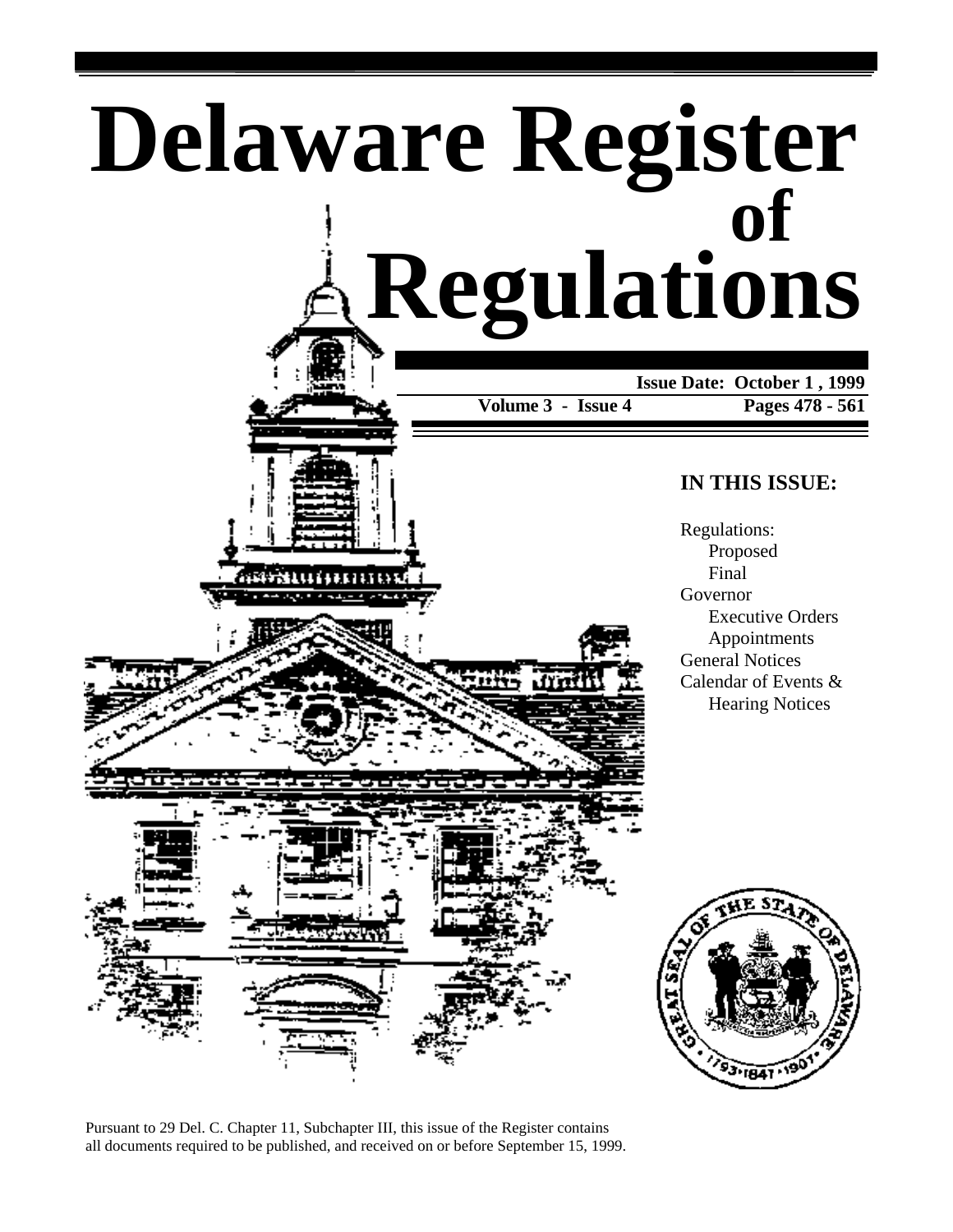## **INFORMATION ABOUT THE DELAWARE REGISTER OF REGULATIONS**

## **DELAWARE REGISTER OF REGULATIONS**

The Delaware Register of Regulations is an official State publication established by authority of 69 Del. Laws, c. 107 and is published on the first of each month throughout the year.

The Delaware Register will publish any regulations that are proposed to be adopted, amended or repealed and any emergency regulations promulgated.

The Register will also publish some or all of the following information:

- Governor's Executive Orders
- Governor's Appointments
- Attorney General's Opinions in full text
- Agency Hearing and Meeting Notices
- Other documents considered to be in the public interest.

## **CITATION TO THE DELAWARE REGISTER**

The Delaware Register of Regulations is cited by volume, issue, page number and date. An example would be:

2 **DE Reg.** 1000 - 1010 (12/1/98)

Refers to Volume 2, pages 1000 - 1010 of the Delaware Register issued on December 1, 1998.

## **SUBSCRIPTION INFORMATION**

The cost of a yearly subscription (12 issues) for the Delaware Register of Regulations is \$120.00. Single copies are available at a cost of \$12.00 per issue, including postage. For more information contact the Division of Research at 302-739-4114 or 1-800-282-8545 in Delaware.

## **CITIZEN PARTICIPATION IN THE REGULATORY PROCESS**

Delaware citizens and other interested parties may participate in the process by which administrative regulations are adopted, amended or repealed, and may initiate the process by which the validity and applicability of regulations is determined.

Under 29 **Del.C.** §10115 whenever an agency proposes to formulate, adopt, amend or repeal a regulation, it shall file notice and full text of such proposals, together with copies of the existing regulation being adopted, amended or repealed, with the Registrar for publication in the Register of Regulations pursuant to §1134 of this title. The notice shall describe the nature of the proceedings including a brief synopsis of the subject, substance, issues, possible terms of the agency action, a reference to the legal authority of the agency to act, and reference to any other regulations that may be impacted or affected by the proposal, and shall state the manner in which persons may present their views; if in writing, of the place to which and the final date by which such views may be submitted; or if at a public hearing, the date, time and place of the hearing. If a public hearing is to be held, such public hearing shall not be scheduled less than 20 days following publication of notice of the proposal in the Register of Regulations. If a public hearing will be held on the proposal, notice of the time, date, place and a summary of the nature of the proposal shall also be published in at least 2 Delaware newspapers of general circulation. The notice shall also be mailed to all persons who have made timely written requests of the agency for advance notice of its regulation-making proceedings.

The opportunity for public comment shall be held open for a minimum of 30 days after the proposal is published in the Register of Regulations. At the conclusion of all hearings and after receipt, within the time allowed, of all written materials, upon all the testimonial and written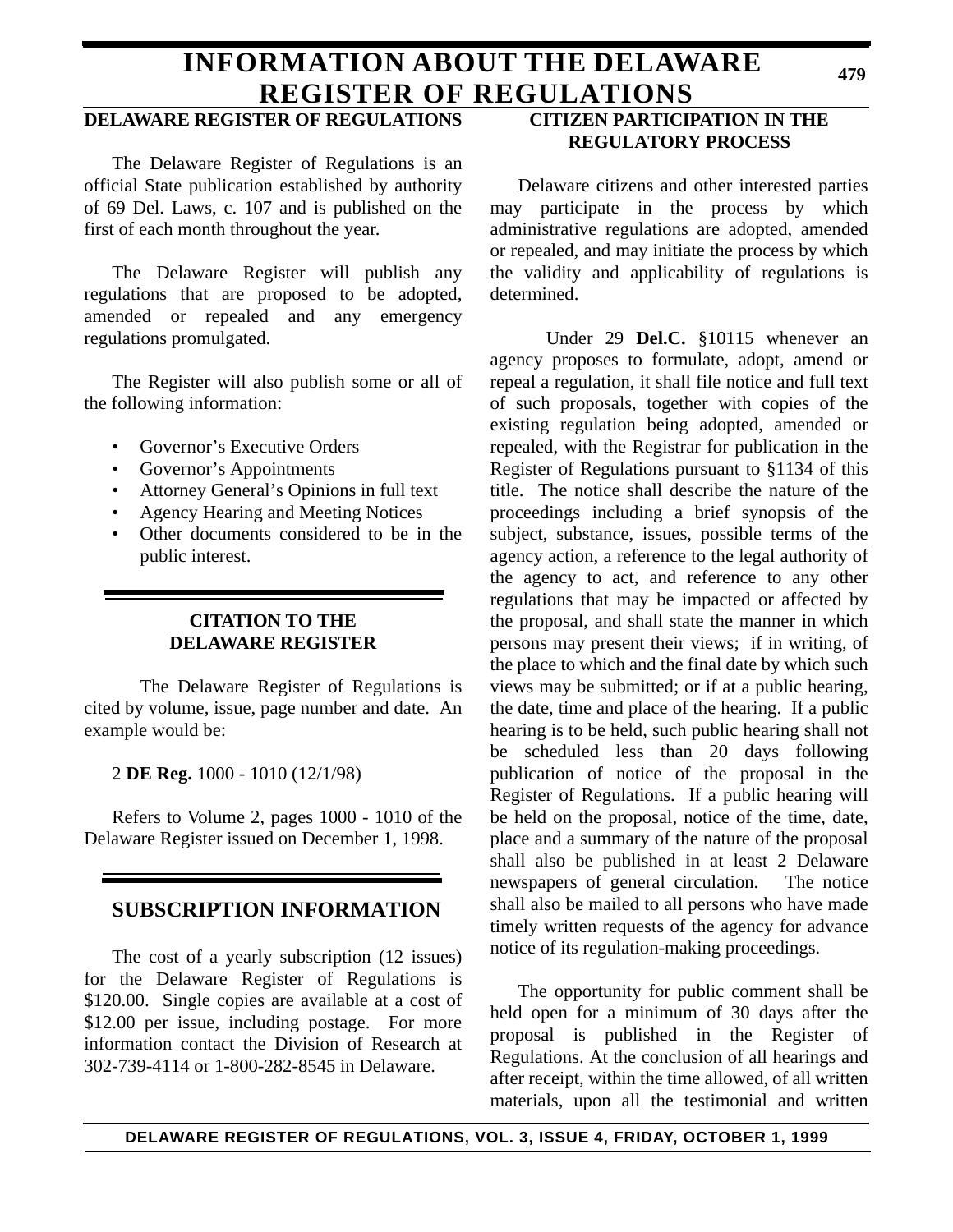# **INFORMATION ABOUT THE DELAWARE REGISTER OF REGULATIONS**

evidence and information submitted, together with summaries of the evidence and information by subordinates, the agency shall determine whether a regulation should be adopted, amended or repealed and shall issue its conclusion in an order which shall include: (1) A brief summary of the evidence and information submitted; (2) A brief summary of its findings of fact with respect to the evidence and information, except where a rule of procedure is being adopted or amended; (3) A decision to adopt, amend or repeal a regulation or to take no action and the decision shall be supported by its findings on the evidence and information received; (4) The exact text and citation of such regulation adopted, amended or repealed; (5) The effective date of the order; (6) Any other findings or conclusions required by the law under which the agency has authority to act; and (7) The signature of at least a quorum of the agency members.

The effective date of an order which adopts, amends or repeals a regulation shall be not less than 10 days from the date the order adopting, amending or repealing a regulation has been published in its final form in the Register of Regulations, unless such adoption, amendment or repeal qualifies as an emergency under §10119.

Any person aggrieved by and claiming the unlawfulness of any regulation may bring an action in the Court for declaratory relief.

No action of an agency with respect to the making or consideration of a proposed adoption, amendment or repeal of a regulation shall be subject to review until final agency action on the proposal has been taken.

When any regulation is the subject of an enforcement action in the Court, the lawfulness of such regulation may be reviewed by the Court as a defense in the action.

Except as provided in the preceding section, no judicial review of a regulation is available unless a complaint therefor is filed in the Court within 30 days of the day the agency order with respect to the regulation was published in the Register of Regulations.

## **CLOSING DATES AND ISSUE DATES FOR THE DELAWARE REGISTER OF REGULATIONS**

| <b>ISSUE</b><br><b>DATE</b> | <b>CLOSING</b><br><b>DATE</b> | <b>CLOSING</b><br>TIME |
|-----------------------------|-------------------------------|------------------------|
| NOVEMBER 1 OCTOBER 15       |                               | $4:30$ P.M.            |
|                             | <b>DECEMBER 1 NOVEMBER 15</b> | $4:30$ P.M.            |
| <b>JANUARY 1</b>            | <b>DECEMBER 15</b>            | 4:30 P.M.              |
| FEBRUARY 1 JANUARY 15       |                               | $4:30$ P.M.            |
| MARCH <sub>1</sub>          | FEBRUARY 15                   | 4:30 P.M.              |

## **DIVISION OF RESEARCH STAFF:**

**William S. Montgomery**, Director, Division of Research; **Walter G. Feindt**, Deputy Director; **Kathleen K. Amalfitano**, Secretary; **Jeffrey W. Hague**, Registrar of Regulations; **Maryanne McGonegal**, Research Analyst; **Ruth Ann Melson**, Legislative Librarian; **Deborah J. Messina,** Print Shop Supervisor; **Alex W. Mull,** Assistant Registrar; **Deborah A. Porter**, Administrative Secretary; **Virginia L. Potts**, Administrative Assistant; **Barbara Ryan,** Public Information Clerk; **Don Sellers,** Printer; **Thom Shiels**, Legislative Attorney; **Marguerite P. Smith**, Public Information Clerk; **Alice W. Stark**, Legislative Attorney; **Mary Jane Starkey**, Senior Secretary; **Marvin L. Stayton**, Printer; **Rochelle Yerkes**, Senior Secretary.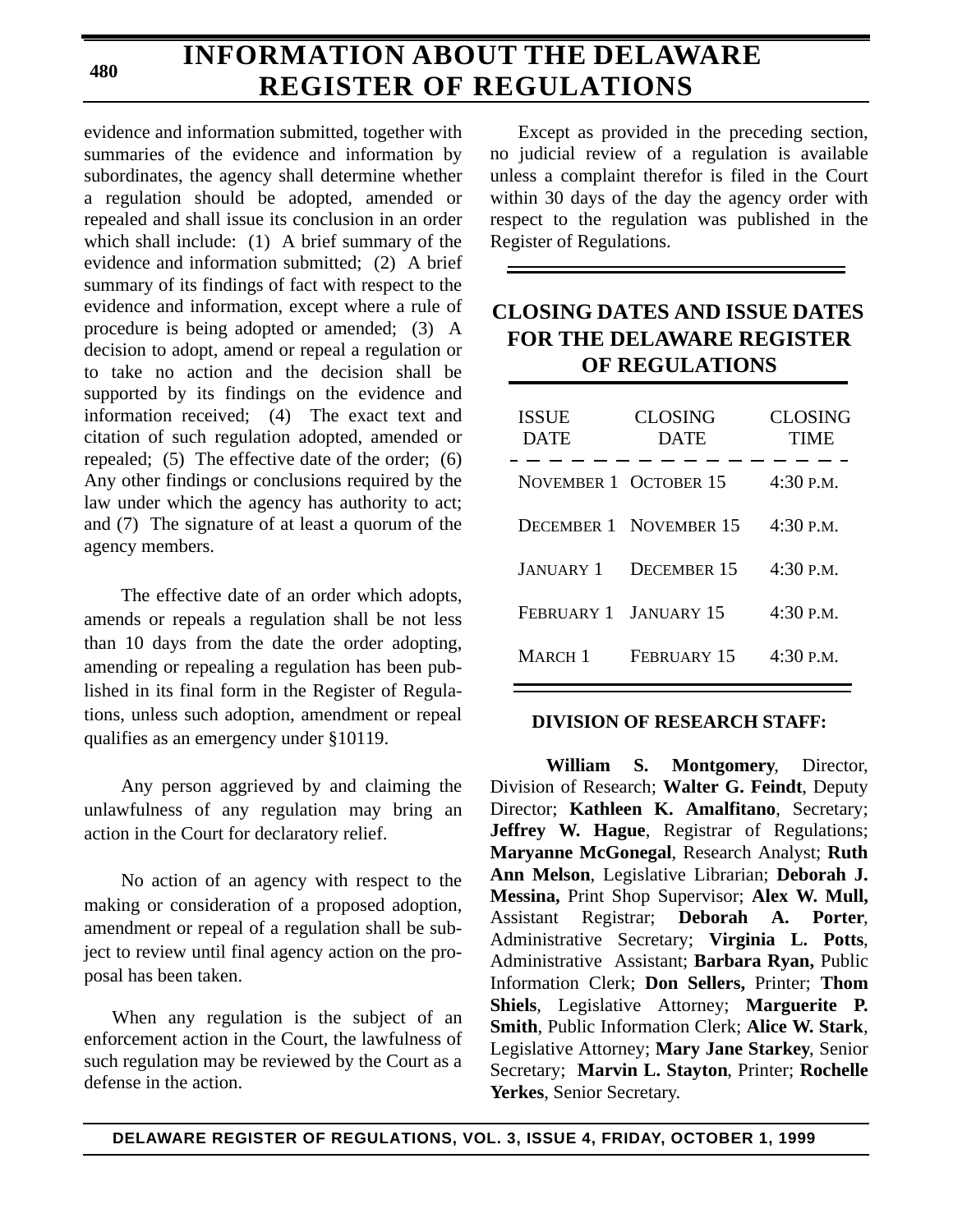# **TABLE OF CONTENTS**

<span id="page-3-0"></span>[Cumulative Tables................................................. ....... 483](#page-5-0)

### **PROPOSED**

#### **DEPARTMENT OF ADMINISTRATIVE SERVICES DIVISION OF PROFESSIONAL REGULATION**

Board of Examiners of Nursing Home [Administrators................................................ ....... 486](#page-8-0)

**[DEPARTMENT OF EDUCATION](http://www.doe.state.de.us/)**

[Regulation for Charter Schools - Admission, Repeal](#page-14-0) .. 492 [Payment of Personnel under Various Programs....](#page-14-0) ....... 492

### **FINAL**

**DEPARTMENT OF ADMINISTRATIVE SERVICES DIVISION OF PROFESSIONAL REGULATION**

[Board of Electrical Examiners...............................](#page-44-0) ...... 522

### **DEPARTMENT OF FINANCE DIVISION OF REVENUE [STATE LOTTERY OFFICE](http://www.state.de.us/revenue/index.htm)**

[Payment of Prizes, Powerball game, Rule 23........](#page-45-0) ...... 523

#### **[DEPARTMENT OF EDUCATION](http://www.doe.state.de.us/)**

| DSSAA Constitution & By-laws, Rule 1 & 23  525         |  |
|--------------------------------------------------------|--|
| Health Examinations for School District Employees  526 |  |
|                                                        |  |

**DEPARTMENT OF HEALTH AND SOCIAL SERVICES DIVISION [OF PUBLIC HEALTH](http://www.state.de.us/dhss/irm/dph/dphhome.htm)**

[Metabolic Disorders & Establishment of Case Review](#page-51-0)

## [State of Delaware Food Code................................ ....... 495](#page-17-0)

**DEPARTMENT OF HEALTH AND SOCIAL SERVICES DIVISION [OF PUBLIC HEALTH](http://www.state.de.us/dhss/irm/dph/dphhome.htm)**

### **DIVISION [OF SOCIAL SERVICES](http://www.state.de.us/dhss/irm/dss/dsshome.htm)**

[General Policy Manual, Eligibility for DHCP .....](#page-19-0) ....... 497 DSSM Sections 11003.7, 11003.7.2, 11003.7.7, 11004.3, 11004.7, 11004.7.1, 11004.7.11, [Income Limits & Determination of Fees....... ....... 497](#page-19-0)

#### **DEPARTMENT OF STATE OFFICE OF [THE STATE BANKING COMMISSIONER](http://www.state.de.us/sos/bank.htm)**

| Regulation No.: 5.1101etal.0002, Instructions for   |  |
|-----------------------------------------------------|--|
|                                                     |  |
| Regulation No.: 5.1101etal.0005, Instructions for   |  |
| Preparation of Franchise Tax for Federal            |  |
| Savings Banks not Headquartered in this State       |  |
| but Maintaining Branches in this State  515         |  |
| Regulation No.: 5.1101etal.0009, Instructions for   |  |
| Preparation of Franchise Tax for Resulting Branches |  |
|                                                     |  |
|                                                     |  |

### **DIVISION [OF SOCIAL SERVICES](http://www.state.de.us/dhss/irm/dss/dsshome.htm)**

Committee, Regulations Defining ................. ...... 529

[Independent Laboratory Provider Manual.............](#page-53-0) ...... 531

### **DEPARTMENT OF NATURAL RESOURCES AND ENVIRONMENTAL CONTROL DIVISION OF AIR AND WASTE MANAGEMENT [AIR QUALITY MANAGEMENT SECTION](http://www.dnrec.state.de.us/air/air_wste.htm)**

[Regulation No. 40, Delaware's National Low Emissions](#page-54-0) Vehicle Program ............................................ ...... 532

### **WASTE MANAGEMENT SECTION**

[Regulations Governing Hazardous Waste.............](#page-56-0) ...... 534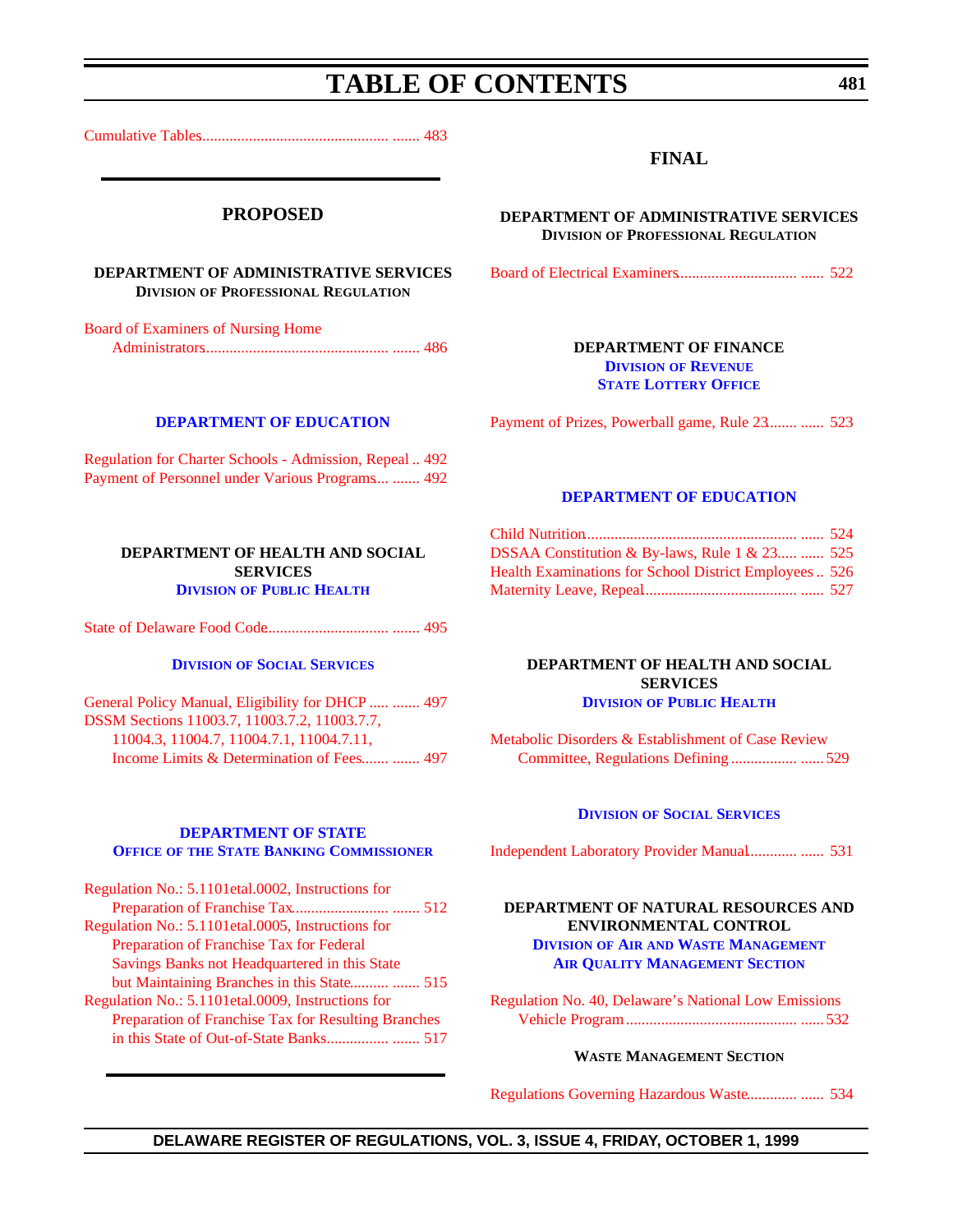**482**

# **TABLE OF CONTENTS**

#### **[PUBLIC SERVICE COMMISSION](http://www.state.de.us/delpsc/index.html)**

[Regulation Docket 49, Creation of a Competitive Market](#page-60-0) for Retail Electric Supply Service.................. ....... 538

### **[GOVERNOR](http://www.state.de.us/governor/index.htm)**

| Executive Order No. 63, Amendment to Executive       |
|------------------------------------------------------|
| Order No. 62 Regarding the State of Emergency        |
|                                                      |
| Executive Order No. 64, Amendment to Executive       |
| Order No. 62, as Amended by Executive                |
| Order No. 63, Regarding the State of Emergency       |
|                                                      |
| Executive Order No. 65, Amendment to Executive       |
| Order No. 62, as Amended by Executive                |
| Order No. 63 and Exec. Order No. 64;                 |
| Regarding the State of Emergency due to Drought      |
| Emergency                                            |
| Executive Order No. 66, Termination of State of      |
| <b>Emergency Due to Drought; Repeal of Mandatory</b> |
| Water Conservation Measures; Declaration of          |
| Drought Warning; Extending Voluntary Water           |
| <b>Conservation Measures; and Other Related</b>      |
|                                                      |
|                                                      |

### **GENERAL NOTICES**

### **[DEPARTMENT OF FINANCE](http://www.state.de.us/revenue/index.htm) DIVISION OF REVENUE**

[Technical Information Memorandum 99-4........... ....... 555](#page-77-0)

## **CALENDAR OF EVENTS/HEARING NOTICES**

| Bd. of Examiners of Nursing Home Administrators,  |  |
|---------------------------------------------------|--|
|                                                   |  |
| Dept. of Education, Notice of Monthly Meeting 559 |  |
| DHSS, Div. of Public Health, State of Delaware    |  |
| Food Code, Notice of Public Hearings  559         |  |
| DHSS, Div. of Social Services, General Policy     |  |
| Manual, Notice of Public Comment Period  560      |  |

| DHSS, Div. of Social Services, DSSM Sections        |  |
|-----------------------------------------------------|--|
| 11003.7, 11003.7.2, 11003.7.7, 11004.3,             |  |
| 11004.7, 11004.7.1, 11004.7.11, Income              |  |
| Limits & Determination of Fees, Notice of           |  |
|                                                     |  |
| <b>State Banking Commissioner, Notice of Public</b> |  |
|                                                     |  |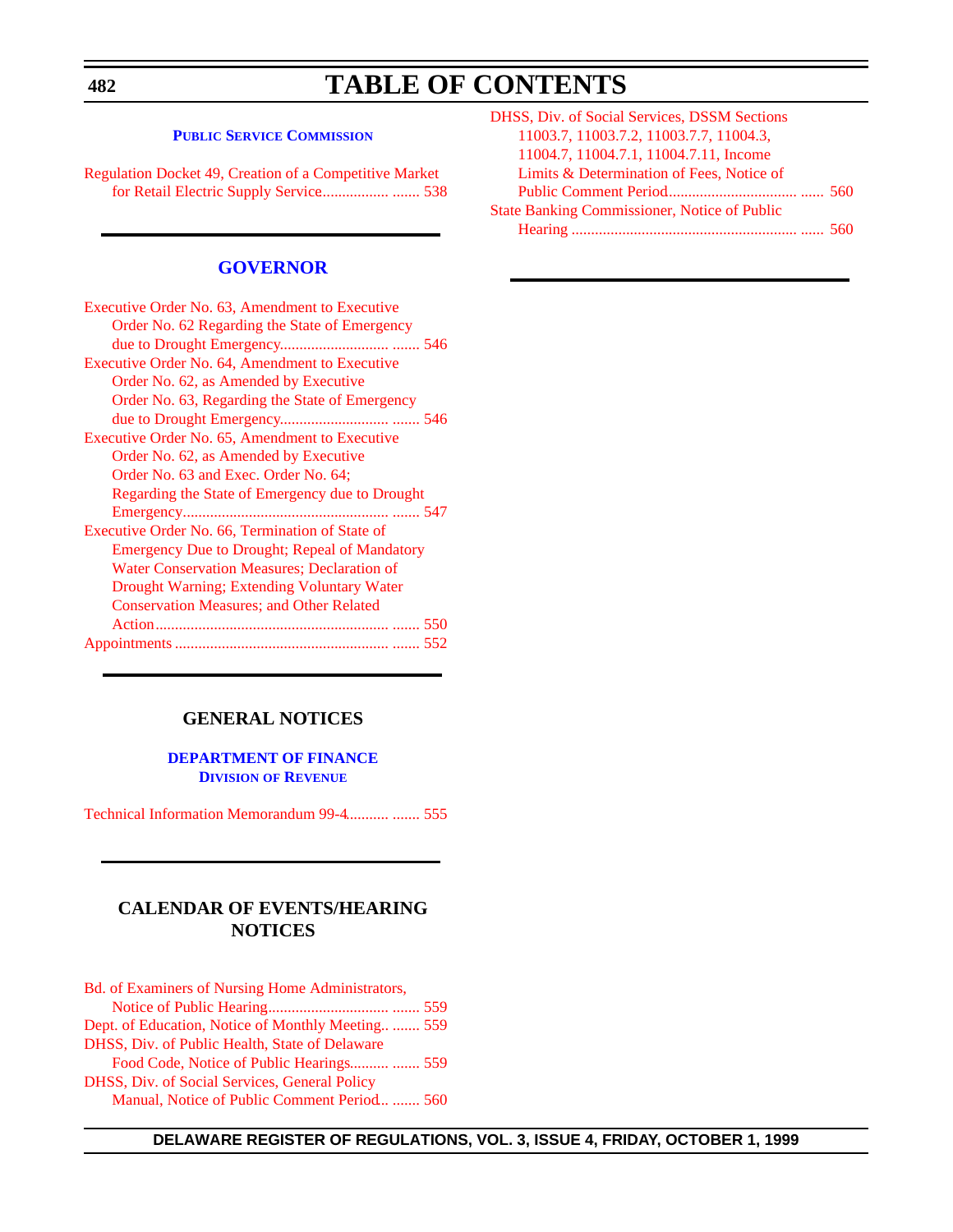# **[CUMULATIVE TABLES](#page-3-0)**

<span id="page-5-0"></span>The table printed below lists the regulations that have been proposed, adopted, amended or repealed in the preceding issues of the current volume of the Delaware Register of Regulations.

The regulations are listed alphabetically by the promulgating agency, followed by a citation to that issue of the Register in which the regulation was published. Proposed regulations are designated with (Prop.); Final regulations are designated with (Final); Emergency regulations are designated with (Emer.); and regulations that have been repealed are designated with (Rep.).

| Delaware State Fire Prevention Commission                                                       |                       |    |              |
|-------------------------------------------------------------------------------------------------|-----------------------|----|--------------|
|                                                                                                 |                       |    |              |
| Standard for the Marking, Identification and Accessibility of Fire Lanes, Exits, Fire Hydrants, |                       |    |              |
|                                                                                                 |                       |    |              |
|                                                                                                 |                       |    |              |
|                                                                                                 |                       |    |              |
| Department of Administrative Services                                                           |                       |    |              |
| Division of Professional Regulation                                                             |                       |    |              |
| <b>Board of Pharmacy</b>                                                                        |                       |    |              |
|                                                                                                 |                       |    | 8 (Prop.)    |
|                                                                                                 | 3 DE Reg. 431 (Final) |    | 8 (Prop.)    |
|                                                                                                 |                       |    |              |
|                                                                                                 |                       |    | 8 (Prop.)    |
|                                                                                                 |                       |    |              |
| Department of Agriculture                                                                       |                       |    |              |
|                                                                                                 |                       |    |              |
| Harness Racing Commission                                                                       |                       |    |              |
|                                                                                                 |                       |    |              |
|                                                                                                 |                       |    |              |
| Thoroughbred Racing Commission                                                                  |                       |    |              |
|                                                                                                 |                       |    |              |
|                                                                                                 |                       |    |              |
|                                                                                                 |                       |    |              |
| Department of Education                                                                         |                       |    |              |
|                                                                                                 |                       |    | $10$ (Prop.) |
|                                                                                                 |                       |    |              |
|                                                                                                 |                       |    |              |
|                                                                                                 |                       |    | 11 (Prop.)   |
|                                                                                                 |                       | 13 | (Prop.)      |
|                                                                                                 |                       |    |              |
| Payment of Teachers in Summer Programs in Vocational-Technical School Districts  3 DE Reg. 363  |                       |    | (Rep.)       |
|                                                                                                 |                       |    | (Rep.)       |
|                                                                                                 |                       |    |              |
|                                                                                                 |                       |    |              |
|                                                                                                 |                       |    |              |
|                                                                                                 |                       |    |              |
|                                                                                                 |                       |    |              |
|                                                                                                 |                       |    |              |
|                                                                                                 |                       |    |              |
| Department of Finance                                                                           |                       |    |              |
| Division of Revenue                                                                             |                       |    |              |
| <b>State Lottery Office</b>                                                                     |                       |    |              |
|                                                                                                 |                       |    |              |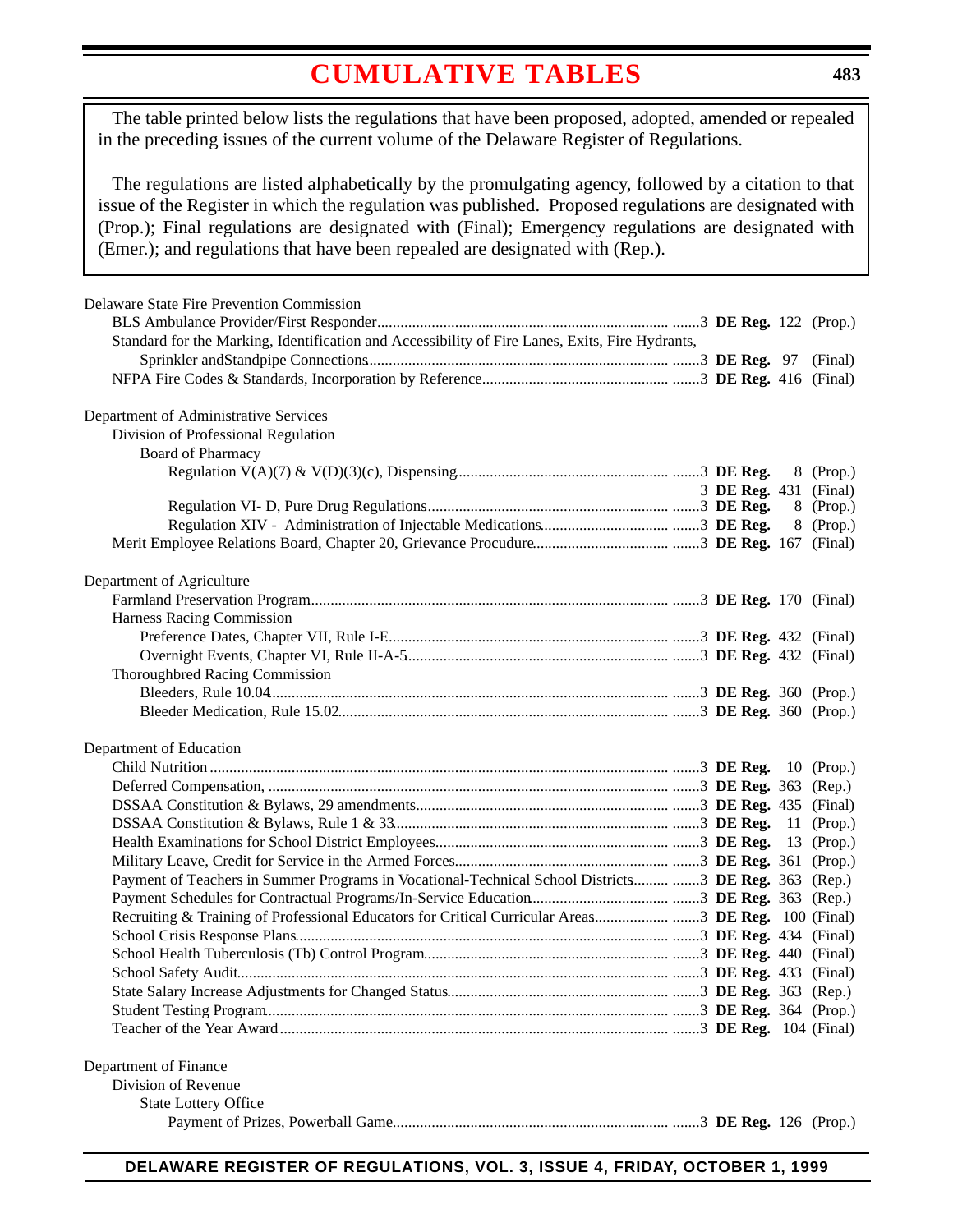# **CUMULATIVE TABLES**

| Division of Public Health                                                                                                                                                                                      |                       |  |
|----------------------------------------------------------------------------------------------------------------------------------------------------------------------------------------------------------------|-----------------------|--|
|                                                                                                                                                                                                                |                       |  |
|                                                                                                                                                                                                                | 3 DE Reg. 442 (Final) |  |
| Office of Drinking Water                                                                                                                                                                                       |                       |  |
|                                                                                                                                                                                                                |                       |  |
| Division of Social Services                                                                                                                                                                                    |                       |  |
|                                                                                                                                                                                                                |                       |  |
|                                                                                                                                                                                                                |                       |  |
| DSSM Sec. 3002, Time Limit, Temporary Welfare Program, Withdraw of DE Reg. 443 (Final)                                                                                                                         |                       |  |
|                                                                                                                                                                                                                |                       |  |
|                                                                                                                                                                                                                |                       |  |
|                                                                                                                                                                                                                |                       |  |
|                                                                                                                                                                                                                |                       |  |
|                                                                                                                                                                                                                |                       |  |
|                                                                                                                                                                                                                | 3 DE Reg. 444 (Final) |  |
|                                                                                                                                                                                                                |                       |  |
|                                                                                                                                                                                                                |                       |  |
|                                                                                                                                                                                                                |                       |  |
| Home Health Provider Manual, Assisted Living Medicaid Waiver Program DE Reg. 374 (Prop.)                                                                                                                       |                       |  |
|                                                                                                                                                                                                                |                       |  |
|                                                                                                                                                                                                                |                       |  |
|                                                                                                                                                                                                                |                       |  |
|                                                                                                                                                                                                                |                       |  |
|                                                                                                                                                                                                                |                       |  |
| Department of Labor<br>Division of Employment & Training                                                                                                                                                       |                       |  |
|                                                                                                                                                                                                                |                       |  |
| Department of Natural Resources & Environmental Control<br>Division of Air & Waste Management<br>Air Quality Management Section<br>Delaware On-Road Mobile Source Emissions Budgets for the Delaware, Phase II |                       |  |
|                                                                                                                                                                                                                |                       |  |
|                                                                                                                                                                                                                |                       |  |
| Reg. No. 38, Emission Standards for Hazardous Air Pollutants for Source                                                                                                                                        |                       |  |
|                                                                                                                                                                                                                |                       |  |
|                                                                                                                                                                                                                | 3 DE Reg. 445 (Final) |  |
| Reg. No. 38, Emission Standards for Hazardous Air Pollutants for Source                                                                                                                                        |                       |  |
|                                                                                                                                                                                                                |                       |  |
|                                                                                                                                                                                                                | 3 DE Reg. 445 (Final) |  |
|                                                                                                                                                                                                                |                       |  |
| Division of Fish & Wildlife                                                                                                                                                                                    |                       |  |
|                                                                                                                                                                                                                |                       |  |
| Division of Water Resources                                                                                                                                                                                    |                       |  |
|                                                                                                                                                                                                                |                       |  |
|                                                                                                                                                                                                                |                       |  |
| Total Maximum Dail Load (TMDL) Regulation for zinc in the Red Clay Creek  3 DE Reg. 163 (Prop.)                                                                                                                |                       |  |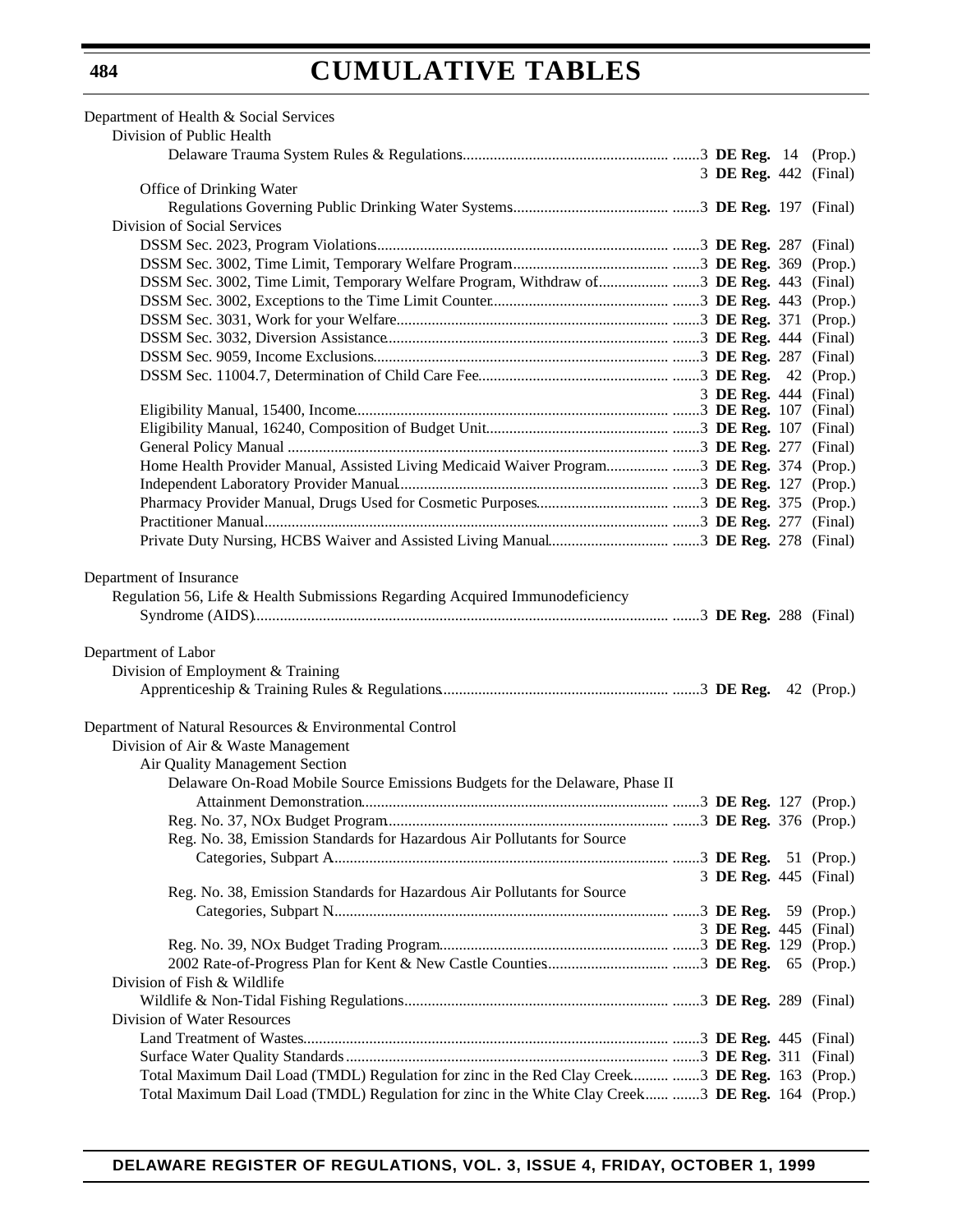# **CUMULATIVE TABLES**

### Department of State

| Office of the State Banking Commissioner                                                       |               |  |
|------------------------------------------------------------------------------------------------|---------------|--|
| Regulation No.: 5.2112.0001, Mortgage Loan Brokers Operating Regulations 3 DE Reg. 403 (Prop.) |               |  |
| Regulation No.: 5.2111(a).0002, Mortgage Loan Brokers Minimum Requirements for                 |               |  |
|                                                                                                |               |  |
| Regulation No. 5.2115.0003, Mortgage Loan Broker Regulations Itemized                          |               |  |
|                                                                                                |               |  |
| Regulation No.: 5.2113.0004, Mortgage Loan Brokers Minimum Disclosure                          |               |  |
|                                                                                                |               |  |
|                                                                                                |               |  |
| Regulation No.: 5.2213.0002, Licensed Lenders Minimum Requirements for                         |               |  |
|                                                                                                |               |  |
| Regulation No. 5.2218/2231.0003, Licensed Lenders Regulations Itemized                         |               |  |
|                                                                                                |               |  |
|                                                                                                |               |  |
| Regulation No.: 5.2318.0001, Report of Delaware Sale of Checks, Drafts &                       |               |  |
|                                                                                                |               |  |
| Regulation No.: 5.2906(e)/122(b).0001, Motor Vehicle Sales Finance Companies                   |               |  |
|                                                                                                |               |  |
| Regulation No.: 5.2906(e).0002, Motor Vehicle Sales Finance Companies Operating                |               |  |
|                                                                                                |               |  |
| Regulation No.: 5.2906(e).0003, Report of Delaware Loan Volume Motor Vehicle                   |               |  |
|                                                                                                |               |  |
| Regulation No.: 5.3404/3409.0001, Preneed Funeral Contracts Regulations Governing              |               |  |
|                                                                                                |               |  |
|                                                                                                |               |  |
| Governor's Office                                                                              |               |  |
| Executive Order No. 61, Declaration of Drought Warning; Extending Voluntary Water              |               |  |
|                                                                                                |               |  |
| Executive Order No. 62, Proclamation of State of Emergency Due to Drought Emergency;           |               |  |
|                                                                                                |               |  |
|                                                                                                |               |  |
|                                                                                                | 3 DE Reg. 341 |  |
|                                                                                                | 3 DE Reg. 457 |  |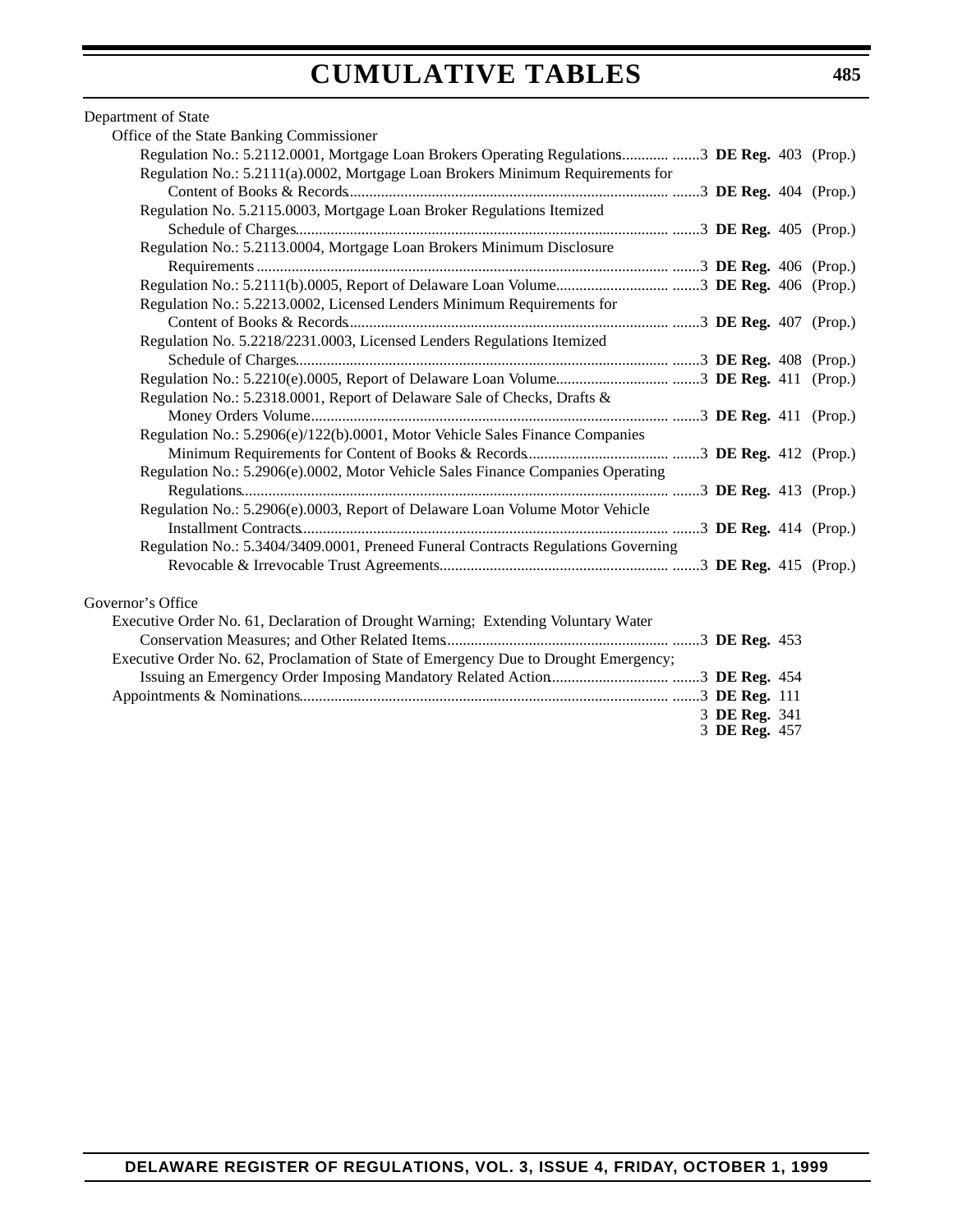#### <span id="page-8-0"></span>**486**

# **PROPOSED REGULATIONS**

### **Symbol Key**

Roman type indicates the text existing prior to the regulation being promulgated. Underlined text indicates new text. Language which is stricken through indicates text being deleted.

### **Proposed Regulations**

Under 29 **Del.C.** §10115 whenever an agency proposes to formulate, adopt, amend or repeal a regulation, it shall file notice and full text of such proposals, together with copies of the existing regulation being adopted, amended or repealed, with the Registrar for publication in the Register of Regulations pursuant to §1134 of this title. The notice shall describe the nature of the proceedings including a brief synopsis of the subject, substance, issues, possible terms of the agency action, a reference to the legal authority of the agency to act, and reference to any other regulations that may be impacted or affected by the proposal, and shall state the manner in which persons may present their views; if in writing, of the place to which and the final date by which such views may be submitted; or if at a public hearing, the date, time and place of the hearing. If a public hearing is to be held, such public hearing shall not be scheduled less than 20 days following publication of notice of the proposal in the Register of Regulations. If a public hearing will be held on the proposal, notice of the time, date, place and a summary of the nature of the proposal shall also be published in at least 2 Delaware newspapers of general circulation; The notice shall also be mailed to all persons who have made timely written requests of the agency for advance notice of its regulation-making proceedings.

# **DEPARTMENT OF ADMINISTRATIVE SERVICES**

## **DIVISION OF PROFESSIONAL REGULATION BOARD OF EXAMINERS [OF NURSING HOME](#page-3-0)**

### **ADMINISTRATORS**

## Statutory Authority: 24 Delaware Code, Section 5204 (24 **Del.C.** 5204)

**PLEASE TAKE NOTICE,** pursuant to 29 Del.C., Chapter 101 and 24 Del.C., §2007(a)(1), the Delaware Board of Examiners of Nursing Home Administrators proposes the following addition of Rule 2(A)(8) which reads as follows:

"Direct supervision" shall mean oversight on the premises by the licensed nursing home administrator serving as preceptor. The licensed nursing home administrator shall be responsible and available to provide direction, observation, aid, training and instruction to the administrator-intraining, including the submission of progress reports. It is an interactive process between the preceptor and the AIT intended to insure the extent, quality and scope of experience of the duties performed as a nursing home administrator.

A public hearing will be held on the proposed Rules and Regulations on Tuesday, November 9, 1999 at 1:45 p.m. in the Second Floor Conference Room A of the Cannon Building, 861 Silver Lake Blvd., Dover, DE 19904. The Board will receive and consider input in writing from any person on the addition of Rule  $2(A)(8)$ . Written comments should be submitted to the Board in care of Mary Paskey at the above address. Final date to submit written comments shall be at the above scheduled public hearing. Anyone wishing to obtain a copy of the proposed Rules and Regulations or to make comments at the public hearing should contact Mary Paskey at the above address or by calling (302) 739-4522, ext. 207.

#### **THE DELAWARE BOARD OF EXAMINERS OF NURSING HOME ADMINISTRATORS**

#### **RULES AND REGULATIONS**

Rule 1. Source of Authority: 24 Delaware Code, Chapter 52 The Rules and Regulations herein contained constitute,

comprise, and shall be known as the Rules and Regulations of the Board of Examiners of Nursing Home Administrators of the State of Delaware, and are hereby promulgated, pursuant to the authority granted to and imposed upon the said Board under and pursuant to the provisions of the State Licensing Statute, 24 Delaware Code, Chapter 52.

#### Rule 2. General Definitions.

A. Whenever used in these Rules and Regulations unless expressly otherwise stated, or unless the context or subject matter requires a different meaning, the following terms shall have the respective meanings hereinafter set forth or indicated.

1. The term "Board" means the Delaware State Board of Examiners of Nursing Home Administrators.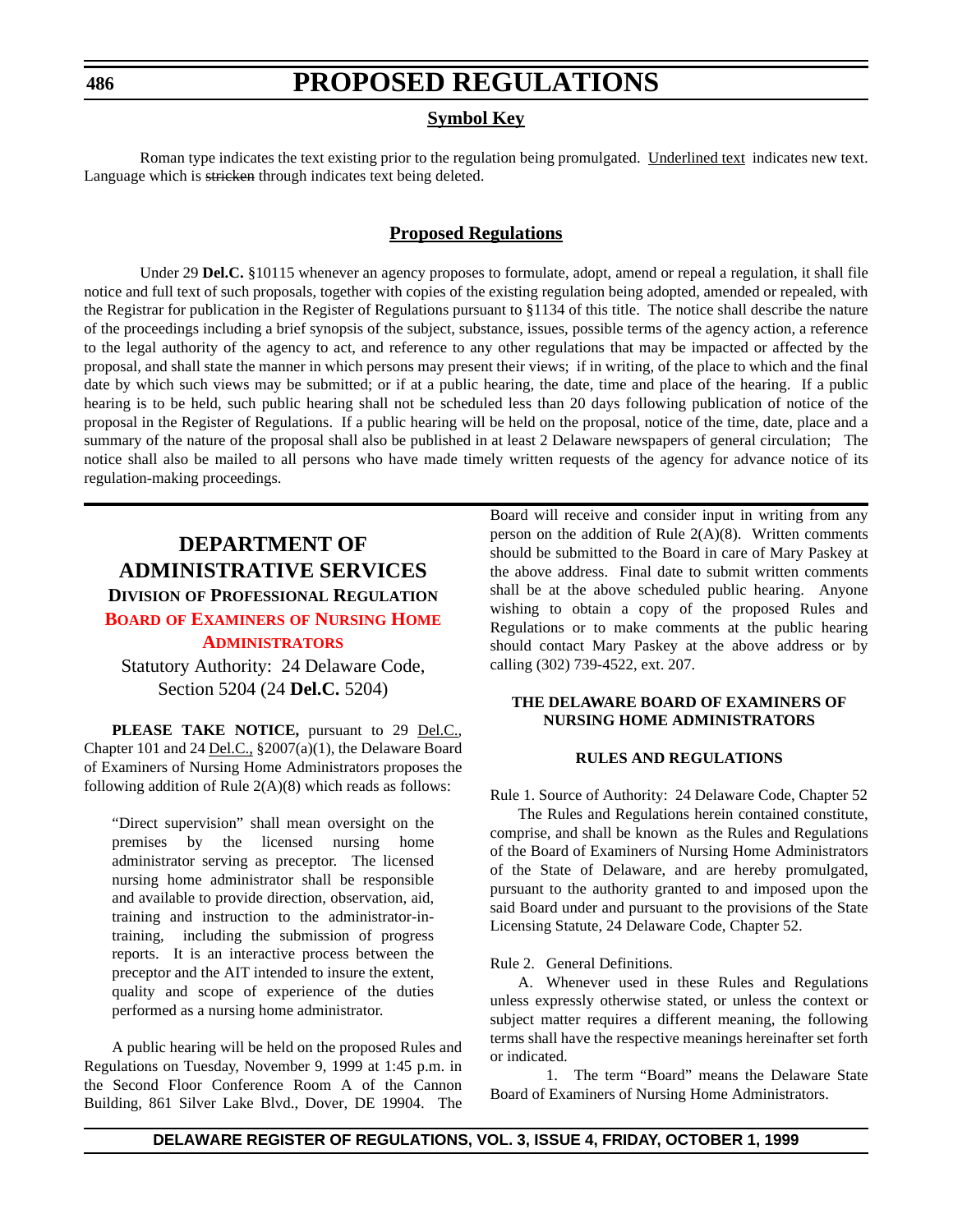2. The term "Nursing Home Administrator" means the individual responsible for planning, organizing, directing and controlling the operation of a nursing home, or who in fact performs such functions, whether or not such functions are shared by one or more other persons, and who is duly licensed by the Board.

3. The term "Nursing Home Administrator-In-Training" means an individual registered as such with the Board, under direct supervision of a currently licensed Delaware Nursing Home Administrator in the Sponsoring Facility (Spons), and/or Skilled Nursing Facility (SNF), and/ or Assisted Living Facility (AL).

4. The term "Practice of Nursing Home Administration" means the performance of any act or the making of any decision involved in the planning, organizing, directing and/or controlling of a nursing home.

5. The term "Nursing Home" means any institution, building or agency in which accommodation is maintained, furnished or offered for any fee, gift, compensation or reward, for the care of more than four aged, infirm, chronically ill or convalescent persons, that is duly licensed by the State Division of Public Health.

6. The term "Person" means an individual and does not include the terms: firm, corporation, association, partnership, institution, public body, joint stock association or any other group of individuals.

7. Term "Preceptor" means an individual who currently has a Delaware Nursing Home Administrator license and is employed in a Skilled Nursing Facility (SNF) or Assisted Living Facility (ALF).

8. "Direct supervision" shall mean oversight on the premises by the licensed nursing home administrator serving as preceptor. The licensed nursing home administrator shall be responsible and available to provide direction, observation, aid, training and instruction to the administrator-in-training, including the submission of progress reports. It is an interactive process between the preceptor and the AIT intended to insure the extent, quality and scope of experience of the duties performed as a nursing home administrator.

Rule 3.Board Meetings.

A. The Board may meet at least every other month, with location and dates set by the President, in accordance with the Freedom of Information Act.

B. The President, or other presiding officer of the Board, may call special meetings of the Board when necessary, upon a minimum of 24 hours notice.

Rule 4.General Powers.

A. The Board shall exercise such powers as provided by the Laws of this State pertaining to the licensing and registration of Nursing Home Administrators. A majority of the Board shall constitute a quorum and no action shall be

taken without the affirmative vote of five members of the Board.

B. The Board may seek counsel and advice from appropriate State Agencies, as needed.

C. From time to time, the Board shall make and publish such Rules and Regulations, not inconsistent with the Law, as it may deem necessary and proper for the execution and enforcement of the Law and Rules and Regulations governing the licensing and registration of Nursing Home Administrators.

D. The Board shall exercise quasi-judicial powers, not inconsistent with the law.

Rule 5.Officers and Duties.

A. The Board shall elect annually from its membership a President, Vice President, and Secretary.

B. The President shall preside at all meetings of the Board and shall sign all official documents of the Board. In the absence of the President, the Vice President shall preside at meetings and perform all duties usually performed by the President.

Rule 6.Scheduling of Examinations and Re-Examinations.

Examinations will be administered on the second Thursday of January, April, July and October of each year in Dover.

Rule 7. Pre-Examination Requirements; Conditions Precedent.

The Board shall admit to examination for licensure as a Nursing Home Administrator, any candidate who meets the qualifications or demonstrates to the satisfaction of the Board that within 30 days after the examination he/she will meet the following standards:

A. Is at least 21 years of age.

B. Shall meet the requirements of 1 or 2 or 3 set forth below:

1. Possesses a baccalaureate or graduate degree in Health & Human Services, Hospital Administration or Business Administration and,

a. has three months experience as a Nursing Home Administrator or

b. has successfully completed six months in a pre-approved Nursing Home Administrator-In-Training Program under Direct supervision of the applicant's Preceptor(s) (this program will include all subjects as listed in Rule 10, Content of the Administrator-In-Training Program) or

c. has demonstrated administrative experience as the Board deems sufficient, or

2. Possesses a baccalaureate or graduate degree in a specialty other than Health & Human Services, Hospital Administration or Business Administration and,

a. has six months experience as a Nursing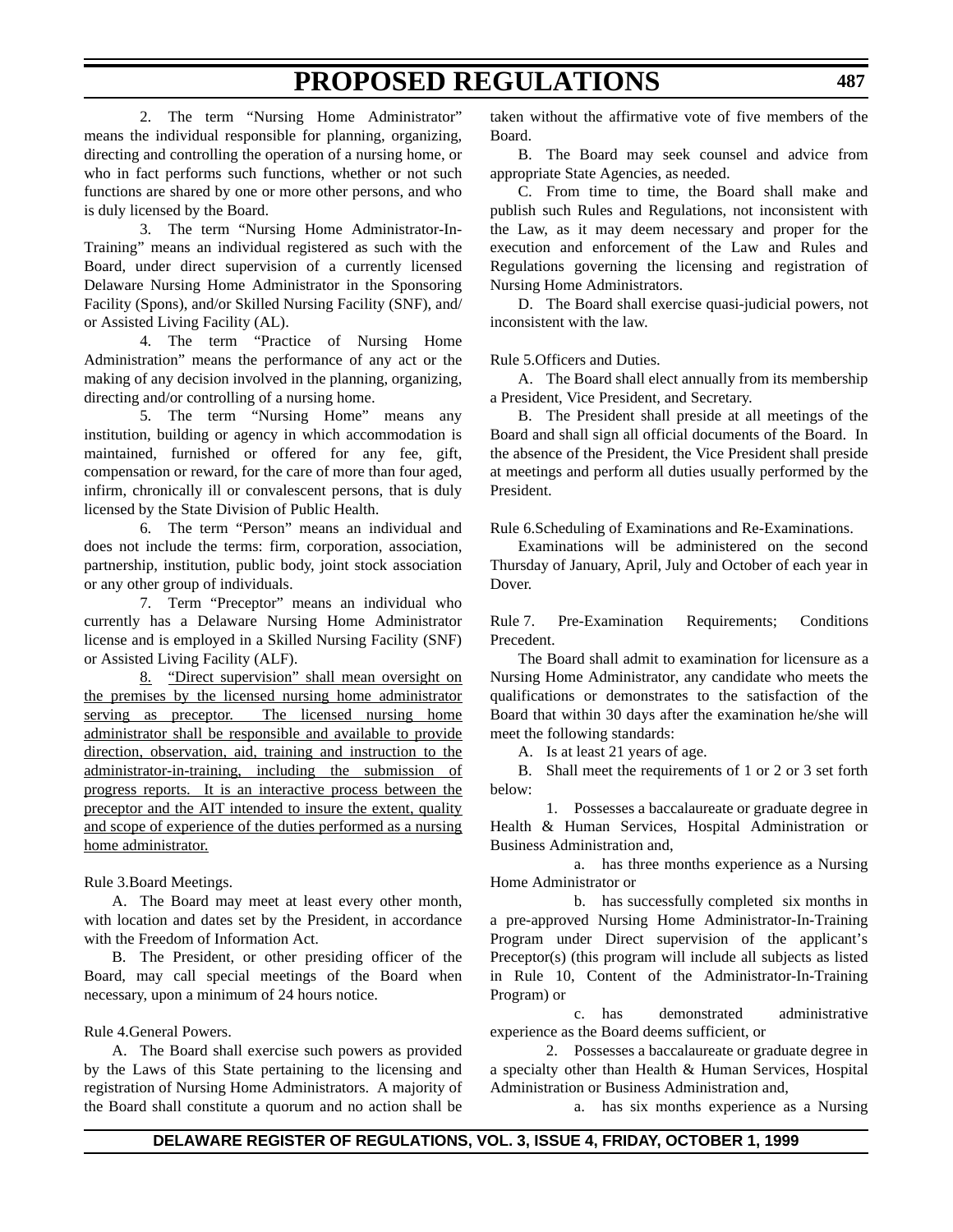Home Administrator or

b. has successfully completed nine months in a pre-approved Nursing Home Administrator-In-Training Program under Direct supervision of the applicant's Preceptor(s) (this program will include all subjects as listed in Rule 10, Content of the Administrator-In-Training Program) or

c. has demonstrated administrative experience as the Board deems sufficient, or

3. Possesses an associate degree or a current Delaware license as a Registered Nurse and,

a. has twelve months experience as a Nursing Home Administrator or

b. has successfully completed twelve months in a pre-approved Nursing Home Administrator-In-Training Program under Direct supervision of the applicant's Preceptor(s) (this program will include all subjects as listed in Rule 10, Content of the Administrator-In-Training Program) or

c. has demonstrated administrative experience as the Board deems sufficient to satisfy this requirement.

C. In addition to the degree requirements listed in Rule 7.,

1. has completed a course of study administered by an accredited educational institution, provided that both the course of study and the educational institution has been pre-approved by the Board as providing adequate academic preparation for nursing home administration, or

2. has demonstrated comprehensive experience and education which the Board deems sufficient to satisfy this requirement.

Rule 8.Application for Examination.

A. An applicant for examination and qualification for a license as a Nursing Home Administrator shall make application in writing, on forms provided by the Board, and shall furnish evidence satisfactory to the Board that he/she has met the pre-examination requirements as provided for in the State Licensing Statutes and Rule 7 of these Rules and Regulations.

B. To establish suitability and fitness to qualify for a license as a Nursing Home Administrator, as required by the State Licensing Statute, prior to being submitted to examination for licensure as a Nursing Home Administrator, the applicant shall furnish evidence satisfactory to the Board of ability to perform the essential functions of a licensed Nursing Home Administrator.

Some examples of essential functions of a Nursing Home Administrator are:

1. Ability to demonstrate understanding and communicate general and technical information necessary to the administration and operation of a nursing home with or without reasonable accommodation i.e., applicable health

and safety regulations, and

2. Ability to assume responsibilities for the administration of a nursing home as evidenced by prior accredited activities and evaluation of prior services and evidence secured by the Board, and

3. Ability to relate the physical, psychological, spiritual, emotional and social needs of ill and/or aged individuals to the administration of a nursing home and to create the compassionate climate necessary to meet the needs of the patients therein with or without reasonable accommodation, and

4. Thorough knowledge and demonstrated understanding of the subjects as incorporated in the list of Rule 10.

C. The basic requirements for suitability set forth herein are to be considered minimal and may not be waived.

Rule 9.Conditional Admission to Examination; Disqualification; Re-Examination.

A. An applicant for examination who has been disqualified shall be given written notification by certified mail of his/her disqualification and the reason therefore and the applicant's right to a hearing.

B. All proceedings shall be conducted according to the Administrative Procedures Act.

C. Where an applicant for examination has been disqualified, he/she may submit a new application for qualification for examination provided, however, that he/she shall be required to meet the requirements for licensing as shall be in force at the time of such reapplication.

Rule 10. Content of the Administrator-In-Training Program.

A. Every Administrator-In-Training (AIT) program shall be approved by the Board and shall be conducted under the direct supervision of the Pre-Approved Preceptor(s), the start date for which shall be the date of the Board's notification of preceptor(s) approval and must be completed within the allotted time (an extension may be granted upon request by either the applicant or preceptor(s) for bonafide  $reason(s)$ .)

So as to encourage entry to qualified Nursing Home Administrator candidates, the following AIT program (see Addendum A attached) is split between a skilled nursing facility (SNF) and an assisted living facility (AL) and the sponsoring facility (Spons), so called because it is generally the applicant's employer and could be either SNF or AL. If the Spons is SNF, the Board will require at least 5% of the program be completed in a AL; if the Spons is AL, the Board will require at least 10% of the program be completed in a SNF, with the training for each subject of the program to be conducted in the facility identified by an "x" under the appropriate columnar heading. Since the AIT program is split between a SNF and an AL, each AIT Trainee will require a preceptor for each type of facility.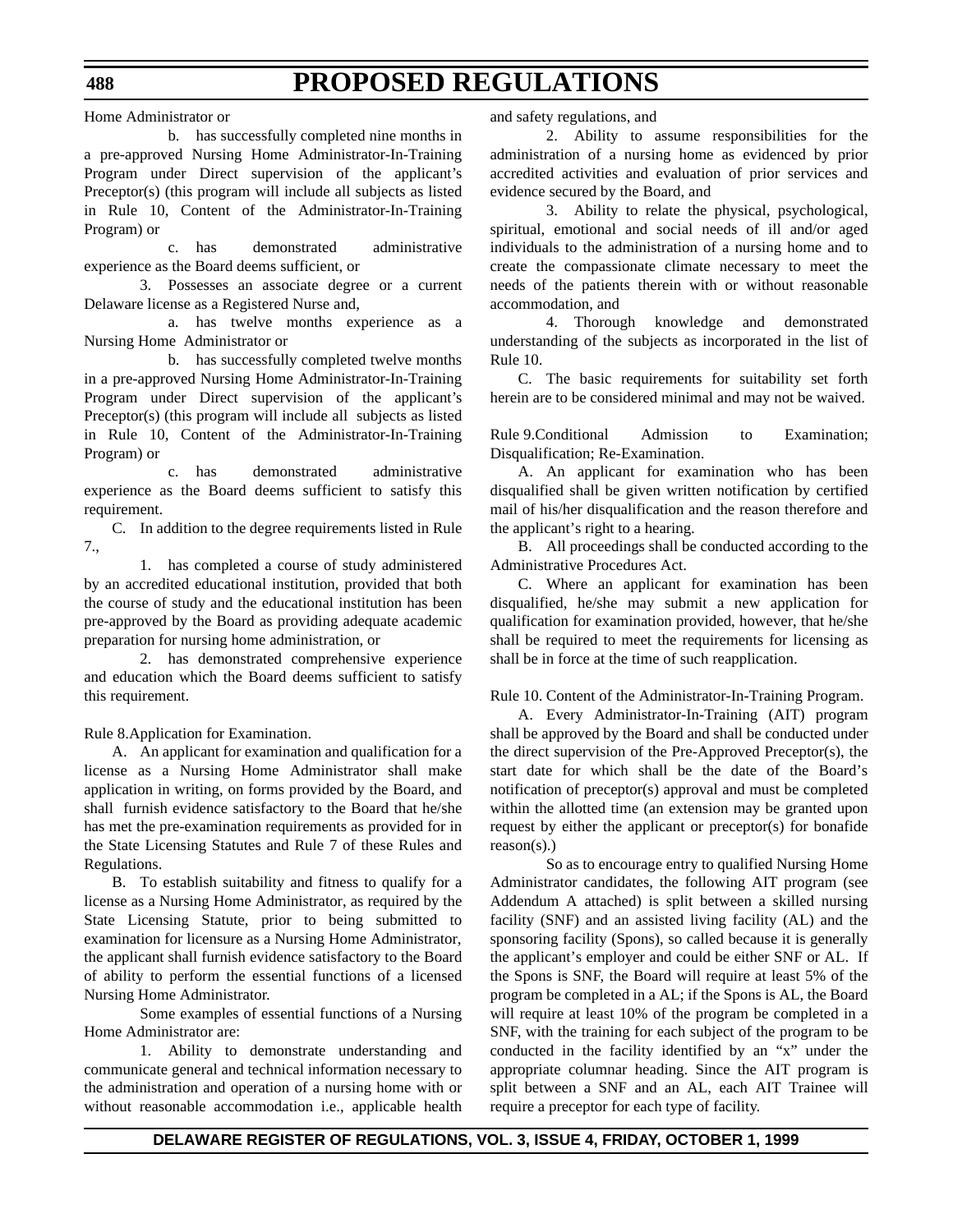Rule 11. Grading Examinations.

A. Every candidate for a Nursing Home Administrator's license shall be required to pass the National Association of Boards examination (NAB).

B. In the event the national examination is failed, the applicant will be notified by the Administrative Assistant. The applicant for licensure will be permitted to retake the examination a maximum of two additional times. The fee for the examination will be set by Division of Professional Regulation. The first makeup examination must be taken within three months and the second, if necessary, within the following six month period. If an applicant must take the exam for a third time, it will be necessary for the applicant, prior to taking the third examination, to spend 40 hours working in a skilled care facility, previously approved by the Board, under a Delaware licensed administrator.

A passing score of seventy five percent (75%) will be required on the examination. Passing grade will:

National scale-113 correct out of 150

Rule 12. Approval of Programs of Study for Licensure of a Nursing Home Administrator.

Any program of study offered by an Educational Institute for the purpose of qualifying applicants for Nursing Home Administrator licensure and/or re-licensure shall be subject to the approval of the Board.

Rule 13. Programs for Continuing Education Credits.

A. Continuing education programs consisting of Board approved seminars, resident or extension courses, conferences and workshops totaling 48 classroom hours or more, on any of the subject areas enumerated in Paragraph B below, are required for biennial licensure of a license as a Nursing Home Administrator. A maximum of 24 additional credit hours may be carried forward into the next licensure period, however, they must be earned within the last nine months of the preceding licensure period. The following are requirements for license renewal:

1. For licenses initially authorized during the first six months of the biennial period, 36 credit hours will be required for renewal.

2. For licenses initially authorized during the second six months of the biennial period, 24 credit hours will be required for renewal.

3. For licenses initially authorized during the third six months of the biennial period, 12 credit hours will be required for renewal.

4. For licenses initially authorized during the fourth six months of the biennial period, no credit hours will be required for renewal.

5. When continuing education units are not met, there will be no extensions, absent showing hardship.

B. Content of programs of continuing education shall include one or more of the following general subject areas or their equivalents:

1. Applicable standards of environmental health and safety,

- 2. Local health and safety regulations,
- 3. General Administration,
- 4. Psychology of patient care,
- 5. Principles of medical care,
- 6. Personal and social care,

7. Therapeutic and supportive care and services in long-term care,

8. Department organization and management,

9. Community interrelationships, and,

10. Business or financial management.

C. Programs of continuing education:

1. Those conducted solely by accredited educational institutions.

2. Those conducted jointly by educational institutions and associations, professional societies or organizations other than accredited colleges or universities.

3. Those conducted solely by associations, professional societies and other professional organizations other than accredited educational institutions.

4. Those self-instruction or home study courses, video computer-assisted programs, and teleconferences, preapproved by the Board, may be accumulated at no more than twelve hours per renewal period.

D. Upon completion of an approved program of study the sponsor or sponsors of the program shall issue certificates of attendance or other evidence of attendance, satisfactory to the Board.

E. Nothing contained in this rule shall preclude the Board from providing for any program of study which excludes subjects which shall be in derogation of, or in conflict with, the teachings and practices of any recognized religious faith, providing however, any applicant seeking to be entitled to be admitted to such program of study hereinunder, shall submit evidence satisfactory to the Board that he/she is in fact an adherent of such recognized religious faith.

Rule 14. Licenses.

A. An Applicant for license as a Nursing Home Administrator who has successfully complied with the requirements of the licensing laws and standards provided herein, passed the examination provided for by the Board and, where applicable, complied with the requirements for Nursing Home Administrator-In-Training, shall be issued a license on a form provided for that purpose by the Board, certifying that such applicant has met the requirements of the laws, rules and regulations entitling the applicant to serve, act, practice and otherwise hold the applicant out as a duly licensed Nursing Home Administrator. Unless otherwise suspended or revoked as provided in Rule 16 of these Rules and Regulations, such license, once issued, shall remain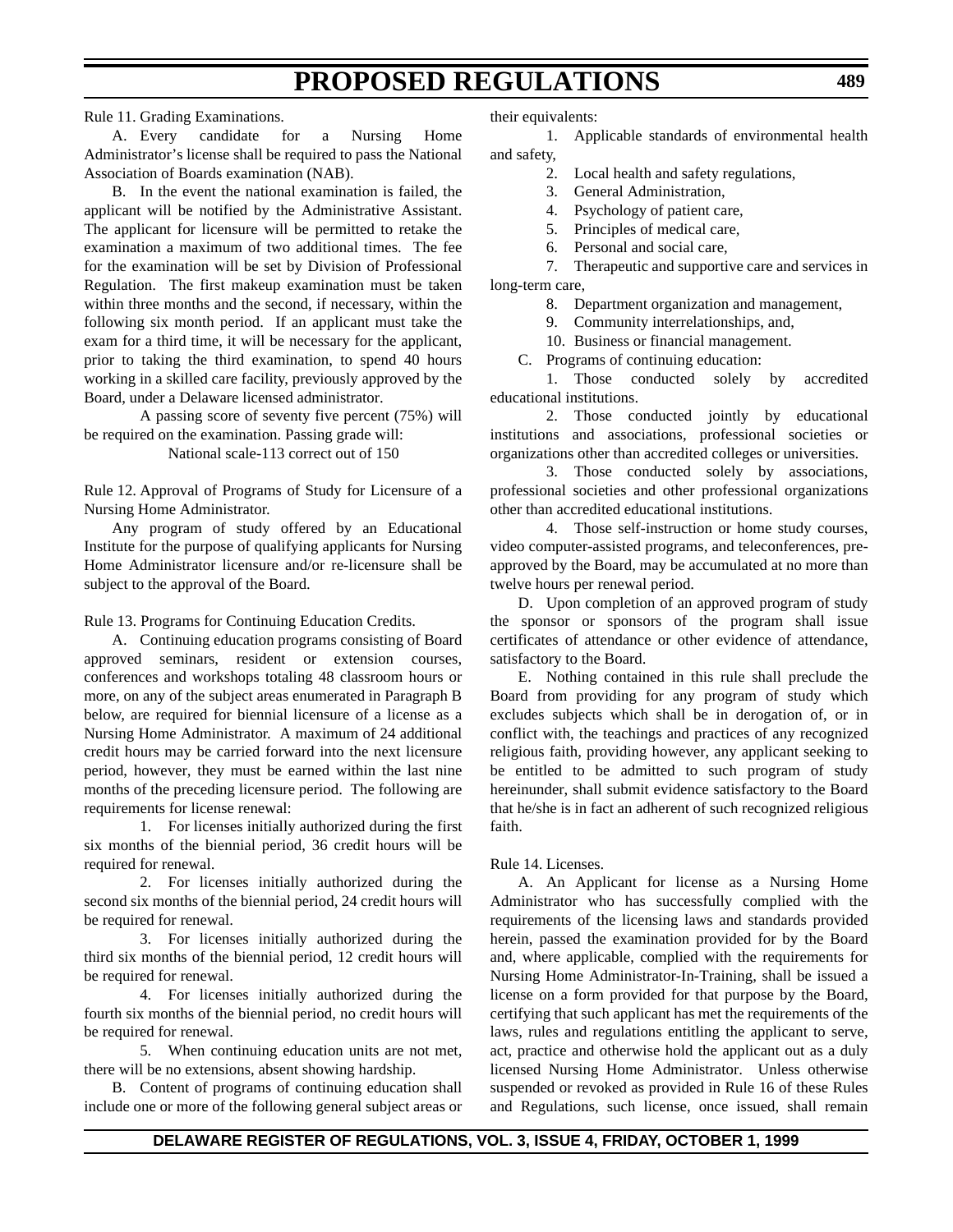valid and active until its official expiration date as noted on such license.

1. Any licensee requesting an inactive status shall be notified the Board has no provision for such status and, therefore, the license in question shall be considered active and valid, regardless of the place of residence and/or occupation of the license holder, until its official expiration date, after which any application for reinstatement will be addressed as provided in Rule 15 of these Rules and Regulations.

B. Board approval for Acting Nursing Home Administrator

1. In the event of a permanent loss of a regularly licensed Nursing Home Administrator by death, disability, resignation, dismissal and or any other unexpected cause, or due to change of ownership of the facility, the owner, governing body or other appropriate authority of the nursing home suffering such removal, may designate an Acting Nursing Home Administrator. The Board may at its discretion, issue without examination a permit for a period not to exceed nine months. Such permit will be issued to an applicant who fulfills the requirements of a and b as follows :

a. Rule 7.

b. Has been nominated to be the Acting Nursing Home Administrator in the particular facility which shall be identified in the application.

2. In the event of a change in the ownership of the facility, resulting in the removal of the licensed Nursing Home Administrator, the new owner, governing body or other appropriate authority of the nursing home may designate an Acting Nursing Home Administrator under the criteria in Rule 14, B1 above.

C. No Board approval for acting Nursing Home Administrator shall be issued to an individual if that individual is employed by a facility whose administrator has operated under an acting permit within the previous year.

D. No facility may have concurrent acting permits.

Rule 15. Renewal of Licensure.

A. Every person who holds a valid license as a Nursing Home Administrator, issued by the Board, shall biennially apply to the Board for a new license, and report any facts requested by the Board.

B. On making application for renewal of license, the established fee shall be submitted and satisfactory evidence shall also be submitted to the Board that during the preceding two year period, the applicant has attended continuing education programs or courses of study as provided in Rule 13 of these Rules and Regulations.

C. A licensed Nursing Home Administrator whose license has expired may, within two years following the licensure period, have his/her license reinstated without examination upon payment of the renewal fee, plus a late fee. In addition, satisfactory evidence shall also be submitted to the Board that during the preceding two year period, the applicant has attended continuing education programs or courses of study as provided in Rule 13 of these Rules and Regulations. Any licensee whose license has expired for a period in excess of a two-year licensure period may have his/ her license reinstated upon payment of the renewal fee, late fee and upon satisfying the Board as to the applicant's current qualifications by completing an application form as outlined in Rule 8 of these Rules and Regulations, providing, however, such applicant may attach a resume in lieu of completing sections 4 and 5 of the application form. Satisfactory evidence shall also be submitted to the Board that during the preceding two year period, the applicant has attended continuing education programs or courses of study as provided in Rule 13 of these Rules and Regulations.

D. Only an individual who has qualified as a licensed Nursing Home Administrator and who holds a valid, current registration certificate pursuant to the provisions of these Rules and Regulations, shall have the right and the privilege of using the abbreviation "N.H.A." after his/her name. No other person shall use or shall be designated to such title or abbreviation or any other words, letters, sign, card or device, tending to or intended to indicate that such person is a licensed Nursing Home Administrator.

E. The Board shall maintain all approved applications for licensing of Nursing Home Administrators. The Board shall maintain a complete file of such other pertinent information as may be deemed necessary.

Rule 16. Refusal, Suspension and Revocation of License.

A. After due notice to the licensee with an opportunity to be heard at a formal hearing, the Board may suspend, revoke or refuse to issue a license for a Nursing Home Administrator, or may reprimand or otherwise discipline a licensee. Such license may be denied, revoked, or suspended if applicant or licensee has violated any of the following:

1. Willfully or repeatedly violated any of the provisions of the Laws, Rules or Regulations pertaining to the licensing of a Nursing Home Administrator.

2. Willfully or repeatedly violated any of the provisions of the Law, Rules or Regulations of the licensing or supervising authority or agency of the State or political subdivision thereof having jurisdiction over the operation and licensing of nursing homes;

3. Been convicted of a felony;

4. Has practiced fraud, deceit or misrepresentation in securing a Nursing Home Administrator's license;

5. Has practiced fraud, deceit or misrepresentation in his/her capacity as a Nursing Home Administrator;

6. Has exhibited acts or practices as a Nursing Home Administrator that show he/she is unfit or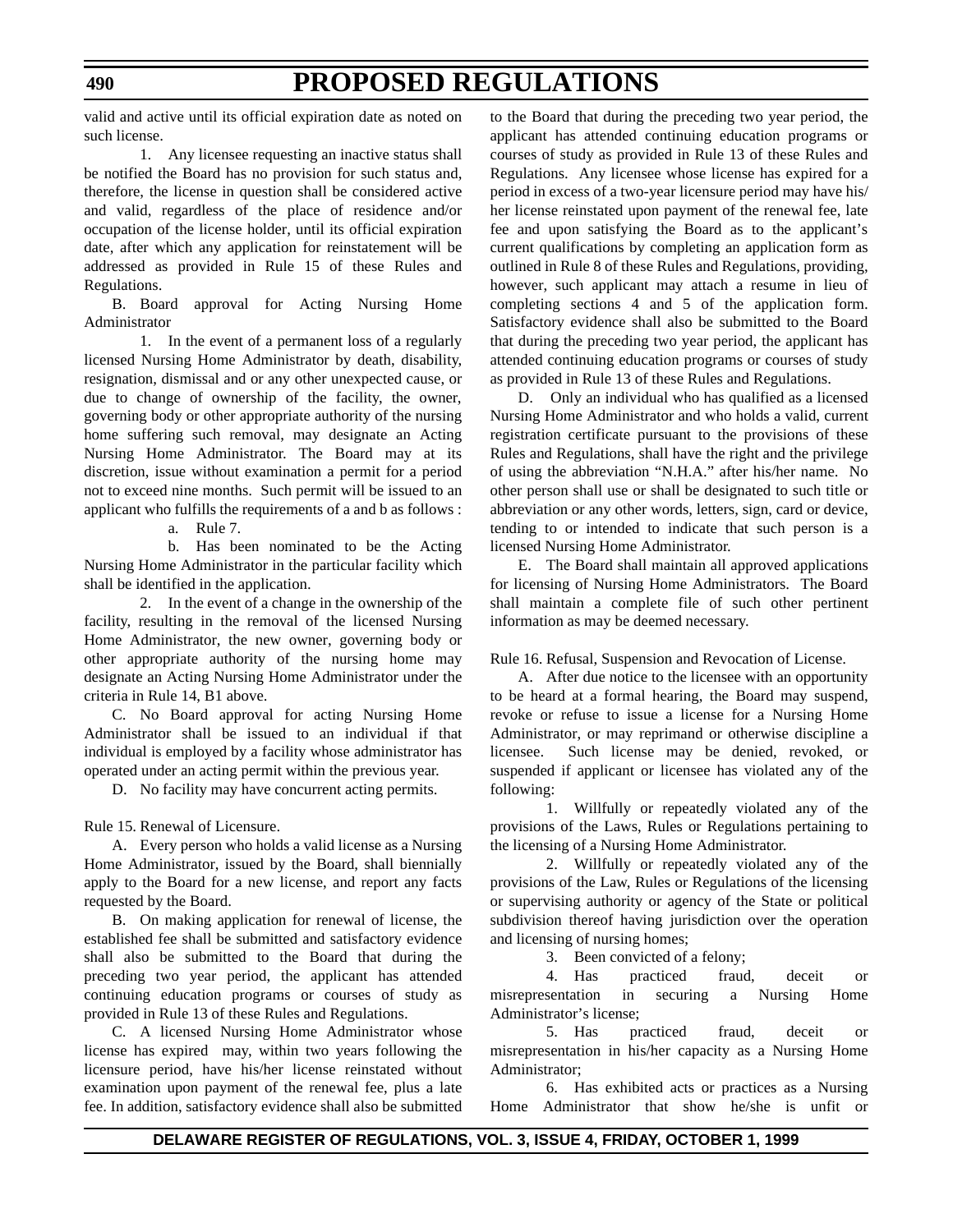incompetent to practice by reason of negligence, habits or other causes, including but not limited to:

a. Commission of acts of misconduct in the operation of a nursing home under his/her jurisdiction;

b. Is currently using, in the possession of or has been convicted of the unlawful sale of narcotic drugs, look-alike substances or illegal drugs or alcohol;

c. Has wrongfully transferred or surrendered possession of either an acting or permanent license;

d. Has been guilty of fraudulent, misleading or deceptive advertising;

e. Has falsely impersonated another licensee of a like or different name;

f. Has failed to exercise true regard for the safety, health and life of any resident;

g. Has willfully permitted unauthorized disclosure of information relating to a resident of his/her records;

h. Has discriminated in respect to residents, employees or staff on the basis of age, race, religion, sex, color, disability, or national origin; or

i. Is unable to perform the essential requirements of a Nursing Home Administrator.

Rule 17. Complaints and Hearing Procedures.

The procedure for the investigation and prosecution of alleged violations of this chapter and these Rules and Regulations, shall be set forth in 29 Del. C. Sec. 8810.

Rule 18. Reciprocity.

A. The Board, at its discretion, and otherwise subject to the law pertaining to the licensing of a Nursing Home Administrator prescribing the qualifications for a Nursing Home Administrator license, may endorse a Nursing Home Administrator license issued by the proper authorities of any other State, upon payment of the regular established fee and upon submission of evidence satisfactory to the Board that:

1. The applicant is at least 21 years of age,

2. The applicant submits a letter of good standing from another state as a Nursing Home Administrator by a regulatory body whose purpose is to regulate the qualifications of Nursing Home Administrators,

3. The applicant has taken the National Association of Boards of Examiners (NAB) examination and that the applicant's score on the NAB examination is equal to or exceeds the Board's requirement for this test,

4. The applicant meets all current Delaware requirements as set forth in Rule 7,

5. Such applicant for endorsement holds a valid license as a Nursing Home Administrator, which has not been revoked or suspended as such in each State from which he/she has ever received a Nursing Home Administrator license or reciprocal endorsement; provided, however, that the Board may waive this requirement if upon submission of

evidence to the Board, the Board is satisfied that the applicant has been rehabilitated.

B. The Board shall also have the power after due notice and an opportunity to be heard at a formal hearing, to revoke or suspend the endorsement of a Nursing Home Administrator license issued to any person upon evidence satisfactory to the Board that the duly constituted authorities of any State have lawfully revoked or suspended the Nursing Home Administrator license issued to such person by such State.

Rule 19. Restoration and Reinstatement of License.

A. Restoration of a license may be considered after a period of one year from the revocation or suspension date by the Board, at its discretion, upon submission of evidence satisfactory to the Board that the grounds for suspension or revocation has been removed, except where the grounds are for a felony or conviction of Medicaid or Medicare fraud.

B. Upon denial of such application for restoration of a license, the Board shall grant the applicant a formal hearing upon request, in accordance with the Administrative Procedures Act.

#### Rule 20. Display of Licenses.

Every person licensed as a Nursing Home Administrator shall display such license in a conspicuous place in the office or place of business or employment.

### Rule 21. Duplicate Licenses.

Upon receipt of satisfactory evidence that a license has been lost, mutilated or destroyed, the Board may issue a duplicate license. The duplication fee is set by the Delaware Division of Professional Regulation.

### Rule 22. Applicability, Legal Effect, Severability.

A. The Rules and Regulations of the Board shall be supplemental to the law providing for the licensing of Nursing Home Administrators and shall have the force and effect of Law.

B. Every rule, regulation, order and directive adopted by the Board shall state the date on which it takes effect and a copy thereof signed by the President of the Board and the Secretary of the Board shall be filed as a public record in the office of the Board and as may be required by Law.

C. The Rules and Regulations of the Board are intended to be consistent with the applicable Federal and State Law and shall be reviewed, whenever necessary, to achieve such consistency.

D. In the event that any provision of these Rules and Regulations is declared unconstitutional or invalid, or the application thereof to any person or circumstance is held invalid, the applicability of such provision to other persons and circumstances and the constitutionality or validity of every other provision of these Rules and Regulations shall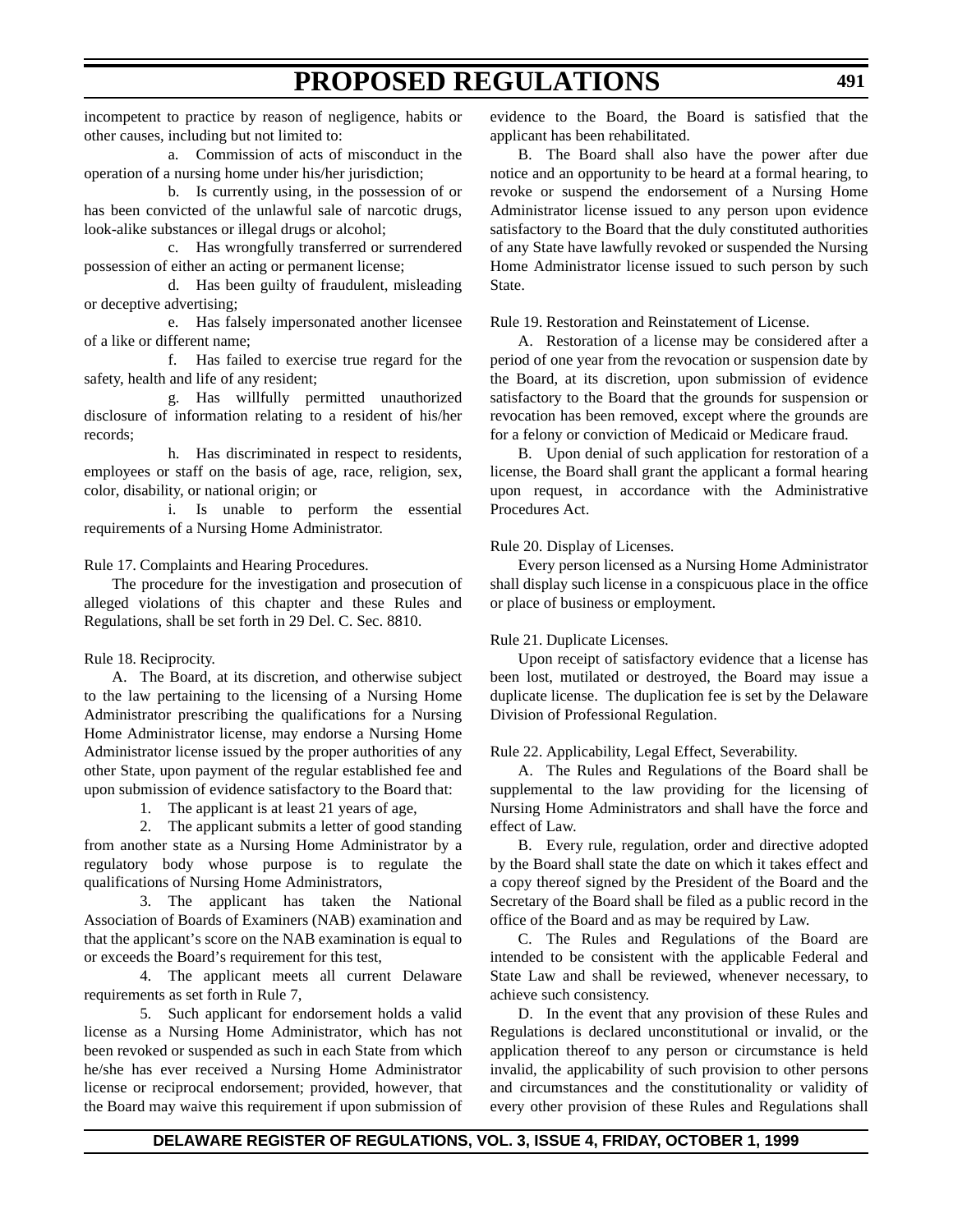<span id="page-14-0"></span>not be affected thereby.

E. These Rules and Regulations shall not affect pending actions or proceedings, civil or criminal, but the same may be prosecuted or defended in the same manner and with the same effect as though these Rules and Regulations had not been promulgated.

F. The Board shall furnish copies of these Rules and Regulations and Amendments thereof for a fee set by the Delaware Division of Professional Regulation, except, the Board may, at its discretion, provide one free copy to each nursing home, health related organization, educational institutions, State or Federal Government units and other public or noncommercial agencies or concerns.

G. Amendments to these Rules and Regulations of the Board shall be made only at a regularly called meeting thereof by a majority vote of all members of the Board. No amendment shall be acted upon unless said amendment was presented at a prior meeting and unless notice has been given to the members of the Board that said amendment is to be acted upon at a particular meeting of the Board.

H. These Rules and Regulations shall take effect the first day of December, 1982.

## **[DEPARTMENT OF EDUCATION](http://www.doe.state.de.us/)**

Statutory Authority: 14 Delaware Code, Section 122(d) (14 **Del.C.** 122(d))

#### **[Repeal of Regulation for Charter Schools - Admission](#page-3-0)**

The Acting Secretary of Education seeks the approval of the State Board of Education to repeal the regulation Charter Schools - Admissions. The repeal of this regulation is necessary because of the following realities:

The regulation was enacted in October 1995 before any school had recruited students or opened; with experience we are seeing that it is not operational.

• Title 14, Section 505, exempts all Charter Schools from Department of Education regulations.

• Title 14, Section 504A(I), says establish admissions procedures "to the extent practicable."

• The Department of Education has required 50 to 60% enrollment in Charter Schools by May 1st, beyond the April 1st deadline stated in the regulation and assumes continued enrollment after May 1st.

• Additional conditions have been set for existing Charter Schools requiring 85% enrollment by July 15th, well beyond the deadline stated in the regulation.

The regulation would not allow Charter Schools to fill vacancies left by students who withdraw from the school and since the size of the schools are generally small, it would jeopardize the viability of a school's operation.

• Public School Choice programs are also addressed in this regulation, but 14 Del. C., Chapter 4, addresses choice program admission deadlines.

#### c. Charter Schools - Admissions

For the purpose of admission decisions made pursuant to the provisions of the Delaware Charter School Program, no Regular school district or Charter School shall accept for admission a student who is currently enrolled in a Delaware public school district after April 15th of the school year preceding the student's requested admission. The purpose of this regulation is to provide ample time for Districts of residence to make staff decisions in accordance with the notification requirements of the Delaware Code. This regulation does not apply to decisions affecting nonpublic student admissions, intra-district choice transfers, admissions to Kindergarten, or admission decisions made in accordance with the good cause provisions of the Choice law. (State Board approved October, 1995)

**\* PLEASE NOTE: THE ABOVE PROPOSED REGULATION WILL BE CONSIDERED AT THE STATE BOARD OF EDUCATION MEETING ON THURSDAY, OCTOBER 21, 1999**

### **EDUCATIONAL IMPACT ANALYSIS PURSUANT TO 14 DEL. C., SECTION 122(d)**

#### **[PAYMENT OF PERSONNEL UNDER VARIOUS](#page-3-0) PROGRAMS**

### A. TYPE OF REGULATORY ACTION REQUESTED

#### Amendment to Existing Regulation

#### B. SYNOPSIS OF SUBJECT MATTER OF REGULATION

The Acting Secretary of Education seeks the consent of the State Board of Education to amend the regulation Payment of Personnel Under Specific Project Proposals, pages 2-3 to 2-6 in the Handbook of Personnel Administration for Delaware School Districts. The amendment changes the style and format of the regulation to make it clearer and revises the language by removing the references that are no longer valid.

#### C. IMPACT CRITERIA

1. Will the regulation help improve student achievement as measured against state achievement standards?

The amended regulation addresses the payment of local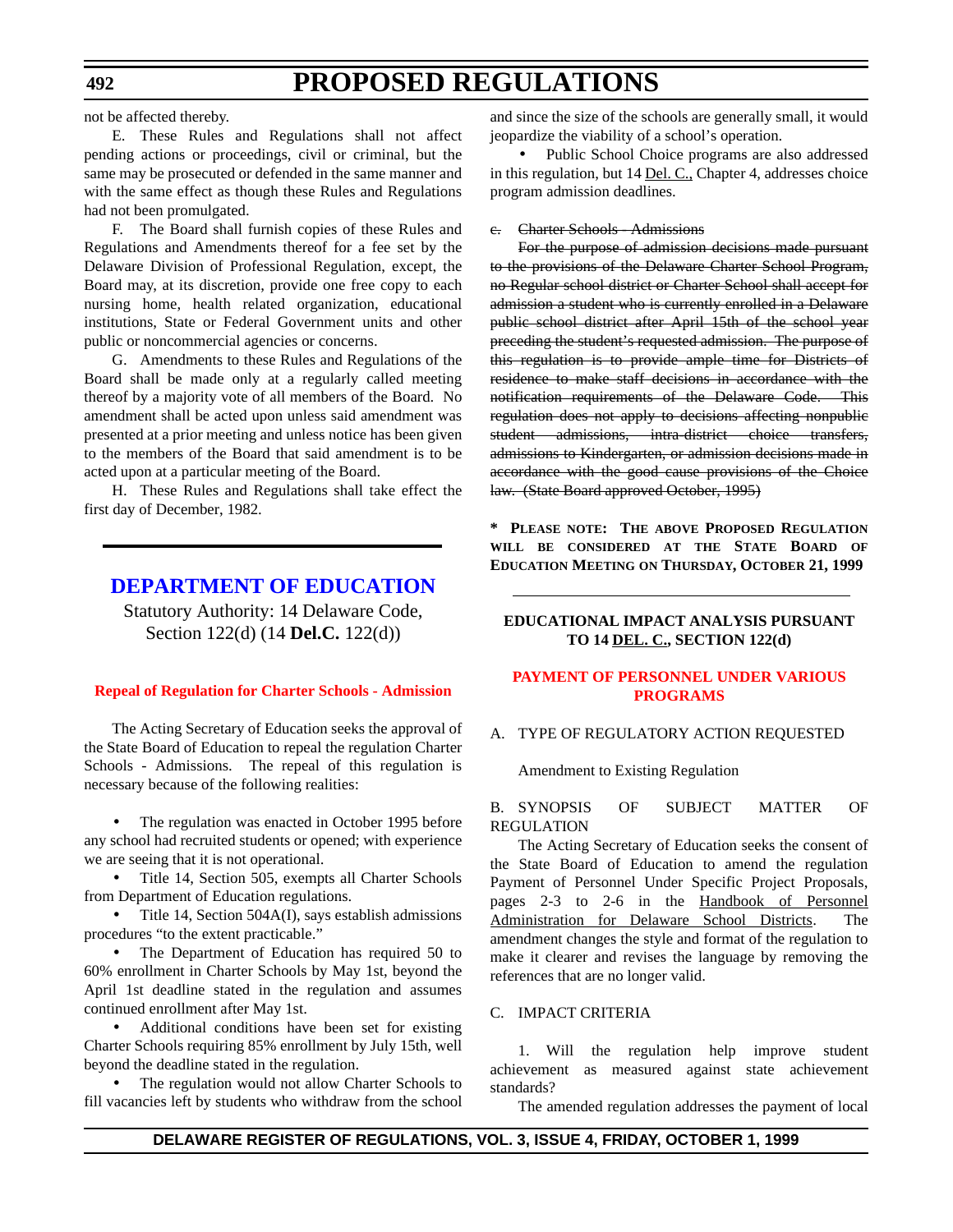school district staff, not student achievement.

2. Will the regulation help ensure that all students receive an equitable education?

The amended regulation addresses the payment of local school district staff, not equitable education issues.

3. Will the regulation help to ensure that all students' health and safety are adequately protected?

The amended regulation addresses the payment of local school district staff, not student health and safety.

4. Will the regulation help to ensure that all students' legal rights are respected?

The amended regulation addresses the payment of local school district staff, not the legal rights of students.

5. Will the regulation preserve the necessary authority and flexibility of decision makers at the local board and school level?

The amended regulation will preserve the necessary authority and flexibility of decision makers at the local board and school level.

6. Will the regulation place unnecessary reporting or administrative requirements or mandates upon decision makers at the local board and school levels?

The amended regulation will not place unnecessary reporting or administrative requirements or mandates upon decision makers at the local board and school levels.

7. Will decision making authority and accountability for addressing the subject to be regulated be placed in the same entity?

The decision making authority and accountability for addressing the subject to be regulated will remain in the same entity.

8. Will the regulation be consistent with and not an impediment to the implementation of other state educational policies, in particular to state educational policies addressing achievement in the core academic subjects of mathematics, science, language arts and social studies?

The amended regulation will be consistent with and not an impediment to the implementation of other state educational policies, in particular to state educational policies addressing achievement in the core academic subjects of mathematics, science, language arts and social studies.

9. Is there a less burdensome method for addressing the purpose of the amended regulation?

The regulation needs to be in place to provide local school districts with information concerning payment of staff.

10. What is the cost to the state and to the local school boards of compliance with the regulation?

There is no additional cost to the state and to the local school boards for compliance with the amended regulation.

#### **AS APPEARS IN THE HANDBOOK OF PERSONNEL ADMINISTRATION FOR DELAWARE SCHOOL DISTRICTS**

#### Payment Of Personnel Under Various Programs

The following is adopted as State Board of Education policy relative to the payment of professional, salaried, hourly wage, and consultant personnel employed by the various school districts and other agencies**.**

This policy shall be applicable to all project proposals within the jurisdiction of this Board serving as the State Board of Education and State Board for Vocational Education, whether new, renewed, or amended, beginning with the date of enactment by the Board.

It is recognized that programs conducted in local school districts and other agencies and financed from various funding sources are intended to be an improvement, enrichment, supplement to, and extension of the local educational programs but are at the same time intended to be a very integral part of the educational program of the school district.

A. Federal Regulation

Nothing in this regulation is intended to take precedent over or negate any Federal Program statute, rule or regulation. Federal funds shall not be available to pay all or a part of those expenses which the State or local educational agencies would have incurred even if they were not participating in a Federal grant program. The compensation of supervisory personnel, including superintendents of school districts, directors of instruction, supervisors of instruction in regular curriculum areas, and school principals, falls within the category of expenses that would have been incurred if a state were not participating in the program.

B. A District May:

1. Employ additional administrative, supervisory, and teaching personnel, or other necessary personnel beyond those allocated in Delaware Code, Title 14, in order to implement a Federally - supported project.

2. Extend the employment of a ten - or eleven-month administrator or supervisor through the eleventh and twelfth month for purposes of conducting a Federally-supported program. Part-time assignments are to be paid a pro- rata share.

3. Employ teachers of the school district during the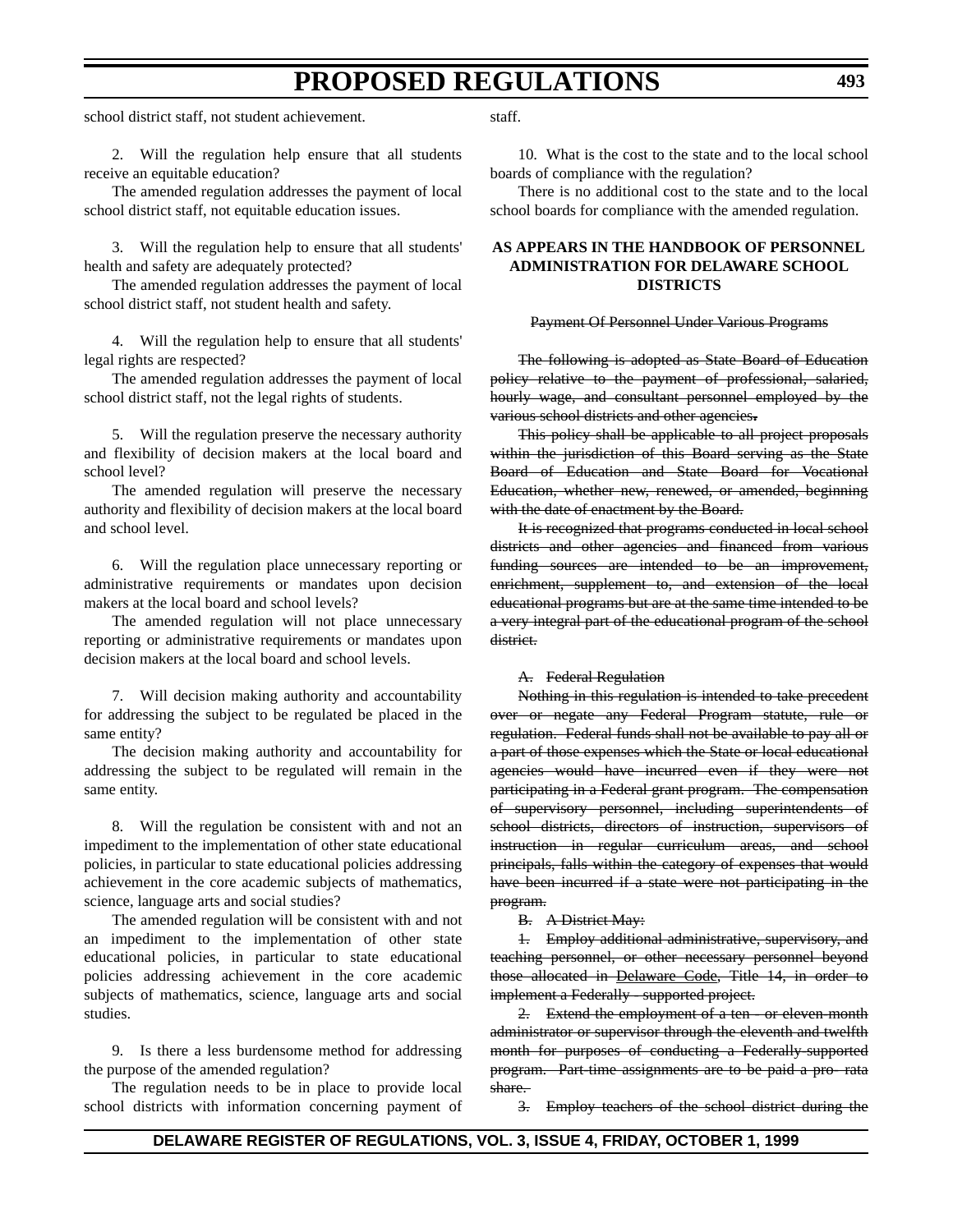185 day school year in behalf of such activities as curriculum development, instruction and/or assessment task development, staff development or Federal programs up to and including a total of nine (9) additional hours per week.

4. Employ full-time instructional personnel who are qualified for administrative or supervisory positions to carry on administrative or supervisory activities beyond the regular school day or school week as described in Item "3" above.

5. Pay a salary equal to the combined State and local salary of other persons in similar assignments at the same rank.

6. Pay an hourly rate for part-time assignment as an amount pro-rated against the annual salary for the same rank and assignment and in accordance with the qualifications of the individual so assigned and in accordance with previous sections of this statement. (An hourly rate table has been pre- pared in the Finance Division, State Department of Public Instruction.) Include all assignments and salary factors in the budget of the project.

D. A District Shall Not:

l. Supplant a local or State position by substituting Federal funds for payment of that position.

2. Employ a twelve- month district person, otherwise supported by State funds, for additional payment under a Federal program.

3. Employ any teaching personnel for more than nine (9) additional hours per week.

4. Pay a salary to cover paid vacation days during intended Federal employment when that Federal employment is an extension of a ten - or eleven- month school year as assigned and paid by the State.

9. Extend the privileges of tenure, as described in Delaware Code, Title 14, Chapter 14, to any person whose salary is drawn from Federal funds; nor may tenure be applied for that part of an assignment that is paid for from Federal funds.

10.

11. Pay a salary or wage to a person involved in preplanning or preparation activities that are not a distinct part of the approved project. This does not preclude inservice activities during a project.

C A District Shall:

7. Include a description of the position in the project proposal as presented to the State Department of Public Instruction for approval.

8. In describing any new or additional position, align it with a recognized rank as described in Delaware Code,

Title 14; or in the case of a nonpublic school institution describe the position in terms of a rank already existing in the institution and assigned to comparable work.

9. Include in the benefits of the employee all of those benefits that accrue to an employee of the State or the local school district except the benefit of tenure.

10. Seek and obtain approval of a Federally-funded project through the office of the appropriate coordinator in the State Department of Public Instruction prior to the assignment of personnel for the assumption of duties and payment of wages or salary.

 $H<sub>r</sub>$ 

(State Board of Education, May 16, 1969)

### AS AMENDED

700.3 Compensation of Personnel Under Specific Project Proposals

1.0 A district may use Federal or local funds to do the following:

1.1 Employ additional administrative, supervisory and teaching personnel, or other necessary personnel beyond those allocated in *Delaware Code*, Title 14, in order to implement a federally or locally supported project.

1.2 Extend the employment of a ten or eleven month employee through the eleventh and twelfth month for purposes of conducting a federally or locally supported program. Part-time assignments shall be paid a pro-rata share.

1.3 Employ teachers of the school district during the school year for additional hours each week to support such activities as extra-time tutoring.

1.4 Employ full-time instructional personnel who are qualified for administrative or supervisory positions to carry on administrative or supervisory activities beyond the regular school day or school week.

1.5 Pay a salary equal to the combined State and local salary of other persons in similar assignments at the same rank.

1.6 Pay an hourly rate for a part-time assignment as an amount pro-rated against the annual salary for the same rank and assignment and in accordance with the qualifications of the individual so assigned and in accordance with previous sections of this statement.

2.0 A district shall do the following:

2.1 Include a description of the position in the project proposal as presented to the State Department of Education for approval.

2.2 In describing any new or additional position, align it with a recognized rank as described in *Delaware Code*, Title 14; or in the case of a nonpublic school institution describe the position in terms of a rank already existing in the institution and assigned to comparable work.

<sup>5.</sup>

<sup>6.</sup>

<sup>7.</sup>

<sup>8.</sup>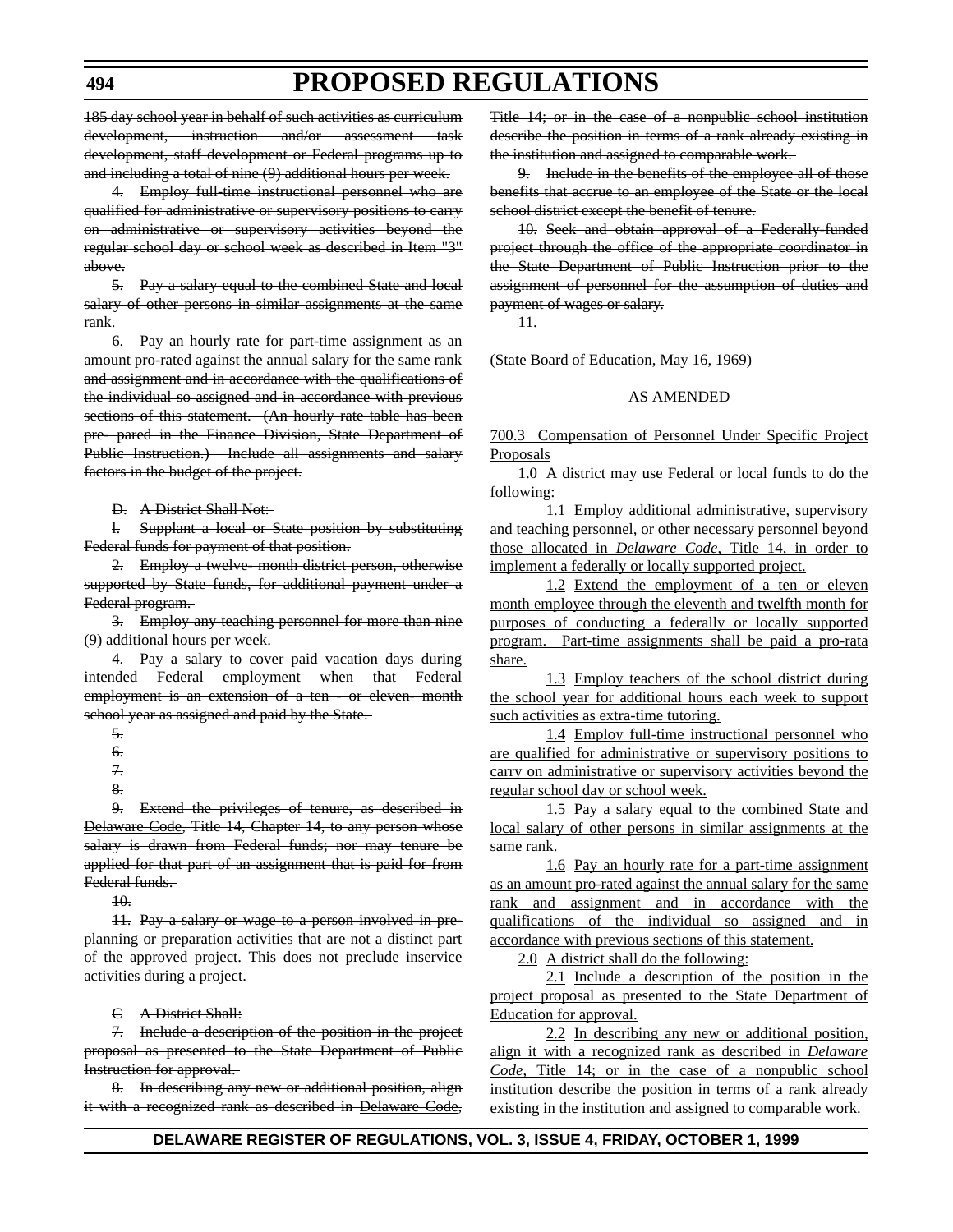<span id="page-17-0"></span>2.3 Include in the benefits of the employee all of those benefits that accrue to an employee of the State or the local school district except the benefit of tenure.

2.4 Seek and obtain approval of a Federally-funded project through the office of the appropriate coordinator in the State Department of Education prior to the assignment of personnel for the assumption of duties and payment of wages or salary.

3.0 A district shall not do the following:

3.1 Supplant funds for a local or State position by substituting Federal funds for payment of that position.

3.2 Pay a salary to cover paid vacation days during intended Federal employment when that Federal employment is an extension of a ten- or eleven-month school year as assigned and paid by the State.

3.3 Extend the privileges of tenure, as described in *Delaware Code*, Title 14, Chapter 14, to any person whose salary is drawn from Federal funds; nor may tenure be applied for that part of an assignment that is paid for from Federal funds.

**\* PLEASE NOTE: THE ABOVE PROPOSED REGULATION WILL BE CONSIDERED AT THE STATE BOARD OF EDUCATION MEETING ON THURSDAY, OCTOBER 21, 1999**

## **DEPARTMENT OF HEALTH AND SOCIAL SERVICES**

### **DIVISION [OF PUBLIC HEALTH](http://www.state.de.us/dhss/irm/dph/dphhome.htm)**

Statutory Authority: 16 Delaware Code, Section 122 (3)(u) (16 **Del.C.** 122(3(u))

These regulations, ["The State of Delaware Food Code,"](#page-3-0) replace by recision the current "State of Delaware Regulations Governing Public Eating Places" previously adopted November 1978, and most recently amended March 15, 1991. The rescinded regulations will be replaced with Chapters 1 – 8 of the 1999 FDA Food Code, and the accompanying addendum, "Part 8-6" which states Delaware specific enforcement procedures, and are to be adopted in accordance with Chapter 1, Section 122 (3) u., Title 16, Delaware Code. "The State of Delaware Food Code" will supersede all previous regulations concerning public eating places adopted by the former Delaware State Board of Health.

The regulations impose requirements that apply to food service operations such as restaurants; retail food operations, i.e., grocery stores; and, vending machine operators that vend potentially hazardous foods. They set forth: operator knowledge expectations; science-based sanitary construction design requirements and operational procedures; plan review requirements; and, enforcement procedures to assist in protecting consumers from food borne illness.

Three public hearings will be held on at the following times, dates and locations: Wednesday, October 27, 1999 at 10:00 a.m., at the Department of Transportation Southern District Office, conference room, located at the corner of U.S. Rt. 113 and County Road 431, Georgetown; Wednesday, October 27, 1999 at 7:00 p.m. at the Department of Transportation Administration Building, South/Central/ North Conference Rooms, located at 800 Bay Rd., Dover; and Thursday, October 28, 1999 at 1:00 p.m., at the Carvel State Office Building, Second floor conference room, 820 N. French Street, Wilmington.

Copies of the proposed Code are available for review by appointment at the following locations:

Environmental Health Field Services

Williams State Service Center, 3<sup>rd</sup> floor 805 River Road Dover, Delaware 19901 Phone: 302-739-5305

and

Environmental Health Field Services 2055 Limestone Road, Suite 100 Wilmington, DE 19808 Phone: 302-995-8650

and

Environmental Health Field Services Georgetown State Service Center, Rm. 1000 546 S. Bedford Street Georgetown, Delaware 19947 Phone: 302-856-5496

Anyone wishing to present his or her oral comments at a public hearing should contact Dave Walton at 302-739-4700 by October 22, 1999. Anyone wishing to submit written comments as a supplement to, or in lieu of oral testimony should submit such comments on or before November 1, 1999 to:

> Dave Walton, Hearing Officer Division of Public Health P. O. Box 637 Dover, DE 19903-0637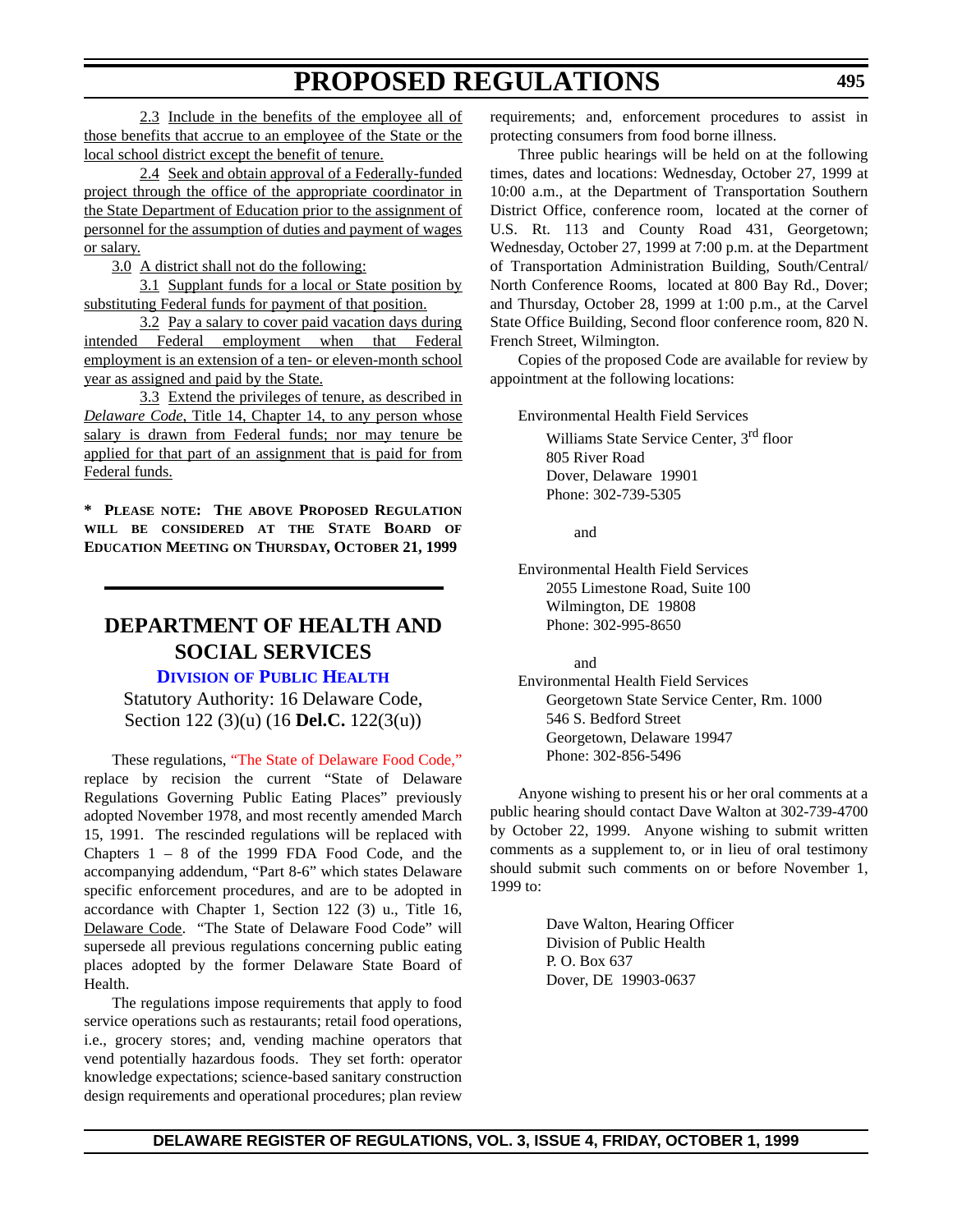### **STATE OF DELAWARE FOOD CODE ADDENDUM TO THE 1999 FDA FOOD CODE**

Chapters  $1 - 8$  of the "1999 FDA Food Code" is being herewith proposed for adoption by the State of Delaware as the primary document in regulating retail food establishments in the State. The text below is an addendum to Chapter 8, also proposed for adoption, to comply with Delaware-specific requirements and is to be appended at the end of Chapter 8 in the primary document, Chapters 1 – 8 of the "1999 FDA Food Code", which can be found on the Internet at the following address: http://vm.cfsan.fda.gov/ ~dms/fc99-toc.html.

**\* PLEASE NOTE THAT THE PROPOSED REGULATIONS ARE BEING INCORPORATED BY REFERENCE IN ACCORDANCE WITH THE PROCEDURES AS AUTHORIZED BY 29 DEL.C. 1134.**

#### **PART 8-6 ENFORCEMENT PROCEDURES**

8-601 Re-inspection Fee

8-601.10

(A) A re-inspection fee shall be assessed under the following circumstances:

(1) When critical violations are shown to exist during a follow-up inspection

(2) When non-critical violations are shown to exist on successive routine inspections

(3) When a complaint inspection requires a follow-up inspection to confirm compliance.

(4) When an inspection is required to determine compliance with the terms of a corrective action plan or an administrative hearing.

(5) To determine the proper posting of a valid permit.

(6) Any other follow-up inspection deemed necessary by the regulatory authority to determine compliance with these Regulations.

(B) The fee shall be that required by 16 Del. C. Chap. 1, 134.

(C) Failure to pay the re-inspection fee, as specified, shall result in the automatic suspension of the permit to operate a food establishment. The permit shall remain suspended until the regulatory authority receives full payment of all fees.

### 8-602 Administrative Action

8-602.10 General

If the regulatory authority determines that a food establishment is operating without a valid permit, or that condition(s) exist(s) in a food establishment which represent(s) an Imminent Health Hazard or if serious violations, repeat violations, or general unsanitary conditions

are found to exist, administrative action may occur. Administrative action will be conducted in accordance with the Procedures for Office of Food Protection Prosecutions.

### (A) Operation without a Permit

If food establishment is found operating without a valid permit as required by 8-301.11 of these Regulations, the regulatory authority shall order the facility immediately closed. The closure shall be effective upon receipt of a written notice by the person in charge of the food establishment or employee of the food establishment. A closure notice statement recorded on the inspection report by the representative of the regulatory authority constitutes a written notice. The food establishment shall remain closed until a permit application and applicable fees and any required plans have been received and approved by the Regulatory Authority. In order to open, the food establishment must comply with 8-303.10 of these Regulations.

(B) Imminent Health Hazard(s)

(1) Suspension of Permit

If some condition(s) is/are determined to exist in the food establishment which present(s) an imminent health hazard to the public, the regulatory authority, or his designee, in the county in which the food establishment operates may suspend the operating permit of the food establishment without a hearing for a period not to exceed ten (10) government business days. The suspension shall be effective upon receipt of written notice by the person in charge of the food establishment or employee of the food establishment. A suspension statement recorded on the inspection report by the inspecting regulatory representative constitutes a written notice. The permit shall not be suspended for a period longer than ten (10) government business days without a hearing. Failure to hold a hearing within the ten (10) government business day period shall automatically terminate the suspension.

(2) The permit holder of the food establishment may request, in writing, a hearing before the regulatory authority at any time during the period of suspension, for the purpose of demonstrating that the imminent health hazard(s) no longer exist. The request for hearing shall not stay the suspension.

(C) Serious Violations, Repeat Violations and General Unsanitary Conditions

When conditions exist in a food establishment that represent serious violations, repeat violations and general unsanitary conditions in a food establishment, the regulatory authority may initiate a corrective action plan or schedule a hearing.

### 8-603 Agency Emergency Actions

8-603.10 Food may be examined or sampled by the regulatory authority as often as necessary for enforcement of these Regulations.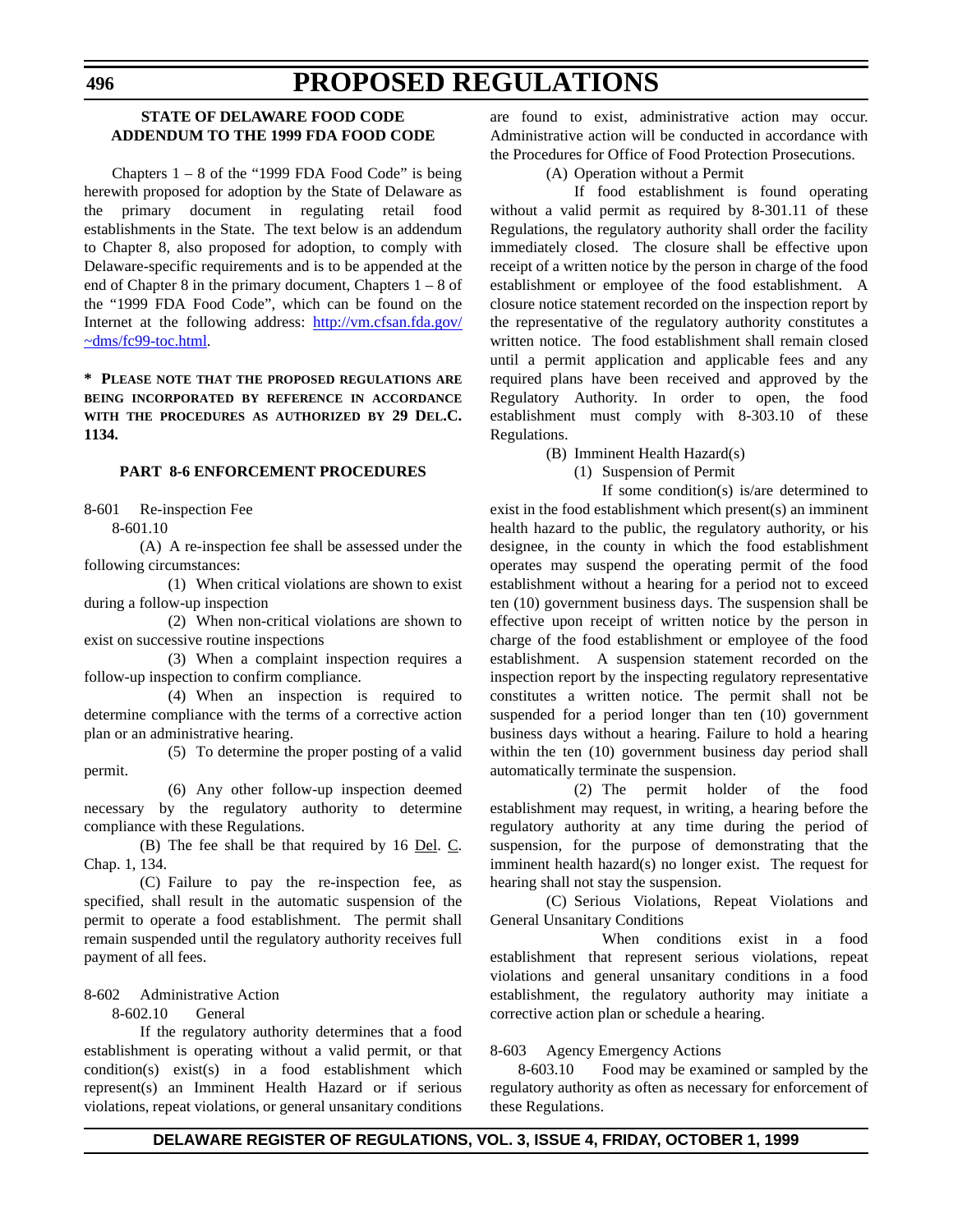<span id="page-19-0"></span>8-603.20 All food shall be wholesome and free from spoilage. Food that is spoiled or unfit for human consumption shall not be kept on the premises. The established administrative procedures for the implementation and enforcement of the provisions of 16 Del.  $C<sub>1</sub>$ , Chapter 33, relating to the embargo of misbranded or adulterated food, and penalties shall be applicable to this Section.

### 8-604 Penalties

8-604.10 Any person (or responsible officer of that person) who violates a provision of these Regulations, and any person (or responsible officer of that person) who is the holder of a permit or who otherwise operates a food establishment that does not comply with the requirements of these Regulations shall be subject to the provisions of 16 Del. C. §107.

8-604.20 Any person (or responsible officer of that person) who violates a provision of these Regulations, and any person (or responsible officer of that person) who is the holder of a permit or who otherwise operates a food establishment that refuses, fails or neglects to comply with an order of the Secretary shall be subject to an administrative penalty of not less than \$100 and not more than \$1,000, together with costs.

8-604.30 The regulatory authority may seek to enjoin violations of these Regulations.

8-604.40 A conspicuous, colored placard shall be prominently displayed at all entrances of food establishments meeting the following criteria:

(A) Failure to obtain a valid permit; or

(B) whose permit stands suspended; or

(C) whose permit stands revoked; or

(D) whose permit has expired due to non-payment of a permit fee.

### **DIVISION [OF SOCIAL SERVICES](http://www.state.de.us/dhss/irm/dss/dsshome.htm)**

Statutory Authority: 31 Delaware Code, Section 505 (31 **Del.C.** 505)

### **PUBLIC NOTICE [Medicaid / Medical Assistance Program](#page-3-0)**

In compliance with the State's Administrative Procedures Act (APA - Title 29, Chapter 101 of the Delaware Code) and with 42CFR §447.205, and under the authority of Title 31 of the Delaware Code, Chapter 5, Section 505, the Delaware Department of Health and Social Services (DHSS) / Division of Social Services / Medicaid Program is amending its general policy manual.

Any person who wishes to make written suggestions,

compilations of data, testimony, briefs or other written materials concerning the proposed new regulations must submit same to the Director, Medical Assistance Programs, Division of Social Services, P.O. Box 906, New Castle, DE 19720 by October 31, 1999.

REVISION:

#### **General Policy Manual**

Who is eligible for the DHCP?

To be eligible for the DHCP the child must:

- be under the age of 19 years (through 18);
- have a family income less than or equal to 200% of the Federal Poverty Level (FPL);
- be a current Delaware resident with intent to remain;
- be uninsured for at least 6 previous months (exceptions to this would be made if coverage is lost due to: death of parent, disability of parent, termination of employment, change to a new employer who does not cover dependents, change of address so that no employersponsored coverage is available, expiration of the coverage periods established by COBRA, employer terminating health coverage as a benefit for all employees);

NOTE: Applicants who have been uninsured less than 6 months will be given a time when their pending application for the program can be approved. If children have been enrolled in the DHCP, but premiums have not been paid for 2 months, eligibility will be suspended and enrollment in the MCO will end. The family will then be ineligible for 6 months from the date of suspension and disenrollment, unless they can demonstrate good cause, as defined by the State, for non-payment of premium. Families who do not pay the premiums may re-enroll at any time without penalty, with the re-enrollment period starting with the first month for which the premium is paid.

**DIVISION [OF SOCIAL SERVICES](http://www.state.de.us/dhss/irm/dss/dsshome.htm)** Statutory Authority: 31 Delaware Code,

Section 505 (31 **Del.C.** 505)

### **[PUBLIC NOTICE](#page-3-0)**

The Delaware Health and Social Services, Division of Social Services, is proposing to add new policies to existing policies governing Child Care. The Division of Social Services Policy Manual at 11003.7, 11003.7.2, 11004.3 and

**DELAWARE REGISTER OF REGULATIONS, VOL. 3, ISSUE 4, FRIDAY, OCTOBER 1, 1999**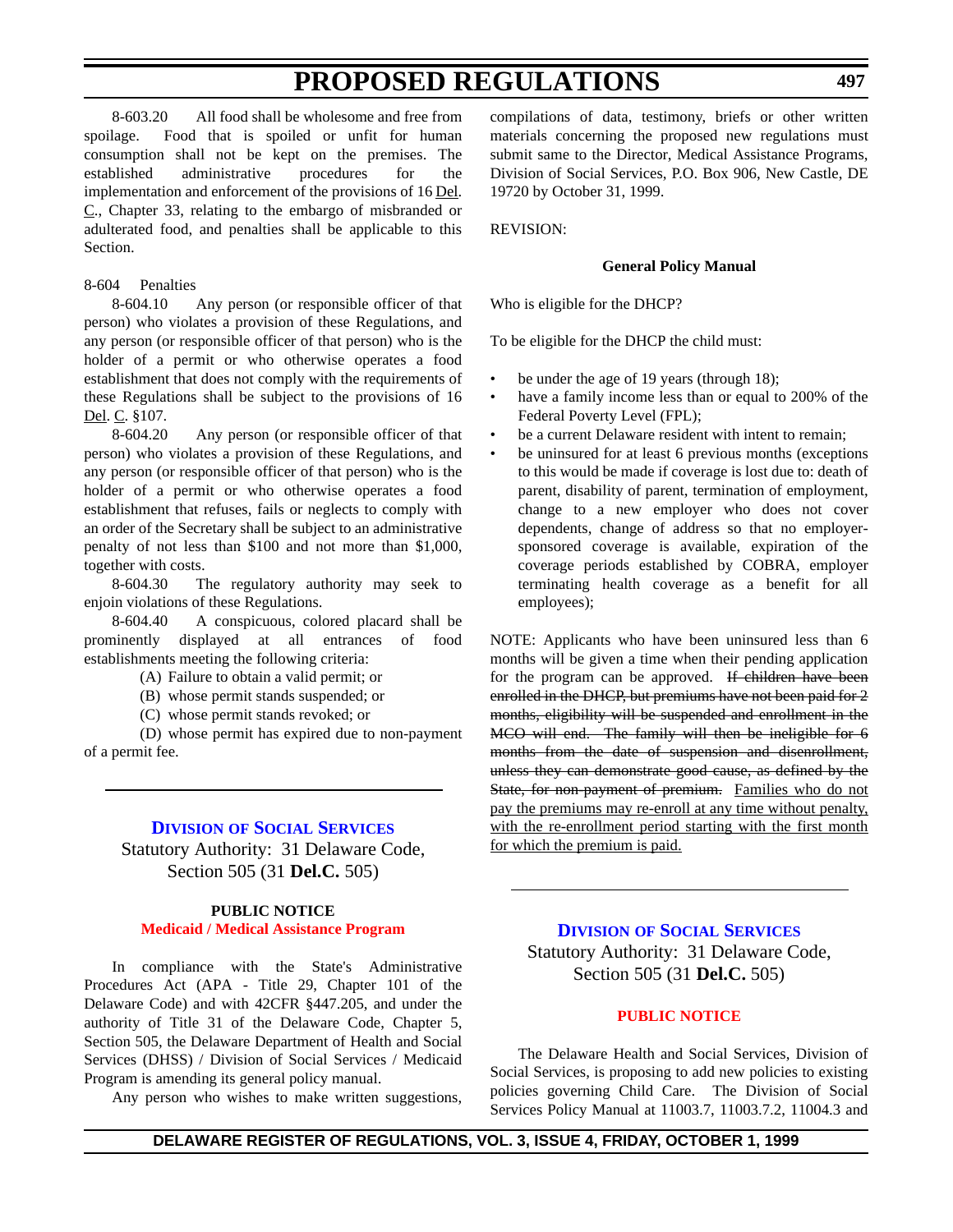11004.11 allows DSS to establish an income limit to determine parent financial eligibility for child care assistance. The Division of Social Services Policy Manual at 11004.7.1 allows DSS to establish the basis upon which it sets parent fees for child care services. The new policy will allow DSS to increase its financial eligibility for child care assistance from 155% to 200% of the Federal Poverty Level. The increase in income limits expands the fee scale used to determine parent co-pays.

The Delaware Health and Social Services, Division of Social Services, is proposing to add new policies to existing policies governing Child Care. The Division of Social Services Policy Manual at 11003.7.7 and 11004.7 allows DSS to consider the possibility of waiving the income limitation for protective child care and to consider waiving parent/caretaker co-payments for protective child care. The new policy will allow DSS to definitively waive the income limitation for protective child care and to waive co-payments unless the Division of Family Services says otherwise.

#### **SUMMARY OF PROPOSED REVISIONS:**

- Allows the Division of Social Services to increase the income limit by which it establishes parent financial eligibility for child care assistance from 155% to 200% of the Federal Poverty Level.
- Expands the fee scale up to 200% of the Federal Poverty Level.
- Allows the Division of Social Services to definitively waive the income limitation for protective child care.
- Allows DSS to waive co-pays for protective child care unless the Division of Family Services says otherwise.

#### **COMMENT PERIOD:**

Any person who wishes to make written suggestions, compilations of data, testimony, briefs or other written materials concerning the proposed new regulations must submit same to the Director, Division of Social Services, P.O. Box 906, New Castle, DE, by October 31, 1999.

#### 11003.0 ELIGIBILITY REQUIREMENTS

DSS provides child care services to eligible families with a child(ren) who resides in the home and who is under the age of 13, or children 13 to 18, who are physically or mentally incapable of caring for themselves or active with the Division of Family Services. Under Title IV, Sections 401 and 402 of the Personal Responsibility and Work Opportunity Act of 1996, the Division is prohibited from using CCDBG and SSBG funds to pay for child care services for most persons who are not U.S. citizens. At State option, the Division may choose to use State only funds to pay for child care services for such persons. Certain aliens are exempt from this restriction for a period of five (5) years

from the date of obtaining status as either a refugee, asylee, or one whose deportation is being withheld. In addition, aliens admitted for permanent residence who have worked forty (40) qualifying quarters and aliens and their spouses or unmarried dependent children who are either honorably discharged veterans or on active military duty are exempt from this restriction.

A family needs service when parent/caretakers are required to be out of the home, or are reasonably unavailable (may be in the home but cannot provide supervision, such as a parent works a third shift, is in the home, but needs to rest), and no one else is available to provide supervision.

A. Parent/caretakers need service to:

- 1. accept employment,
- 2. keep employment,

3. participate in training leading to employment,

4. participate in education,

5. work and the other parent/caretaker or adult household member is chronically ill or incapacitated,

6. have someone care for the children because of a parent/caretaker special need.

B. A child(ren) needs service to:

1. provide for a special need (physical or emotional disabilities, behavior problems, or developmental delays, etc.);

2. provide protective supervision in order to prevent abuse or neglect.

In addition to having an eligible child and a child care need, certain DSS child care programs require parent/ caretakers to meet income limits. Under certain other child care programs, DSS guarantees child care. These financial requirements along with other technical requirements help determine the parent/caretaker's child care category.

Categories relate to the funding sources used by DSS to pay for child care services.

The following sections discuss the technical requirements for child care services based on category and need.

11003.1 Technical Requirements

Technical requirements relate to the circumstances which qualify a parent/caretaker for a specific category of child care funding. These circumstances help determine whether a child care need exists, whether DSS guarantees child care, whether DSS considers income, and whether the parent pays a child care fee.

11003.2 Parent/Caretaker in ABC

DSS guarantees child care for a dependent child, or a child who would be dependent except for the receipt of benefits under SSI, when the parent/caretaker receives ABC benefits and it is necessary for the parent/caretaker to:

A. accept employment or remain employed (Category 12),

B. participate in ABC (Category 11), or Child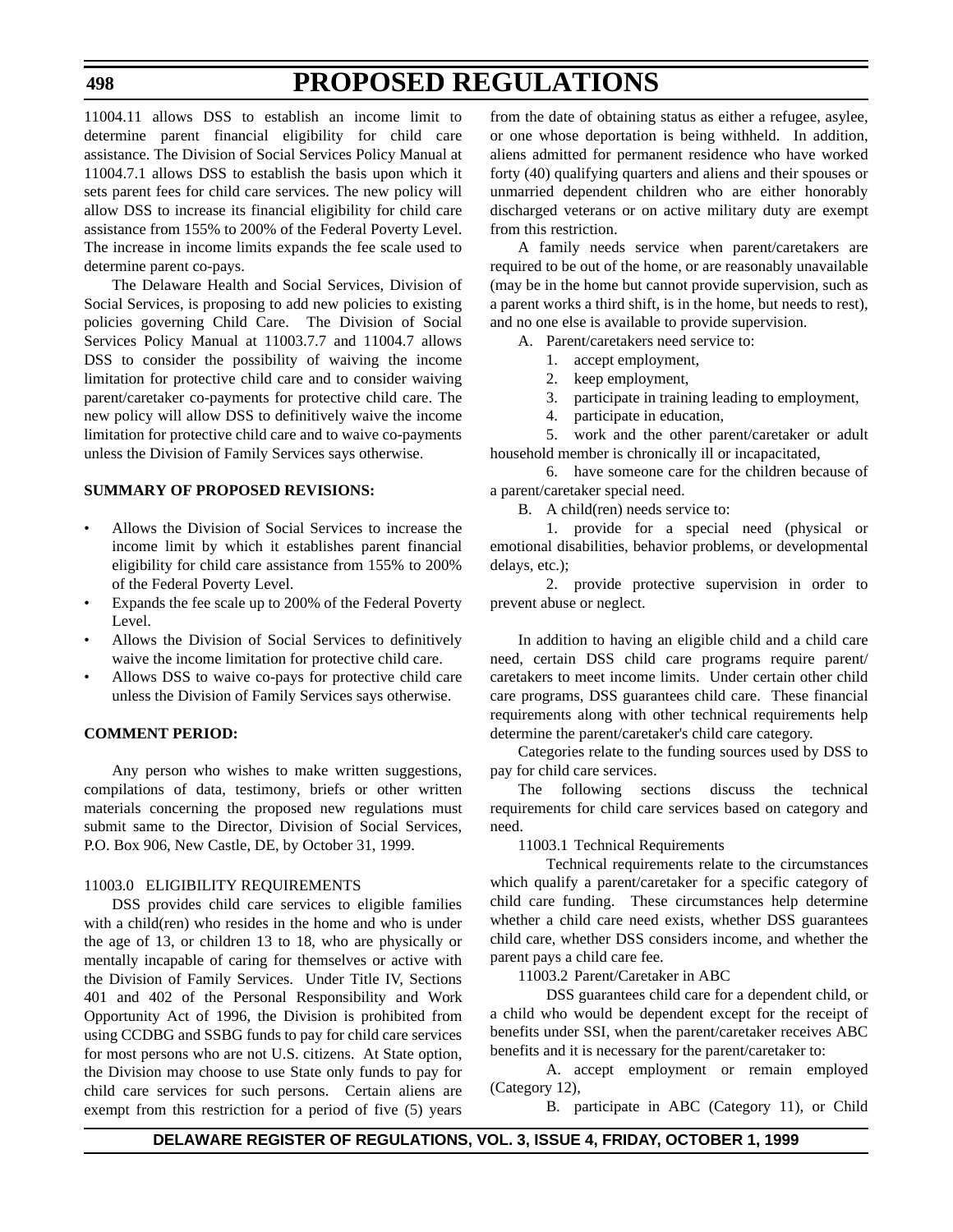care is available to a caretaker in the above instance only if the caretaker is part of the TANF assistance unit. The child also needs to be a dependent child.

11003.2.1 ABC Sanctions

Recipients who fail without good cause to meet requirements for ABC are sanctioned. A sanction means that the recipient's needs are not considered in determining the family's need for assistance and the recipient loses her/his share of the TANF grant. When these recipients receive sanctions, they lose their ABC Child Care and, as long as the ABC case remains open, they cannot receive other categories of child care. In order to retain ABC Child Care, the recipient will have to cure the sanction, meaning they will have to cooperate with their ABC requirements, or they will have to become exempt.

11003.3 Parent/Caretaker on Food Stamps

A. DSS provides child care for a dependent child when a parent/caretaker receives Food Stamps and the parent/caretaker needs to:

1. participate in Food Stamp Employment and Training activities, or

2. volunteer to participate in Employment and Training activities (both are Category 21).

B. Persons can volunteer to participate in E&T - Food Stamps activities only as long as the activity for which they volunteer is a component activity of E&T - Food Stamps. Acceptable E&T - Food Stamps component activities are:

- 1. Independent Job Search,
- 2. Self-Directed Job Search Training,
- 3. Basic Life Skills Enrichment,
- 4. High School and/or Adult Education,
- 5. Post-Secondary Education (first degree only), and

6. Vocational Skills Training.

Mandatory participants who fail to participate receive a sanction. Persons who receive a sanction lose their child care while the sanction remains in effect.

11003.3.1 Food Stamp Guarantee

To the extent that child care is necessary for an eligible Food Stamp recipient to participate in First Step - Food Stamps, DSS guarantees the recipient's child care. Note, however, that parent/caretakers responsible for a child under the age of six are exempt from participation in E&T - Food Stamps activities unless they choose to volunteer. DSS considers parent/caretakers receiving First Step - Food Stamps Child Care a priority, and will typically provide service when DSS has a waiting list. Again, because DSS provides E&T - Food Stamps Child Care as an entitlement, recipients are to receive timely and adequate notice requirements before any termination or reduction in benefits.

11003.4 Transitional Child Care

Parent/caretakers who received TANF and who are working can continue to receive child care if they:

A. stopped receiving TANF because of income from work or because their income disregards expired,

B. request Transitional Child Care (Category 13). 11003.5 In-Home Child Care

The Fair Labor Standards Act requires that in-home child care providers be treated as domestic service workers. As a result, DSS must pay these providers the minimum wage. Paying the federal minimum wage would make the cost of in-home care disproportionate to other types of care. As a result, DSS has placed a limit on parental use of the inhome care option.

A. As of July 1994, in-home care has been limited to:

1. families in which four or more children require care, or

2. families with fewer children only as a matter of last resort.

B. Examples of "last resort" may include:

1. the parent works the late shift in a rural area where other types of care are not available, or

2. there is a special needs child for whom it is impossible to find any other child care arrangement.

Federal regulations define in-home care as child care provided in the child's own home. In-home care also includes situations where the caregiver and the child share a home.

11003.6 Income Limits

To be eligible for child care services, a family is to have gross income equal to or less than 155 percent of the current federal poverty level for a family of equal size. This income requirement typically applies to all income eligible child care programs. Refer to Appendix I for current income limits.

11003.7 Income Eligible Child Care

A. DSS provides child care to families who are financially eligible to receive care because the family's gross income is equal to or under 155 200 percent of the federal poverty level and they have one or more of the following needs for care:

1. a low-income (155 200 percent or less of the federal poverty level) parent/caretaker needs child care in order to accept employment or remain employed and would be at risk of becoming eligible for ABC if child care were not provided (At-Risk Child Care, Category 31); or

2. a low-income  $(155 200)$  percent or less of the federal poverty level) parent/caretaker needs child care in order to work, attend a job training program, or participate in an educational program, or are receiving or need to receive protective services (CCDBG Child Care, Category 31); or

3. a parent/caretaker needs child care to work or participate in education or training; searches one month for employment after losing a job; because the child or the parent/caretaker or other adult household member has special needs; because they care for a protective child who is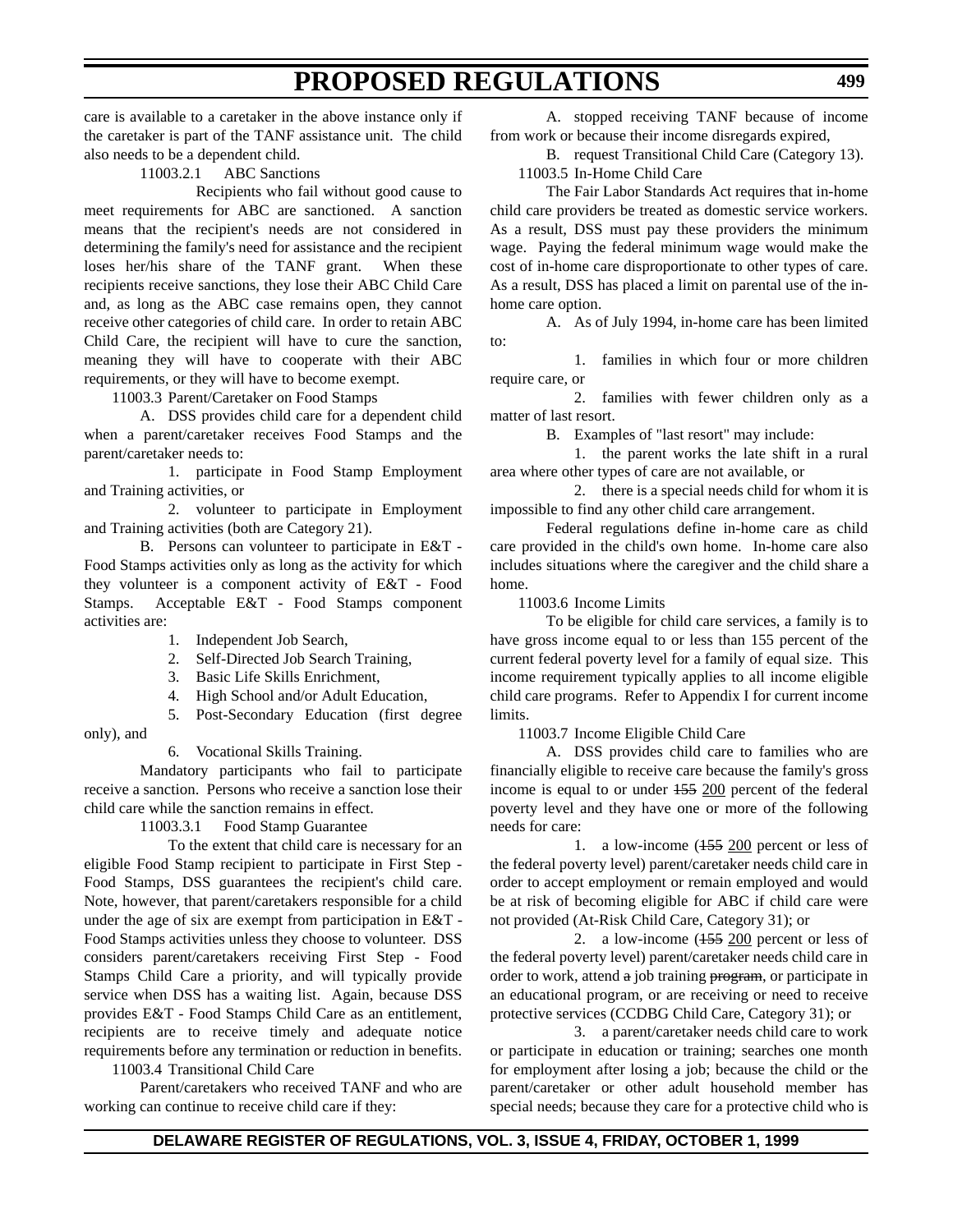#### **500**

# **PROPOSED REGULATIONS**

active with the Division of Family Services or the parent/ caretaker is homeless. (SSBG Child Care, Category 31).

B. DSS programmed its CCMIS to include all the above child care needs into one category, Category 31. Therefore, Child Care Case Managers will only have to consider whether parent/caretakers meet just one of the above needs to include them in a Category 31 funding stream. However, DSS also programmed its CCMIS so that it could make the policy distinctions needed to make payments from the appropriate funding source for each child in care. Though Child Care Case Managers will not have to make these distinctions, it is helpful to know them.

They are:

1. At-Risk Child Care will only include parent/caretakers who need child care to accept a job or to keep a job.

It will include parent/caretakers who have the need for child care because of a special needs child or a protective child, but it will always coincide with the parent/ caretaker's need to accept or keep a job.

2. CCDBG Child Care will include:

a. parent/caretakers who need child care to accept or keep a job, and/or

b. participate in education or training, or

c. children who receive or need to receive protective services.

It will also include parent/caretakers who need care because of a special needs child. It will always coincide with the parent/caretaker's need to work or participate in education or training. It will not include parent/caretakers who have a special need or other adult household member who has a special need.

3. SSBG Child Care will include:

a. parent/caretakers who need child care to accept or keep a job,

b. parent/caretakers who need child care to participate in education or training,

c. parent/caretakers whose only need is a special need child or special needs adult household member,

## d. children who need protective services,

or

e. parent/caretakers who are homeless.

11003.7.1 Income Eligible/Program Limitation

There is no child care guarantee with the funding sources which make up the income eligible category like there is with First Step - ABC and Transitional Child Care. Funding is limited by the amount of DSS' grant award. This means that DSS cannot serve all the income eligible parent/caretakers who have a legitimate child care need. Though families may be eligible, a lack of available funding will prevent DSS from authorizing service. DSS therefore, reserves the right to limit, where appropriate, its income eligible child care services whenever the demand for income eligible services comes near or matches available funding resources. DSS also reserves the right, under these conditions, to determine who it will serve, when it will serve them, and how it will serve them.

11003.7.2 Income Eligible/Homeless

Parent/caretakers who are homeless and whose incomes are at or below 155 200 percent of the federal poverty level can receive income eligible services exclusive of meeting any other need requirement. DSS defines homeless as:

A. families living in a shelter or receiving emergency assistance to live in a temporary arrangement (an example of a temporary arrangement are those families receiving assistance to live in a local motel); or

B. families without a fixed address or not living in a permanent dwelling (examples of families without a fixed address are families living in cars or tents, excluding families who live with other families).

DSS will provide child care services to homeless families for up to three months or until the family is able to obtain suitable living arrangements. Once families have obtained suitable living arrangements, child care services can only continue if families have another need for service, such as the family needs child care in order to work.

11003.7.3 Income Eligible/Loss of Employment or Job Transition

Parent/caretakers who lose employment or who have a gap in employment because of a transition between jobs, can continue service for up to one month. Child care services will cease if employment does not begin again after this time.

11003.7.4 Income Eligible/Training

Parent/caretakers who participate in a training program can continue receiving child care services for the duration of their participation as long as:

A. the training was part of a First Step Employability Development Plan; or

B. there is a reasonable expectation that the training course will lead to a job within a foreseeable time frame (6 to 18 months), such as persons participating in apprenticeship programs, on-the-job training programs, or vocational skill programs.

Child care services can continue for up to one month to allow for breaks between training programs or to allow for an employment search upon completion of training.

11003.7.5 Income Eligible/Education and Post-Secondary Education

Parent/caretakers who participate in education and post-secondary education can receive income eligible child care for the duration of their participation as long as:

A. their participation will lead to completion of high school, a high school equivalent or a GED; or

B. their participation in post-secondary education was part of a First Step Employability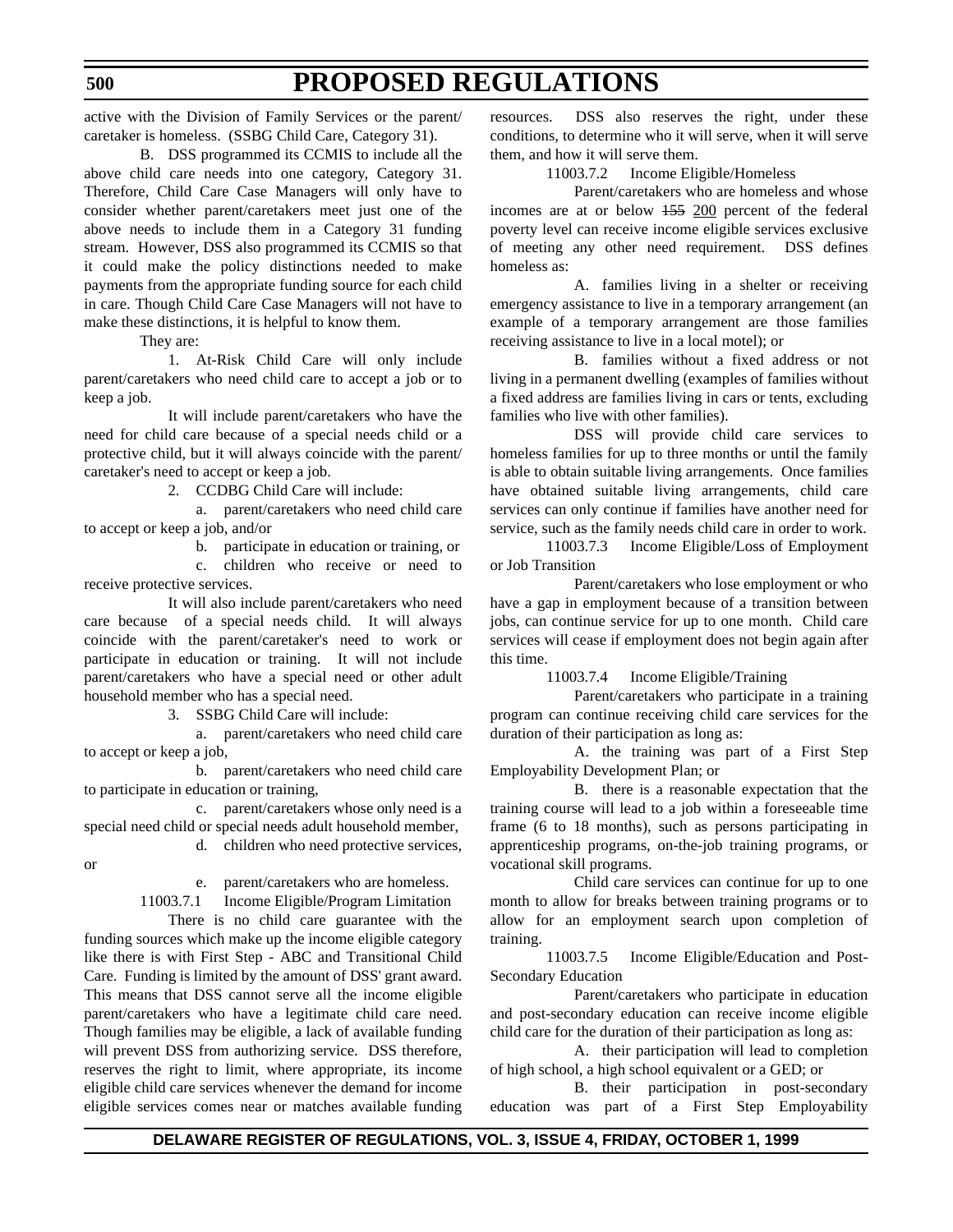#### Development Plan; or

C. their participation in post-secondary education began as a requirement for participation in the First Step - Food Stamps program; and

D. there is a reasonable expectation that the course of instruction will lead to a job within a foreseeable time frame, such as nursing students, medical technology students, secretarial or business students.

DSS will not authorize child care services for parent/caretakers who already have one four year college degree or are in a graduate program.

11003.7.6 Income Eligible/Protective Child Care

DSS will provide child care services for children who need to receive or who receive protective services from the Division of Family Services exclusive of other child care needs. DSS will also give service priority to protective children, meaning DSS will provide an exemption to protective children during a waiting list period. However, by agreement with the Division of Family Services, this exemption will only exist for a limited number of protective children. Currently the limitation is 280 children, but is subject to change based on available funding and forecasted need. (An Interagency Agreement exists between the Department of Services For Children, Youth and Their Families, Division of Family Services, and the Department of Health and Social Services, Division of Social Services.)

11003.7.7 Income Waiver

DSS may will waive the 155 200 percent income eligibility limitation for families only on a case-bycase basis when the child is receiving or needs to receive protective services. The need for care in this instance is coordinated with the Division of Family Services and is part of a range of services being provided to and/or required of the parent to help ensure the protection of the child.

11003.7.8 Special Needs Children

Policy is yet to be decided.

11003.8 Necessity of Child Care

For parent/caretakers to receive child care services, DSS will need to consider whether child care is necessary. Child care will be considered necessary when:

A. the child is not in school during the hours of the parent/caretaker's employment; or

B. the child is not in school during the hours of the parent/caretaker's participation in training or education; or

C. in all cases of two parent households, both parents must have a need for child care in order for DSS to provide child care services, for example:

1. in two parent households both parents work; or

2. one works and the other has another need (such as education or training), is incapacitated (a parent who needs to participate in in-patient rehabilitation is included in the meaning of incapacitated) or is unavailable

(such as one parent works the late shift and needs to sleep during the day while the other parent works); or

D. there is no other legally responsible and capable adult in the household (such as another family member).

DSS will make an exception in the last case if the other adult household member is incapacitated, the child is at risk of abuse, or the age or disposition of the other adult makes it unlikely to expect him/her to provide care (such as grandparents are not required to provide care if they are not inclined to do so on their own).

11003.9 Financial Requirements

Child care services are available to families who otherwise cannot pay for all or part of the cost of care. This determination of who cannot afford to pay all, or a portion of the cost of care, is always a determination based on income. The financial requirements, which follow, relate to the circumstances which qualify parent/caretakers for child care services based on income. These requirements help determine whose income to count or not count, what is counted, and when and how to count it.

11003.9.1 Countable Income

A. All sources of income, earned (such as wages) and unearned (such as child support, social security pensions, etc.) are countable income when determining a family's monthly gross income. Monthly gross income typically includes the following:

1. Money from wages or salary, such as total money earnings from work performed as an employee, including wages, salary, Armed Forces pay, commissions, tips, piece rate payments and cash bonuses earned before deductions are made for taxes, bonds, pensions, union dues, etc.

2. Gross income from farm or non-farm self-employment is determined by subtracting business expenses such as supplies, equipment, etc. from gross proceeds. The individual's personal expenses (lunch, transportation, income tax, etc.) are not deducted as business expenses but are deducted by using the ABC standard allowance for work connected expenses. In the case of unusual situations (such as parent/caretaker just beginning business), refer to DSSM 9605 and 9701 through 9702.3.

3. Social Security pensions, public assistance payments, net rental income, unemployment compensation, workers compensation, pensions, annuities, alimony, and child support.

B. Monies received from the following sources are not counted:

1. per capita payments to or funds held in trust for any individual in satisfaction of a judgement of Indian Claims Commission or the Court of Claims;

2. payments made pursuant to the Alaska Native Claims Settlement Act to the extent such payments are exempt from taxation under ESM 21(a) of the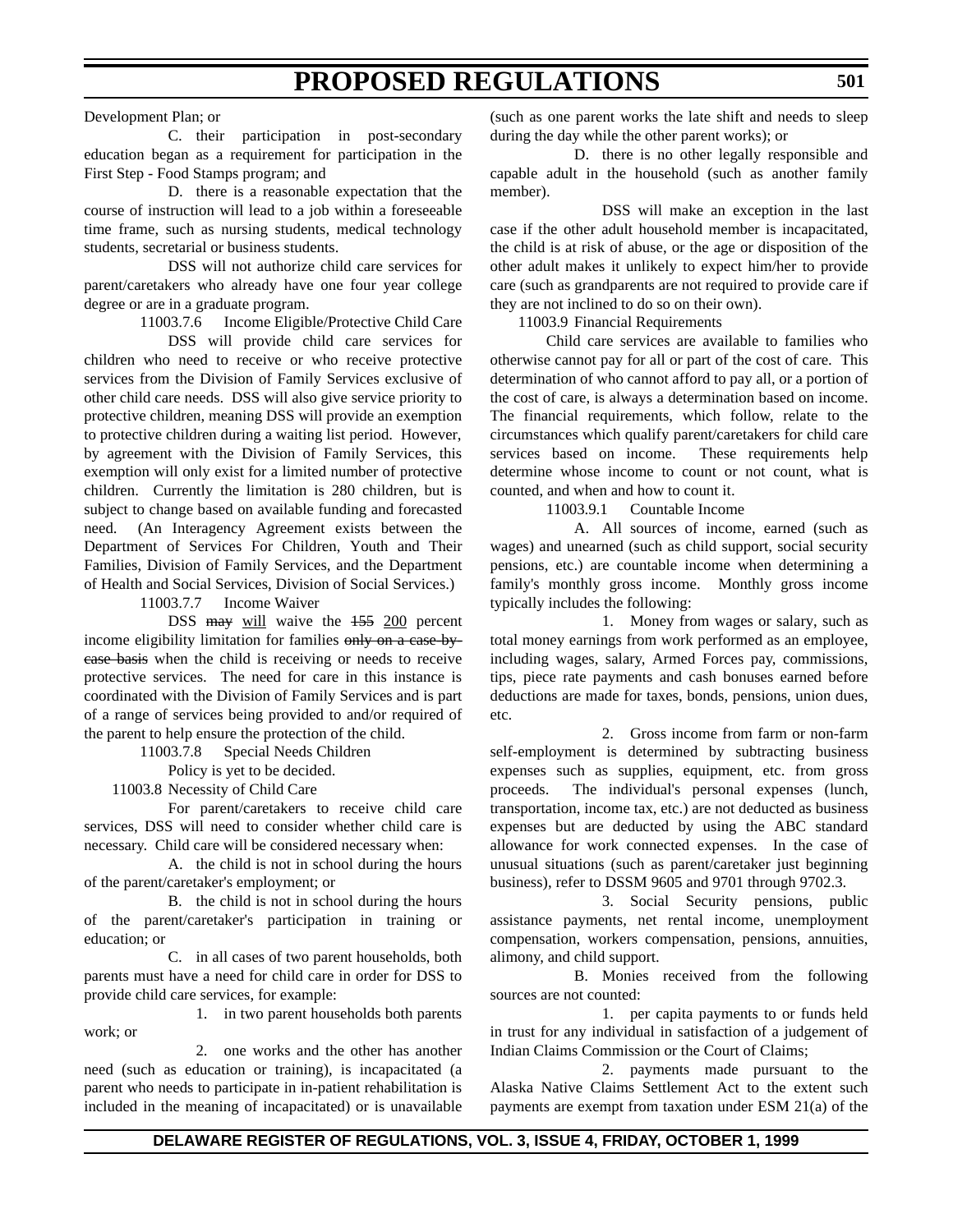Act;

**502**

3. money received from the sale of property such as stocks, bonds, a house or a car (unless the person was engaged in the business of selling such property, in which case the net proceeds are counted as income from self-employment);

4. withdrawal of bank deposits;

5. money borrowed or given as gifts;

6. capital gains;

7. the value of USDA donated foods and Food Stamp Act of 1964 as amended;

8. the value of supplemental food assistance under the Child Nutrition Act of 1966 and the special food service program for children under the National School Lunch Act, as amended;

9. any payment received under the Uniform Relocation Assistance and Real Property Acquisition Policies Act of 1970;

10. earnings of a child under the age of 14 years of age;

11. loans or grants such as scholarships obtained and used under conditions that preclude their use for current living costs;

12. any grant or loan to any undergraduate student for educational purposes made or insured under any program administered by the Commissioner of Education under the Higher Education Act;

13. home produce utilized for household consumption;

14. all of the earned income of a minor parent who is a full-time student or a part-time student who is working but is not a full-time employee (such as high school students who are employed full-time during summer);

15. payments derived from participation in projects under the First Step (such as CWEP) program or other job training programs; and

16. all Vista income.

Resources (such as cars, homes, savings accounts, life insurance, etc.) are not considered when determining financial eligibility or the parent fee.

11003.9.2 Whose Income to Count

In all Category 13 and 31 cases, count all income attributable to the parent(s) as family income. Family as used here means those persons whose needs and income are considered together. A person who acts as a child's caretaker (as defined in DSSM 11002.9), is not included in the definition of family. In this instance, any income attributable to the child or children is the income which is counted.

11003.9.3 Family Size

The people whose needs and income are considered together comprise the definition of family size. Family size is the basis upon which DSS looks at income to determine a family's financial eligibility. Therefore, knowing who to include in the determination of family size is an important part in deciding financial eligibility. Rules to follow when considering family size are relationship and whose income is counted.

A. Parents (natural, legal, adoptive, or step) and their children under 18 living in the home, will always be included together in the make up of family size.

B. Adults who are not the natural, legal, adoptive, or step-parent of the child or children under 18 living in the home are not included.

11003.9.4 Parents Under 18 and Family Size

Consider minor parents (under 18) for child care services separately from their legal guardian or parents. This means that minor parents can apply for child care services on their own even if they live with their legal guardian or parents. In this case, need for care and financial eligibility is based on the minor parents' circumstances and not that of their parents or legal guardian.

11000.9.4.1 Minor Parents and ABC

In the case of a minor parent who is a mandatory First Step - ABC participant, the minor parent will have to comply with First Step - ABC requirements for DSS to maintain child care services. Requirements for First Step - ABC are satisfactory participation in the assigned activity and making good progress toward the completion of the activity.

11003.9.5 Making Income Determinations

DSS programmed the CCMIS to automatically make financial eligibility decisions. As long as the appropriate income for the appropriate persons is entered into the system, and as long as the correct family size is entered, the CCMIS will calculate income and determine eligibility.

The following are examples for converting various pay schedules to monthly income.

A. Client A is paid \$200.00 per week - \$200 x  $4.33 = $866/$ month.

B. Client A is paid \$200 per week, but has a varying work schedule.

Week one - \$200; week two - \$100; week three - \$176; week four - \$200.  $$200 + $100 + $176 + $200$  $=$  \$676 divided by 4 = \$169/week average. \$169 x 4.33 = \$731.77/month.

C. Client B is paid \$400 every other week.  $$400 \times 2.16 = $864.$ 

D. Client C is paid \$950 twice a month. \$950  $x = $1900/$ month.

E. Other sources of income, such as child support, are added to wages either as the actual amount received or as an average of the amount received in the past three months.

11003.10 Changes in Need or Income

Parent/caretakers are required to report changes that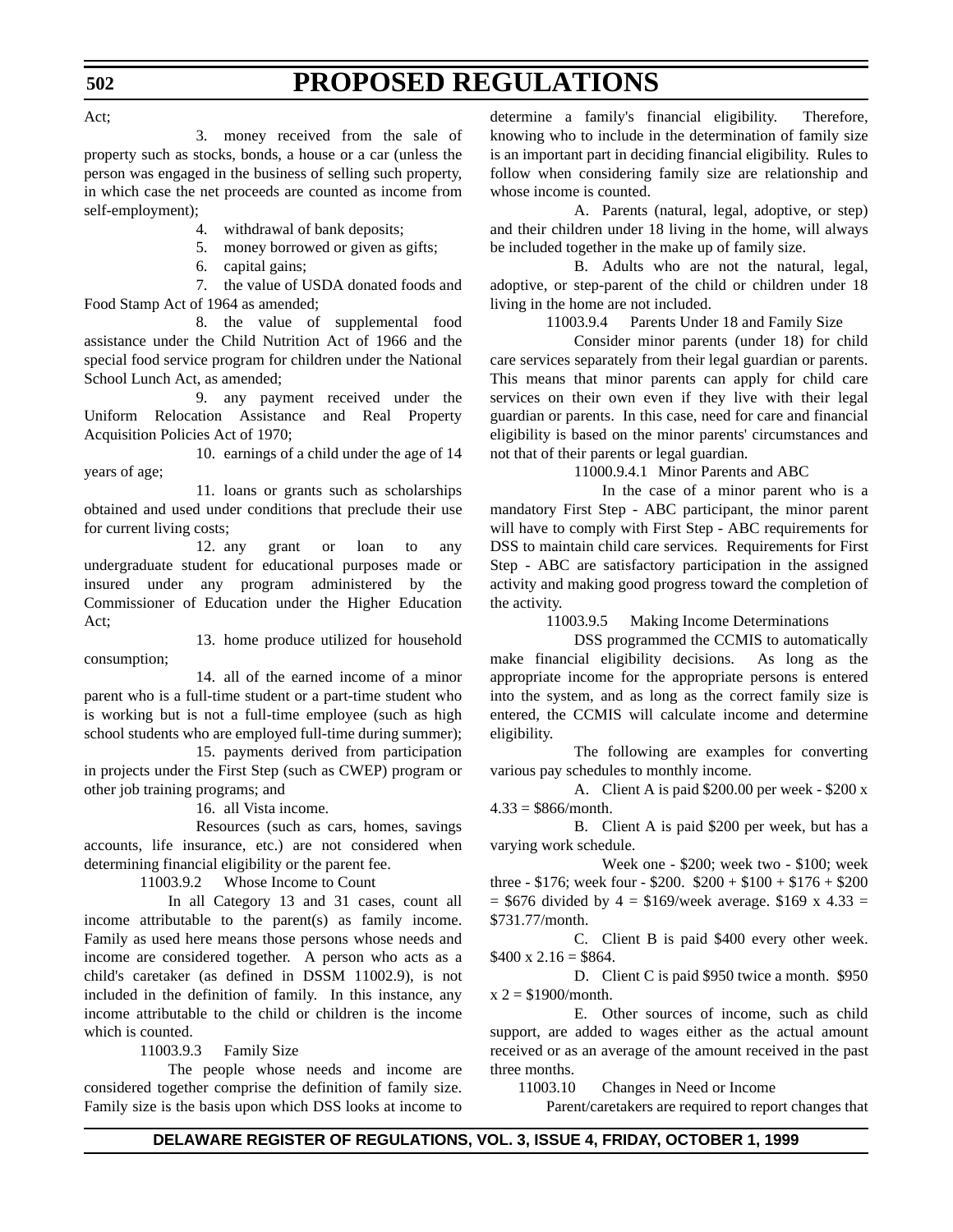A. loss of job;

B. new employment;

C. for Category 13, 21, or 31 cases, any increase or decrease in wages resulting in a change to income of \$75 or more;

D. for Category 13, 21, or 31 cases, any other change to income which will result in an increase or decrease to income of \$75 or more (such as a change in child support); or

E. any change in education/training or other status which would impact the parent/caretakers need for care.

#### 11004.0 APPLICATION PROCESSING

Any parent/caretaker who expresses a desire for child care services may apply by contacting a DSS office. The process to actually obtain child care services starts when parent/caretakers contact a Child Care Case Manager or a First Step Case Manager. Consider this an informal inquiry unless or until it results in the completion of a written application (Form 600, Eligibility Screening Application).

11004.1 Formal Application Process

The formal application process will always consist of the following:

A. a Case Manager, parent/caretaker interview;

B. a review and verification of eligibility requirements;

C. a review of the parent information about child care certificates;

D. a determination of eligibility along with written parent/caretaker notification of the eligibility decision;

E. completion of the Child Care Eligibility Screening Form (Form 600);

F. as necessary, a determination of the child care fee;

G. creation of a case in the CCMIS;

H. as appropriate, completion of the Service Authorization Form (Form 618d);

I. completion of the Child Care Payment Agreement (Form 626); and

J. a review of the parent/caretaker's rights and responsibilities, such as keeping their Case Manager informed of changes.

11004.2 Interviews

Case Managers normally conduct face-to-face formal interviews. This means that Case Managers normally schedule office appointments for parent/caretakers. However, there may be occasions where a face-to-face interview is not necessary.

Schedule appointments for formal interviews in the following manner.

A. As soon as reasonably possible after the parent/ caretaker makes an informal contact, set a specific day and time for an interview. Consider the parent/caretaker's schedule and attempt to schedule appointments at parent/ caretaker convenience.

B. Advise the parent/caretakers of the information they will need to bring to the formal interview. At a minimum parent/caretakers should bring:

1. if employed, current pay stubs from the most recent month of the date of application or a letter or employer statement noting the employer's name, the parent/ caretaker's work schedule, earnings, and start date;

2. if in training and/or school, a statement from the school/training program with starting and completion dates and days and hours required to attend or a copy of a registration form and class schedule;

3. any other income information;

4. any other information which may have a bearing on establishing need, such as:

a. in cases of a special need for either a child or an adult, parent/caretakers must complete the Special

Needs Form (Form #601);

b. for a protective need, complete the Division of Family Services Referral; or

c. provide some other written documentation from a recognized professional (such as doctor, social worker, nurse, school counselor, etc.) of the special needs.

C. Along with appointment information, send and/or give parent/caretakers a child care certificate package and a list of approximately five available contracted providers. Instruct parent/caretakers to select a provider prior to the formal interview. Even though parent/caretakers may ultimately select providers under contract with DSS, provide them with enough information to make an informed choice. Therefore, in all instances, send and/or give parent/ caretakers a certificate package.

D. For parent/caretakers who come into the office without a scheduled appointment, conduct the formal interview process that same day if possible. However, the parent/caretakers need to select a child care provider before care can be authorized. Though verification of the appropriate information to establish need is important, service can be authorized for approximately one month in an emergency. In this case, allow parent/caretakers ten days from the date of the initial application to secure and provide the necessary documentation. If the initial application in this case occurs between the first and the ninth of the month, authorization for care will extend to the end of the current month. If the initial application in this case occurs from the tenth of the month or after, authorization for care will extend to the end of the following month. If after the ten days, documentation is not provided, send the parent/caretaker a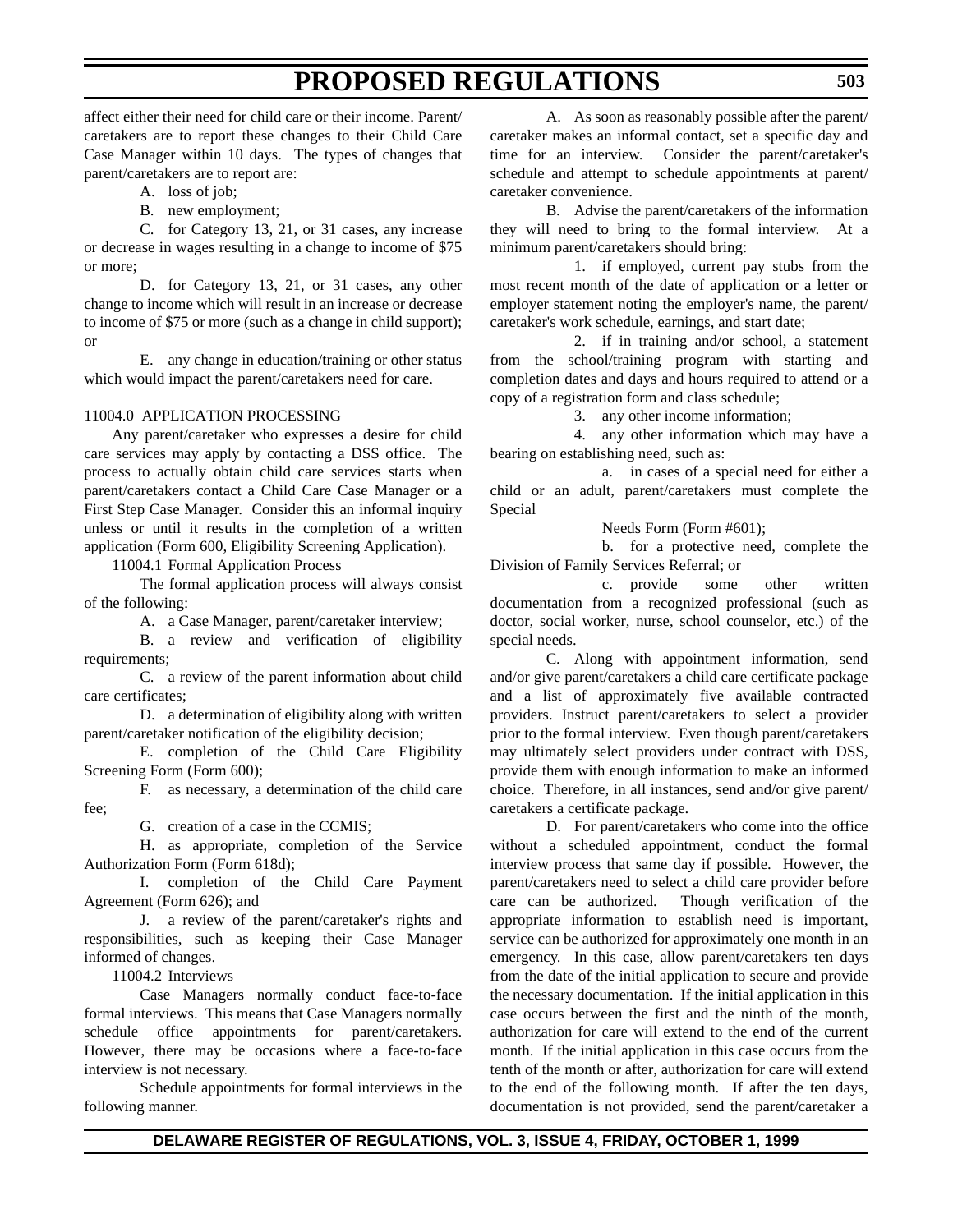**504**

Failure To Provide Information Closing letter (CCMIS letter 4020) informing the parent/caretaker that services will end. If the parent/caretaker provides documentation, extend the authorization accordingly.

11004.2.1 Conducting the Interview

The formal interview will include:

A. an evaluation of parent/caretaker need for child care services (see DSSM 11003);

B. a determination of financial eligibility as needed;

C. an assessment of the family's child care needs as well as the needs of the child(ren) to be placed in care;

D. an explanation of the available types of child care; the choices parent/caretakers have regarding these provider types; the various provider requirements regarding licensure, health, and safety, including record of immunization; and required child abuse and criminal history checks;

E. an explanation of DSS payment rates and fee scale, including a discussion of how fees are assessed, where fees are to be paid, what happens if the fee is not paid, and how parent/caretakers are to keep DSS informed of changes that affect fees;

F. an explanation of parent/caretakers rights and responsibilities;

G. completion of the Child Care Screening Application, and as applicable completion of the Child Care Authorization and the Child Care Payment Agreement form; and

H. verification of appropriate information establishing need and income.

11004.3 Review and Verification of Eligibility Requirements

As part of the formal application process, use the parent/caretaker interview to review and verify eligibility requirements. This interview will always include an evaluation of the parent/caretaker need for child care and, as appropriate, a determination of financial eligibility. DSSM 11003, Eligibility Requirements, provides guidance for this review.

When a parent/caretaker makes a contact to inquire about child care, ask the following questions of the parent/ caretaker to determine and verify need (these questions follow the eligibility requirements noted in DSSM 11003 and match CCMIS need codes in the CCMIS User Manual, Section 9.8).

A. Is the parent/caretaker employed or do they need child care to accept employment (Category 12 for Non-First Step employed or Category 31 if not on ABC)? The caretaker must be part of the ABC grant to be a Category 12.

B. Is the parent/caretaker a former ABC recipient who is now employed and no longer receiving ABC because of this employment (Category 13 TCC)?

C. Is the parent/caretaker a First Step participant? (Remember, for a caretaker to be a First Step - ABC participant, she/he must be part of the ABC grant. This is Category 11 or 21.)

D. Is the parent/caretaker a self-initiated participant (First Step - ABC) or volunteer (Food Stamp) for First Step? (This includes Categories 11 or 21.)

E. Is the parent/caretaker enrolled in and regularly attending a training program or going to school (Category 31)?

F. Is a special needs child or parent/caretaker in the household (Category 31)?

G. Is there a protective referral from Family Services (Category 31)?

H. If the parent/caretaker meets a Category 13 or 31 need, is their income equal to or below 155 200 percent of the federal poverty level needs.

Use the appropriate documents identified in DSSM 11004.2 to verify the need for service. However, verification will not delay authorization of service in the event documentation is not immediately available. See DSSM 11004.3.1, Service Priorities, to determine what may delay service. Authorize service while allowing parent/caretakers ten days to provide the appropriate verification. If after this time documentation is not provided, send the parent/ caretaker the Failure to Provide Information Closing letter (CCMIS letter 4020) informing theparent/caretaker that services will end (see DSSM 11004.2 for details).

Place the appropriate category and service need in the marked boxes of the Child Care Screening Application (Form 600).

11004.3.1 Service Priorities

In addition to the eligibility questions in DSSM 11004.3, determine if the applicant meets a priority for service. If the applicant has a need, but is not a service priority, services may be delayed. Delay services by placing non-service priority applicants on a waiting list while authorizing service for those who are a priority. The following families qualify for priority service:

A. First Step - ABC participants in approved First Step components (Category 11);

B. Non-First Step families in Child Care Category 12;

C. families who qualify for Transitional Child Care in Category 13;

D. families qualifying for child care services under the First Step - Food Stamps program in an approved First Step - ABC component (Category 21);

E. families in Category 31 with the following need for service:

1. teen parents who attend high school or ABE or GED programs,

2. special needs caretaker or child, and

3. homeless families as defined in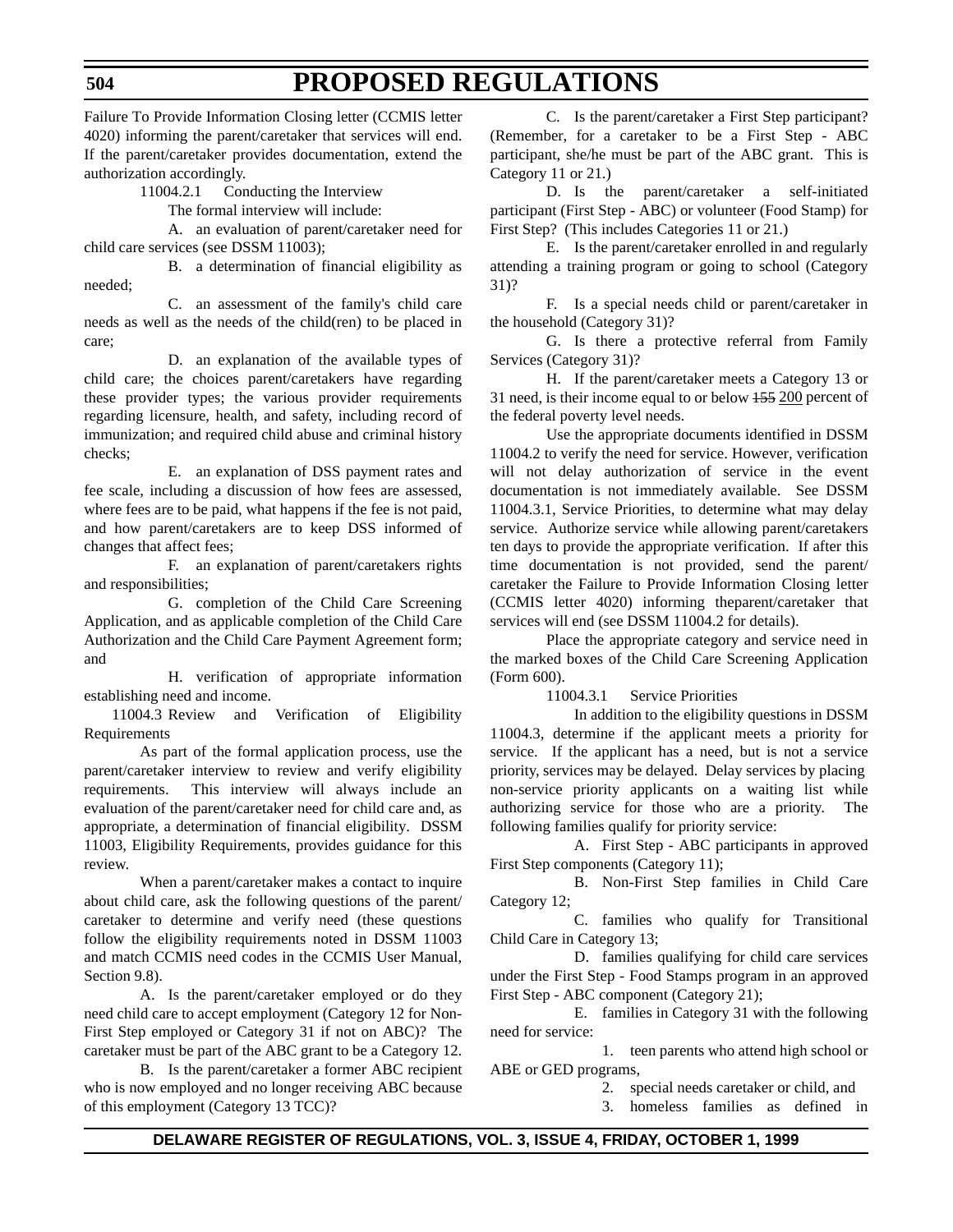#### DSSM 11003.7.2; and

F. protective children as referred by Family Services up to the number agreed upon between DSS and Family Services.

Parent/caretakers in the above circumstances will continue to receive child care services as long as they meet the service need and they continue to meet program requirements, e.g. they continue in First Step.

11004.4 Child Care Certificates

As part of the formal application process, inform all parent/caretakers of their right to choose a child care provider. Parent/caretakers may elect to use a provider under contract with DSS or elect to receive a child care certificate. The child care certificate allows parent/ caretakers to select any licensed non-contract provider or license-exempt provider. The child care certificate is part of a package of information provided to parent/caretakers as part of the formal application process. It is necessary to not only provide parent/caretakers with a copy of this package, but explain the purpose of this package and ensure that parent/caretakers reasonably understand its contents.

11004.4.1 Explanation of Certificates

Use the following as a guide to explain the child care certificate package.

A. Parent/caretakers can use this package to select a child care provider of their choice. However, they must select care that is legal. Legal care is care that is licensed or that is exempt from licensing requirements.

B. Licensed Care: In Delaware, all family child care homes, group homes, and child care centers must have a license to operate. Do not allow a parent to select an unlicensed family, group, or center child care provider.

C. License-exempt Care: The following provider types are exempt from licensing requirements in Delaware:

1. persons who come into the child's own home to care for the parent/caretaker's child,

2. relatives who provide care in their home for the parent/caretaker's child;

- 3. public or private school care,
- 4. preschools and kindergarten care, and
- 5. before and after school care programs.

Though the above provider types are exempt from licensing requirements, they are still required to meet certain health and safety standards. These standards are:

1. maintaining documentation of the child's immunization record,

2. safe and clean building premises,

3. providers and those 18 and older who live in the home where care is being provided must not have any record of child abuse or neglect (do not allow persons to provide care where there is a known record of abuse or neglect), and

4. relatives who provide care cannot be part of the welfare grant.

D. Once parent/caretakers know the appropriate provider to select, they also need to know how DSS will pay for the care provided. DSS has established rates above which it will not pay (see Appendix II for current reimbursement rates).

Parent/caretakers will need to know these rates and whether or not the provider is willing to accept them. If the provider is willing, the certificate will act just like a DSS contract and DSS will pay the provider directly less any child care fee. If the provider is not willing, the parent/ caretaker will self-arrange care with the individual provider.

The parent/caretaker will pay the provider and submit an original receipt to DSS for reimbursement. The parent/caretaker, however, will only receive reimbursement up to the DSS statewide limit.

E. The provider will need to complete and return the original copy of the actual child care certificate before Case Managers can authorize care. Relative and nonrelative providers will also complete and return the Child Abuse/Neglect History Clearance Form or forms for all members 18 and older living in the home. If this form is not returned, discontinue care. Other exempt providers will need to keep a completed child/abuse and criminal history declaration statement on file for each child care staff member.

F. Service will not be delayed because of an incomplete child abuse clearance check, but remind parent/ caretakers that DSS will not pay for care if, after authorization, the check should reveal a history of abuse or neglect.

G. Allow parent/caretakers one month to use a certificate. If the certificate is not used within that time, it no longer remains valid and the parent/caretakers will need to obtain a new certificate if they still wish to receive service.

H. The original copy of the child care certificate is completed and returned by the provider. The certificate package provides instructions for completion. The provider should keep a copy.

11004.5 Determination of Eligibility

DSS programmed the CCMIS to make eligibility decisions. As Case Managers enter the appropriate parent/ caretaker information, the CCMIS will notify Case Managers whether they can proceed to authorize service. As a case is determined either eligible or ineligible, use the appropriate letter of the CCMIS letter function to inform the parent/caretaker of the DSS child care decision. Letters are not automatically generated by the CCMIS; therefore, ensure they complete this step. Parent/caretakers, whether ineligible or not, will always receive a written decision regarding their official request for child care services.

11004.6 Child Care Eligibility Screening Application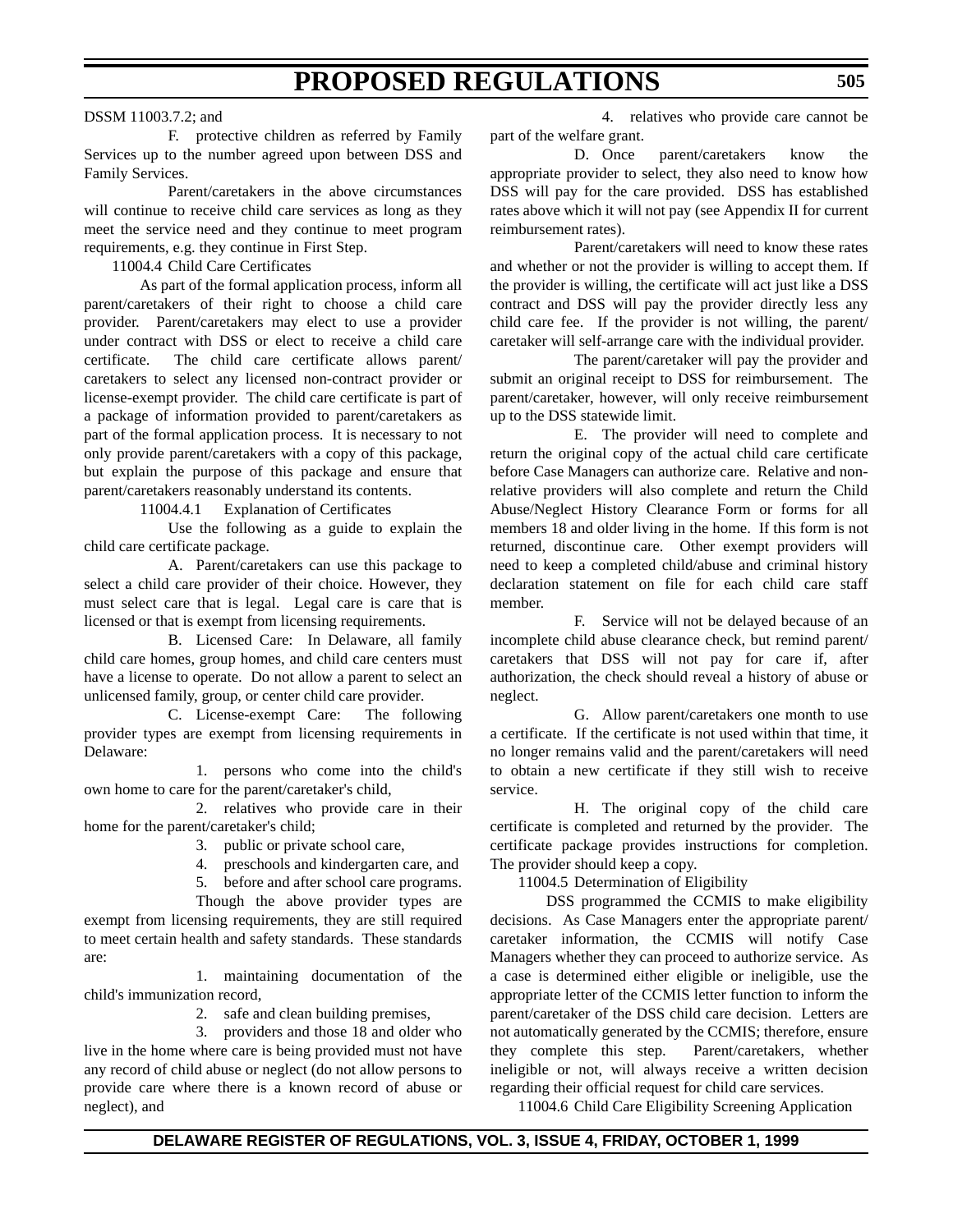Complete a Child Care Eligibility Screening Application for all parent/caretakers before authorizing child care services. The information from this form becomes the basis upon which child care services are authorized. Therefore, the information should be as complete and accurate as possible. It is important for the parent/caretaker requesting service to sign this application. Their signature represents their official request for service. If a face-to-face interview is not conducted to obtain the information to complete the application, obtain the parent/caretaker signature on the application at the earliest opportunity after service is authorized. Do not allow parent/caretakers to receive services beyond one month without having a signed application on file.

When it is necessary to authorize new child care services to parent/caretakers because of a category change (such as parent/caretakers going from a Category 11 to 13), it is not necessary to have parent/caretakers complete a new child care screening application. This enables DSS to maintain the concept of seamless service.

11004.7 Determination of the Child Care Fee

Under regulations, families are required to contribute to the cost of child care services based upon their ability to pay. Families contribute to the cost of care by paying a child care fee. DSS, however, provides child care services to certain families at no cost. Part of the process, therefore, of determining fees includes not only the decision of how much parent/caretakers should pay for the cost of care, but also which families should receive services at no cost.

Parent/caretakers who have a need for service or who receive child care services in Categories 11 or 12 receive service at no cost. In addition, Caretakers in Category 31, who have a need for services and who are caretakers of children who receive ABC or GA assistance, will receive service at no cost. Also, parents/caretakers in Category 31 who are in need of protective services will receive service at no cost, unless the Division of Family Services specifically requests that a parent/caretaker pay a fee.

NOTE: The CCMIS is designed so that if Category 11 or 12 are entered as the child care category, the child care fee is waived automatically.

Parent/caretakers in Categories 13, 21, and 31 are to pay a child care fee, unless the fee is waived. However, regulations do not allow DSS to waive fees for Category 13 parent/caretakers.

In categories other than 13 where parent/caretakers are to pay a child care fee, the fee may still be waived under the following circumstances:

A. a child has a protective need;

B. a family has extensive medical expenses for which there are no payments through Medicaid or other insurance carriers;

C. a family's shelter costs exceed 30 percent of household expenses;

D. a family's utility costs, exclusive of telephone, exceed 15 percent of household income;

E. a family has additional food expenses resulting from diets prescribed by a physician;

F. a family has additional transportation costs due to lack of public transportation in rural areas;

G. a family is homeless;

H. a family has a special need and this need poses a financial hardship; or

I. other situations of hardship exist (multiple children in care, household crisis, etc.).

Document the decision to waive the fee as well as obtain supervisory approval before doing so. The CCMIS User Manual contains the appropriate waiver codes for waiving fees in the CCMIS.

As is the case with income, a person who acts as a child's caretaker, as defined in DSSM 11002.9, pays a child care fee based only upon income attributable to the child.

11004.7.1 Child Care Fee Scale and Determination of Fee

The assessed child care fee is based on family size, family income as a percentage of the poverty scale and the cost of care. The child care fee scale used to determine the child care fee is attached as Appendix III. To arrive at the actual fee, look at this scale and use the following steps.

A. Determine the family size.

B. From the family size column, determine the income range of the parent/caretaker.

C. At the top of the income ranges are percentages from 0% to 36% all the way up to 190% to 200%. These are the percentages of the federal poverty scale as it relates to family income by family size. It means that a family's income can range between 0% to 36% all the way up to 190% to 200% of the federal poverty scale. Find the appropriate percentage column for your family. Based upon the income range of the parent/caretaker, find the percentage of the cost of care that the parent/caretaker will pay.

D. Finally, based on family size and income at that appropriate percentage range, look at the percentages below (these are ranges from 1% to 80%). This is the percentage of the cost of care that this family will pay per child based on the percentage of their income as it relates to the federal poverty level Finally, based upon the type of care (i.e. home, center, etc.) a parent/caretaker selects, multiply the percentage of the cost of care by the cost for that type of care. This is the fee the parent/caretaker will pay.

Families with income between: 0% and 36% of poverty pay 1% of the cost of care, 36% and 45% pay 5% of the cost of care, 45% and 55% pay 7% of the cost of care, 55% and 65% pay 8% of the cost of care, 65% and 75% pay 10% of the cost of care, 75% and 85 % pay 12% of the cost of care, 85% and 95% pay 14% of the cost of care, 95% and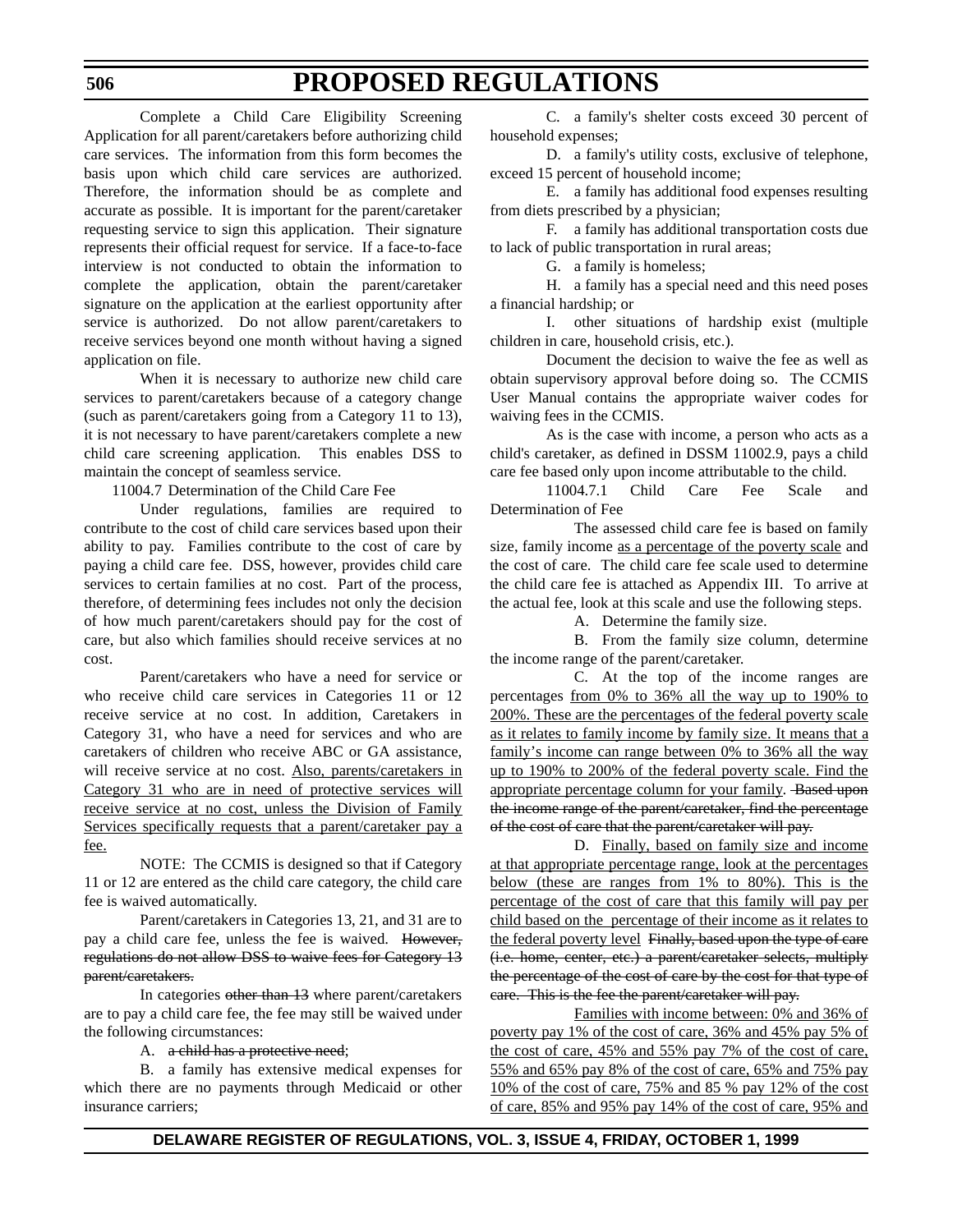100% pay 16% of the cost of care, 100% and 105% pay 21% of the cost of care, 105% and 115% pay 23% of the cost of care, 115% and 120% pay 25% of the ocst of care, 120% and 125% pay 30% of the cost of care, 125% and 135% pay 32% of the cost of care, 135% and 145% pay 44% of the cost of care, 145% and 155% pay 46% of the cost of care, 155% and 160% pay 48% of the cost care, 160% and 170% pay 50% of the cost of care, 170% and 180% pay 60% of the costs of care, 180% and 190% pay 70% of the cost of care and 190% and 200% pay 80% of the cost of care.

#### 11004.7.2Paying the Child Care Fee

Parent/caretakers will pay their child care fee directly to the child care provider. This fee, in combination with what DSS pays the provider, represents the reimbursement limit DSS allows for child care services. These limits are based on the child care type and the age of the child. DSS either has contracts with providers for these rates or providers agree to accept them as their rates. If, however, providers do not accept these rates, parent/ caretakers will self-arrange care directly with the provider. In this instance, the parent/caretaker will not only pay their fee, but also the provider's full charge for care. The parent/ caretaker will submit an original receipt for reimbursement, at which time DSS will reimburse the parent/caretaker in an amount up to the statewide limits (see 11004.4.1 above), less the child care fee. Parent/caretakers who fail to pay their child care fee or who fail to make arrangements to pay past fees owed will have their child care services terminated. Providers are responsible for informing DSS of the parent/ caretaker's failure to pay the fee. Obtain such information in writing from providers whenever possible. However, it is acceptable to obtain this information verbally if the following procedures are used:

A. Accept and document (e.g. note the date and time of the call/conversation and the information given in the case record) the information from the provider.

B. Request that the provider follow up this information in writing to the child care monitor in their county.

C. Send the Failure to Pay Child Care Fee Closing (CCMIS Notice 4060) to the parent/caretakers informing them that service will terminate due to nonpayment of the fee unless arrangements are made with providers to pay past fees owed.

D. Require parent/caretakers to submit information in writing which details the arrangements they made with providers to pay past fees owed.

Parent/caretakers whose child care case closes because of failure to pay child care fees cannot receive a new authorization for service until they satisfy or make arrangements to pay past fees owed.

11004.8 Creation of a Case in the CCMIS

It will not be possible to complete a child care application until a case is created in the CCMIS. Only by creating a case is it possible to authorize and allow payment for child care services. If the CCMIS is not functioning when the parent/caretaker is interviewed, manually complete the information needed to create a case and authorize care, and enter the information into the CCMIS at the earliest opportunity. The beginning date for service in this instance will be the actual interview date or the date the parent/ caretaker needs service to begin. Follow the Client Management Section of the CCMIS User Manual.

In creating a case, observe the following rules.

A. The first person entered in the case is the casehead, e.g parent/caretaker.

B. Complete a search of the Master Client Index (MCI) for each participant before initiating new records (see the User Manual for instructions). If clients are not currently receiving DSS benefits, ask if clients ever received benefits in the past. This will assist the MCI search.

C. Register each participant (i.e. parent/caretaker or child) who is not already registered in the Master Client Index.

D. CCMIS data screens have required data fields. These fields are "starred" on the CCMIS data screens. It is necessary to complete the data for these fields before the system will allow case processing to proceed.

E. When entering a "new" case, enter an "N" for Action Type (see the User Manual for coding instructions).

F. Review dates for new cases on the CASE INFORMATION screen should have a maximum time period of six months from the date of application (use end of month dates, e.g. January 31). Time periods can be for less time, but must never exceed six months. This date does not correspond to the authorization ending date, but is used for Case Manager worklisting purposes. The next review period is the time during which redetermination of parent/caretaker eligibility is done to ensure that child care services can either continue or should close.

G. DSS programmed the CCMIS to allow for entry of information related to category and need at the child level instead of the case level. DSS did this to enable Case Managers to split children into different categories when all the children from the same household cannot be placed into one category.

H. It is not possible to add income sources or employers for active DCIS cases (i.e. open in ABC or Food Stamps). However, it is possible to adjust wages or other income sources. Remember it is from these income sources that the CCMIS will determine financial eligibility and fees. Case Managers should make every effort, therefore, to ensure this information is accurate.

I. Once all appropriate casehead information has been entered, add the "child" participant(s) to the case. Add child participant(s) in the same way as the casehead. However, enter information related to category and need, and the fee waived reason (if the fee is to be waived), at the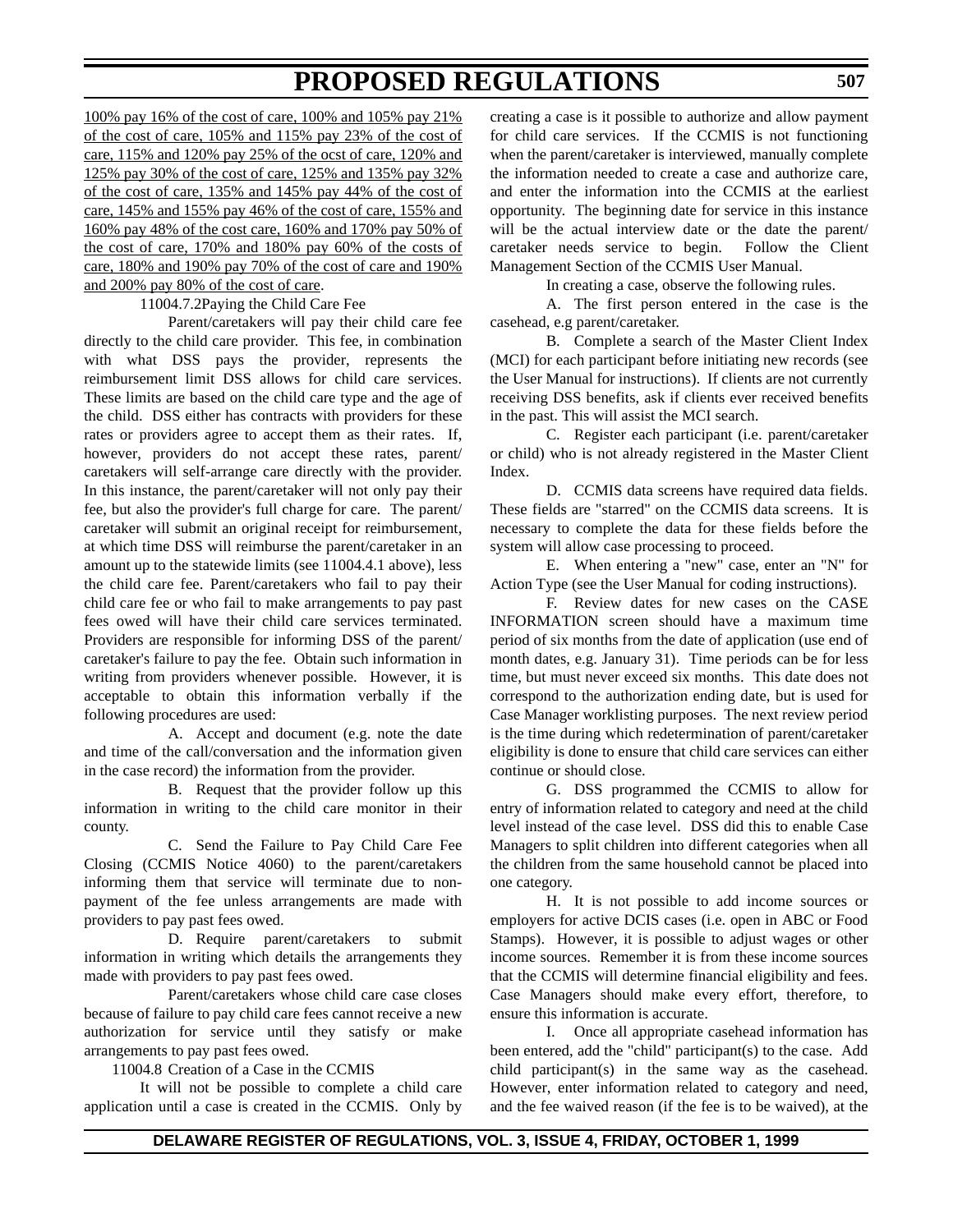child level for this information to register in the CCMIS. If this is a Category 11 or 12 case, the CCMIS waives the fee automatically.

11004.9 Authorizing Service

Once a case is created, service must be authorized before parent/caretakers can receive subsidized child care. Authorization is both the name for the form (618d) and the process to grant parent/caretakers child care services (see DSSM 11002.9 for definition).

Complete a separate authorization for each child who is eligible to receive child care services. Therefore, if there is more than one child in a family who needs service, complete separate authorizations for each child. Complete an authorization by creating one in the CCMIS. Again, as when entering a case, CCMIS authorization data screens have required data fields which are "starred." Complete these data fields before proceeding. Follow the rules below in creating authorizations.

A. Obtain provider information before completing an authorization.

This means that if parent/caretakers wish to select a provider by using a child care certificate, they must have the certificate returned before an authorization can be issued.

B. Parent/caretakers can only choose providers who are either self-arranged, licensed exempt or who can be matched to existing information in the Site Referral function of the CCMIS. If the provider selected has a contract with DSS, this provider will be listed in the CCMIS under the Site Referral section. Access these providers through their site ID#. Finally, if parent/caretakers use a certificate and they select a contracted provider, consider this as contracted care even though the parent/caretaker used a certificate.

C. When parent/caretakers wish to self-arrange child care, ensure the parent submits the information on the Self-Arranged Provider Agreement and Registration Form. When parent/caretakers wish to arrange certificate child care, ensure the parent submits the information on the Child Care Certificate Provider Agreement and Registration Form. Send the appropriate form to the Child Care Monitor for CCMIS processing. The monitor will notify the Case Manager when the information is data entered.

D. When the monitor notifies the Case Manager that data has been entered in CCMIS, enter effective and expiration dates on the authorization. Effective dates will always start when service is due to begin. In most cases, service will begin either the same day the authorization is completed or on a date in the near future. However, there may be occasions when service will begin prior to the actual date of the child care interview.

1. For categories 11, 12, and 21 child care, authorize care for periods of up to one year.

2. For Category 13, Transitional Child Care, authorize care for the parent/caretaker's entire eligibility period up to a maximum of 12 months.

NOTE: Eligibility for TCC begins the first month after the closing of the ABC case and extends for 12 consecutive months.

3. For Category 31 child care, authorize care for periods of up to six months or less depending upon the parent/caretaker's circumstances.

Though care can be authorized for periods greater than six months, it is still necessary to review each child care case at least every six months to ensure that the parent/caretaker remains eligible for services.

As noted above, the ending date will always be the last day of the month of the authorization period.

E. Ensure that service is authorized only for the days and hours that parent/caretakers actually need care. Therefore, only enter the following on the authorization:

1. the appropriate number of days per week that parent/caretakers will need care, for example 1, 2, 3, 4, or 5 days;

2. the appropriate type of care needed, halfday (P), full-day  $(X)$ , day and a half  $(T)$ , or two full days  $(D)$ (supervisory approval is necessary for T and D care);

3. whether absent days are paid (absent days correspond to the number of authorized days, however, when care is self-arranged, DSS pays only for the days the child attends care);

4. whether extended care is authorized; and

5. whether school care is authorized.

F. When completing authorizations for First Step participants (Categories 11 or 21), complete the Employment and Training type and the Employment and Training component fields of the authorization screen. Employment and Training type refers to whether the participant is mandatory or a volunteer. Components refer to participant activities. The User Manual contains the appropriate codes.

G. The remaining fields (Category, Waive Fee Reason, Family Size, and Family Income) of the authorization screen are system completed, depending upon the information previously entered on the CHILD CARE CASE INFORMATION screen. The authorization is now complete. Press the appropriate key to post the authorization in the system. Complete separate authorizations if there are more children who need care.

11004.9.1Changing Authorizations

Complete a change to an existing authorization whenever a situation occurs within the authorization period which requires a change to the parent/caretaker's situation. The CCMIS defines this as a Change Authorization. Examples of when Change Authorizations occur are:

A. a change in the authorized level of service, for example number of days, type of service, absent days, etc.;

B. a change of provider;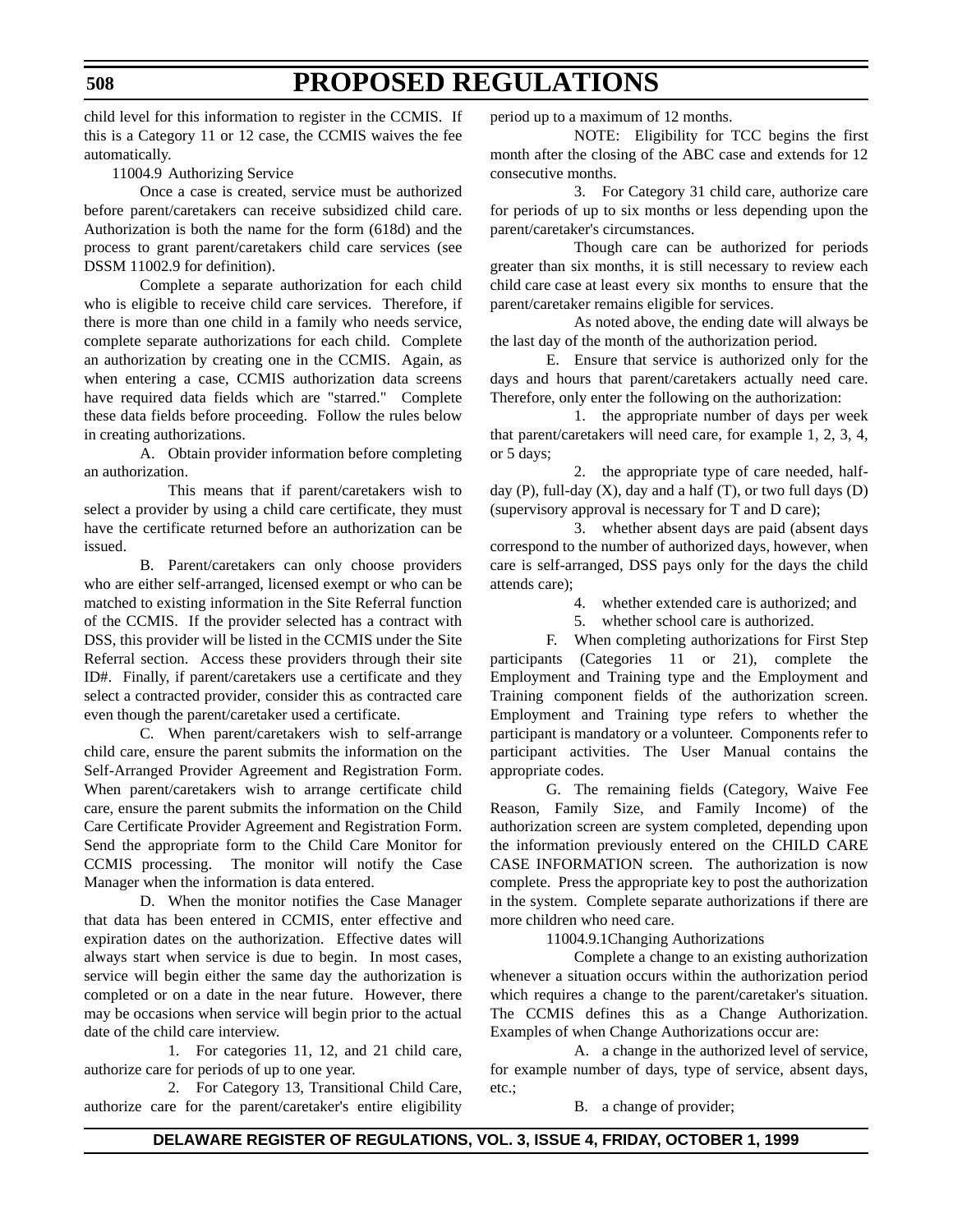- C. a change in category;
- D. a change in parent/caretaker need;
- E. a change in family size;
- F. a change in income; or
- G. a change in the child care fee.
- 11004.9.2Interrupted Child Care

Families receiving child care during the school year sometimes need to change their service requirements during the summer months. For instance, some parents make alternate arrangements during the summer for a school-age child who receives care throughout the school year. These arrangements may not require the need for child care services. However, the parent may still need child care when the school year starts again in September. In addition, some parents only work during the school year and may not need child care during the summer months, such as parents who drive a school bus.

DSS will continue service to those families who do not need service for the summer but who will need service again in September. This break is considered an interruption of service and not as an end to the family's service need. Therefore, even though these families need to re-apply for service before September, they will not be reapplying as totally new cases and will not have to go on the waiting list.

Certain families who have an authorization end date for June may not keep their redetermination appointments (due to making alternate arrangements for child care during the summer or not needing care at all). These families are notified to contact their Case Manager if they need care again in September. If they fail without good cause to keep their re-application appointments or to contact their Case Manager, their service will not continue as before. They will go on the waiting list.

11004.9.3Changing Provider

DSS designed the CCMIS so that there would not be two "active" authorizations for one child at the same time. However, there is one exception: when a parent/ caretaker wishes to change providers. In this instance, enter the change of provider and the CCMIS will (1) change the old authorization to close it effective the end of the current month, and (2) create a new authorization effective the date of the change in provider. Both authorizations will remain in effect until the first expires. This will allow DSS to pay both providers.

However, because DSS requires that providers be given at least five days notice of this change, there may be instances when the original authorization will remain in effect until the last day of the next month. Since the Change Authorization will be mailed to the provider, do not send a separate notice. Ensure that parent/caretakers pay any fees they may owe the old child care provider.

11004.9.4Creating Unmet Needs

Under certain conditions, DSS may not be able

to provide service to eligible parent/caretakers. Either because of a lack of funding or because DSS cannot match child's child care need with an available provider, do not authorize service. When an authorization for one of the above reasons cannot be completed, place the child or children on an Unmet Need Waiting List. Follow the Unmet Needs Section of the User Manual both for placement and removal of a child(ren) on the Unmet Need Waiting List.

When services to parent/caretakers who are a non-service priority must be delayed, do the following:

A. continue to accept requests and applications for child care services,

B. complete the child care case information to create a CCMIS case,

C. place the child(ren) on the Unmet Need Waiting List,

D. inform parent/caretakers that DSS is placing them on a waiting list and that they will be notified when an opening becomes available, and

E. either authorize care when services are available or close the case if parent/caretakers no longer desire service.

11004.10 Child Care Payment Agreement

Parent/caretakers will no longer receive a copy of the authorization. Instead, as authorizations are created, the CCMIS will automatically batch and process the authorizations each night at the DCIS data center. The DCIS data center will mail the authorization to providers the next work day. Instead of the authorization, provide parent/ caretakers with a copy of the Child Care Payment Agreement Form (Form 626). Parent/caretakers will present this copy of the Child Care Payment Agreement form to providers as their initial verification of service authorization. (Providers have been instructed to accept this as a sign of authorization until the official authorization arrives in the mail.)

The purpose of the Child Care Payment Agreement Form is to ensure that parent/caretakers acknowledge their responsibilities as recipients of DSS child care services. Complete the blank spaces of this form with information appropriate to each parent/caretaker. Complete the form, give two copies to the parent/caretaker (one for their records and one for presentation to the provider), and keep one copy with the Case Manager's file.

11004.11 Review/Determination

Authorizations remain effective for the entire authorization period as long as parent/caretakers continue to meet the requirements for service (such as the parent/ caretaker remains a First Step participant, keeps employment, remains income eligible, etc.). At least once every six months and just prior to the end of each authorization period, review/redetermine the circumstances of each parent/caretaker to see if child care services can continue. The review/redetermination process will differ for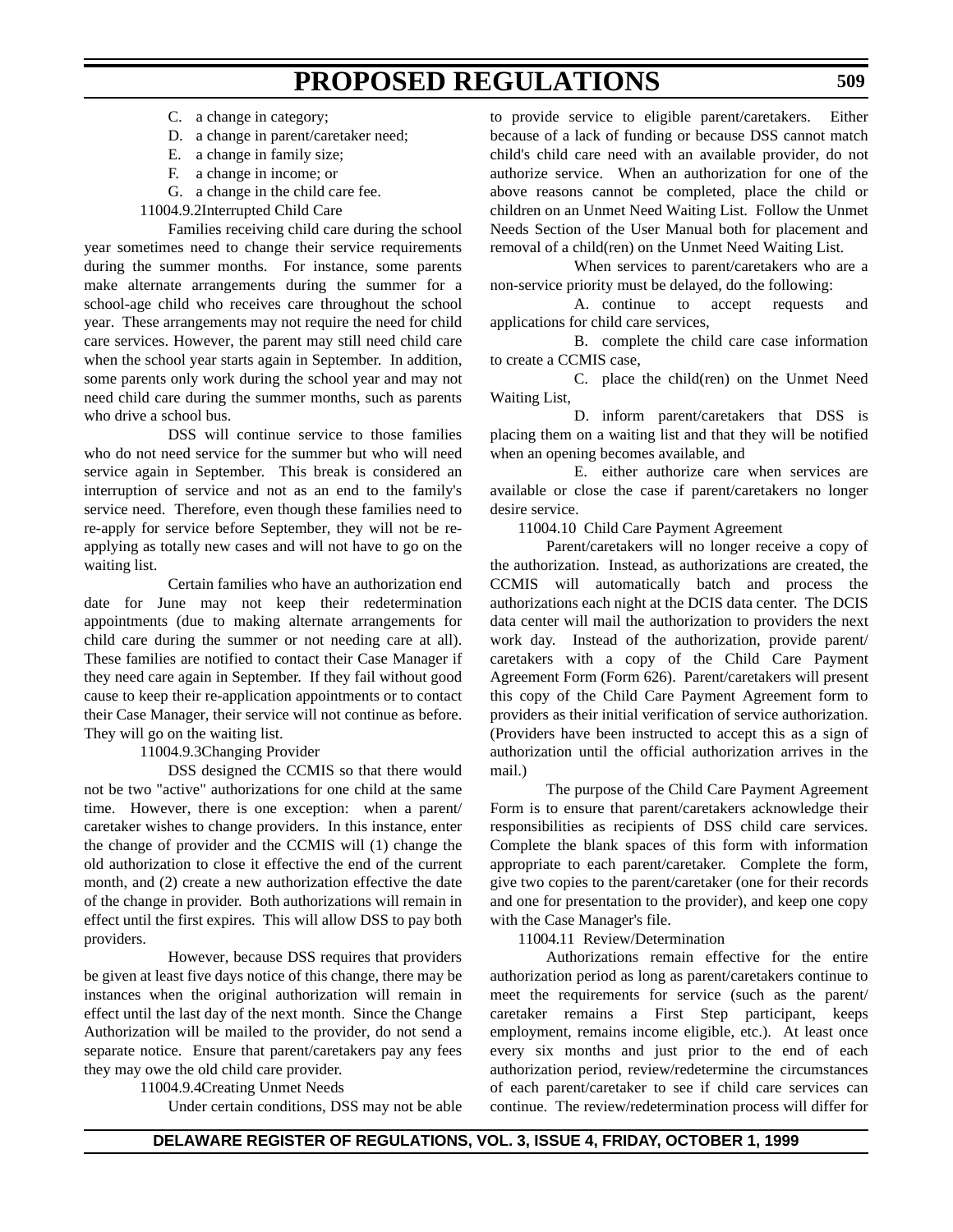each child care category.

A. For Category 11, 12, and 21 child care cases, perform the following every six months:

1. review each Category 11 and 21 case to ensure the parent/caretaker is still active with First Step by having the parent/caretaker provide some proof they are a First Step participant;

2. review each Category 12 case to ensure that theparent/caretaker is still employed by having the parent/caretaker provide some proof of employment.

For this review, it will not always be necessary to schedule parent/caretakers for a face-to-face interview or to repeat the application process. As long as parent/caretakers provide some proof that they remain a First Step participant or remain an employed ABC recipient, they remain eligible for child care services. However, at least once per year, schedule parent/caretakers for a face-to-face interview.

Prior to the end of each authorization period, not only complete the review described above, but also complete a new authorization under Action Type "R" for redetermination and set new dates for the next authorization period.

Because parent/caretakers receiving Category 11, 12, and 21 child care can receive child care as long as they meet requirements, do not allow an authorization to end or close a case without first providing parent/caretakers with timely and adequate notice. Do not simply send Category 11, 12, and 21 families a redetermination notice and then close a case if there is no response to this notice (i.e. they either fail to keep an appointment or fail to provide requested information). Send a separate ten day closing notice to parent/caretakers who fail without good cause to keep an appointment or provide proof of information about First Step or employment. If after ten days there is no response, close the case at the end of the current month. However, if the ten days extends into the next month, the case will not close until the end of the following month.

If parent/caretakers provide good cause for their failure to act, continue service. Good cause can be anything believed to be reasonable, but generally includes things such as:

1. illness;

2. court required appearance;

3. a household emergency (fire, heating problem, family crisis, etc.);

4. lack of transportation; or

5. bad weather.

If it is believed that good cause does not exist, but the parent/caretaker requests a fair hearing, close the case after proper notice. Child care services for Category 11, 12, and 21 do not continue pending the outcome of a fair hearing.

If a Category 11, 12, or 21 case is closed without providing timely and adequate notice, it is to be

administratively reopened to ensure uninterrupted service.

B. For Category 13 child care cases, at least every six months:

1. review each Category 13 case to ensure the parent/caretakers are still employed by having them provide

some proof of employment;

2. review income and family size information to determine income eligibility and to reset the child care fee (if income changes the fee, do a Change Authorization to set a new fee);

3. complete a new Child Care Payment Agreement Form resulting from a change in fee;

NOTE: If the fee increases, the new fee will not take effect until proper notice is given. When the Change authorization is completed, the CCMIS will determine whether the change can occur the first day of the next month or the first day of the month following the next month.

4. close the parent/caretaker if income is over the 155 200 percent of poverty limit.

NOTE: Give proper notice. If unable to give ten day notice of the closing before the end of the month, then the case will not close until the last day of the next month.

For this initial review, it will not be necessary to conduct a face-to-face interview or to repeat the application process. However, parent/caretakers will have to submit documentation for Case Managers to verify employment and income.

Prior to the end of the TCC authorization period, send parent/caretakers an appointment letter for a redetermination interview. At this appointment, redetermine the parent/caretaker's eligibility for service as a Category 31 child care case. Service cannot continue if the parent/ caretakers fail to meet Category 31 eligibility requirements.

If parent/caretakers fail, without good cause, to either provide proof of employment and income or to keep their appointment, follow the notice requirements noted above regarding Category 11, 12, and 21 cases. Note the following difference: TCC services can continue pending a fair hearing request, but only within the 12 month limitation.

Parent/caretakers whose TCC eligibility ends, but who meet requirements for Category 31 child care, can continue receiving child care. Complete a new authorization under Action Type "R" for redetermination. Complete

a category change and set a new authorization period. Since this is now a Category 31 case, the authorization period should now be six months.

C. For Category 31 child care cases, perform the following at least every six months:

1. complete a redetermination by scheduling parent/caretakers for a redetermination interview and requesting parent/caretakers to provide verification of need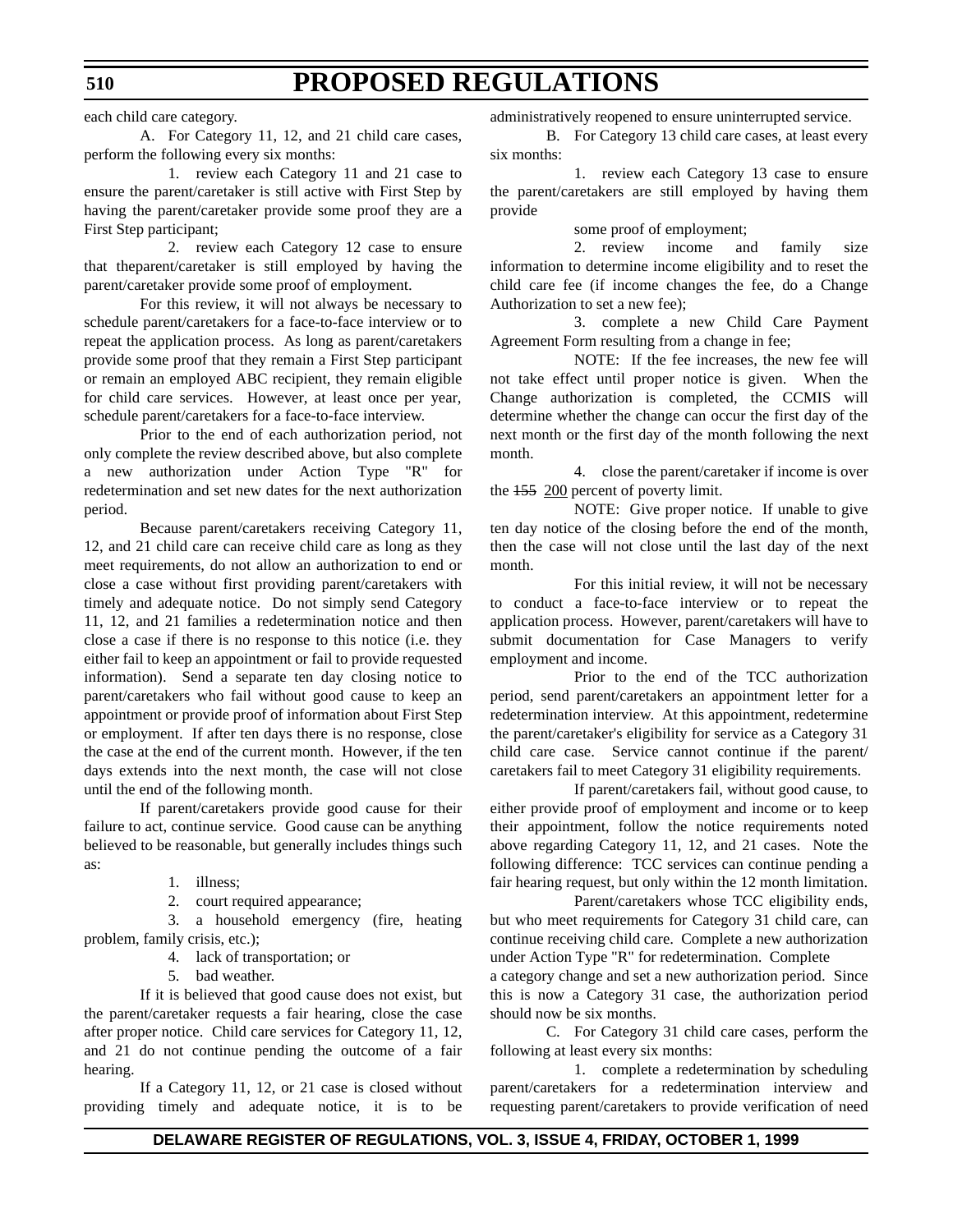and income;

2. at the redetermination interview, redetermine eligibility using the criteria in DSSM 11003, Eligibility Requirements;

3. update case information (it will not be necessary for the parent/caretaker to complete a new application);

4. update the child care fee by reviewing income and family size;

5. complete a new Child Care Payment Agreement Form;

NOTE: Complete a new form whether the fee changes or not. Also, if the fee increases, the fee will not take effect until proper notice is given. Do not use the approval letter in the CCMIS to notify parent/caretakers of the fee change. Use instead the Child Care Approval Letter after Redetermination (Form 629).

6. complete a new authorization under Action Type "R" for redetermination and set new dates for the authorization or close the case if the parent/caretaker is no longer eligible.

Parent/caretakers who fail without good cause to keep their redetermination interview, or who do not provide verification of need and income, will have their child care case close. Though there is no requirement in Category 31 cases to provide parent/caretakers with notice of this closing, send a Generic Closing Letter (Form 630), to the parent/caretaker. State the reason for the closing on this form.

In situations where good cause is believed (such as a parent/caretaker calls the Case Manager with this information), or where the parent/caretaker is unable to keep the interview appointment due to illness, it is possible

to do a redetermination for one month to allow the parent/ caretaker time for another interview.

Parent/caretakers whose child care case closes because of their failure to keep a redetermination interview or provide verification of need and income may request a fair hearing. Child care services, however, will not continue past the authorization end date.

In the event the agency errs in not completing a redetermination before a parent/caretaker's current authorization expires (such as change of Case Manager causes no redetermination letter to go out), still do a redetermination authorization, backdated to the first day of the month the new authorization would have begun had the agency not erred.

Parent/caretakers whose child care cases close because they failed to keep a redetermination or provide verification, can reapply for service (see instructions for reopening a case in the User Manual). However, if DSS is in a "wait list" situation, these parent/caretakers will be subject to DSS' priority service order.

11004.12Closing Cases

A parent/caretaker's authorization for service should end when any of the following occurs:

A. the parent/caretaker need no longer exists,

B. the parent/caretaker's income exceeds income limits,

C. the parent/caretaker fails to pay the child care fee or fails to make arrangements to pay past fees owed,

D. the parent/caretaker refuses to provide verification of eligibility,

E. the parent/caretaker is a First Step participant who is sanctioned,

F. a protective case fails to follow the Division of Family Services case plan,

G. a TCC parent/caretaker quits a job without good reason,

H. at the request of the parent/caretaker, and

I. if program funds should be reduced.

When a case needs to be closed due to one of the above reasons, complete the Close Case function in the CCMIS (see instructions for closing cases in the User Manual).

When closing cases for Categories 11, 12, 13, and 21, send the appropriate closing notice which provides a ten day notice (see discussion above in DSSM 11004.11). Even though DSS programmed the CCMIS to allow for ten day notice before an authorization closes, separately send the notice through the CCMIS letter function. For Category 31 cases, send a Generic Closing Letter (Form 630). State the reason for the closing on this form.

When parent/caretakers make a request to close their case, allow a minimum of five care days to notify providers of the case closing. Again the CCMIS is programmed to make allowance for this time.

11004.12.1 Loss of Need Transition

If parent/caretakers should lose their need for service, child care authorization should generally end. However, under certain circumstances, continue to authorize service for up to one month for parent/caretakers who:

A. lose employment and who need to search for new employment,

B. experience a gap in employment because of a transition between jobs,

C. end an education/training program and need to search for employment, or

D. experience a break in an education/ training program.

### **DELAWARE REGISTER OF REGULATIONS, VOL. 3, ISSUE 4, FRIDAY, OCTOBER 1, 1999**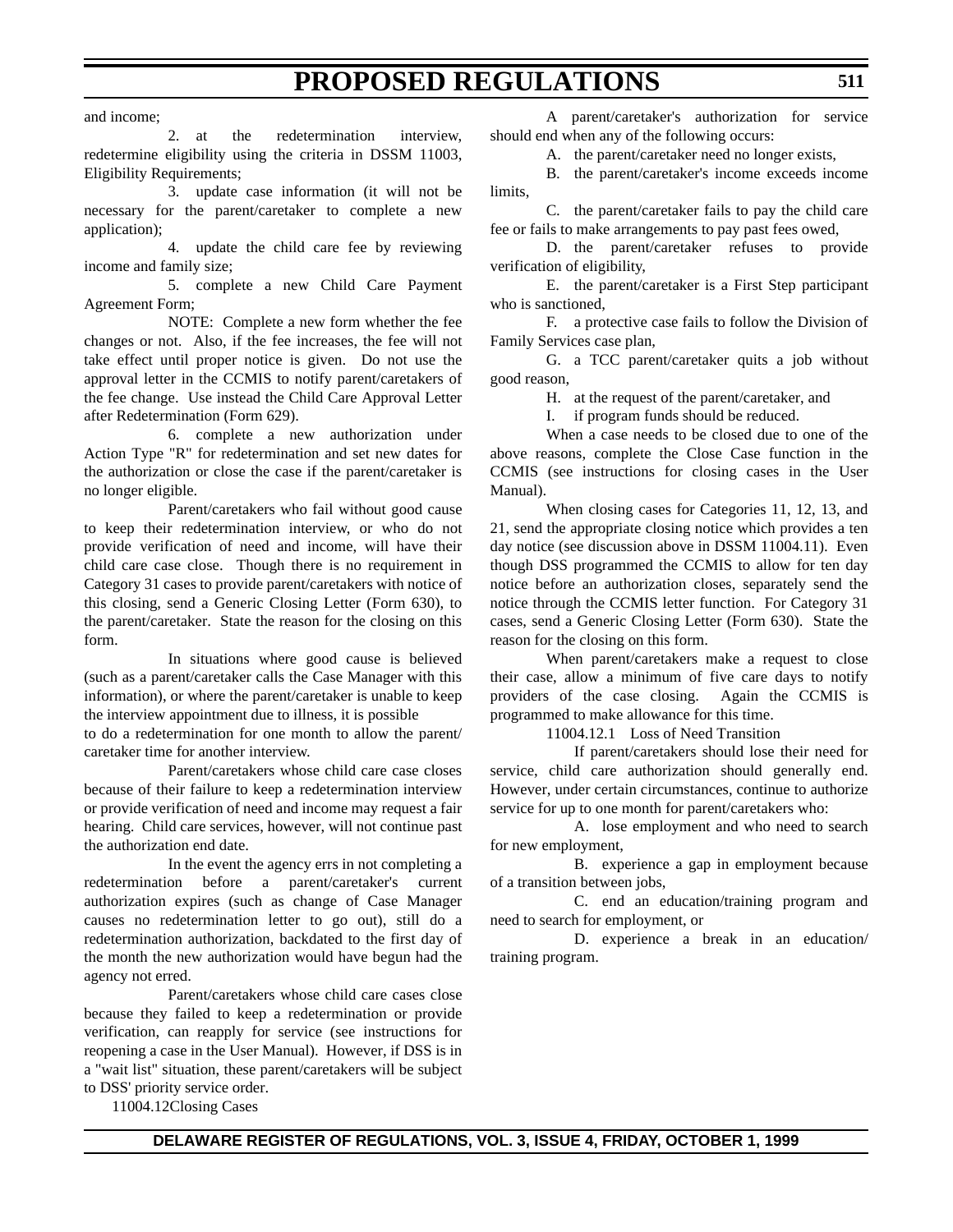## <span id="page-34-0"></span>**DEPARTMENT OF STATE**

**OFFICE OF [THE STATE BANKING](http://www.state.de.us/sos/bank.htm)**

**COMMISSIONER**

Statutory Authority: 5 Delaware Code, Section 121(b) (5 **Del.C.** 121(b))

### **[NOTICE OF PROPOSED AMENDMENT OF](#page-3-0) REGULATIONS OF THE STATE BANK COMMISSIONER**

#### **Summary:**

The State Bank Commissioner proposes to adopt amended Regulation Nos. 5.1101etal.0002, 5.1101etal.0005 and 5.1101etal.0009. Proposed amended Regulation Nos. 5.1101etal.0002 ("Instructions for Preparation of Franchise Tax"), 5.1101etal.0005 ("Instructions for Preparation of Franchise Tax for Federal Savings Banks Not Headquartered in this State but Maintaining Branches in this State") and 5.1101etal.0009 ("Instructions for Preparation of Franchise Tax for Resulting Branches in this State of Out-of-State Banks") are being amended to conform to statutory changes in Senate Bill No. 57, signed by the Governor on April 9, 1999, that reintroduce an exemption for all bank franchise taxpayers from the provisions in  $$1104(c)$  of Title 5 of the Delaware Code for additional tax for underpayment of estimated bank franchise tax when total estimated tax payments equal or exceed the amount of actual bank franchise tax owed for the preceding year, and in House Bill 156, signed by the Governor on May 18, 1999, that authorizes a foreign bank that elects Delaware as its home state to establish a branch in Delaware, and to make other technical and conforming changes. Proposed amended Regulation Nos. 5.1101etal.0002, 5.1101etal.0005 and 5.1101etal.0009 would be adopted by the State Bank Commissioner on or after November 2, 1999. Other regulations issued by the State Bank Commissioner are not affected by the proposed amendments. These regulations are issued by the State Bank Commissioner in accordance with Title 5 of the Delaware Code.

### **Comments:**

Copies of the proposed amended regulations are published in the Delaware Register of Regulations. Copies also are on file in the Office of the State Bank Commissioner, 555 E. Loockerman Street, Suite 210, Dover, Delaware, and will be available for inspection during regular office hours. Copies are available upon request.

Interested parties are invited to comment or submit written suggestions, data, briefs or other materials to the Office of the State Bank Commissioner as to whether these proposed amended regulations should be adopted, rejected or modified. Written material submitted will be available for public inspection at the above address. Comments must be received before the public hearing on November 2, 1999.

### **Public Hearing:**

A public hearing on the proposed revised regulations will be held in Room 114, Tatnall Building, William Penn Street, Dover, Delaware on Tuesday, November 2, 1999 at 10:00 a.m.

This notice is issued pursuant to the requirements of Subchapter III of Chapter 11 and Chapter 101 of Title 29 of the Delaware Code.

Regulation No.: 5.1101etal.0002 Proposed

### **[INSTRUCTIONS FOR PREPARATION OF](#page-3-0) FRANCHISE TAX (5 Del. C., Chapter 11)**

I. This regulation applies to banking organizations and trust companies, other than resulting branches in this State of out-of-state banks or federal savings banks not headquartered in this state but maintaining branches in this State. The estimated and final franchise tax reports that accompany this regulation are found in regulations 5.1101etal.0003 and 5.1101etal.0004, respectively. Regulations 5.1101etal.0005, 5.1101etal.0006 and 5.1101etal.0007 are applicable to federal savings banks not headquartered in this State but maintaining branches in this State. Regulations 5.1101etal.0009, 5.1101etal.0010 and 5.1101etal.0011 are applicable to resulting branches in this State of out-of-state banks.

### II. Definitions

A. "Bank" means every bank and every corporation conducting a banking business of any kind or plan whose principal place of business is in this State, except a national bank.

B. "Banking organization" means:

1. A bank or bank and trust company organized and existing under the laws of this State;

2. A national bank, including a federal savings bank, with its principal office in this State;

3. An Edge Act corporation organized pursuant to §25(a) of the Federal Reserve Act, 12 U.S.C. §611 et seq., or a state chartered corporation exercising the powers granted thereunto pursuant to an agreement with the Board of Governors of the Federal Reserve System, and maintaining an office in this State;

4. A federal branch or agency licensed pursuant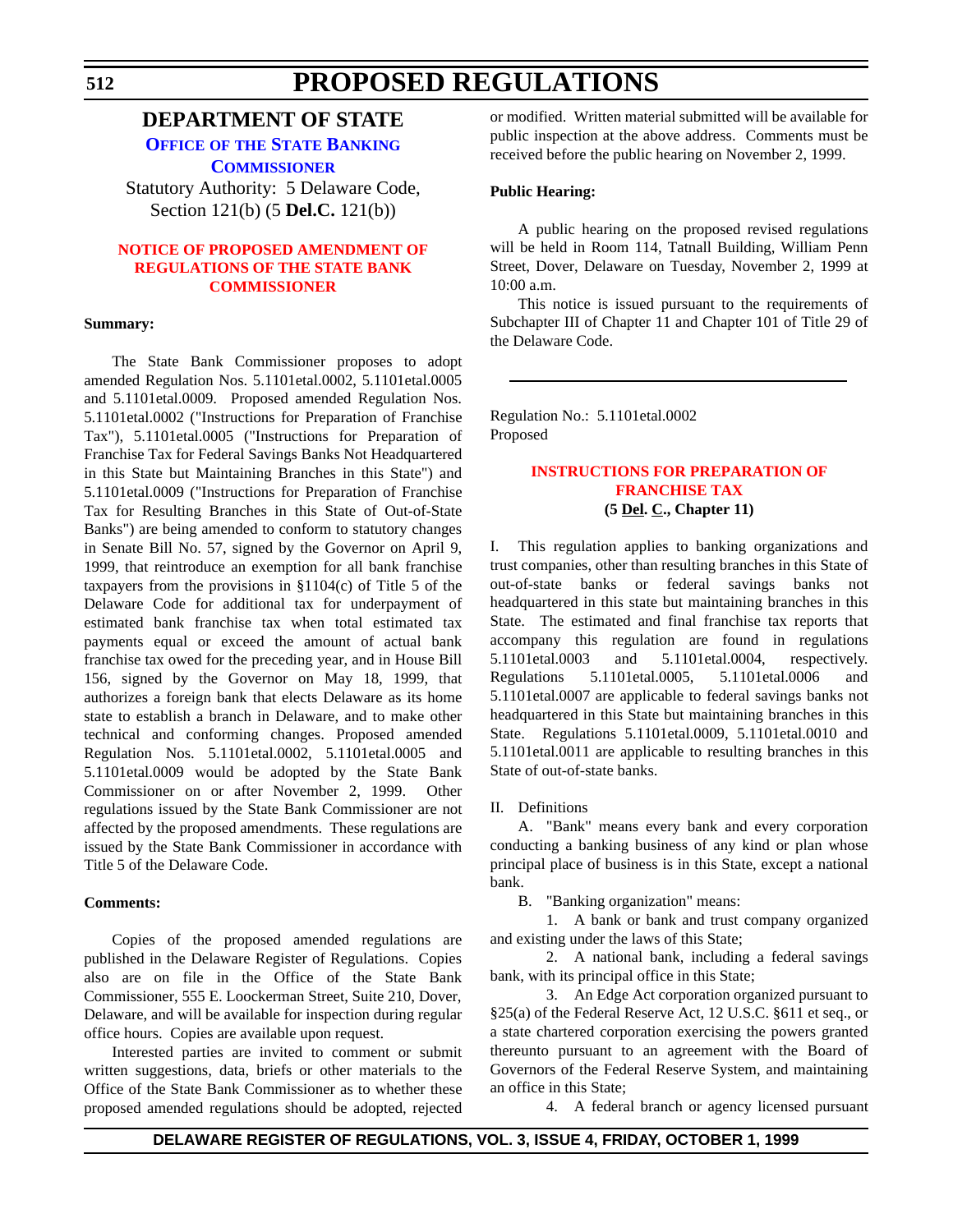to §4 and §5 of the International Banking Act of 1978, 12 U.S.C. §3101 et seq., to maintain an office in this State;

5. A foreign bank branch, foreign bank limited purpose branch or foreign bank agency organized pursuant to Chapter 14 of Title 5, or a resulting branch in this State of a foreign bank authorized pursuant to Chapter 14 of Title 5; or

6. A resulting branch in this State of an out-ofstate bank, or a branch office in this State of an out-of-state bank.

C. "International Banking Transaction" shall mean any of the following transactions, whether engaged in by a banking organization, any foreign branch thereof (established pursuant to  $5$  <u>Del</u>. C.  $§771$  or federal law) or any subsidiary corporation directly or indirectly owned by any banking organization:

1. The financing of the exportation from, or the importation into, the United States or between jurisdictions abroad of tangible property or services;

2. The financing of the production, preparation, storage or transportation of tangible personal property or services which are identifiable as being directly and solely for export from, or import into, the United States or between jurisdictions abroad:

3. The financing of contracts, projects or activities to be performed substantially abroad, except those transactions secured by a mortgage, deed of trust or other lien upon real property located in this State;

4. The receipt of deposits or borrowings or the extensions of credit by an international banking facility, except the loan or deposit of funds secured by mortgage, deed of trust or other lien upon real property located in this State;

5. The underwriting, distributing and dealing in debt and equity securities outside of the United States and the conduct of any activities permissible to a banking organization described in subsection B.3 above, or any of its subsidiaries, in connection with the transaction of banking or other financial operations; or

6. The entering into foreign exchange trading or hedging transactions in connection with the activities described in paragraphs (1) through (5) above.

D. "International Banking Facility" means a set of asset and liability accounts, segregated on the books of a banking organization, that includes only international banking facility deposits, borrowings and extensions of credit.

E. "National Bank" means a banking association organized under the authority of the United States and having a principal place of business in this State.

F. "Net Operating Income Before Taxes" means the total net interest income plus total non-interest income, minus provision for loan and lease losses, provision for allocated transfer risk, and total non-interest expense, and

adjustments made for securities gains or losses and other appropriate adjustments.

G. "Out-of-state bank" has the same meaning as in §795 of Title 5 of the Delaware Code, which is (i) a State bank, as defined in the Federal Deposit Insurance Act, as amended, at 12 U.S.C. §1813(a), that is not chartered under Delaware law, or (ii) a national bank association created under the National Bank Act (12 U.S.C. §21 et seq.) whose organization certificate identifies an address outside Delaware as the place at which its discount and deposit operations are to be carried out.

H. "Resulting branch in this State of an out-of-state bank" has the same meaning as in §1101(a) of Title 5 of the Delaware Code, which is a branch office in this State of an out-of-state bank resulting from a merger as provided in Subchapter VII of Chapter 7 of Title 5 of the Delaware Code, and, in addition, a branch office in this State of an outof-state bank.

I. "Securities Business" means to engage in the sale, distribution and underwriting of, and deal in, stocks, bonds, debentures, notes or other securities.

J. "Trust Company" means a trust company or corporation doing a trust company business which has a principal place of business in this State.

III. Estimated Franchise Tax

A banking organization or trust company whose franchise tax liability for the current year is estimated to exceed \$10,000 shall file an estimated franchise tax report with the State Bank Commissioner and pay estimated franchise tax:

A. 1. Filing. The estimated franchise tax report shall be filed with the State Bank Commissioner on the first day of March of the current year.

2. Penalty for late filing. A late filing penalty shall be assessed against the taxpayer in the amount of \$25 for each day after the due date that the taxpayer fails to file the estimated franchise tax report required above in section III. A.1., unless the State Bank Commissioner is satisfied that such failure was not willful.

B. Form. The estimated franchise tax report shall be in the form set out in Regulation No. 5.1101etal.0003;

C. Calculation of estimated tax. The total estimated annual franchise tax shall be calculated as follows:

1. The estimated net operating income before taxes, which includes the income of any corporation making an election as provided in Regulation No. 5.1101(f).0001;

2. Adjusted for any estimated income from an insurance division or subsidiary;

3. Less any deductions set forth in 5 Del. C. §1101;

4. Multiplied by .56 to arrive at estimated taxable income;

5. The appropriate rate of taxation set forth in 5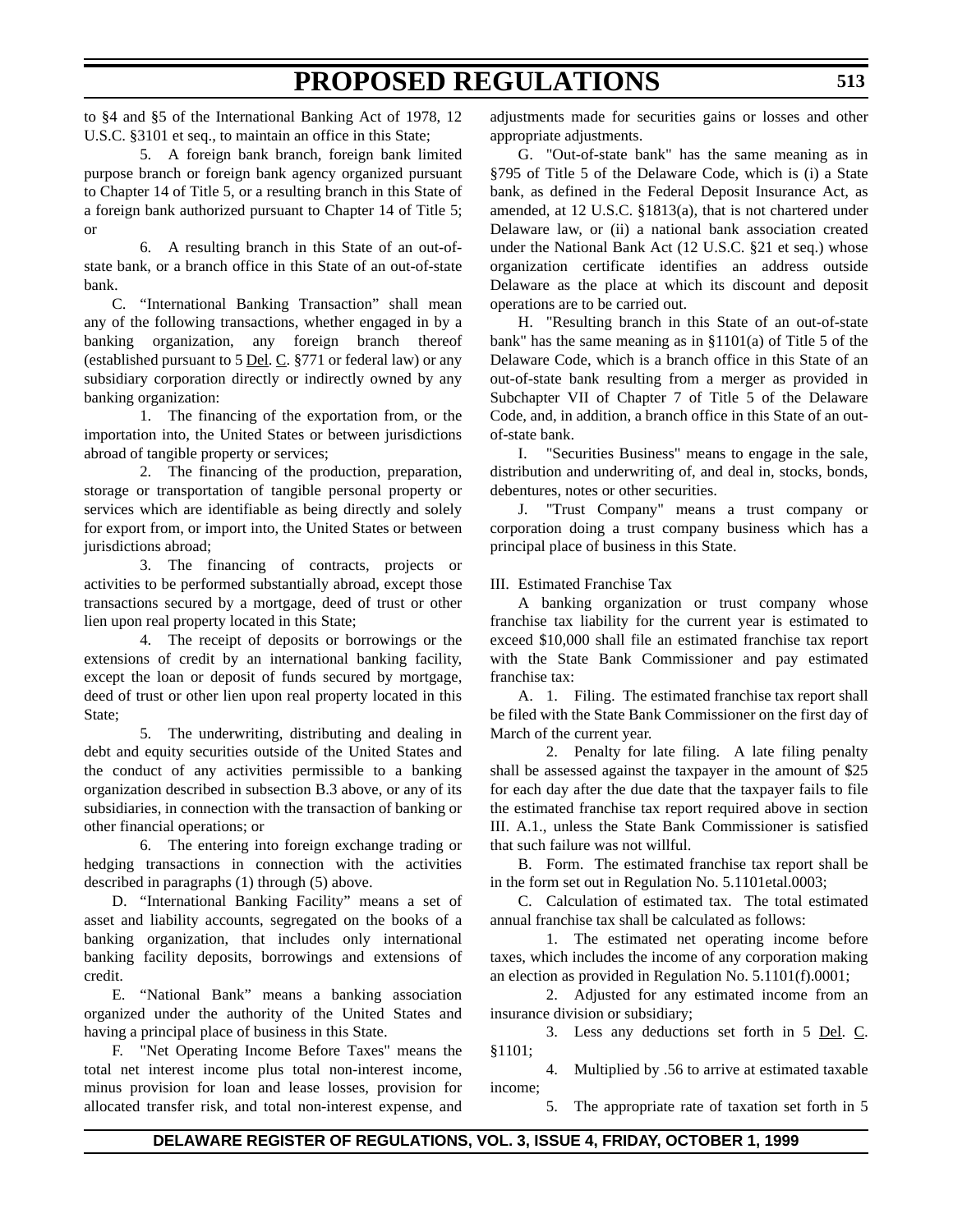Del. C. §1105 shall be applied;

6. The subtotal estimated annual franchise tax shall be adjusted for tax credits applicable pursuant to 5 Del. C. §1105, which are calculated in accordance with Regulation No. 5.1105.0008.

7. The subtotal estimated annual franchise tax shall be adjusted for Travelink tax credits calculated in accordance with Department of Transportation Travelink tax credit reporting requirements.

D. Payment of estimated tax. The estimated tax liability shall be due and payable as follows:

40% due on or before June 1 of the current taxable year;

20% due on or before September 1 of the current taxable year;

20% due on or before December 1 of the current taxable year.

IV. Final Franchise Tax

A. 1. Filing. The December 31 call report, verified by oath, setting forth the net operating income of the banking organization and the final franchise tax report, setting forth the "taxable income" of the banking organization or trust company, shall be filed with the Office of the State Bank Commissioner on or before January 30 each year; provided, however, that a banking organization entitled to take an additional 15 days to submit its Report of Condition and Income to the appropriate federal bank supervisory authority shall file the December 31 call report and the final franchise tax report with the Office of the State Bank Commissioner on or before February 15 of each year, except as otherwise required by 5 Del. C. §904.

2. Penalty for late filing. A late filing penalty shall be assessed against the taxpayer in the amount of \$25 for each day after the due date that the taxpayer fails to file the final franchise tax report required above in subsection IV. A.1., unless the State Bank Commissioner is satisfied that such failure was not willful.

B. Form. The final franchise tax report shall be in the form set out in Regulation No. 5.1101etal.0004.

C. Calculation of final tax. The total final franchise tax shall be calculated as follows:

1. The net operating income before taxes, which includes the income of any corporation making an election as provided in Regulation No. 5.1101(f).0001;

2. Adjusted for any income from an insurance division or subsidiary;

3. Less any deduction set forth in 5 Del. C. §1101;

4. Multiplied by .56 to arrive at "taxable income";

5. The appropriate rate of taxation set forth in 5 Del. C. §1105 shall be applied to the taxable income to arrive at subtotal annual franchise tax;

6. The subtotal annual franchise tax shall be

adjusted for tax credits applicable pursuant to 5 Del. C. §1105, which are calculated in accordance with Regulation No. 5.1105.0008.

7. The subtotal annual franchise tax shall be adjusted for Travelink tax credits calculated in accordance with Department of Transportation Travelink tax credit reporting requirements.

V. Payment of Final Franchise Tax

A. Taxes owed for the previous calendar year are due and payable on or before March 1 of the following year. Checks or other forms of payment should be made payable or directed to the State of Delaware.

B. The amount due and payable on or before March 1 for the previous calendar year shall be the final franchise tax, less any estimated tax payments made for the taxable year, plus any additional tax due to underpayment of estimated franchise tax or installment. If the final franchise tax is not paid by March 1, a penalty for late payment of the final franchise tax shall be assessed.

VI. Additional Tax Due to Underpayment of Estimated Franchise Tax or Installment

A. In the case of any underpayment of estimated franchise tax or installment of estimated tax required by Chapter 11 of Title 5 of the Delaware Code, there shall be added to the tax for the taxable year an amount determined at the rate of 0.05 percent per day upon the amount of the underpayment for the period of the underpayment. The amount of the underpayment shall be the excess of:

1. The amount of the estimated franchise tax or installment payment which would be required to be made if the estimated tax were equal to 80 percent of the tax shown on the final return for the taxable year, or if no return were filed, 80 percent of the tax for such year, over;

2. The amount, if any, of the estimated tax or installment paid on or before the last date prescribed for payment.

B. The period of the underpayment shall run from the date the estimated franchise tax or installment was required to be paid to the earlier of the date when such estimated tax or installment is paid or the date of the final payment of tax for the year;

C. Notwithstanding the above, the addition to the tax with respect to any underpayment of estimated franchise tax or any installment shall not be imposed if the total amount of all payments of estimated tax made on or before the last date prescribed for the payment thereof equals or exceeds the amount which would have been required to be paid on or before such date if the estimated tax were the tax shown on the final return of the banking organization or trust company for the preceding taxable year.

VII. Penalty - Late Payment of Final Franchise Tax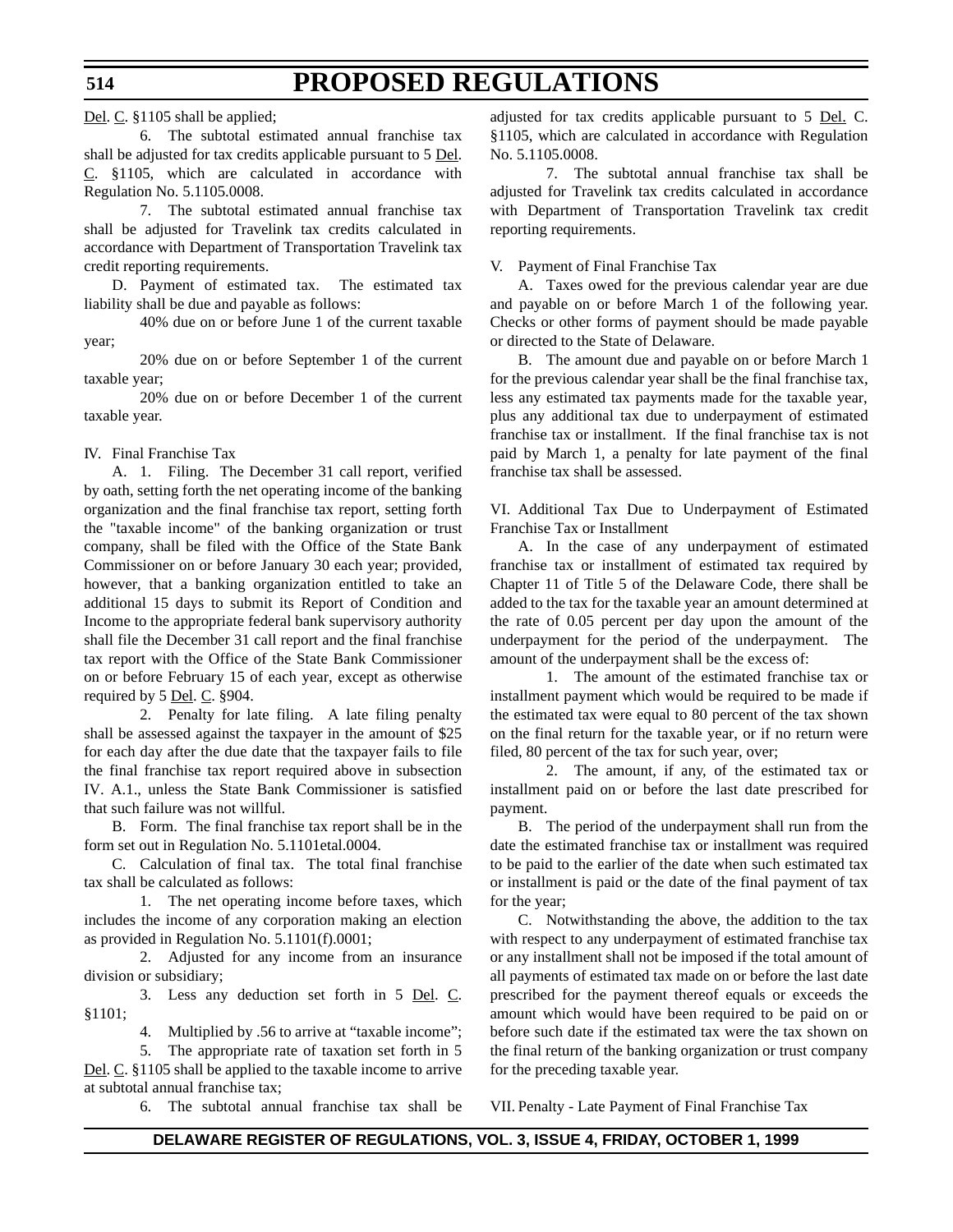In the case of a late payment of final franchise tax as required by Chapter 11 of Title 5 of the Delaware Code, there shall be added to the tax a penalty in an amount determined at the rate of 0.05 percent per day until required payment is made.

VIII. Election to be listed as a "Subsidiary Corporation"

Any corporation which has elected to be treated as a "subsidiary corporation" of a banking organization or trust company pursuant to §1101(f) and filed with the State Bank Commissioner the required election form in accordance with Commissioner's Regulation No. 5.1101(f).0001 shall provide (a) a tentative report of income for the electing corporation covering estimated bank franchise tax liability for the current income year to be submitted in conjunction with the estimated franchise tax report due March 1 for a banking organization or trust company whose franchise tax liability for the current year is estimated to exceed \$10,000, and (b) a report of income for the electing corporation as of December 31 of each year to be submitted in conjunction with the final franchise tax report due January 30 or February 15, as applicable.

Regulation No.: 5.1101etal.0005 Proposed

## **INSTRUCTIONS FOR PREPARATION OF [FRANCHISE TAX FOR FEDERAL SAVINGS BANKS](#page-3-0) NOT HEADQUARTERED IN THIS STATE BUT MAINTAINING BRANCHES IN THIS STATE (5 Del. C., Chapter 11)**

I. This regulation applies only to federal savings banks not headquartered in this State but maintaining branches in this State. The estimated and final franchise tax reports that accompany this regulation are found in regulations 5.1101etal.0006 and 5.1101etal.0007, respectively.

#### II. Definitions

A. "Net operating income before taxes" means the total net income calculated in accordance with Section VIII of this Regulation, with adjustments made for securities gains or losses and other appropriate adjustments.

#### III. Estimated Franchise Tax

A federal savings bank not headquartered in this State whose franchise tax liability for the current year is anticipated to exceed \$10,000 shall file an estimated franchise tax report with the State Bank Commissioner and pay estimated franchise tax.

A. 1. Filing. The estimated franchise tax report shall be filed with the State Bank Commissioner on the first day of March of the current year.

2. Penalty for late filing. A late filing penalty shall be assessed against the taxpayer in the amount of \$25 for each day after the due date that the taxpayer fails to file the estimated franchise tax report required above in section III.A.1., unless the State Bank Commissioner is satisfied that such failure was not willful.

B. Form. The estimated franchise tax report shall be in the form set out in Regulation No. 5.1101etal.0006;

C. Calculation of estimated tax. The total estimated annual franchise tax shall be calculated as follows:

1. The estimated net operating income before taxes of the branch or branches located in Delaware;

2. Less the interest income from obligations of volunteer fire companies;

3. The appropriate rate of taxation set forth in 5 Del. C. §1105 shall be applied;

4. The subtotal estimated annual franchise tax shall be adjusted for tax credits applicable pursuant to 5 Del. C. §1105, which are calculated in accordance with Regulation No. 5.1105.0008.

5. The subtotal estimated annual franchise tax shall be adjusted for Travelink tax credits calculated in accordance with Department of Transportation Travelink tax credit reporting requirements.

D. Payment of estimated tax. The estimated tax liability shall be due and payable as follows:

40% due on or before June 1 of the current year;

20% due on or before September 1 of the current year;

20% due on or before December 1 of the current year.

#### IV. Final Franchise Tax

A. 1. Filing. The December 31 call report, verified by oath, setting forth the net operating income of the Delaware branch or branches of the federal savings bank not headquartered in this State and the final franchise tax report shall be filed with the Office of the State Bank Commissioner on or before January 30 each year;

2. Penalty for late filing. A late filing penalty shall be assessed against the taxpayer in the amount of \$25 for each day after the due date that the taxpayer fails to file the final franchise tax report required above in section IV. A.1., unless the State Bank Commissioner is satisfied that such failure was not willful.

B. Form. The final franchise tax report shall be in the form set out in Regulation No. 5.1101etal.0007.

C. Calculation of final tax. The total final franchise tax shall be calculated as follows:

1. The net operating income before taxes of the branch or branches located in Delaware;

2. Less the interest income from obligations of volunteer fire companies;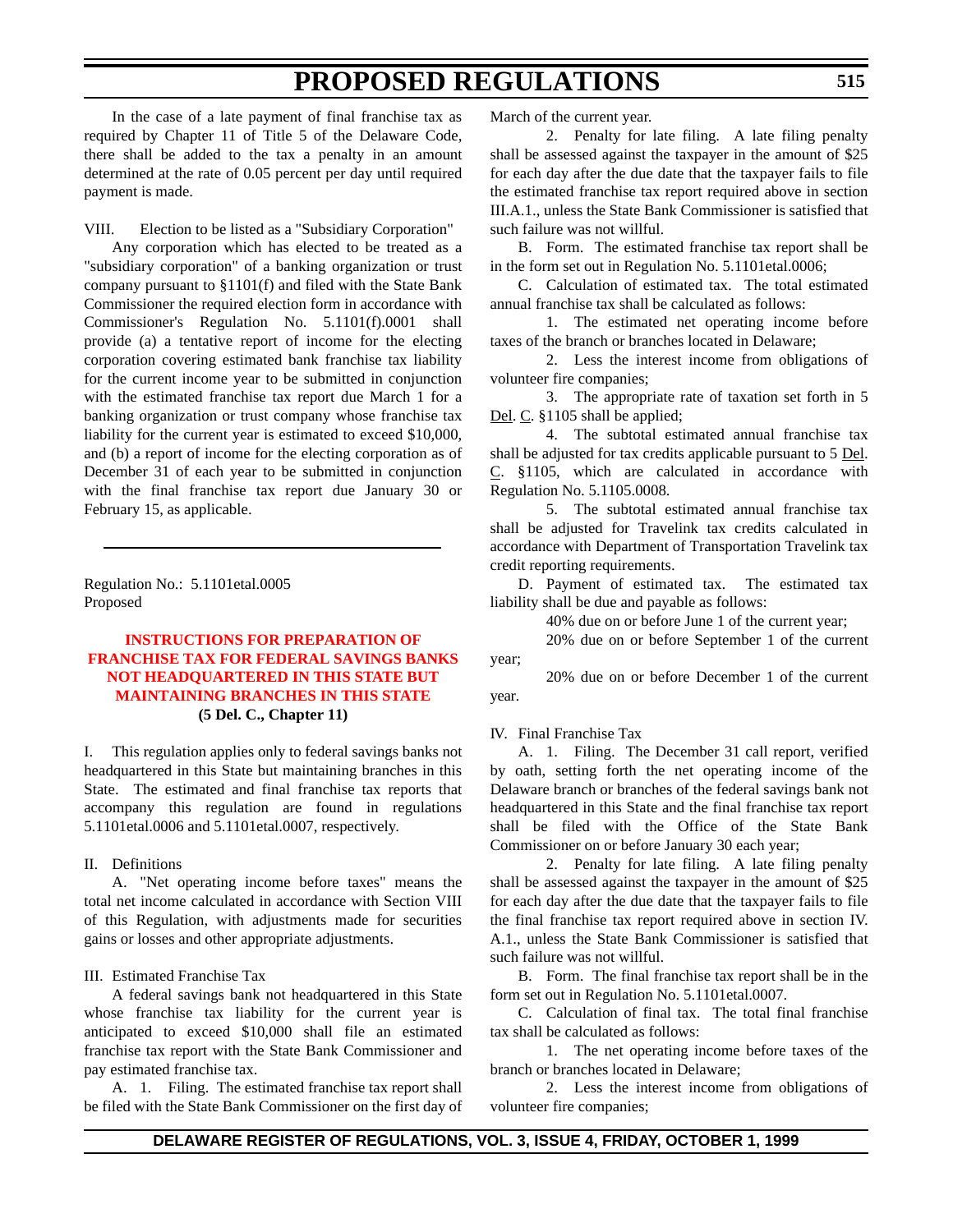3. The appropriate rate of taxation set forth in 5 Del. C. §1105 shall be applied;

4. The subtotal annual franchise tax shall be adjusted for tax credits applicable pursuant to 5 Del. C. §1105, which are calculated in accordance with Regulation No. 5.1105.0008.

5. The subtotal annual franchise tax shall be adjusted for Travelink tax credits calculated in accordance with Department of Transportation Travelink tax credit reporting requirements.

#### V. Payment of Final Franchise Tax

A. Taxes owed for the previous calendar year are due and payable on or before March 1 of the following year. Checks or other forms of payment should be made payable or directed to the State of Delaware.

B. The amount due and payable on or before March 1 for the previous calendar year shall be the final franchise tax, less any estimated tax payments made for the taxable year, plus any additional tax due to underpayment of estimated franchise tax or installment. If the final franchise tax is not paid by March 1, a penalty for late payment of the final franchise tax shall be assessed.

VI. Additional Tax Due to Underpayment of Estimated Franchise Tax or Installment

A. In the case of any underpayment of estimated franchise tax or installment of estimated franchise tax required by Chapter 11 of Title 5 of the Delaware Code, there shall be added to the tax for the taxable year an amount determined at the rate of 0.05 percent per day upon the amount of the underpayment for the period of the underpayment. The amount of the underpayment shall be the excess of:

1. The amount of the estimated franchise tax or installment payment which would be required to be made if the estimated tax were equal to 80 percent of the tax shown on the final return for the taxable year, or if no return were filed, 80 percent of the tax for such year, over;

2. The amount, if any, of the estimated tax or installment paid on or before the last date prescribed for payment.

B. The period of the underpayment shall run from the date the estimated franchise tax or installment was required to be paid to the earlier of the date when such estimated tax or installment is paid or the date of the final payment of tax for the year;

C. Notwithstanding the above, the addition to the tax with respect to any underpayment of estimated franchise tax or any installment shall not be imposed if the total amount of all payments of estimated tax made on or before the last date for the payment thereof equals or exceeds the amount which would have been required to be paid on or before such date if the estimated tax were the tax shown on the final return of

the federal savings bank not headquartered in this State for the preceding taxable year.

VII. Penalty - Late Payment of Estimated Franchise Tax or Installment or Final Franchise Tax

In the case of a late payment of final franchise tax as required by Chapter 11 of Title 5 of the Delaware Code, there shall be added to the tax a penalty in an amount determined at the rate of 0.05 percent per day until required payment is made.

VIII. Separate Accounting by Delaware Branches

A. Books and Records. Each branch in this State of a federal savings bank not headquartered in this State must keep a separate set of books and records as if it were an entity separate from the rest of the federal savings bank that operates such Delaware branch. These books and records must reflect the following items attributable to the Delaware branch:

1. Assets and the credit equivalent amounts of off-balance sheet items used in computing the risk-based capital ratio under 12 C.F.R. part 567;

- 2. Liabilities;
- 3. Income and gain;
- 4. Expense and loss.

B. Consolidation of Delaware Branches. If a federal savings bank not headquartered in this State operates more than one Delaware branch, it may treat all Delaware branches as a single separate entity for purposes of computing the assets, liabilities, income, gain, expense, and loss referred to above.

C. Determining Assets Attributable to a Delaware Branch

1. General Principle of Asset Attribution. The general principle will be to attribute assets to a Delaware branch if personnel at the Delaware branch actively and materially participate in the solicitation, investigation, negotiation, approval, or administration of an asset.

2. Loans and Finance Leases. These assets will be attributed to a Delaware branch if personnel at the Delaware branch actively and materially participated in the solicitation, investigation, negotiation, final approval, or administration of a loan or financing lease. Loans include all types of loans, including credit and travel card accounts receivable.

3. Stocks and Debt Securities. These assets will be attributed to a Delaware branch if personnel at the Delaware branch actively and materially participated in the acquisition of such assets.

4. Foreign Exchange Contracts and Futures Options, Swaps, and Similar Assets. These assets will be attributed to a Delaware branch if personnel at the Delaware branch actively and materially participated in the solicitation, investigation, negotiation, acquisition, or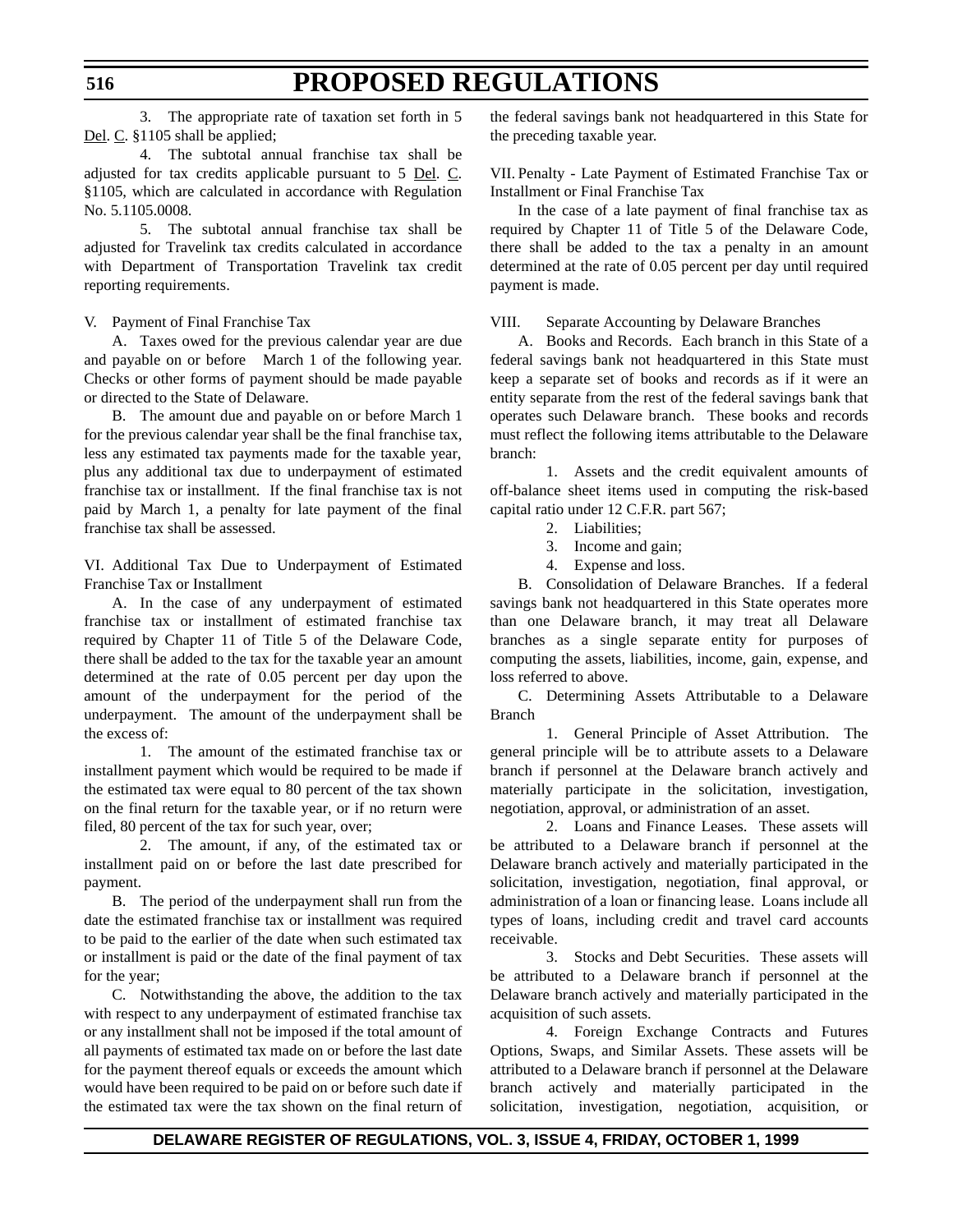administration of such assets.

5. Patents, Copyrights, Trademarks, and Similar Intellectual Property. These assets will be attributed to a Delaware branch if personnel at the Delaware branch actively and materially participated in the licensing of such asset.

6. Currency. U.S. and foreign currency will be attributed to a Delaware branch if physically stored at the Delaware branch.

7. Tangible Personal and Real Property. These assets (including bullion and other precious metals) will be attributed to a Delaware branch if they are located at or are part of the physical facility of a Delaware branch.

8. Other Business Assets. Other business assets will be attributed to a Delaware branch if personnel at the Delaware branch actively and materially participated in the acquisition of such assets.

9. Credit Equivalent Amounts of Regulatory Off-Balance Sheet Items Taken Into Account in Determining Risk-Based Capital Ratio. These are the credit equivalent amounts of off-balance sheet items described in 12 C.F.R. part 567 not otherwise addressed above (e.g., guarantees, standby letters of credit, commercial letters of credit, risk participations, sale and repurchase agreements and asset sales with recourse if not already included on the balance sheet, forward agreements to purchase assets, securities lent (if the lending federal savings bank is exposed to risk of loss), bid and performance bonds, commitments, revolving underwriting facilities). These assets will be attributed to a Delaware branch if personnel at the Delaware branch actively and materially participated in the solicitation, investigation, negotiation, acquisition, or administration of such assets.

D. Liabilities Attributable to a Delaware Branch.

The liabilities attributable to a Delaware branch shall be the deposits recorded on the books of the Delaware branch plus any other legally enforceable obligations of the Delaware branch recorded on the books of the Delaware branch or the federal savings bank not headquartered in this State.

E. Income of a Delaware Branch.

1. Income from Assets. Income and gain from assets (including fees from off-balance sheet items) attributed to a Delaware branch in accordance with the rules in subsection C above will be attributed to the Delaware branch.

2. Income from Fees. Fee income not attributed to a Delaware branch in accordance with subsection 1 above will be attributed to the Delaware branch depending on the type of fee income.

a. Fee income from letters of credit, travelers checks, and money orders will be attributed to the Delaware branch if the letters of credit, travelers checks, or money orders are issued by the Delaware branch, except to the

extent that subsection 1 above requires otherwise.

b. Fee income from services (e.g., trustee and custodian fees) will be attributed to the Delaware branch if the services generating the fees are performed by personnel at the Delaware branch. If services are performed both within and without Delaware, the fees from such services must be allocated between Delaware and other states based on the relative value of the services or upon the time spent in rendering the services or on some other reasonable basis. The basis for allocation must be disclosed and applied consistently from period to period.

F. Determining the Expenses of a Delaware Branch.

1. Interest. The amount of interest expense of a Delaware branch shall be the actual interest booked by the Delaware branch, which should reflect market rates.

2. Direct Expenses of a Delaware Branch. Expenses or other deductions that can be specifically identified with the gross income, gains, losses, deductions, assets, liabilities or other activities of the Delaware branch are direct expenses of such Delaware branch. Examples of such expenses are payroll, rent, depreciation and amortization of assets attributed to the Delaware branch, some taxes, insurance, the cost of supplies and fees for services rendered to the Delaware branch.

3. Indirect Expenses of a Delaware Branch. Expenses or other deductions that cannot be specifically identified with the gross income, gains, losses, deductions, assets, liabilities, or other activities of a Delaware branch must be allocated between the Delaware branch and the rest of the federal savings bank operating the Delaware branch. If the federal savings bank makes such an allocation on any reasonable basis, and applies such basis consistently from period to period, the allocation likely will be respected. If the federal savings bank makes no such allocation, such expenses could be allocated on the basis of the ratio of assets of the Delaware branch to the assets of the entire federal savings bank or based on the ratio of gross income of the Delaware branch to gross income of the entire federal savings bank.

Regulation No.: 5.1101etal.0009 Proposed

## **INSTRUCTIONS FOR PREPARATION OF [FRANCHISE TAX FOR RESULTING BRANCHES IN](#page-3-0) THIS STATE OF OUT-OF-STATE BANKS (5 Del. C., Chapter 11)**

I. This regulation applies only to resulting branches in this State of out-of-state banks. The estimated and final franchise tax reports that accompany this regulation are found in regulations 5.1101etal.0010 and 5.1101etal.0011, respectively.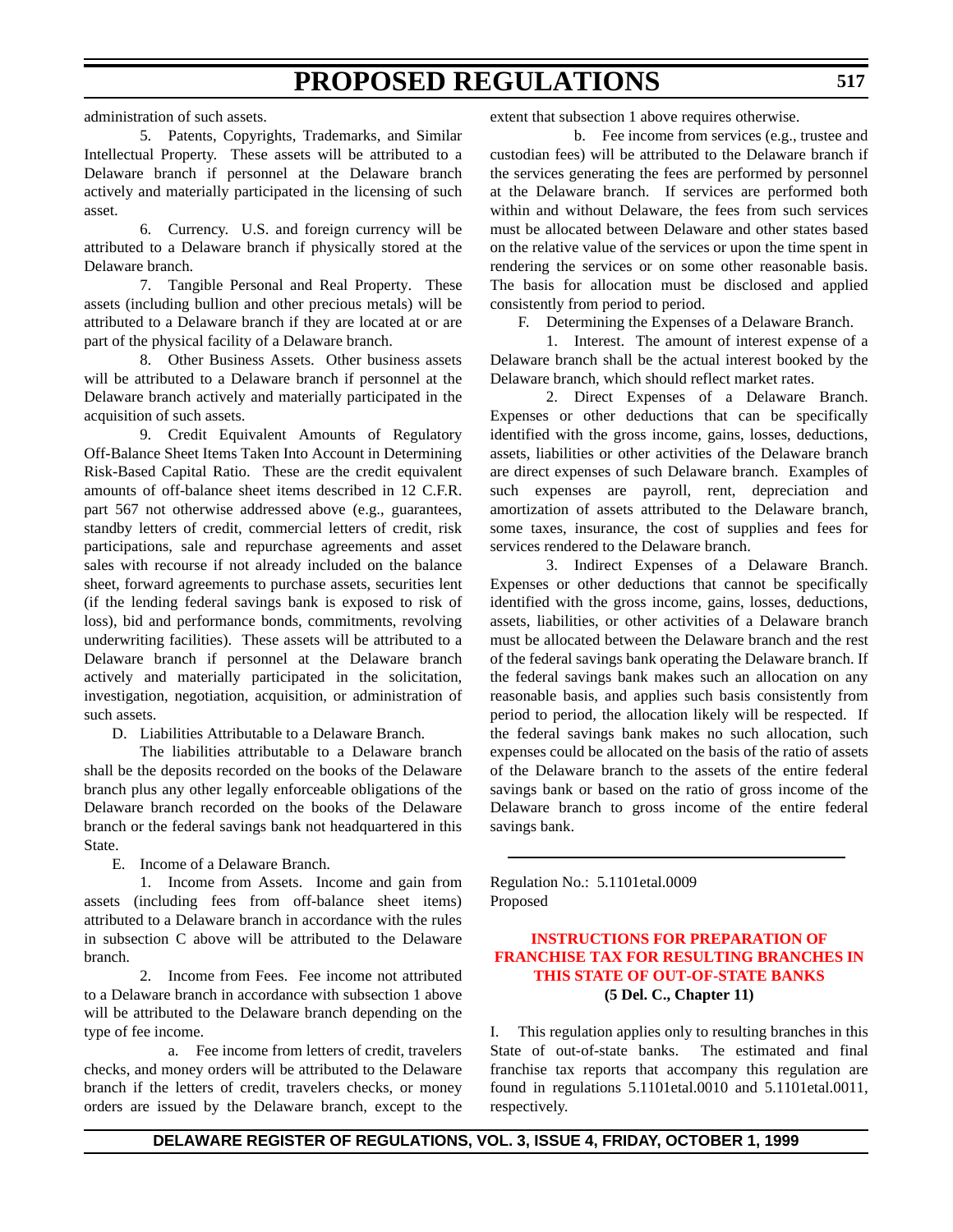#### II. Definitions

A. "Bank" means every bank and every corporation conducting a banking business of any kind or plan whose principal place of business is in this State, except a national bank.

B. "Banking organization" means:

1. A bank or bank and trust company organized and existing under the laws of this State;

2. A national bank, including a federal savings bank, with its principal office in this State;

3. An Edge Act corporation organized pursuant to §25(a) of the Federal Reserve Act, 12 U.S.C. §611 et seq., or a state chartered corporation exercising the powers granted thereunto pursuant to an agreement with the Board of Governors of the Federal Reserve System, and maintaining an office in this State;

4. A federal branch or agency licensed pursuant to §4 and §5 of the International Banking Act of 1978, 12 U.S.C. §3101 et seq., to maintain an office in this State;

5. A foreign bank branch, foreign bank limited purpose branch or foreign bank agency organized pursuant to Chapter 14 of Title 5, or a resulting branch in this State of a foreign bank authorized pursuant to Chapter 14 of Title 5; or

6. A resulting branch in this State of an out-ofstate bank, or a branch office in this State of an out-of-state bank.

C. "International Banking Transaction" shall mean any of the following transactions, whether engaged in by a banking organization, any foreign branch thereof (established pursuant to 5 Del. C. §771 or federal law) or any subsidiary corporation directly or indirectly owned by any banking organization:

1. The financing of the exportation from, or the importation into, the United States or between jurisdictions abroad of tangible property or services;

2. The financing of the production, preparation, storage or transportation of tangible personal property or services which are identifiable as being directly and solely for export from, or import into, the United States or between jurisdictions abroad;

3. The financing of contracts, projects or activities to be performed substantially abroad, except those transactions secured by a mortgage, deed of trust or other lien upon real property located in this State;

4. The receipt of deposits or borrowings or the extensions of credit by an international banking facility, except the loan or deposit of funds secured by mortgage, deed of trust or other lien upon real property located in this State;

5. The underwriting, distributing and dealing in debt and equity securities outside of the United States and the conduct of any activities permissible to a banking organization described in subsection B.3 above, or any of its

subsidiaries, in connection with the transaction of banking or other financial operations; or

6. The entering into foreign exchange trading or hedging transactions in connection with the activities described in paragraphs (1) through (5) above.

D. "International Banking Facility" means a set of asset and liability accounts, segregated on the books of a banking organization, that includes only international banking facility deposits, borrowings and extensions of credit.

E. "National Bank" means a banking association organized under the authority of the United States and having a principal place of business in this State.

F. "Net Operating Income Before Taxes" means the total net income calculated in accordance with Section IX of this Regulation, with adjustments made for securities gains or losses and other appropriate adjustments.

G. "Out-of-state bank" has the same meaning as in §795 of Title 5 of the Delaware Code, which is (i) a State bank, as defined in the Federal Deposit Insurance Act, as amended, at 12 U.S.C. §1813(a), that is not chartered under Delaware law, or (ii) a national bank association created under the National Bank Act (12 U.S.C. §21 et seq.) whose organization certificate identifies an address outside Delaware as the place at which its discount and deposit operations are to be carried out.

H. "Resulting branch in this State of an out-of-state bank" has the same meaning as in §1101(a) of Title 5 of the Delaware Code, which is a branch office in this State of an out-of-state bank resulting from a merger as provided in Subchapter VII of Chapter 7 of Title 5 of the Delaware Code, and, in addition, a branch office in this State of an outof-state bank.

I. "Securities Business" means to engage in the sale, distribution and underwriting of, and deal in, stocks, bonds, debentures, notes or other securities.

J. "Trust Company" means a trust company or corporation doing a trust company business which has a principal place of business in this State.

## III. Estimated Franchise Tax

A resulting branch or branches in this State of an out-ofstate bank whose franchise tax liability for the current year, on a consolidated basis, is estimated to exceed \$10,000 shall file an estimated franchise tax report with the State Bank Commissioner and pay estimated tax.

A. 1. Filing. The estimated franchise tax report shall be filed with the State Bank Commissioner on the first day of March of the current year.

2. Penalty for late filing. A late filing penalty shall be assessed against the taxpayer in the amount of \$25 for each day after the due date that the taxpayer fails to file the estimated franchise tax report required above in section III.A.1., unless the State Bank Commissioner is satisfied that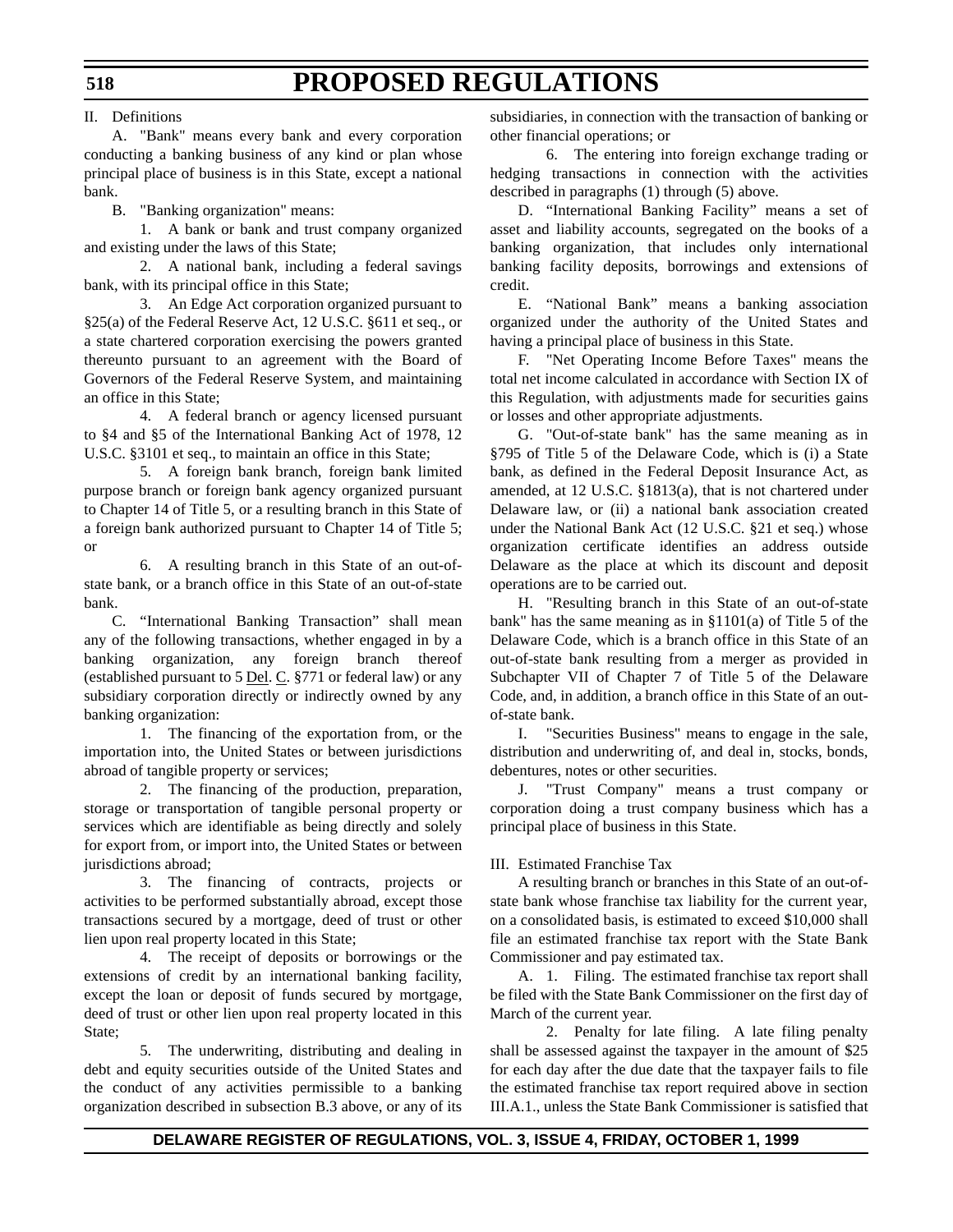such failure was not willful.

B. Form. The estimated franchise tax report shall be in the form set out in Regulation No. 5.1101etal.0010;

C. Calculation of estimated tax. The total estimated annual franchise tax shall be calculated as follows:

1. The estimated net operating income before taxes of the resulting branch or branches in this State of the out-of-state bank, which includes the income of any corporation making an election as provided in Regulation No. 5.1101(f).0001;

2. Increased by the resulting branch imputed capital addback for the preceding income year (calculated in accordance with Section IV.C.2. of this Regulation).

3. Adjusted for any estimated income from an insurance division or subsidiary;

4. Less any deductions set forth in 5 Del. C. §1101;

5. Multiplied by .56 to arrive at estimated taxable income;

6. The appropriate rate of taxation set forth in 5 Del. C. §1105 shall be applied;

7. The subtotal estimated annual franchise tax shall be adjusted for tax credits applicable pursuant 5 Del. C. §1105, which are calculated in accordance with Regulation No. 5.1105.0008.

8. The subtotal estimated annual franchise tax shall be adjusted for Travelink tax credits calculated in accordance with Department of Transportation Travelink tax credit reporting requirements.

D. Payment of estimated tax. The estimated tax liability shall be due and payable as follows:

40% due on or before June 1 of the current taxable year;

20% due on or before September 1 of the current taxable year;

20% due on or before December 1 of the current taxable year.

#### IV. Final Franchise Tax

A. 1. Filing. The December 31 call report, verified by oath, setting forth the net operating income, on a consolidated basis, of the resulting branch or branches in this State of the out-of-state bank and the final franchise tax report, setting forth the "taxable income", on a consolidated basis, of the resulting branch or branches in this State of the out-of-state bank, shall be filed with the Office of the State Bank Commissioner on or before January 30 each year; provided, however, that a resulting branch of an out-of-state bank that is entitled to take an additional 15 days to submit its Report of Condition and Income to the appropriate federal bank supervisory authority shall file the December 31 call report and the final franchise tax report with the Office of the State Bank Commissioner on or before February 15 of each year.

2. Penalty for late filing. A late filing penalty shall be assessed against the taxpayer in the amount of \$25 for each day after the due date that the taxpayer fails to file the final franchise tax report required above in subsection IV.A.1., unless the State Bank Commissioner is satisfied that such failure was not willful.

B. Form. The final franchise tax report shall be in the form set out in Regulation No. 5.1101etal.0011.

C. Calculation of final tax. The total final franchise tax shall be calculated as follows:

1. The net operating income before taxes of the resulting branch or branches in this State of the out-of-state bank, which includes the income of any corporation making an election as provided in Regulation No. 5.1101(f).0001;

2. Increased by the resulting branch imputed capital addback, which is the product of the greater of the products determined under subparagraphs (a) and (b) of this subsection (2) and the average of the monthly short-term applicable federal rates, as determined under §1274(d) of the Internal Revenue Code of 1986, as amended (26 U.S.C. §1274(d)), or any successor provisions thereto, and as published each month in the Internal Revenue Bulletin, for the twelve-month period preceding the date on which the resulting branch imputed capital addback is being determined.

(a) The product of (i) the deposits recorded on the books of the resulting branch in this State, and (ii) the minimum risk-based capital ratio (expressed as a decimal fraction) that a resulting branch in this State would be required to maintain, if it were a bank, in order to be deemed "adequately capitalized" pursuant to 12 C.F.R. Part 325.

(b) The product of (i) the value of that portion of the total risk-weighted assets (as defined in 12 C.F.R. Part 325) of the out-of-state bank operating the resulting branch in this State that are attributable to such resulting branch in accordance with section IX.C of this regulation, and (ii) the minimum risk-based capital ratio (expressed as a decimal fraction) that a resulting branch in this State would be required to maintain, if it were a bank, in order to be deemed 'adequately capitalized' pursuant to 12 C.F.R. Part 325.

3. Adjusted for any income from an insurance division or subsidiary;

4. Less any deduction set forth in 5 Del. C. §1101;

5. Multiplied by .56 to arrive at "taxable income";

6. The appropriate rate of taxation set forth in 5 Del. C. §1105 shall be applied to the taxable income to arrive at subtotal annual franchise tax;

7. The subtotal annual franchise tax shall be adjusted for tax credits pursuant to 5 Del.C. §1105, which are calculated in accordance with Regulation No. 5.1105.0008.

8. The subtotal annual franchise tax shall be adjusted for Travelink tax credits calculated in accordance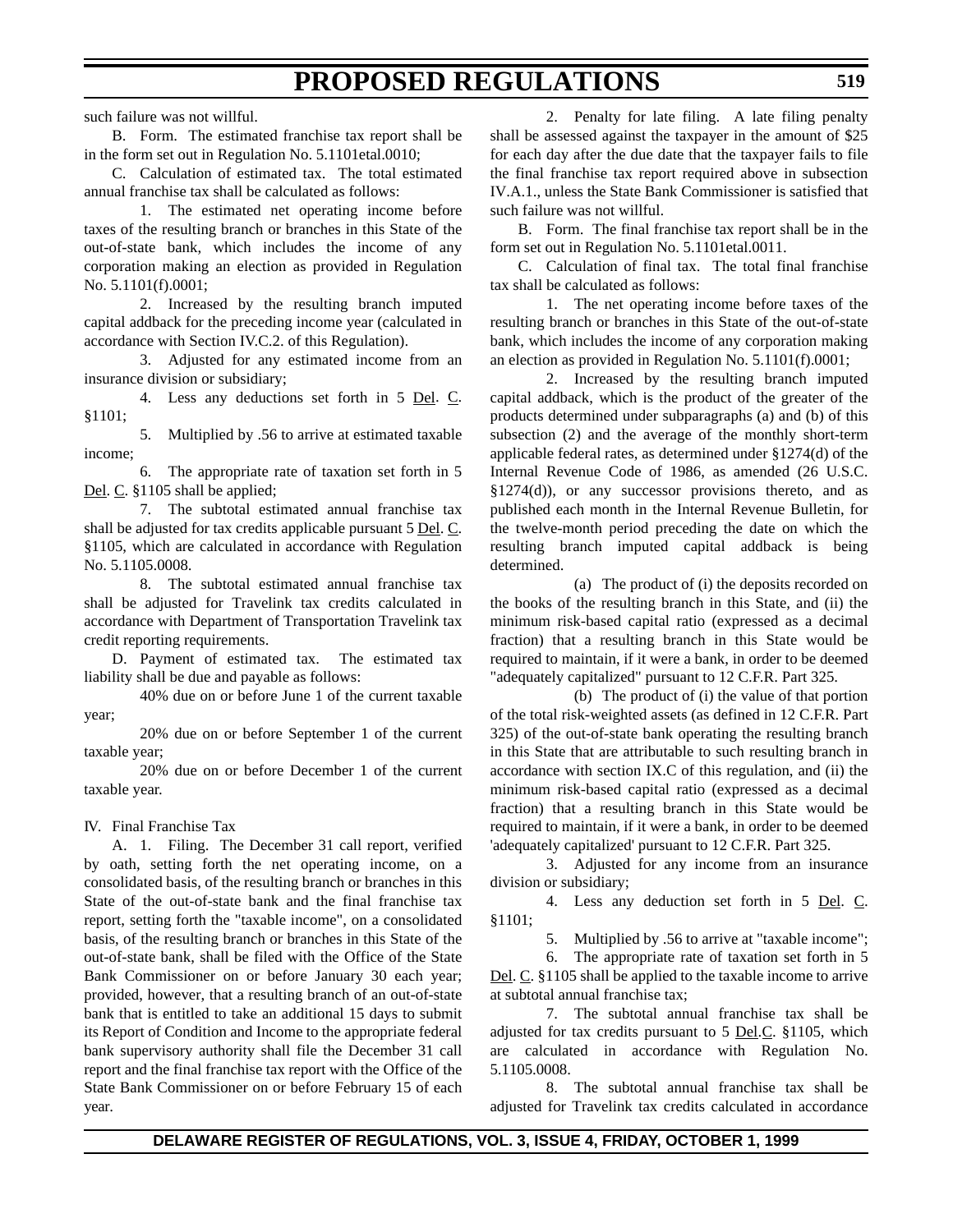with Department of Transportation Travelink tax credit reporting requirements.

#### V. Payment of Final Franchise Tax

A. Taxes owed for the previous calendar year are due and payable on or before March 1 of the following year. Checks or other forms of payment should be made payable or directed to the State of Delaware.

B. The amount due and payable on or before March 1 for the previous calendar year shall be the final franchise tax, less any estimated tax payments made for the taxable year, plus any additional tax due to underpayment of estimated franchise tax or installment. If the final franchise tax is not paid by March 1, a penalty for late payment of the final franchise tax shall be assessed.

VI. Additional Tax Due to Underpayment of Estimated Franchise Tax or Installment

A. In the case of any underpayment of estimated franchise tax or installment of estimated tax required by Chapter 11 of Title 5 of the Delaware Code, there shall be added to the tax for the taxable year an amount determined at the rate of 0.05 percent per day upon the amount of the underpayment for the period of the underpayment. The amount of the underpayment shall be the excess of:

1. The amount of the estimated franchise tax or installment payment which would be required to be made if the estimated tax were equal to 80 percent of the tax shown on the final return for the taxable year, or if no return were filed, 80 percent of the tax for such year, over;

2. The amount, if any, of the estimated tax or installment paid on or before the last date prescribed for payment.

B. The period of the underpayment shall run from the date the estimated franchise tax or installment was required to be paid to the earlier of the date when such estimated tax or installment is paid or the date of the final payment of tax for the year;

C. Notwithstanding the above, the addition to the tax with respect to any underpayment of estimated franchise tax or any installment shall not be imposed if the total amount of all payments of estimated tax made on or before the last date prescribed for the payment thereof equals or exceeds the amount which would have been required to be paid on or before such date if the estimated tax were the tax shown on the final return of the resulting branch(es) of the out-of-state bank for the preceding taxable year.

D. Notwithstanding the above, the addition to the tax with respect to any underpayment of estimated franchise tax or any installment shall not be imposed if the addition is attributable to the difference between the imputed capital addback for the current and preceding income years.

In the case of a late payment of final franchise tax as required by Chapter 11 of Title 5 of the Delaware Code, there shall be added to the tax a penalty in an amount determined at the rate of 0.05 percent per day until required payment is made.

VIII. Election to be listed as a "Subsidiary Corporation"

Any corporation which has elected to be treated as a "subsidiary corporation" of the resulting branch(es) of the out-of-state bank pursuant to §1101(f) and filed with the State Bank Commissioner the required election form in accordance with Commissioner's Regulation No. 5.1101(f).0001 shall provide (a) a tentative report of income for the electing corporation covering estimated bank franchise tax liability for the current income year to be submitted in conjunction with the estimated franchise tax report due March 1 for the resulting branch(es) of the out-ofstate bank whose franchise tax liability for the current year is estimated to exceed \$10,000, and (b) a report of income for the electing corporation as of December 31 of each year to be submitted in conjunction with the Final Franchise Tax Report due January 30 or February 15, as applicable.

#### IX. Separate Accounting by Resulting Branches

A. Books and Records. Each resulting branch must keep a separate set of books and records as if it were an entity separate from the rest of the bank that operates such resulting branch. These books and records must reflect the following items attributable to the resulting branch:

1. Assets and the credit equivalent amounts of off-balance sheet items used in computing the risk-based capital ratio under 12 C.F.R. part 325;

- 2. Liabilities;
- 3. Income and gain;
- 4. Expense and loss.

B. Consolidation of Delaware Branches. If a bank operates more than one resulting branch, it may treat all resulting branches as a single separate entity for purposes of computing the assets, liabilities, income, gain, expense, and loss referred to above.

C. Determining Assets Attributable to a Resulting Branch

1. General Principle of Asset Attribution. The general principle will be to attribute assets to a resulting branch if personnel at the resulting branch actively and materially participate in the solicitation, investigation, negotiation, approval, or administration of an asset.

2. Loans and Finance Leases. These assets will be attributed to a resulting branch if personnel at the resulting branch actively and materially participated in the solicitation, investigation, negotiation, final approval, or administration of a loan or financing lease. Loans include all types of loans, including credit and travel card accounts receivable.

VII. Penalty - Late Payment of Final Franchise Tax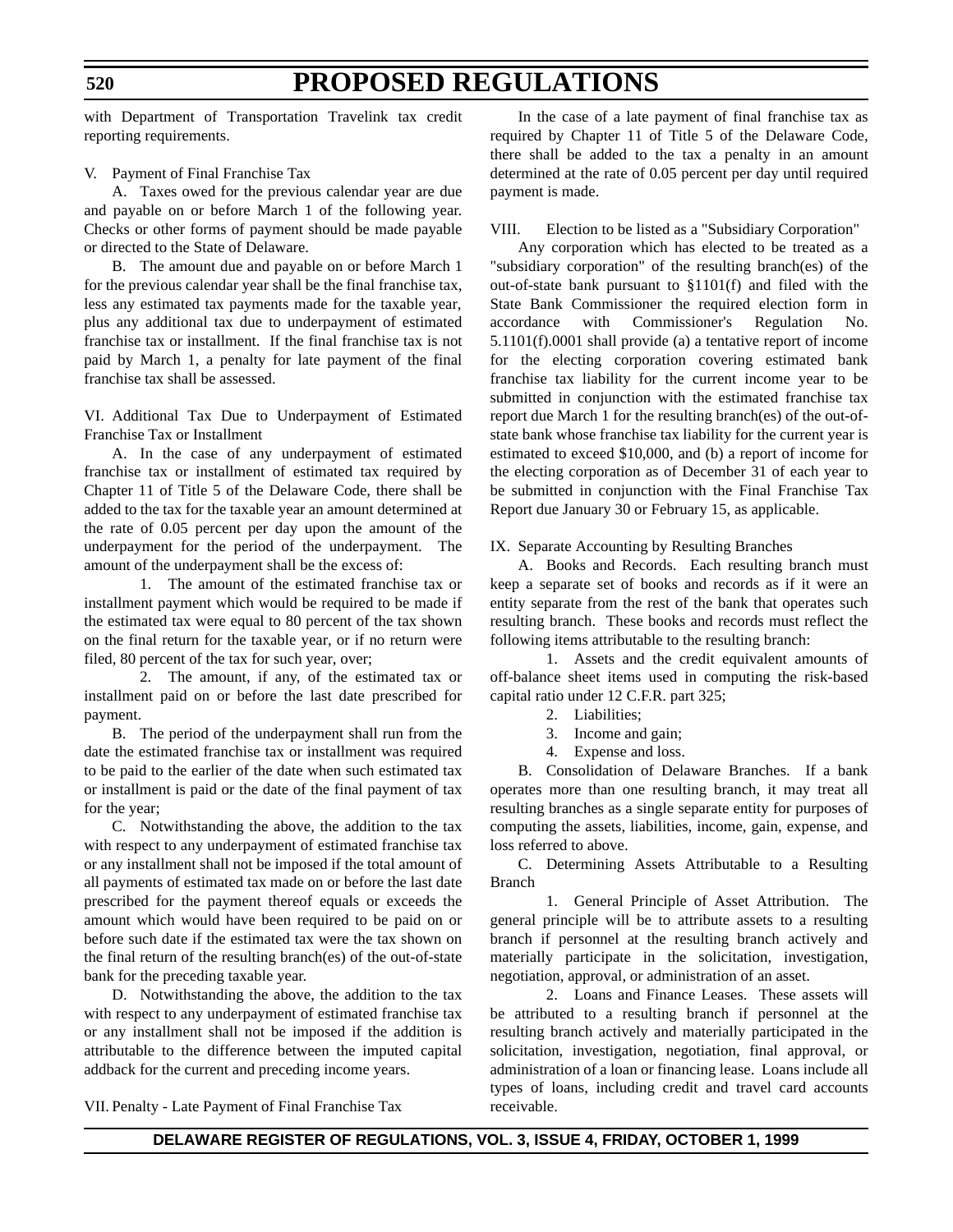3. Stocks and Debt Securities. These assets will be attributed to a resulting branch if personnel at the resulting branch actively and materially participated in the acquisition of such assets.

4. Foreign Exchange Contracts and Futures, Options, Swaps, and Similar Assets. These assets will be attributed to a resulting branch if personnel at the resulting branch actively and materially participated in the solicitation, investigation, negotiation, acquisition, or administration of such assets.

5. Patents, Copyrights, Trademarks, and Similar Intellectual Property. These assets will be attributed to a resulting branch if personnel at the resulting branch actively and materially participated in the licensing of such asset.

6. Currency. U.S. and foreign currency will be attributed to a resulting branch if physically stored at the resulting branch.

7. Tangible Personal and Real Property. These assets (including bullion and other precious metals) will be attributed to a resulting branch if they are located at or are part of the physical facility of a resulting branch.

8. Other Business Assets. Other business assets will be attributed to a resulting branch if personnel at the resulting branch actively and materially participated in the acquisition of such assets.

9. Credit Equivalent Amounts of Regulatory Off-Balance Sheet Items Taken Into Account in Determining Risk-Based Capital Ratio. These are the credit equivalent amounts of off-balance sheet items described in Appendix A to 12 C.F.R. part 325 (the "Appendix") not otherwise addressed above (e.g., guarantees, surety contracts, standby letters of credit, commercial letters of credit, risk participations, sale and repurchase agreements and asset sales with recourse if not already included on the balance sheet, forward agreements to purchase assets, securities lent (if the lending bank is exposed to risk of loss), bid and performance bonds, commitments, revolving underwriting facilities, note issuance facilities described in the Appendix). These assets will be attributed to a resulting branch if personnel at the resulting branch actively and materially participated in the solicitation, investigation, negotiation, acquisition, or administration of such assets.

D. Liabilities Attributable to a Resulting Branch. The liabilities attributable to a resulting branch shall be the deposits recorded on the books of the resulting branch plus any other legally enforceable obligations of the resulting branch recorded on the books of the resulting branch or its parent.

E. Income of a Resulting Branch.

1. Income from Assets. Income and gain from assets (including fees from off-balance sheet items) attributed to a resulting branch in accordance with the rules in section IX.C above will be attributed to the resulting branch.

2. Income from Fees. Fee income not attributed to a resulting branch in accordance with 1. above will be attributed to the resulting branch depending on the type of fee income.

a. Fee income from letters of credit, travelers checks, and money orders will be attributed to the resulting branch if the letters of credit, travelers checks, or money orders are issued by the resulting branch, except to the extent that 1. requires otherwise.

b. Fee income from services (e.g., trustee and custodian fees) will be attributed to the resulting branch if the services generating the fees are performed by personnel at the resulting branch. If services are performed both within and without Delaware, the fees from such services must be allocated between Delaware and other states based on the relative value of the services or upon the time spent in rendering the services or on some other reasonable basis. The basis for allocation must be disclosed and applied consistently from period to period.

F. Determining the Expenses of a Resulting Branch.

1. Interest. The amount of interest expense of a resulting branch shall be the actual interest booked by the resulting branch, which should reflect market rates.

2. Direct Expenses of a Resulting Branch. Expenses or other deductions that can be specifically identified with the gross income, gains, losses, deductions, assets, liabilities or other activities of the resulting branch are direct expenses of such resulting branch. Examples of such expenses are payroll, rent, depreciation and amortization of assets attributed to the resulting branch, some taxes, insurance, the cost of supplies and fees for services rendered to the resulting branch.

3. Indirect Expenses of a Resulting Branch. Expenses or other deductions that cannot be specifically identified with the gross income, gains, losses, deductions, assets, liabilities, or other activities of a resulting branch must be allocated between the resulting branch and the rest of the bank operating the resulting branch. If the bank makes such an allocation on any reasonable basis, and applies such basis consistently from period to period, the allocation likely will be respected. If the bank makes no such allocation, such expenses could be allocated on the basis of the ratio of assets of the resulting branch to the assets of the entire bank or based on the ratio of gross income of the resulting branch to gross income of the entire bank.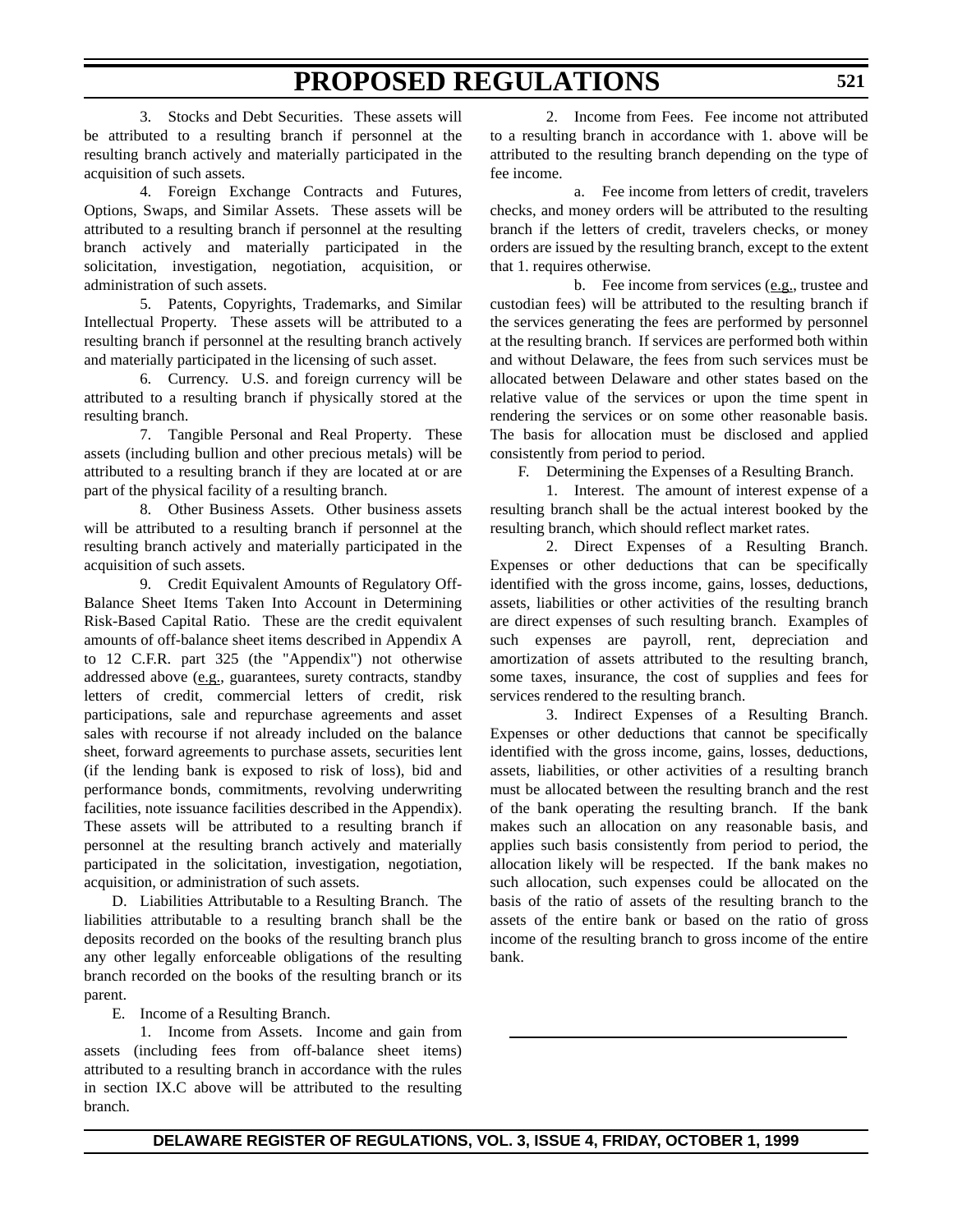## **Symbol Key**

Roman type indicates the text existing prior to the regulation being promulgated. Underlined text indicates new text added at the time of the proposed action. Language which is stricken through indicates text being deleted. **[Bracketed Bold language]** indicates text added at the time the final order was issued. **[Bracketed stricken through]** indicates language deleted at the time the final order was issued.

## **Final Regulations**

The opportunity for public comment shall be held open for a minimum of 30 days after the proposal is published in the Register of Regulations. At the conclusion of all hearings and after receipt within the time allowed of all written materials, upon all the testimonial and written evidence and information submitted, together with summaries of the evidence and information by subordinates, the agency shall determine whether a regulation should be adopted, amended or repealed and shall issue its conclusion in an order which shall include: (1) A brief summary of the evidence and information submitted; (2) A brief summary of its findings of fact with respect to the evidence and information, except where a rule of procedure is being adopted or amended; (3) A decision to adopt, amend or repeal a regulation or to take no action and the decision shall be supported by its findings on the evidence and information received; (4) The exact text and citation of such regulation adopted, amended or repealed; (5) The effective date of the order; (6) Any other findings or conclusions required by the law under which the agency has authority to act; and (7) The signature of at least a quorum of the agency members.

The effective date of an order which adopts, amends or repeals a regulation shall be not less than 10 days from the date the order adopting, amending or repealing a regulation has been published in its final form in the Register of Regulations, unless such adoption, amendment or repeal qualifies as an emergency under §10119.

## **DEPARTMENT OF ADMINISTRATIVE SERVICES**

**DIVISION OF PROFESSIONAL REGULATION**

**BOARD [OF ELECTRICAL EXAMINERS](#page-3-0)**

Statutory Authority: 24 Delaware Code, Section 1406(a) (24 **Del.C.** 1406(a))

#### **Before The Electrical Examiners of The State of Delaware**

#### **ORDER**

WHEREAS, the Board of Electrical Examiners (Board) is charged with carrying out Chapter 14 of Title 24 of the Delaware Code; and

WHEREAS, no unregistered person shall "install, alter or repair any wiring or appliance for electric light, heat or power..." under section 1433; and

WHEREAS, the statute as it applies to low voltage wiring is not currently enforced; and

WHEREAS, the Board sought public input with respect to a proposed change to Rule 4 to enable it to carry out its responsibility under the chapter; and

WHEREAS, a hearing was held for public comment on February 4, 1998 after due notice by publication in the Delaware Register of Regulations and two newspapers; and

WHEREAS, there are clearly issues that need further consideration and perhaps legislative changes to accomplish the goal of protecting the public in the least restrictive manner;

NOW, THEREFORE, in consideration of the premises and by the powers derived from 24 Del. C. Section 1404;

The proposed changes to Rule 4 relating to a Low Voltage Special Certificate are hereby WITHDRAWN.

SO ORDERED THIS 3<sup>rd</sup> day of June, 1998.

Board of Electrical Examiners

Anthony Szczuka Charles Davis C. Kenneth Draper R. Jerald Craig Charles Towles David L. Whitt Michael Day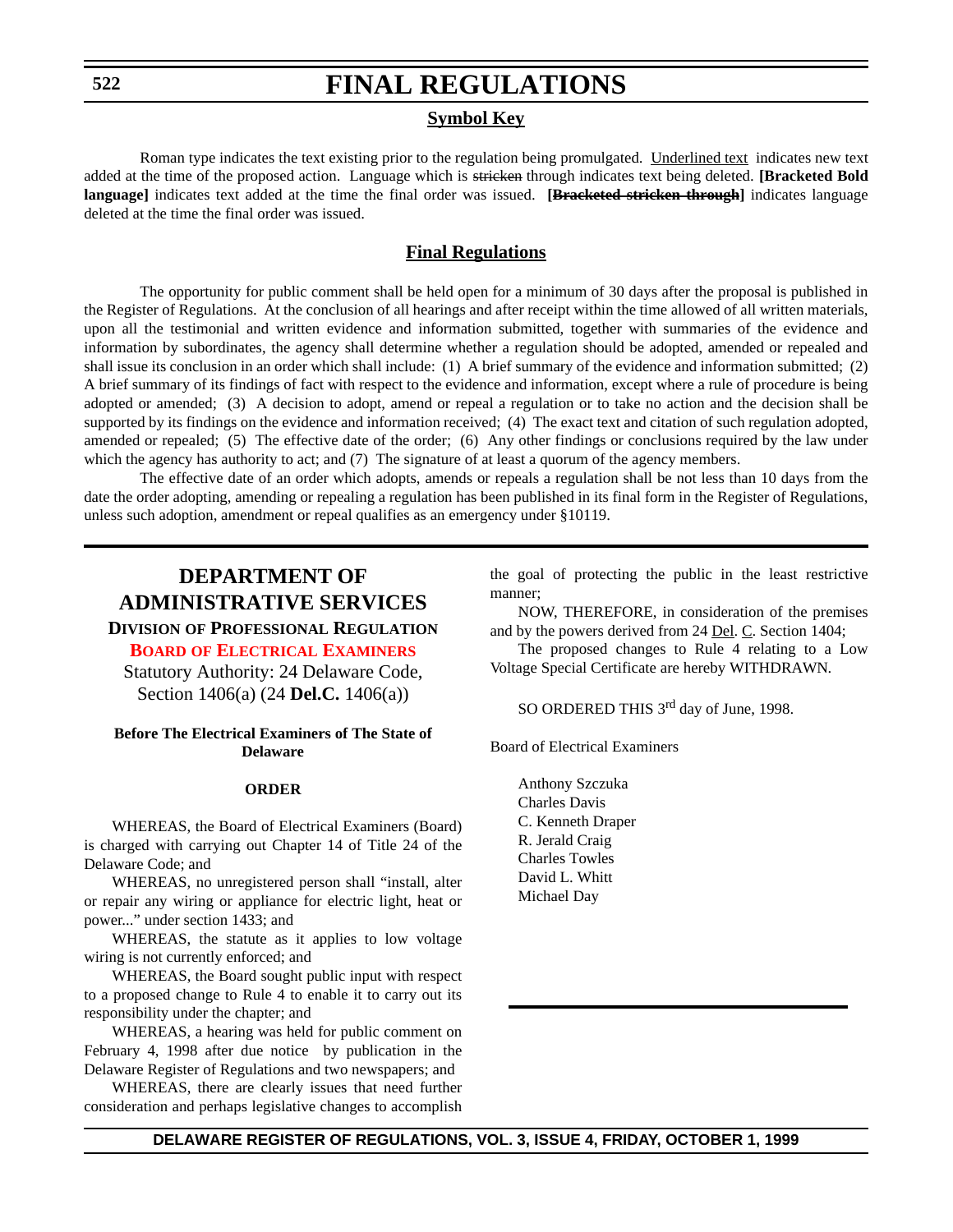## **[DEPARTMENT OF FINANCE](http://www.state.de.us/revenue/index.htm) DIVISION OF REVENUE [DELAWARE STATE LOTTERY OFFICE](#page-3-0)**

Statutory Authority: 29 Delaware Code, Section 4805(a) (29 **Del.C.** 4805(a))

## **Order**

Pursuant to 29 Del.C. Section 10118, the Delaware State Lottery Office hereby issues this Order adopting proposed amendment to the Lottery's Rule 23. Following notice as required by 29 Del.C. Section 10115, the Lottery Office makes the following findings and conclusions:

#### **Summary of Evidence and Information Submitted**

1. The Lottery Office posted public notices of proposed rule amendments in the August 1, 1999 Register of Regulations. A copy of the proposed rule amendment is attached to this Order as exhibit #1. The Lottery proposed amendment to Rule 23- Payment of Prizes. The proposed amendment would clarify the prize procedure for players in the Lottery's Powerball game. The proposed amendment would essentially allow a player to choose between the annuity or cash option at the time he or she becomes a winner, not at the time of purchase. This rule change is consistent with rules now recommended by other state lotteries participating in the Multi-State Lottery which administers the Powerball game.

2. The Lottery Office received no written comments during the formal comment period in August, 1999.

#### **Finding of Fact**

3. The public was given notice and an opportunity to provide Lottery with comments in writing on the proposed amendment to the Lottery's rules. The Lottery received no public comments. This may be due to the fact the proposed rule amendment benefits all Lottery players by extending the time period for when a Powerball player can choose between the annuity or cash option. The Lottery finds that the proposed Rule is necessary and desirable for the efficient and economical operation and administration of the Lottery's games and will improve overall convenience of the game for purchasers of Powerball tickets. Therefore, pursuant to 29 Del.C. Section 4805(a), the Lottery adopts the proposed amendment to Rule 23 on the Payment of Prizes.

#### **Conclusions**

4. The proposed rule was promulgated by the Lottery Office in accord with its statutory duties and authority as set for in 29 Del.C. Section 4805. The Lottery deems this proposed rule amendment necessary for the effective operation of the Delaware Lottery and its games, as established under 29 Del.C., Chapter 48. A copy of the rule amendment to section 23 - Payment of Prizes, adopted by the Lottery, is attached as exhibit #1 and incorporated as part of this Order. The Lottery adopts this rule pursuant to 29 Del.C. Section 4805 and 29 Del.C., Section 10113.

5. This adopted rule replaces in their entirety the former version of the Lottery Rules and any amendments. The effective date of this Order shall be ten (10) days from the publication of this Order in the Register of Regulations on October 1, 1999.

IT IS SO ORDERED this 1st day of September, 1999. Wayne Lemons, Lottery Director

## (23)Payment of Prizes

(a) All prizes shall be paid within a reasonable time after they are awarded and after the claims are verified by the Director. For each prize requiring annual payments, all payments after the first payment shall be made on the anniversary date of the first payment in accordance with the type of prize awarded. The Director may, at any time, delay any payment in order to review a change of circumstances relative to the prize awarded, the payee, the claim, or any other matter that may have come to his attention. All delayed payments will be brought up to date immediately upon the Director's confirmation and continue to be paid on each original anniversary date.

(b) For Grand Prizes in the Lottery's Powerball game, those prizes shall be paid at the election of the player made no later than 60 days after the player becomes entitled to the prize with either a per winner annuity or cash payment. If the payment election is not made at the time of purchase and is not made by the player within 60 days after the player becomes entitled to the prize, then the prize shall be paid as an annuity prize. An election for an annuity payment made by a player before ticket purchase or by system default or design may be changed to a cash payment at the election of the player until the expiration of 60 days after the player becomes entitled to the prize. The election to take the cash payment may be made at the time of the prize claim or within 60 days after the player becomes entitled to the prize. An election made after the winner becomes entitled to the prize is final and cannot be revoked, withdrawn or otherwise changed. Shares of the Grand Prize shall be determined by dividing the cash available in the Grand Prize pool equally among all winners of the Grand Prize. Winner(s) who elected a cash payment shall be paid their share(s) in a single cash payment. The annuitized option prize shall be determined in accordance with the rules and procedures approved by the Multi-State Lottery Association, of which the Delaware Lottery is a participating member. Neither the Multi-State Lottery Association nor the member lotteries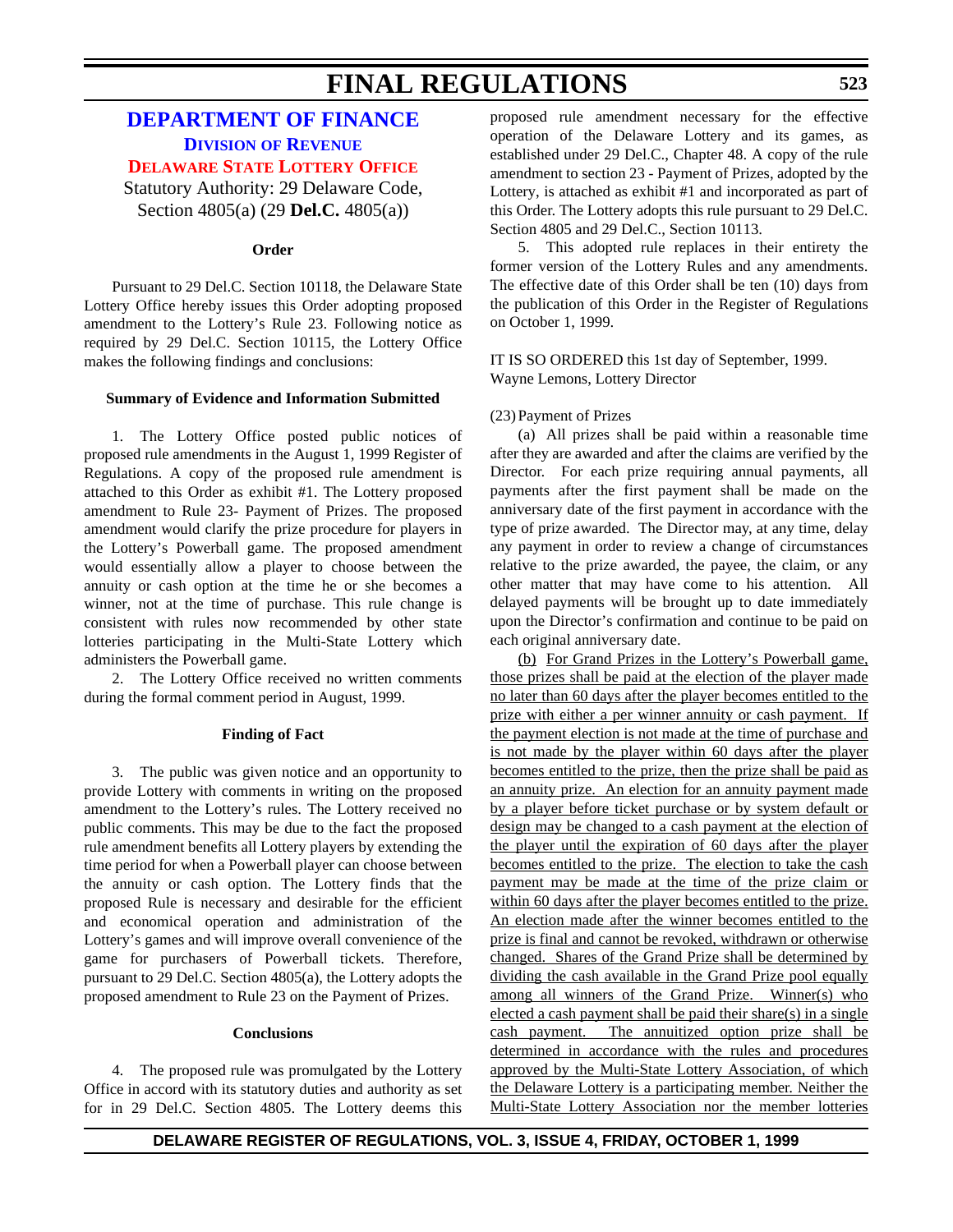## **524**

# **FINAL REGULATIONS**

including the Delaware Lottery shall be responsible or liable for changes in the advertised or estimated annuity prize amount and the actual amount purchased after the prize payment method is actually known to the Multi-State Lottery Association. In certain instances announced by the Multi-State Lottery Association Product Group, the Grand Prize shall be a guaranteed amount and shall be determined pursuant to MUSL rules and procedures. If individual shares of the cash held to fund an annuity is less than \$250,000, the MUSL Product Group, in its sole discretion, may elect to pay the winners their share of the cash held in the Grand Prize pool. All annuitized prizes shall be paid annually in twentyfive equal payments with the initial payment being made in cash, to be followed by twenty-four payments funded by the annuity.

## **[DEPARTMENT OF EDUCATION](http://www.doe.state.de.us/)**

Statutory Authority: 14 Delaware Code, Section 122(d) (14 **Del.C.** 122(d))

## **Regulatory Implementing Order [Child Nutrition](#page-3-0)**

I. Summary of the Evidence and Information Submitted

The Acting Secretary of Education seeks the consent of the State Board of Education to adopt a new regulation requiring each local school district to have a Child Nutrition Policy. The regulation requires that the following six elements be addressed in the local district policy: Meals served to children will be nutritious and well balanced, the foods sold in addition to meals be selected to promote healthful eating habits and exclude those foods of minimal nutritional value, purchasing practices ensure the use of quality products, students have adequate time to eat breakfast and lunch, nutrition education be an integral part of the curriculum from preschool to twelfth grade and food service personnel, faculty and administrators use training and resource materials developed by the Department of Education and the United States Department of Agriculture to motivate children in selecting healthy diets.

Notice of the proposed regulation was published in the News Journal and the Delaware State News on August 10, 1999 in the form hereto attached as Exhibit A. The notice invited written comments and none were received from the newspaper advertisements.

#### II. Findings of Fact

The Acting Secretary finds that it is necessary to adopt this regulation because it will assist each school district in organizing their nutrition program in a way that will support and enhance academic achievement and good health.

#### III. Decision to Adopt the Regulation

For the foregoing reasons, the Acting Secretary concludes that it is necessary to adopt the regulation. Therefore, pursuant to 14 <u>Del. C.,</u> Section 122, the regulation attached hereto as Exhibit B is hereby adopted. Pursuant to the provisions of 14 Del. C., Section 122(e), the regulation hereby adopted shall be in effect for a period of five years from the effective date of this order as set forth in Section V. below.

#### IV. Text and Citation

The text of the regulation adopted hereby shall be in the form attached hereto as Exhibit B, and said regulation shall be found in the Regulations of the Department of Education.

V. Effective Date of Order

The actions hereinabove referred to were taken by the Acting Secretary pursuant to 14 Del. C., Section 122, in open session at the said Board's regularly scheduled meeting on September 16, 1999. The effective date of this Order shall be ten (10) days from the date this Order is published in the Delaware Register of Regulations.

IT IS SO ORDERED this 23rd day of September, 1999.

DEPARTMENT OF EDUCATION Valerie A Woodruff Acting Secretary of Education

Approved this 16th day of September, 1999.

#### STATE BOARD OF EDUCATION

Dr. James L. Spartz, President Jean W. Allen, Vice President Mary B Graham, Esq. John W. Jardine, Jr. Dr. Joseph A. Pika Dennis J. Savage Dr. Claibourne D. Smith

#### 800.21 Child Nutrition

1.0 Each school district shall have a Child Nutrition Policy which at a minimum shall provide that:

1.1 Meals served to children will be nutritious and well balanced

1.2 The foods sold in addition to meals be selected to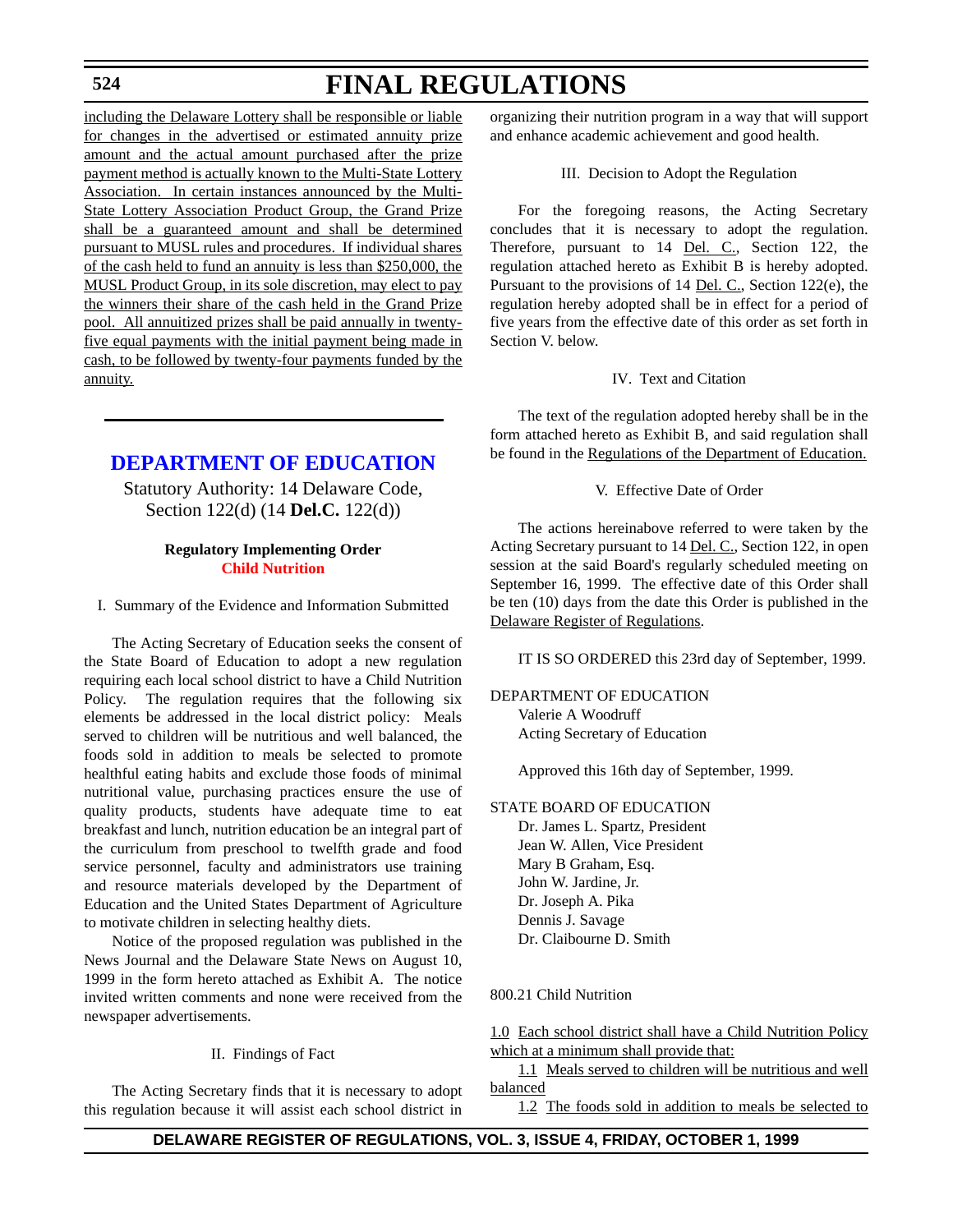promote healthful eating habits and exclude those foods of minimal nutritional value as defined by the Food and Nutrition Service, USDA 7 CFR Part 210, Appendix B.

1.3 Purchasing practices ensure the use of quality products.

1.4 Students have adequate time to eat breakfast and lunch.

1.5 Nutrition education be an integral part of the curriculum from preschool to twelfth grade.

1.6 Food service personnel use training and resource materials developed by the Department of Education and the United States Department of Agriculture to motivate children in selecting healthy diets.

## **[Regulatory Implementing Order](#page-3-0) Changes to DSSAA By-laws**

I. Summary of the Evidence and Information Submitted

The Acting Secretary of Education seeks the consent of the State Board of Education in adopting these recommended changes and revisions to the Constitution and Bylaws of the Delaware Secondary School Athletic Association (DSSAA). The attached changes are the result of an annual review of the Constitution and Bylaws by the DSSAA Constitution and Bylaws Committee and the DSSAA Board of Directors. These two additional changes reflect items that clarify the amateur status rule and that codify the current practices regarding the sanctioning of all star contests and tournaments/meets and the inclusion of the new elements of the National Federation of State High School Associations sanctioning programs for interstate tournaments/meets.

Notice of the proposed amendment was published in the News Journal and the Delaware State News on August 10, 1999 in the form hereto attached as Exhibit A. The notice invited written comments and none were received from the newspaper advertisements.

#### II. Findings of Fact

The Acting Secretary finds that it is necessary to amend these regulations because situations and conditions have changed and the rules need to reflect real needs of the athletic programs of the state.

#### III. Decision to Amend the Regulations

For the foregoing reasons, the Acting Secretary concludes that it is necessary to amend the regulations. Therefore, pursuant to 14 <u>Del. C.,</u> Section 122, the regulations attached hereto as Exhibit B are hereby amended. Pursuant to the provisions of 14 Del. C., Section

122(e), the amended regulations hereby shall be in effect for a period of five years from the effective date of this order as set forth in Section V. below.

#### IV. Text and Citation

The text of the regulations amended hereby shall be in the form attached hereto as Exhibit B, and said regulations shall be cited in the Regulations of the Department of Education and the annual Official Handbook of DSSAA.

#### V. Effective Date of Order

The actions hereinabove referred to were taken by the Acting Secretary pursuant to 14 Del. C., Section 122, in open session at the said Board's regularly scheduled meeting on September 16, 1999. The effective date of this Order shall be ten (10) days from the date this Order is published in the Delaware Register of Regulations.

IT IS SO ORDERED this 23rd day of September, 1999.

#### DEPARTMENT OF EDUCATION Valerie A Woodruff Acting Secretary of Education

Approved this 16th day of September, 1999.

## STATE BOARD OF EDUCATION

Dr. James L. Spartz, President Jean W. Allen, Vice President Mary B. Graham, Esq. John W. Jardine, Jr. Dr. Joseph A. Pika Dennis J. Savage Dr. Claibourne D. Smith

#### 1000.4 CONSTITUTION AND BYLAWS PROPOSALS

### Rule 1. Eligibility, Section 5. Amateur 5.

5. Receives cash or a cash equivalent (savings bond, certificate of deposit, etc.), merchandise or a merchandise discount, (except for discount arranged by school for part of team uniform) a reduction or waiver of fees, a gift certificate, or other valuable consideration as a result of his/her participation in an organized team or individual competition, or an instructional camp, or clinic.

Accepting an event program and/or a complimentary tshirt or event program item (t-shirt, hat, equipment bag, etc.) that is inscribed with a reference to the event, has a value of no more than \$25.00, and is provided to all of the participants shall not jeopardize his/her amateur status.

## **DELAWARE REGISTER OF REGULATIONS, VOL. 3, ISSUE 4, FRIDAY, OCTOBER 1, 1999**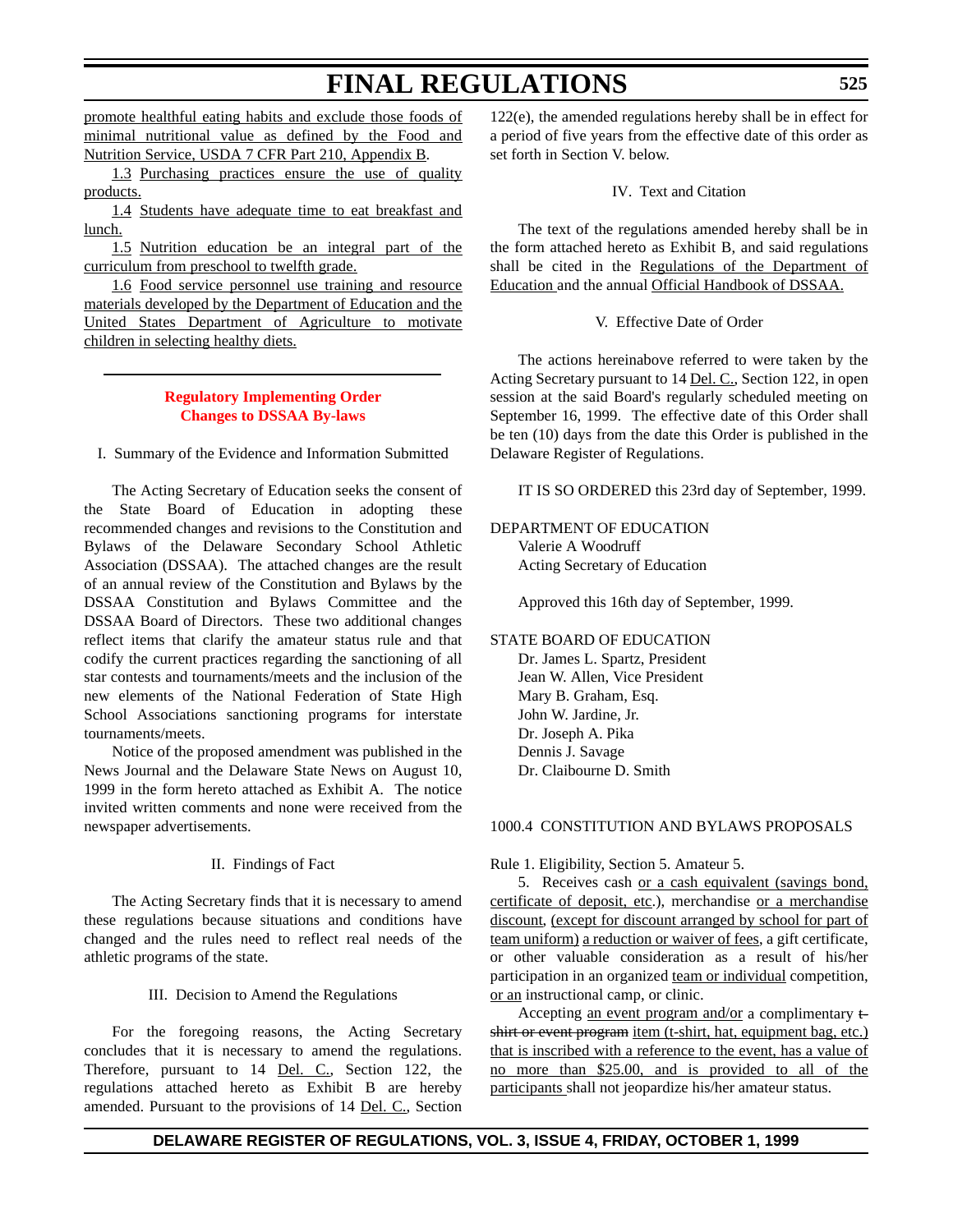**526**

# **FINAL REGULATIONS**

Rule 33. Sanctions - School Team Competition

A. During the DSSAA designated sport season, schools may obtain sanctions to participate only in competition involving school -sponsored teams. In an interstate tournament or meet in which four (4) or more schools participate, sanctions must be obtained from the state associations involved and from the National Federation of State High School Associations. Sanctions shall be granted in accordance with the following criteria:

1. The competition shall not be for determining a regional or national champion.

2. The competition shall be sponsored by and all profits go to a nonprofit organization.

3. Nonsymbolic awards shall have a utilitarian value not to exceed \$25.00 and shall require the prior approval of the Executive Director.

School sanction forms are included in the DSSAA Book of Forms. These forms must be submitted to the DSSAA office in sufficient time to be forwarded to the National Federation of State High School Associations, i.e., at least thirty (30) days prior to the contest.

A. Member schools may participate in tournaments/ meets involving four(4) or more schools only if the event has been sanctioned by DSSAA and, if applicable, by the National Federation of State High School Associations. Tournaments/meets shall be sanctioned in accordance with the following criteria:

1. The event shall not be for determining a regional or national champion.

2. The event shall be organized, promoted, and conducted by and all profits go to a nonprofit organization. Involvement by a commercial organization shall be limited to providing financial support.

3. Nonsymbolic competition awards shall have a value of not more than \$25.00 and shall require the prior approval of the Executive Director.

4. Non-school event organizers shall submit a full financial report to the DSSAA office within ninety (90) calendar days of the date of the event.

5. The event organizer shall submit a list of outof-state schools which have been invited to participate and such schools shall be subject to approval by the Executive Director.

6. Out-of-state schools which have been invited to participate and are not members of their state athletic association shall verify in writing that their athletes are in compliance with their state athletic association's eligibility rules and regulations.

7. The event organizer shall not accept financial support or sell advertising to companies involved in the production or distribution of alcohol and tobacco products.

8. The event organizer shall comply with all applicable NFHS sanctioning requirements.

## **Regulatory Implementing Order [Health Examinations for School District Employees](#page-3-0)**

I. Summary of the Evidence and Information Submitted

The Acting Secretary seeks the consent of the State Board of Education to amend the regulation Health Examinations found on page 1-10 in the Handbook for Personnel Administration for Delaware School Districts. The amendment is necessary to update the language. The present regulation reads: "At initial employment in a school district, all employees shall file, together with other employment credentials, a physician's certification that he or she is free from any disease or physical defect or emotional instability that would interfere with the performance of duties and function of the school district." The amended regulation reads: "At initial employment in a school district, all employees shall file, together with other employment credentials, a physician's certification that he or she is free from any medical condition which would prevent the applicant from performing the essential functions of the applicant's job and which cannot be remedied through reasonable accommodations."

Notice of the proposed regulation was published in the News Journal and the Delaware State News on June 30, 1999, in the form hereto attached as Exhibit A. The notice invited written comments and none were received from the newspaper advertisement.

#### II. Findings of Fact

The Secretary finds that it is necessary to amend this regulation because the existing language is inappropriate and out of date.

## III. Decision to Amend the Regulation

For the foregoing reasons, the Secretary concludes that it is necessary to amend the regulation. Therefore, pursuant to 14 Del. C., Section 122, the regulation attached hereto as Exhibit B is hereby amended. Pursuant to the provisions of 14 Del. C., Section 122(e), the regulation hereby amended shall be in effect for a period of five years from the effective date of this order as set forth in Section V. below.

### IV. Text and Citation

The text of the regulation repealed hereby shall be in the form attached hereto as Exhibit B, and said regulation shall be cited in the document Regulations of the Department of Education.

## **DELAWARE REGISTER OF REGULATIONS, VOL. 3, ISSUE 4, FRIDAY, OCTOBER 1, 1999**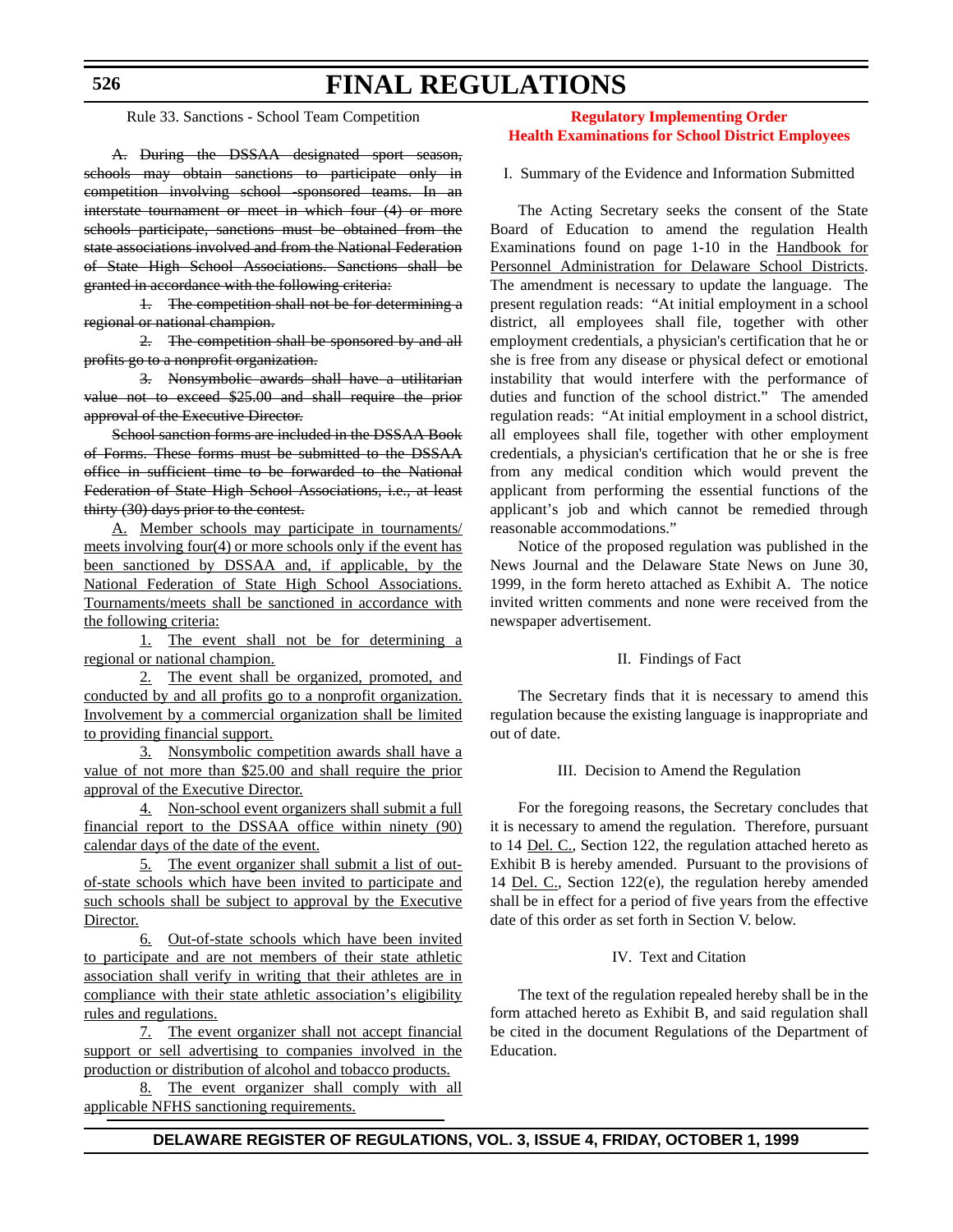V. Effective Date of Order

The actions hereinabove referred to were taken by the Secretary pursuant to 14 Del. C., Section 122, in open session at the said Board's regularly scheduled meeting on June 17, 1999. The effective date of this Order shall be ten (10) days from the date this Order is published in the Delaware Register of Regulations.

IT IS SO ORDERED this 26th day of August, 1999.

## DEPARTMENT OF EDUCATION

Valerie A. Woodruff Acting Secretary of Education

Approved this 26th day of August, 1999.

## STATE BOARD OF EDUCATION

Dr. James L. Spartz, President Jean W. Allen, Vice President Mary B. Graham, Esq. John W. Jardine, Jr. Dr. Joseph A. Pika Dennis J. Savage Dr. Claibourne D. Smith

800.21 Health Examinations for School District Employees

1.0 At initial employment in a school district, all employees shall file, together with other employment credentials, a physician's certification that he or she is free from any medical condition which would prevent the applicant from performing the essential functions of the applicant's job and which cannot be remedied through reasonable accommodations."

## **[Regulatory Implementing Order](#page-3-0) Maternity Leave**

#### I. Summary of the Evidence and Information Submitted

The Acting Secretary of Education seeks the consent of the State Board of Education to repeal the regulation Maternity Leave found on pages 7-2 to 7-4 in the Handbook for Personnel Administration for Delaware School Districts. It is necessary to repeal the regulation to reflect the repeal in 1997, of 14 Del. C., Section 1323, on Maternity Leave. The Federal Family and Medical Leave Act of 1993 (FMLA) now serves as the basis of all family leave policies both at the Department of Education and in each local school district.

Notice of the proposed repeal was published in the News Journal and the Delaware State News on August 10,

1999 in the form hereto attached as Exhibit A. The notice invited written comments and none were received from the newspaper advertisements.

#### II. Findings of Fact

The Acting Secretary finds that it is necessary to repeal these regulations because the corresponding section of the Delaware Code has been repealed and the Federal Family and Medical Leave Act now serves as a basis for policy making in this area.

#### III. Decision to Repeal the Regulation

For the foregoing reasons, the Acting Secretary concludes that it is necessary to repeal the regulation. Therefore, pursuant to 14 <u>Del. C.,</u> Section 122, the regulation attached hereto as Exhibit B is hereby repealed.

#### IV. Text and Citation

The text of the regulation repealed hereby shall be in the form attached hereto as Exhibit B, and said regulation shall be removed from the Handbook for Personnel Administration for Delaware School Districts.

#### V. Effective Date of Order

The actions hereinabove referred to were taken by the Acting Secretary pursuant to 14 Del. C., Section 122, in open session at the said Board's regularly scheduled meeting on September 16, 1999. The effective date of this Order shall be ten (10) days from the date this Order is published in the Delaware Register of Regulations.

IT IS SO ORDERED this 23rd day of September, 1999.

DEPARTMENT OF EDUCATION Valerie A. Woodruff Acting Secretary of Education

Approved this 16th day of September, 1999.

#### STATE BOARD OF EDUCATION

Dr. James L. Spartz, President Jean W. Allen, Vice President Mary B. Graham, Esq. John W. Jardine, Jr. Dr. Joseph A. Pika Dennis J. Savage Dr. Claibourne D. Smith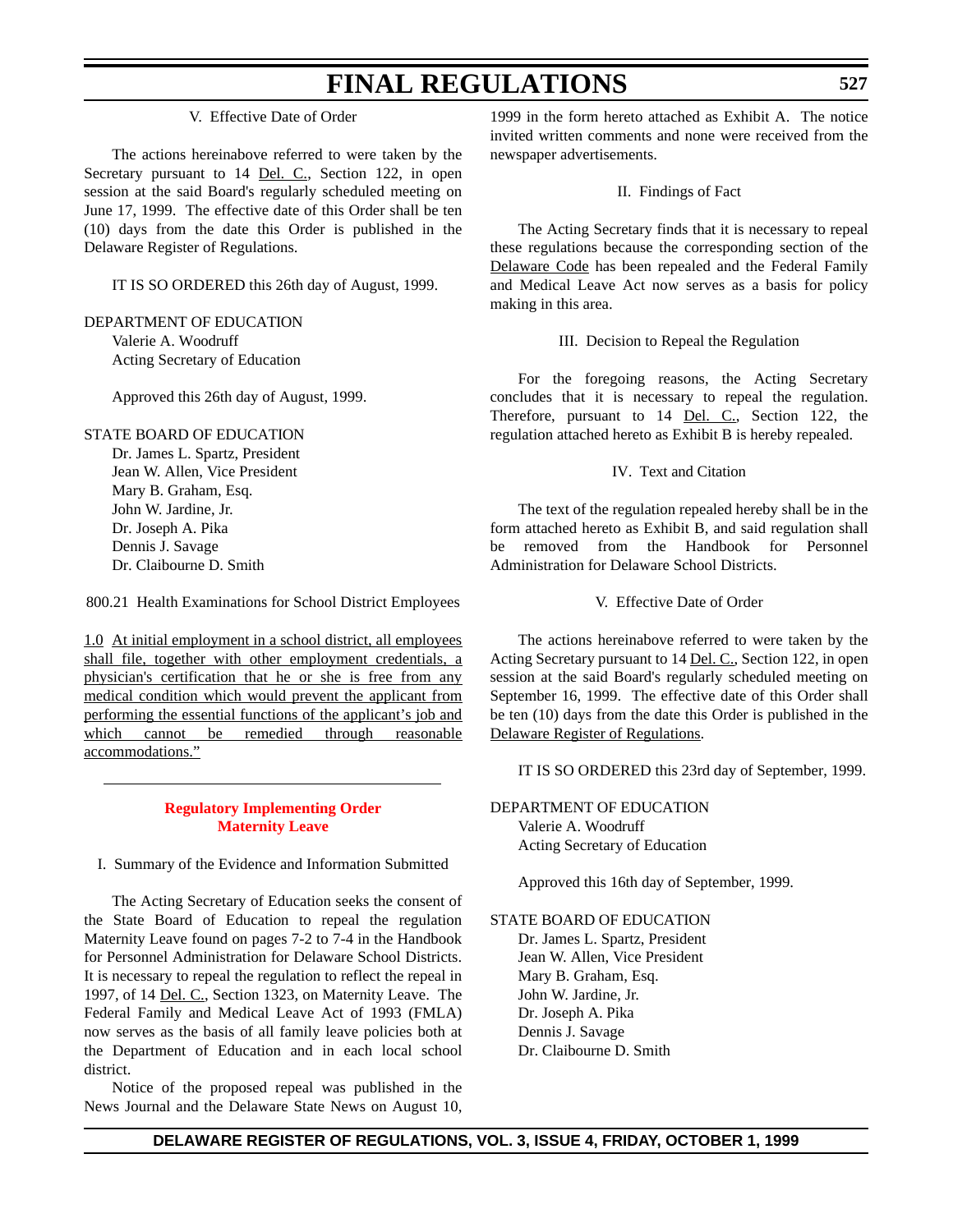#### **528**

## **FINAL REGULATIONS**

#### **Repeal of Regulation on Maternity Leave**

The Acting Secretary of Education seeks the consent of the State Board of Education to repeal the regulation Maternity Leave found on pages 7-2 to 7-4 in the Handbook for Personnel Administration for Delaware School Districts. It is necessary to repeal the regulation to reflect the repeal in 1997, of 14 Del. C., Section 1323, on Maternity Leave. The Federal Family and Medical Leave Act of 1993 (FMLA) now serves as the basis of all family leave policies both at the Department of Education and in each local school district.

#### Maternity Leave

In accordance with the rules and regulations of the Federal Register, Vol. 37, No. 66, dated Wednesday, April 5, 1972, and with the instructions of the Attorney General in an opinion of August 17, 1972, the State Board of Education has approved the following rules and regulations as being in effect until the Delaware maternity leave law is amended to conform with the Federal law:

a. Illnesses and temporary disabilities associated with pregnancy shall be treated as any other illness and shall be subject to the provisions of Delaware Code, Title 14, §1318, entitled, Sick Leave and Absence for Other Reasons, except for the following provisions necessitated by reasons of "business necessity" or optionally granted provisions for the additional benefit of the employee, said exceptions reflecting the practicalities of the situation.

b. An employee who is ill because of pregnancy may be absent and remain on the payroll under the provisions of §1318 for any number of days to which the employee has earned entitlement under the provisions of the section, except as otherwise herein provided.

c. Prior to the expected delivery of a child, absence with pay will be recognized in accordance with §§1318,1319, entitled, Records of Absence: Proof, and §1320, entitled, Deduction for Unexcused Absence, as these sections may be applicable.

d. Beginning with the day on which the child is born to an employee, that employee may continue to be absent from employment and remain on the payroll to the extent of earned entitlement under §1318 for each working day in a period of twenty eight (28) calendar days.

Any employee who is absent for any illness during all of the working days in a period of twenty eight (28) calendar days may remain on the payroll for that period but if then unable to return to work assignment, said employee shall present a report concerning the condition of illness.

The employee may extend the number of days of absence with pay beyond that defined above upon certification of illness by an attending physician and subject to earned eligibility for sick-leave time.

An employee who is absent on account pregnancy or other temporarily disabling illness but who has not earned or who does not have a sufficient reserve of earned sick leave days under §1318, may be absent in accordance with the provisions in Paragraphs (c) and (d) above, without any jeopardy to employment status but without pay for the period of time after exhaustion of earned sick leave, if any.

f. An employee who is absent in accordance with the provisions of Paragraphs (c), (d), or (e) above, on account of pregnancy or after the delivery of a child, may request and shall be granted additional days of absence, without pay, in accordance with the provisions of Paragraphs (g), (h), (i), and (j) of this section without any showing of illness regarding the additional days.

An employee who is absent in accordance with provisions of Paragraphs (d) or (e) on account of other temporarily disabling illness shall present a physician's certification as documentation in support of the request.

g. As a condition for the granting of such additional leave, the employee shall indicate to the Board of Education of the school district that said employee will, at the completion of the leave and on such date as is determined in agreement with the Board, return to regular employment in the district or resign from the position held, thus authorizing the Board to employ a regular, full-time person.

h. The maximum additional days of leave requested by and granted to an employee may be for the remainder of any semester during which the illness occurs and the next succeeding semester of that or the subsequent school term. In the event that a classroom teacher requests additional days of leave without pay for a period shorter than that referred to above, the Board of Education of the school district may require that the teacher remain absent from school until some appropriate and regularly scheduled change in the school schedule, such as the end of a semester, or a marking period.

i. At the end of any leave as herein described, the professional employee shall be accepted into full-time employment by the leave-granting Board and assigned to the same or a similar position to the one from which leave was granted. In no case may assignment be made so as to invalidate a professional employee's certification status or to bring about a demotion in position or salary for the employee.

j. The period of absence granted under these provisions during which an employee remains on paid sick leave shall be applicable to the determination of experience, salary or pension eligibility and the computation of pension eligibility time in the same manner as any other absence under 14 Delaware Code § 1318.

k. No State funds shall be used for any payment of salaries to persons absent under the provisions of these sections, except as provided for in 14 Delaware Code §1318 and 1319.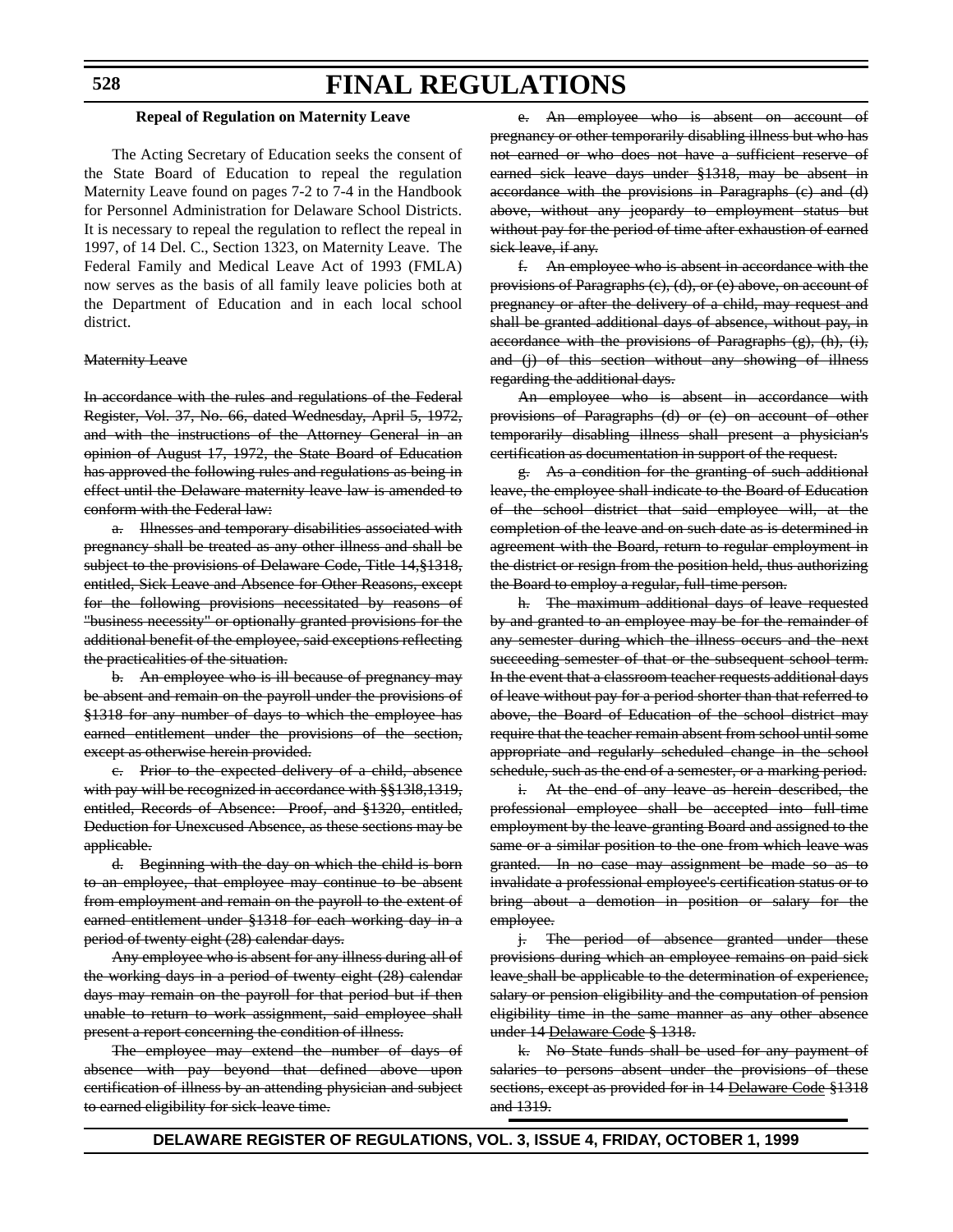## **DEPARTMENT OF HEALTH AND SOCIAL SERVICES**

**[DIVISION OF PUBLIC HEALTH](http://www.state.de.us/dhss/irm/dph/dphhome.htm)**

Statutory Authority: 16 Delaware Code, Sections 222-223 (16 **Del.C**. 222-223)

|

In the Matter Of:

Revision of State of Delaware | [Rules and Regulations Relating](#page-3-0) | To Birth Defects |

Delaware Health and Social Services ("DHSS") initiated proceedings to amend existing Rules and Regulations FOR TITLE 16, CHAPTER 2, RELATING TO BIRTH DEFECTS. The DHSS proceedings to amend its regulations were initiated pursuant to 29 Delaware Code Section 10114 and its authority as prescribed by 16 Delaware Code Chapter 2.

On June 1, 1999, the DHSS published in the Delaware Register of Regulations Volume 2 Issue 12 (page 2225) its notice of proposed regulation changes, pursuant to 29 Delaware Code Section 10115. It requested that written materials and suggestions from the public concerning the proposed regulations be delivered to DHSS by August 2, 1999, or be presented at public hearings on June 24 or July 27, 1999 at which time the Department would review information, factual evidence and public comment to the said proposed changes to the regulations.

Oral and written comments were received and evaluated. The results of that evaluation are summarized in the accompanying "Summary of Evidence."

#### Findings of Fact:

The Department finds that the proposed changes, as set forth in the attached copy should be made in the best interest of the general public of the State of Delaware.

 THEREFORE, IT IS ORDERED, that the proposed revision to the State of Delaware Regulations for Title 16, Chapter 2, Relating to Birth Defects are adopted and shall become effective October 11, 1999, after publication of the final regulation in the Delaware Register.

Gregg C. Sylvester, MD Secretary

September 13, 1999

Summary of Evidence

State of Delaware Rules and Regulations Relating to Birth Defects

Public hearings were held on June 24, 1999 at the Jesse Cooper Building, Dover, Delaware and on July 27, 1999 at the Jesse Cooper Building, Federal and Water Streets, Dover, Delaware, with Jo Ann Baker, Hearing Officer, to discuss the proposed revision to the Regulations for Title 16, Chapter 2, Relating to Birth Defects. The announcements regarding the hearings were advertised in the Delaware State News, The News Journal and the Delaware Registry of Regulations in accordance with Delaware law. Attendees were allowed and encouraged to discuss and ask questions regarding all sections of the proposed regulations. Comments were provided by family members of children with a diagnosed metabolic disorder, and concerned citizens. Community Health Care Access Staff, DPH leadership, and DHSS administration conducted a thorough review of all comments. In general, comments fell into two areas of concern. Those concerns are as follows:

Five individuals spoke at the public hearing and voiced concern that coverage for PKU is necessary for a lifetime.

Agency Response: After conferring with the Deputy Attorney General it was determined that these regulations were written under the Birth Defect Code which covers children and women of childbearing years. DHSS does not have the authority to cover other categories of people other than mentioned above under the current Delaware Code as written. However, the regulation does provide for a review of all requests for specialty formula coverage by a Case Review Panel made up of health professionals familiar with metabolic disorders and community members.

Insurance companies should be mandated to cover specialty formula for diagnosed metabolic disorders.

Agency Response: DHSS does not have the authority to mandate insurance coverage. An insurance company mandate was investigated prior to the development of the regulations. It was found that only one third of the insurance providers would be effected by a mandate; the majority of these companies already provide some coverage. The regulation does provide for the establishment of a point of contact list and a directory of insurance providers who provide benefits for metabolic disorders.

There were no changes made to the draft Regulations.

The public comment period was open from June 1, 1999 to August 2, 1999.

Verifying documents are attached to the Hearing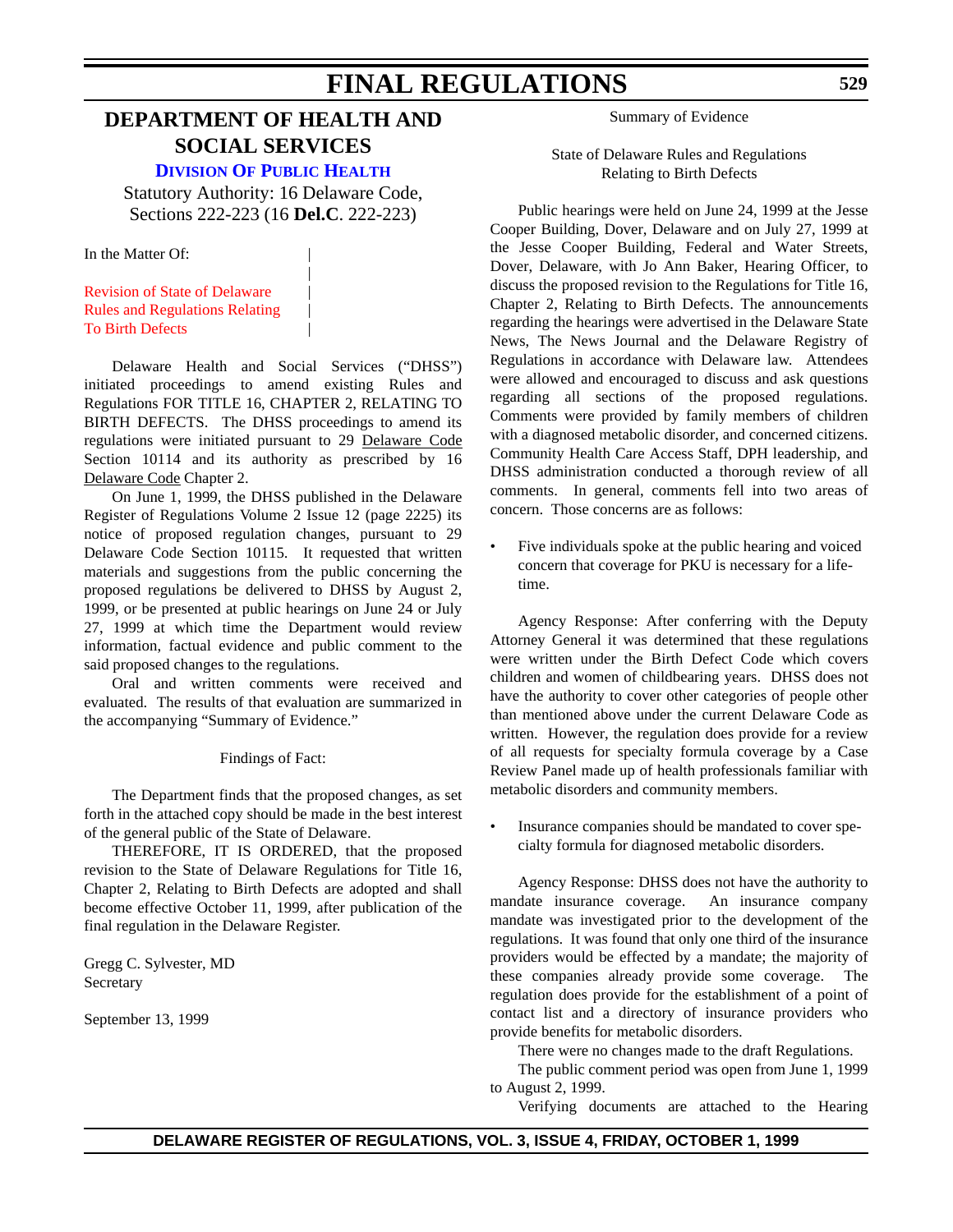#### **530**

# **FINAL REGULATIONS**

Officer's record. The Delaware Attorney General's office and the Cabinet Secretary of DHSS have approved the regulations.

Division of Public Health

Regulations for Title 16, Chapter 2 Relating to Birth Defects

Delaware Code 201 provides for the assistance with the cost of treatment of children with birth defects. Inherited Metabolic Disorders are one such birth defect for which a fund has been established to assist with the cost of treatment.

#### I. Purpose

Inherited metabolic disorders, if undetected and untreated, can result in severe mental retardation, and possibly death, in infancy. Universal screening and milk product substitution is now a standard of medical care. If a child diagnosed with an inherited metabolic disorder amenable to dietary treatment is not able to maintain a strict dietary regime throughout life the individual will likely be developmentally delayed.

The Specialty Formula Fund ("Fund") provides that certain expenses for specialty formula, in the on-going treatment of inherited metabolic disorders, may be covered through the Department of Health and Social Services, Division of Public Health, Specialty Formula Fund.

The purpose of the Fund is to assist families in meeting the high cost of special or metabolic formulas, required to treat inherited metabolic disorders. The Division of Public Health will work to coordinate services and reduce obstacles families encounter regarding information and resource referral.

Supporting individuals with special health care needs can place economic constraints on families. The cost of special formula may be prohibitive for some families. In situations where special formula has been prescribed by a physician, and not covered by insurance, there is justification to provide economic assistance under the Fund.

#### II. Definitions

1) "Inherited Metabolic Disorder," means a disorder caused by an inherited abnormality of body chemistry, which includes those disorders screened for by the state's Newborn Screening Program located within the Division of Public Health.

2) "Speciality Formula" means a milk product substitution that is intended for the therapeutic dietary treatment of inherited metabolic disorders for which nutritional requirements are established by medical evaluation.

3) "Case Review Panel" means a group composed of individuals with knowledge of inherited metabolic disorders, whose purpose is to review each newly diagnosed case involving the special formula fund.

4) "Speciality Formula Fund" means funds provided to the Division of Public Health by the General Assembly, for prescribed specialty formula for women of child bearing age and children with inherited metabolic disorders.

#### III. Eligibility

1) Any Delaware woman of child bearing age or child diagnosed with an Inherited Metabolic Disorder, that warrants the prescription of a specialty formula may be eligible to receive assistance through the Specialty Formula Fund if uninsured or if current insurance benefit does not include this coverage. The assistance will be based on the current Department of Health and Social Services *Ability to Pay Fee Schedule* (see attached), less the average cost of formula for a normal newborn/infant or citizen using soy based milk products annually. The Fee Schedule is adjusted annually with the revised federal poverty guidelines.

2) The Division of Public Health may provide assistance from the Fund to a woman of child bearing age or child diagnosed with an Inherited Metabolic Disorder, if:

(a) The specialty formula is prescribed as medically necessary for the therapeutic treatment of an Inherited Metabolic Disorder; and

(b) The specialty formula is administered under the direction of a physician; and

(c) The client's insurer does not provide benefits to cover prescribed formula for inherited metabolic disorder or there are special circumstances as determined by the Division of Public Health, Case Review Panel.

#### IV. Application

The Division of Public Health will:

(1) Staff the Case Review Panel; and

(2) Review and refer non-compliant woman of child bearing age, parents/guardians of children with an inherited metabolic disorder to appropriate agencies for follow-up; and

(3) Determine, on a case by case basis, any assistance to be provided to a woman of child bearing age or child from this fund.

#### V. Roles/Responsibilities

1) The Division of Public Health will appoint a Case Review Panel to make recommendations to assist the Division of Public Health in determining the assistance provided to a woman of child bearing age or child from this fund. This group will also act as a case management team for women of child bearing age, children and their families, if necessary, with public and private providers of health care and/or insurance providers. The members may have a background in metabolic disease. The panel may include a Geneticist, Nutritionist, Newborn Screening Program staff member, a Physician who treats metabolic disorders, and one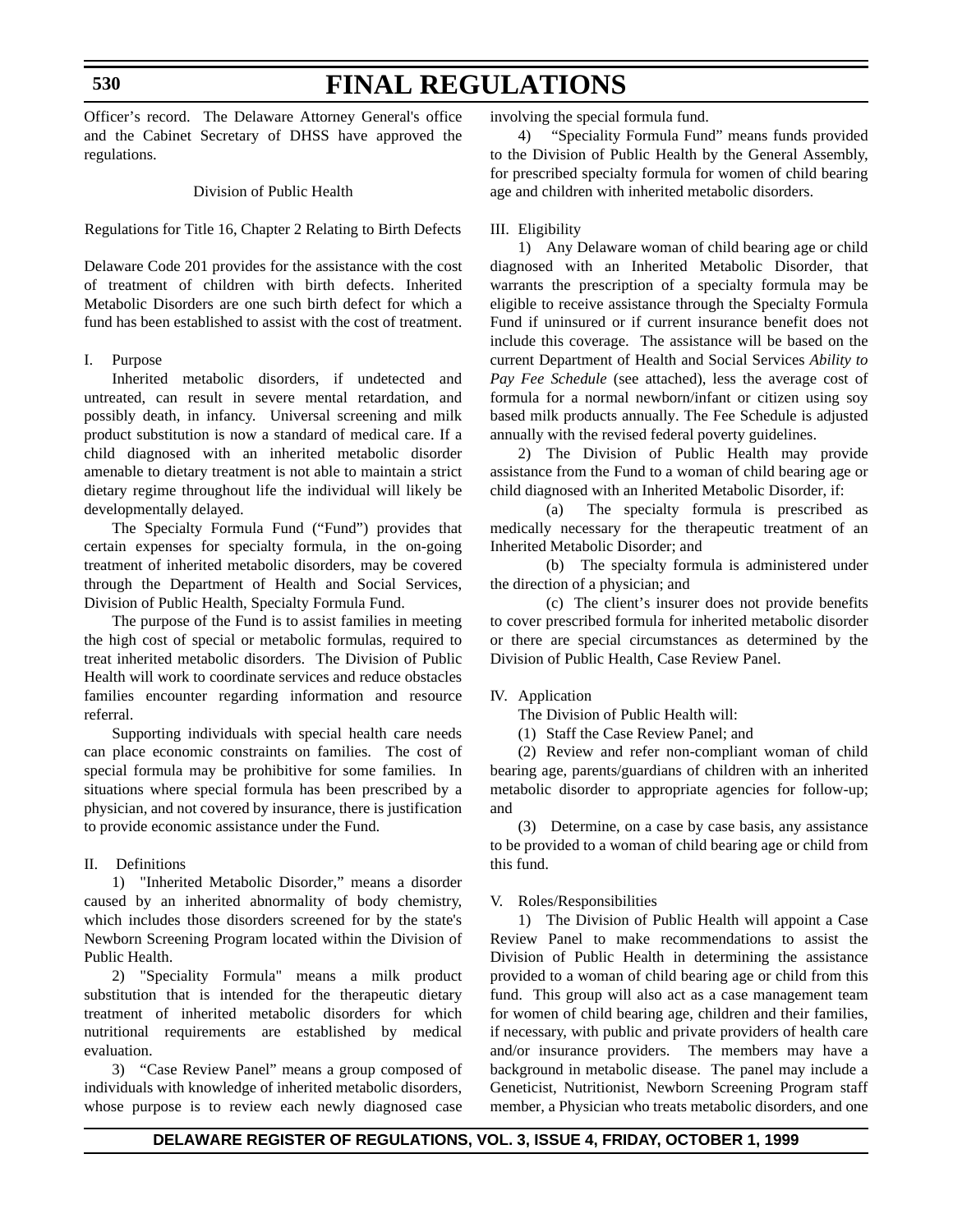or more community member(s). The Genetics Director will chair the Case Review Panel and the Division of Public Health will provide staff.

The Case Review Panel will meet on a regular basis to review cases and make recommendations to the Division of Public Health. All current cases will be reviewed within the first six months of initiation of the Case Review Panel. The Case Review Panel will convene, as needed, to review newly diagnosed cases.

#### VI. Authorization for Payment

1) The Division of Public Health may authorize assistance prior to the review of the Case Review Panel in cases of immediate need based on physician prescription.

2) The Division of Public Health may provide assistance based on the physician's prescription, recommendation of the Case Review Panel, the calculation of the quantity of formula needed, economic need, and the availability of appropriated funds.

3) Assistance under this fund is limited to the appropriation of the General Assembly for this purpose.

4) The Division of Public Health will reevaluate each case every year or if health benefit coverage changes.

5) Women of child bearing age or the parent or guardian of a child receiving assistance from the Fund are obligated to contact the Division of Public Health, immediately, if any changes in status or eligibility occur.

#### VII. Referrals

1. The Division of Public Health will accept referrals from specialty hospitals, institutions, other state agencies, primary care physicians, other health care professionals, self referrals, or referrals from the family.

2. Referrals should include the following information: client's name, parent or guardian's name, address, phone number, social security number of client, diagnosis, formula prescription type and amount per month, feeding schedule, client's age, financial information, and any pertinent medical data.

## **DIVISION [OF SOCIAL SERVICES](http://www.state.de.us/dhss/irm/dss/dsshome.htm)** Statutory Authority: 31 Delaware Code, Section 512 (31 **Del.C.** 512)

|

In the Matter Of:

[Revision of the Regulations](#page-3-0) | Of the Medicaid/medical | Assistance Program |

#### Nature of the Proceedings:

The Delaware Department of Health and Social Services ("Department") initiated proceedings to update policies related to the independent laboratory provider manual. The Department's proceedings to amend its regulations were initiated pursuant to 29 Delaware Code Section 10114 and its authority as prescribed by 31 Delaware Code Section 512.

The Department published its notice of proposed regulation changes pursuant to 29 Delaware Code Section 10115 in the August 1999 Delaware Register of Regulations, requiring written materials and suggestions from the public concerning the proposed regulations to be produced by August 31, 1999, at which time the Department would receive information, factual evidence and public comment to the said proposed changes to the regulations.

No written or verbal comments were received relating to this proposed rule.

#### Findings of Fact:

The Department finds that the proposed changes as set forth in the August 1999 Register of Regulations should be adopted as written.

THEREFORE, IT IS ORDERED, that the proposed regulations of the Medicaid/Medical Assistance Program are adopted and shall be final effective October 10, 1999.

Gregg C. Sylvester, M.D. Secretary

September 14, 1999

Independent Laboratory Provider Manual

#### I. General Information

All tests performed by an independent laboratory must be documented in the patient's medical record by a written order from the ordering practitioner. The signing of the practitioner's name by another individual or the use of facsimiles are not acceptable. Any tele Phoned-in orders for laboratory testings must be followed with a written order within 30 days. supported by a signed order from the practitioner.

An independent laboratory may use a reference laboratory to perform a test for which the independent lab is not certified.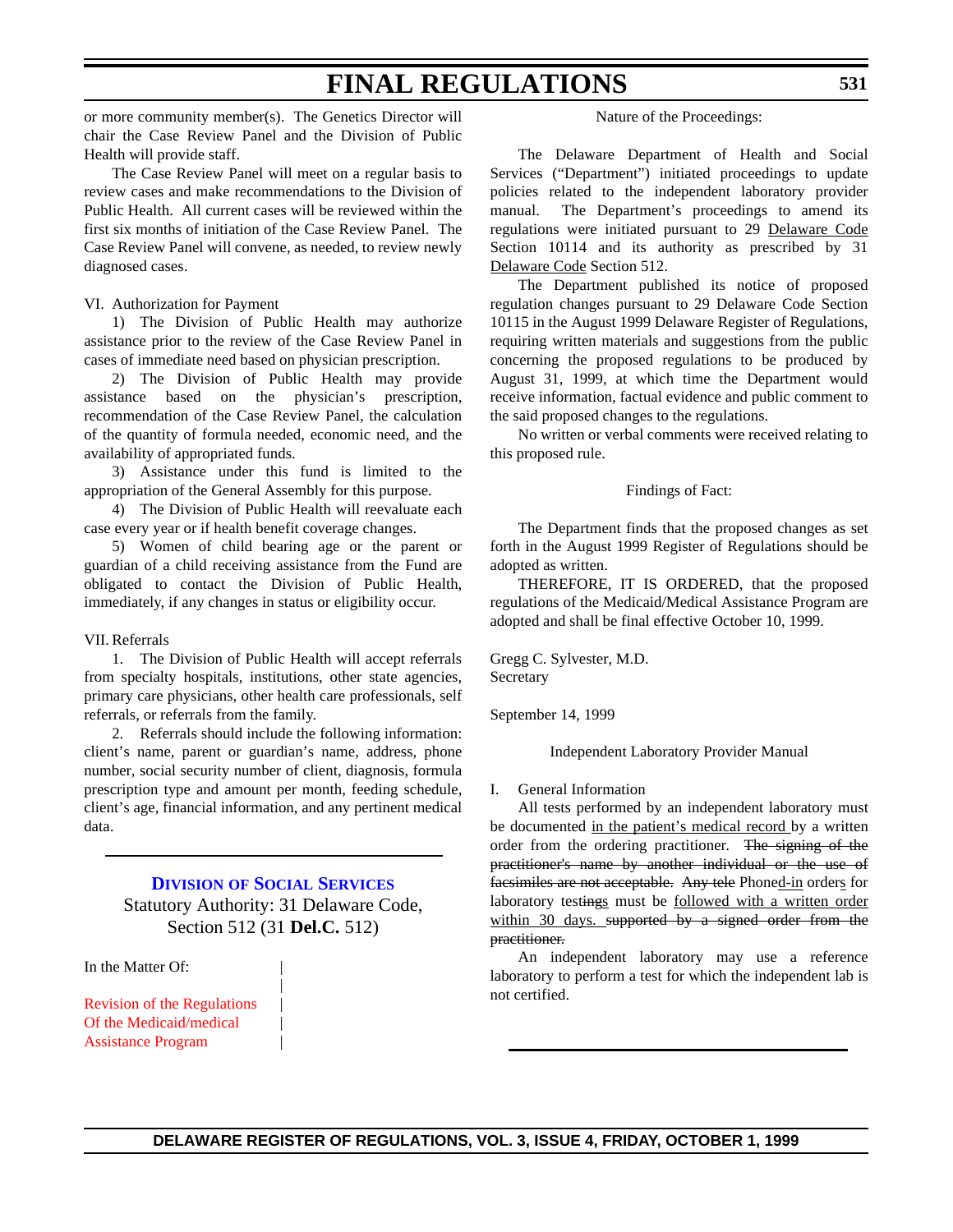## **DEPARTMENT OF NATURAL RESOURCES AND ENVIRONMENTAL CONTROL**

**DIVISION OF AIR AND WASTE MANAGEMENT [AIR QUALITY MANAGEMENT SECTION](http://www.dnrec.state.de.us/air/air_wste.htm)**

Statutory Authority: 7 Delaware Code, Section 6010 (7 **Del.C.** 6010)

**Secretary's Order No. 99-A-0046**

### **[Delaware's Regulations Governing the Control of Air](#page-3-0) Pollution Relating to PM 2.5 and the National Low Emissions Vehicle Program**

Date of Issuance: September 1, 1999

Effective Date of the Amendments: October 11, 1999

#### I. Background Findings

A public hearing was held on July 8, 1999, at the DNREC Auditorium in Dover to receive comment on two new proposed regulatory provisions. The first involves a new primary and secondary ambient air quality standard for fine particulate matter, commonly called  $PM_{2.5}$ , which would be incorporated into Regulation No. 3. The second aspect of this hearing involved the National Low Emission Vehicle Program the purpose of which is to reduce emissions from automobiles through more stringent NLEV regulations which automobile manufacturers have voluntarily opted to implement rather than alternative restrictions. Proper notice of the public hearing was provided as required by law. Thereafter, the Hearing Officer prepared his report and recommendation in the form of a memorandum to the Secretary dated August 16, 1999, and that memorandum is expressly incorporated herein by reference.

II. Findings and Conclusions

1. Proper notice of the hearing was provided as required by law.

2. Included as an exhibit to the hearing is a letter from the United States Protection Agency Region III expressing support for the fine particulate standard.

3. Absolutely no public comments were entered into the hearing record either orally or in written form.

4. In view of the support for the fine particulate standard from EPA and in the absence of any opposition to either proposal, evidence in the record supports promulgation of the proposed changes to the regulations.

5. Although the NLEV program was proposed in response to requests from automobile manufacturers and it appears to be entirely federally enforceable, the purpose and intent of it should reduce the amount of pollutants in Delaware's air.

6. The complete lack of public opposition to the proposed changes demonstrates that any burden of compliance to the regulated community is offset by the potential environmental benefits from the proposed regulatory changes.

#### III. Order

In view of the above, I hereby order that the proposed changes to the Delaware Regulations Governing the Control of Air Quality (as shown in hearing exhibit no. 1) be adopted in the manner and form provided for by law.

#### IV. Reasons

Adopting the proposed amendments to Delaware's Regulations Governing the Control of Air Pollution will further the policies and purposes of 7 Del. C. Chapter 60, because the standards and program should help reduce the amount of pollutants in Delaware's air. Further, the complete lack of public opposition to the proposed changes demonstrates that any burden of compliance to the regulated community is offset by the potential environmental benefits from the proposed regulatory changes.

Nicholas A. Di Pasquale, Secretary

#### **MEMORANDUM**

- TO: Nicholas A. DiPasquale, Secretary
- FROM: Robert R. Thompson, Hearing Officer
- RE: Regulations Governing the Control of Air Pollution PM 2.5/NLEV Rulemaking
- DATE: September 1, 1999

#### I. Background

A public hearing was held on July 8, 1999, at the DNREC Auditorium in Dover to receive comment on two new proposed regulatory provisions. The first involves a new ambient primary and secondary air quality standard for fine particulate matter, commonly called  $PM_{2.5}$ , which would be incorporated into Regulation No. 3. The second aspect of this hearing involved the National Low Emission Vehicle Program the purpose of which is to reduce emissions from automobiles through more stringent NLEV regulations which automobile manufacturers have voluntarily opted to implement rather than alternative restrictions. Proper notice of the public hearing was provided as required by law.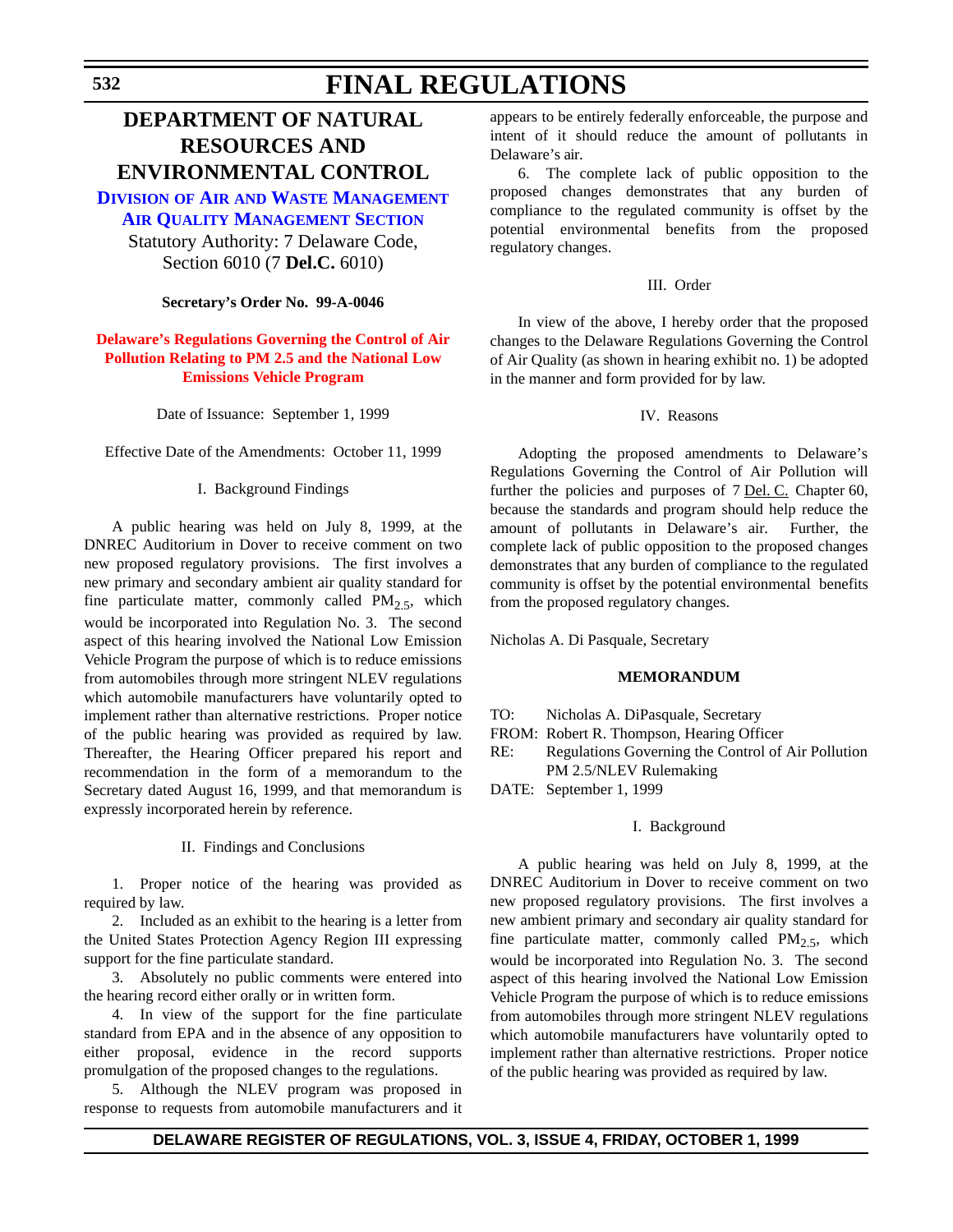#### II. Summary of the Record

The Department submitted six exhibits including the text of the proposed regulation as well as a letter from Region III of EPA expressing support for the fine particulate standard. Although some questions were posed during a brief discussion that was not "on the record" and is not part of the hearing transcript, there was absolutely no public comment either orally or in writing as a result of this hearing. Moreover, the complete lack of public opposition to the proposed changes likely demonstrates that any burden of compliance to the regulated community is offset by the potential environmental benefits from the proposed regulatory changes.

#### III. Recommendation

In view of the support for the fine particulate standard from EPA and in the absence of any opposition to either proposal, I find that the evidence in the record supports promulgation of the proposed changes to the regulations and recommend your signature on the attached Order. I also note that the NLEV program was proposed in response to requests from automobile manufacturers and it appears to be entirely federally enforceable; however, the purpose and intent of it should reduce the amount of pollutants in Delaware's air.

The following regulation was adopted by Secretary's Order on September 1, 1999, as a Revision to the State of Delaware Implementation Plan (SIP) for the Attainment and Maintenance of the National Ambient Air Quality Standard for Ozone and included in The Delaware Regulations Governing the Control of Air Pollution.

> Regulation No. 40 Delaware's National Low Emission Vehicle (NLEV) Regulation

#### 10/11/99

Section 1 - Applicability

The environmental benefits of this regulation will be realized in all counties in the State of Delaware.

#### 10/11/99

Section 2 - Definitions

The following terms, when used in this regulation, shall have the following meanings:

"NLEV Program" or "National Low Emission Vehicle Program" means a federally enforceable, voluntary nationwide clean car program designed to reduce smog and other pollution from new motor vehicles and that would achieve emission reductions from new motor vehicles in the Ozone Transport Region equivalent to or greater than would be achieved by the adoption of the CAL-LEV Program by all the OTC states.

#### 10/11/99

Section 3 – Program Participation

a) For the duration of Delaware's participation in NLEV, manufacturers may comply with NLEV or equally stringent mandatory Federal standards in lieu of compliance with any program, including the provisions of this subchapter and including any mandates for sales of ZEVs, adopted by the State pursuant to the authority provided in '177 of the Clean Air Act (CAA), 42 U.S.C. '7401 et seq., applicable to passenger cars, light-duty trucks up through 6,000 pounds GVWR, and/or medium-duty vehicles from 6,001 to 14,000 pounds GVWR if designed to operate on gasoline, as these categories of motor vehicles are defined in the California Code of Regulations, Title 13, Division 3, Chapter 1, Article 1, '1900, incorporated herein by reference.

b) Delaware's participation in NLEV extends until the commencement of model year 2006, except as provided in 40 C.F.R. '86.1707. If, no later than December 15, 2000, the EPA does not adopt standards at least as stringent as the NLEV standards provided in 40 C.F.R. Part 86, subpart R, that apply to new motor vehicles in model year 2004, 2005 or 2006, the State=s participation in NLEV extends only until the commencement of model year 2004, except as provided in 40 C.F.R. '86.1707.

c) If a covered manufacturer, as defined at 40 C.F.R. 86.1702, opts out of the NLEV program pursuant to the EPA NLEV regulations at 40 C.F.R. '86.1707, the transition from NLEV requirements to any State Clean Air Act '177 Program applicable to passenger cars, light-duty trucks up through 6000 pounds GVWR, and/or medium-duty vehicles from 6001 to 14,000 pounds GVWR if designed to operate on gasoline, as these categories of motor vehicles are defined in the California Code of Regulations, Title 13, Division 3, Chapter 1, Article 1, '1900, incorporated herein by reference will proceed in accordance with the EPA NLEV regulations at 40 C.F.R. '86.1707.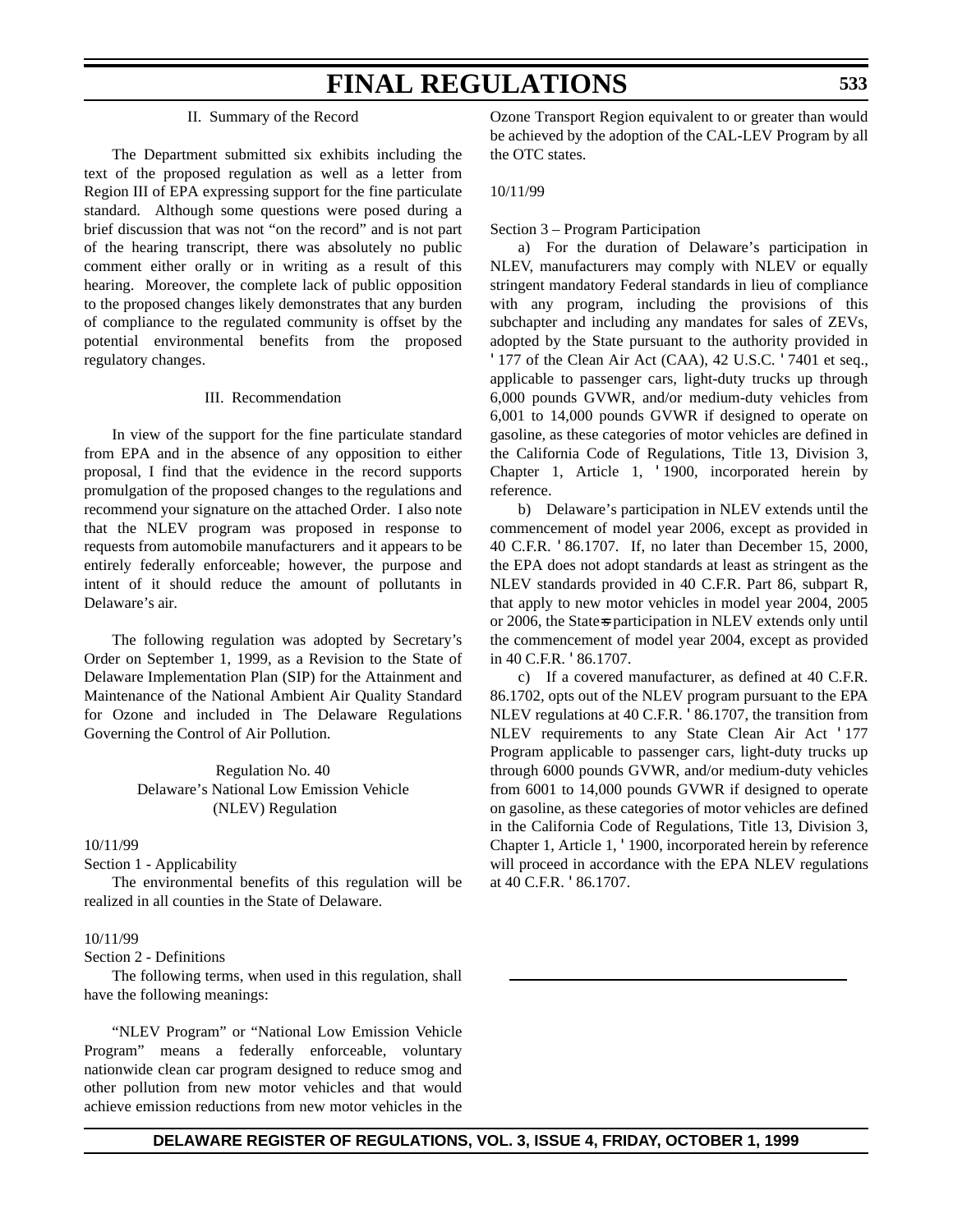## **DIVISION OF AIR AND WASTE MANAGEMENT [HAZARDOUS WASTE MANAGEMENT SECTION](http://www.dnrec.state.de.us/air/air_wste.htm)**

Statutory Authority: 7 Delaware Code, Chapters 60 & 63 (7 **Del.C.** Chp. 60, 63)

#### **Secretary's Order No. 99-A-0045**

## **[Proposed Amendments to the Regulations](#page-3-0) Governing Hazardous Waste**

#### Date of Issuance: August 23, 1999

Effective Date of the Amendments: October 11, 1999

## I. Background

On Wednesday, May 12, 1999, at approximately 7:03 p.m., a public hearing was held in the DNREC Auditorium at 89 Kings Highway, Dover, Delaware. The purpose of this hearing was to receive public comment on proposed amendments to the Regulations Governing Hazardous Waste. After the hearing, the Hearing Officer prepared his report and recommendation in the form of a memorandum to the Secretary dated August 18, 1999, and that memorandum is expressly incorporated herein by reference.

#### II. Findings and Conclusions

All of the findings and conclusions contained in the Hearing Officer's Memorandum dated August 18, 1999, are expressly incorporated herein and explicitly adopted as the findings and conclusions of the Secretary.

#### III. Order

In view of the above, I hereby order that the amendments to the Regulations Governing Hazardous Waste as proposed at the public hearing be adopted in the manner and form provided for by law.

## IV. Reasons

Adopting the proposed amendments to the Regulations Governing Hazardous Waste will further the policies and purposes of 7 <u>Del</u>. C. Chapters 60 and 63, because appropriate regulation of hazardous wastes is necessary to protect public health, welfare and the environment in Delaware.

Nicholas A. DiPasquale, Secretary

1999 Amendments To Delaware Regulations Governing Hazardous Waste Summary

This summary presents a brief description of the 1999 amendments to Delaware Regulations Governing Hazardous Waste (DRGHW), and a list of those sections generally affected by the amendments. This summary is being provided solely for the convenience of the reader.

These changes incorporate certain Federal RCRA amendments into Delaware's hazardous waste management program. The State is required to adopt these amendments in order to maintain its RCRA program delegation and remain current with the Federal hazardous waste program.

The State is also making certain technical changes for the purpose of correcting errors and to add consistency or clarification to the existing regulations. Some amendments are being made to the existing regulations in order to improve or enhance the performance of the hazardous waste management program.

The regulatory amendments in this package are listed below and organized by the promulgating Federal Register notice. For additional information please contact the Hazardous Waste Management Branch at (302) 739-3689.

1. Title:Clarification of Standards for Hazardous Waste LDR Treatment Variances

Federal Register Reference:62 FR 64504-64509 Federal Promulgation Date:December 5, 1997

Summary: In this rule EPA finalizes clarifying amendments to the rule authorizing treatment variances from the national LDR treatment standards, adopting EPA's interpretation that a treatment variance may be granted when treatment of any given waste to the level or by the method specified in the regulations is not appropriate, under either technical or environmental circumstances. (NOTE: 40 CFR  $268.44(a)$  - (g) are not delegable to the states because the variance addressed by these provisions may have a national impact. However, EPA strongly encourages the states to adopt these provisions in order to provide as much information to the regulated community as possible.) Sections or portions of DRGHW affected by these changes

include but are not limited to: 268.44.

2. Title:Organic Air Emission Standards for Tanks, Surface Impoundments, and Containers; Clarification and Technical Amendment

Federal Register Reference:62 FR 64636-64671 Federal Promulgation Date:December 8, 1997

Summary: In this federal register EPA makes clarifying amendments to the subpart CC standards and provides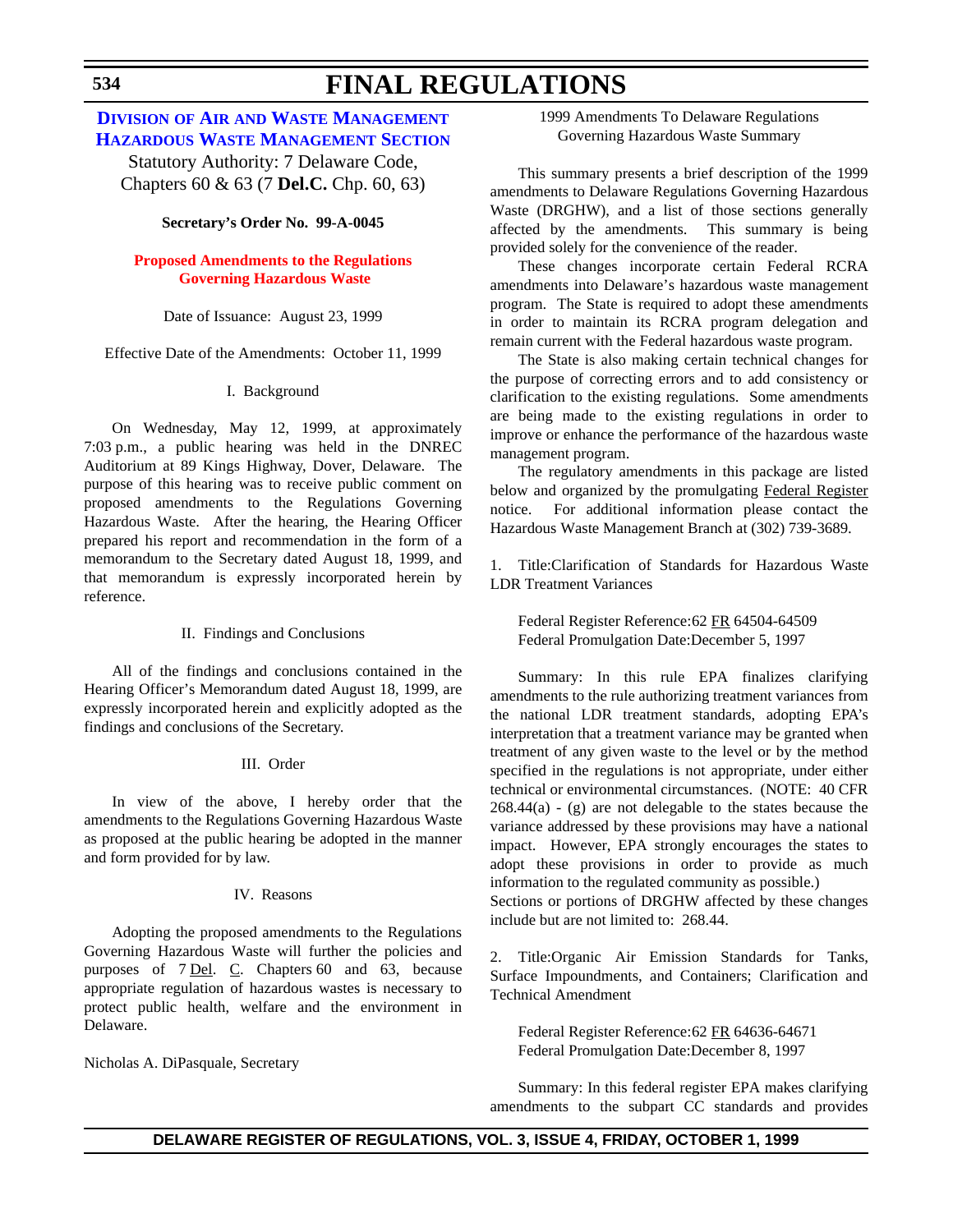clarification of certain preamble language that was contained in previous documents for this rulemaking.

Sections or portions of DRGHW affected by these changes include but are not limited to: 264.15, 265.73, 264.1030, 264.1031, 264.1033, 264.1050, 264.1060, 264.1062, 264.1064, 264.1080, 264.1082 - 264.1087, 264.1089, 265.15, 265.73, 264.1030, 265.1033, 265.1050, 265.1060, 265.1062, 265.1064, 265.1080 - 265.1088, 265.1090, 265 Appendix VI, and 122.14.

3. Title:Organobromine Production Wastes; Identification and Listing of Hazardous Waste; Land Disposal Restrictions; Listing of CERCLA Hazardous Substances, Reportable Quantities

Federal Register Reference:63 FR 24596-24628 Federal Promulgation Date:May 4, 1998

Summary: This rule adds K140 and U408 hazardous waste codes to the current lists found in part 261, as well as modifies the land disposal treatment standards for hazardous waste in part 268 to include these new wastes. The effect of listing these wastes will be to subject them to stringent management and treatment standards, as well as to emergency notification requirements for releases of hazardous substances to the environment (CERCLA and EPCRA). Additionally, EPA has made a final determination not to list as hazardous ten waste streams from the production of bromochloromethane, ethyl bromide, tetrabromobisphenol A, 2,4,6-tribromophenol wastewaters, octabromodiphenyl oxide, and decabromodiphenyl oxide.

Sections or portions of DRGHW affected by these changes include but are not limited to: 261.32, 261.33, 261 Appendix VII, 261 Appendix VIII, 268.33, 268.40, and 268.48.

4. Title:Hazardous Waste Management System; Identification and Listing of Hazardous Waste; Recycled Used Oil Management Standards

Federal Register Reference:63 FR 24963-24969 Federal Promulgation Date:May 6, 1998

Summary: This rule clarifies: 1) when used oil contaminated with PCBs is regulated under the used oil management standards and when it is not, 2) that the requirements applicable to releases of used oil apply in States that are not authorized for the RCRA base program, 3) that mixtures of CESQG wastes and used oil are subject to the used oil management standards irrespective of how that mixture is to be recycled, and 4) that the initial marketer of used oil that meets the used oil fuel specification need only keep a record of a shipment of used oil to the facility to which the initial marketer delivers the used oil. This rule also amends incorrect references to the pre-1992 used oil specifications in the provisions which address hazardous waste fuel produced from, or reclaimed from, oil bearing hazardous wastes from petroleum refining operations.

Sections or portions of DRGHW affected by these changes include but are not limited to: 261.5, 261.6, 279.10, 279.22, 279.45, 279.54, 279.64, and 279.74.

5. Title:Land Disposal Restrictions Phase IV: Final Rule Promulgating Treatment Standards for Metal Wastes; Mineral Processing Secondary Materials and Bevill Exclusion Issues; Treatment Standards for Hazardous Soils, and Exclusion of Recycled Wood Preserving Wastewaters; Final Rule

Federal Register Reference:63 FR 28556-28753 Federal Purgation Date:May 26, 1998

Summary:This rule addresses five interrelated areas associated with the land disposal restrictions. First, new land disposal restrictions treatment standards are promulgated for wastes identified as hazardous because they exhibit the toxicity characteristic for metals. The universal treatment standards for 12 metal constituents are also revised. Second, this rule establishes a land disposal prohibition and treatment standards for a group of newly identified hazardous wastes/ mineral processing wastes that exhibit a characteristic of hazardous waste. This group includes not only those mineral processing wastes exhibiting the toxicity characteristic but also mineral processing wastes exhibiting the characteristics of ignitability (D001), corrosivity (D002) or reactivity (D003). Third, this rule amends the provisions defining when secondary materials from mineral processing which are recycled within the industry sector are solid waste. Secondary materials from mineral processing which are generated and reclaimed within that industry are not solid wastes (and therefore not hazardous waste) unless they are managed in land disposal units before being reclaimed. This rule also addresses issues related to whether materials are within the scope of the Bevill exclusion and allows secondary materials from mineral processing to be coprocessed with normal raw materials in beneficiation operations which generate Bevill exempt wastes, without changing the exempt status of the resulting Bevill wastes, provided certain requirements are met. Fourth, this rule includes alternative treatment standards for soil that contains a listed hazardous waste or which exhibits a characteristic of hazardous waste. Finally, this rule clarifies certain portions of the land disposal restrictions as well as corrects typographical errors.

In addition to the changes to the land disposal restrictions, this rule clarifies that a previously promulgated exclusion from hazardous waste regulation for recycled shredded circuit boards also applies to whole circuit boards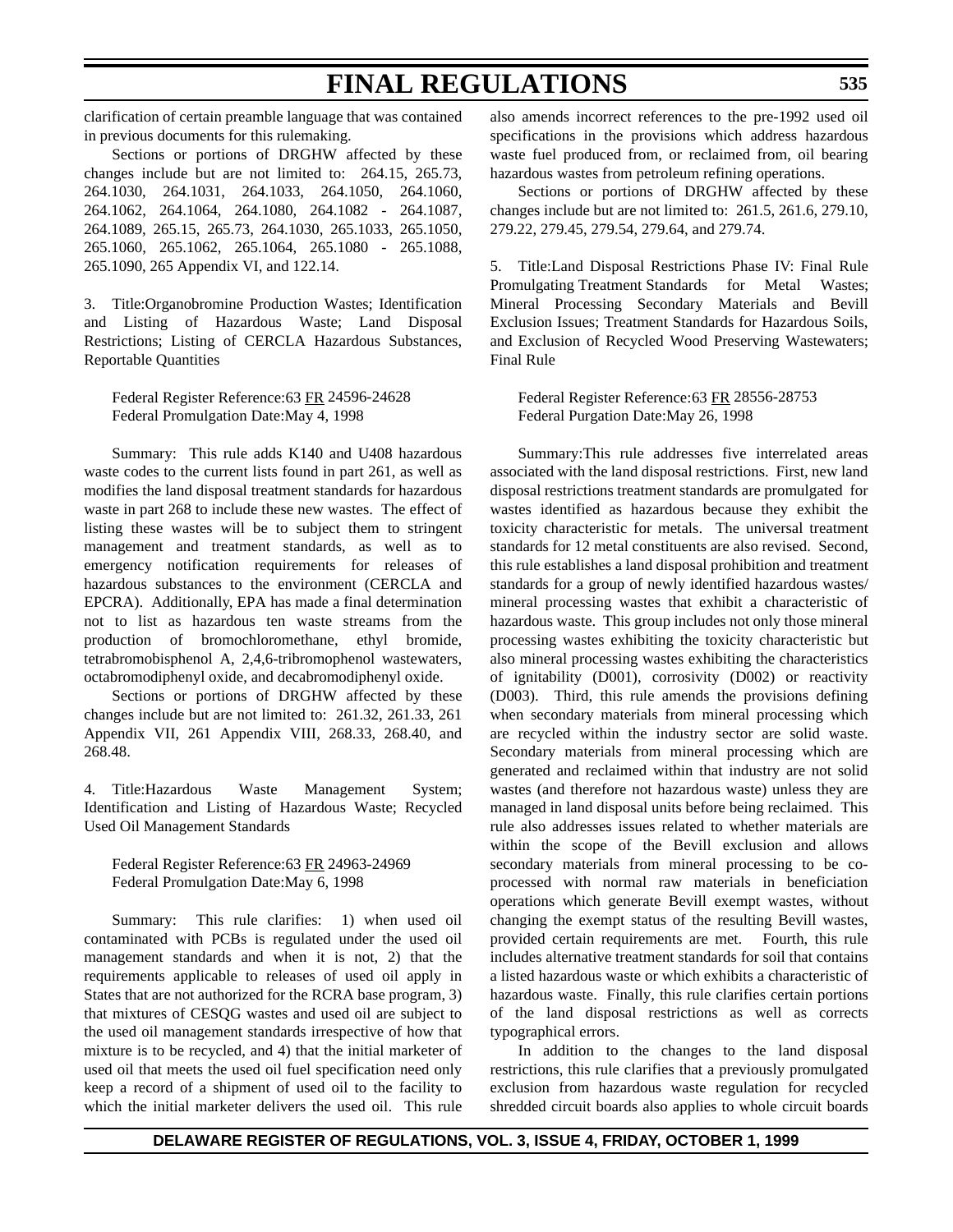under certain conditions. An exclusion from RCRA jurisdiction is provided for certain wood preserving wastewaters and spent wood preserving solutions when recycled.

Sections or portions of DRGHW affected by these changes include but are not limited to: 261.2 - 261.4, 268.2, 268.3, 268.7, 268.34, 268.40, 268.44, 268.45, 268.48, 268.49, 268 Appendix VII, and 268 Appendix VIII.

6. Title:Hazardous Waste Combustors; Revised Standards; Final Rule Part 1: RCRA Comparable Fuel Exclusion; Permit Modifications for Hazardous Waste Combustion Units; Notification of Intent To Comply; Waste Minimization and Pollution Prevention Criteria for Compliance Extensions

Federal Register Reference:63 FR 33782-33829 Federal Promulgation Date:June 19, 1998

Summary: DNREC is excluding, from the regulatory definition of solid waste, fuels produced from a hazardous waste which are comparable to some currently used fossil fuels. DNREC is also adding a new permit modification provision intended to make it easier for facilities to make changes to their existing hazardous waste permits. Facilities with certain hazardous waste combustion units can use this permit modification provision when adding air pollution control equipment, making other changes in equipment or making changes in operation needed to comply with upcoming air emission standards. DNREC is also adding notification requirements for sources which intend to comply with this rule.<sup>1</sup> Finally, DNREC is adding allowances for extensions to the compliance period to promote the installation of cost effective pollution prevention technologies.

Sections or portions of DRGHW affected by these changes include but are not limited to: 261.4, 261.38, and 122.42.

7. Title:Petroleum Refining Process Wastes

Federal Register Reference:63 FR 42110-42189 Federal Promulgation Date:August 6, 1998

Summary: DNREC is listing four petroleum refining process wastes as hazardous (K169-K172). The wastes will be subject to stringent management and treatment standards and emergency notification requirements. The rule excludes certain recycled secondary materials from the definition of solid waste. The materials include both oil-bearing residuals from petroleum refineries and oil from associated petrochemical facilities, when they are inserted into the refining process; and spent caustic from liquid treating

operations when used as a feedstock to make certain chemical products. The rule clarifies an existing exclusion for recovered oil from certain petroleum industry sources. Finally, this rule applies the universal treatment standards to the petroleum refining wastes.

Sections or portions of DRGHW affected by these changes include but are not limited to: 261.3, 261.4, 261.6, 261.31, 261.32, 261 Appendix VII 266.100, 268.35, and 268.40.

8. Title:Emergency Revision of the Land Disposal Restrictions (LDR) Treatment Standards for Listed Hazardous Wastes from Carbamate Production

Federal Register Reference:63 FR 47409-47418 Federal Promulgation Date:August 26, 1998

Summary: This rule revises the waste treatment standards applicable to 40 waste constituents associated with the production of carbamate wastes. First, the rule establishes revised treatment standards for seven specific carbamate waste constituents (A2213; bendiocarb phenol; diethylene glycol, dicarbamate; dimetilan; formparanate; isolan; and tirpate) for which there are no available analytical reference standards. The revised treatment standards for the seven hazardous waste constituents are in effect at the federal level; they extend indefinitely the temporary alternative treatment standards previously in effect, that expired federally on August 26, 1998. This rule also deletes the treatment standard for one additional constituent (o-phenylenediamine) for which available analytical methods do not achieve reliable measurements.

Secondly, this rule deletes the eight affected carbamate waste constituents as underlying hazardous constituents.

Thirdly, the rule extends for an additional six months (until March 4, 1999), the temporary alternative treatment standards for 32 carbamate waste constituents that expired federally on August 26, 1998.

Sections or portions of DRGHW affected by these changes include but are not limited to: 268.40, and 268.48.

9. Title:Land Disposal Restrictions Phase IV -- Extension of Compliance Date for Characteristic Slags

Federal Register Reference:63 FR 48124-48127 Federal Promulgation Date:September 9, 1998

Summary: This rule extends the compliance date until November 26, 1998 for a limited portion of the Phase IV Final Rule (63 FR 28556). The Phase IV Final Rule amended the Land Disposal Restriction treatment standards for metal-bearing hazardous wastes exhibiting the toxicity characteristic. This action extends the date for treatment standards only for secondary lead slags exhibiting the

## **DELAWARE REGISTER OF REGULATIONS, VOL. 3, ISSUE 4, FRIDAY, OCTOBER 1, 1999**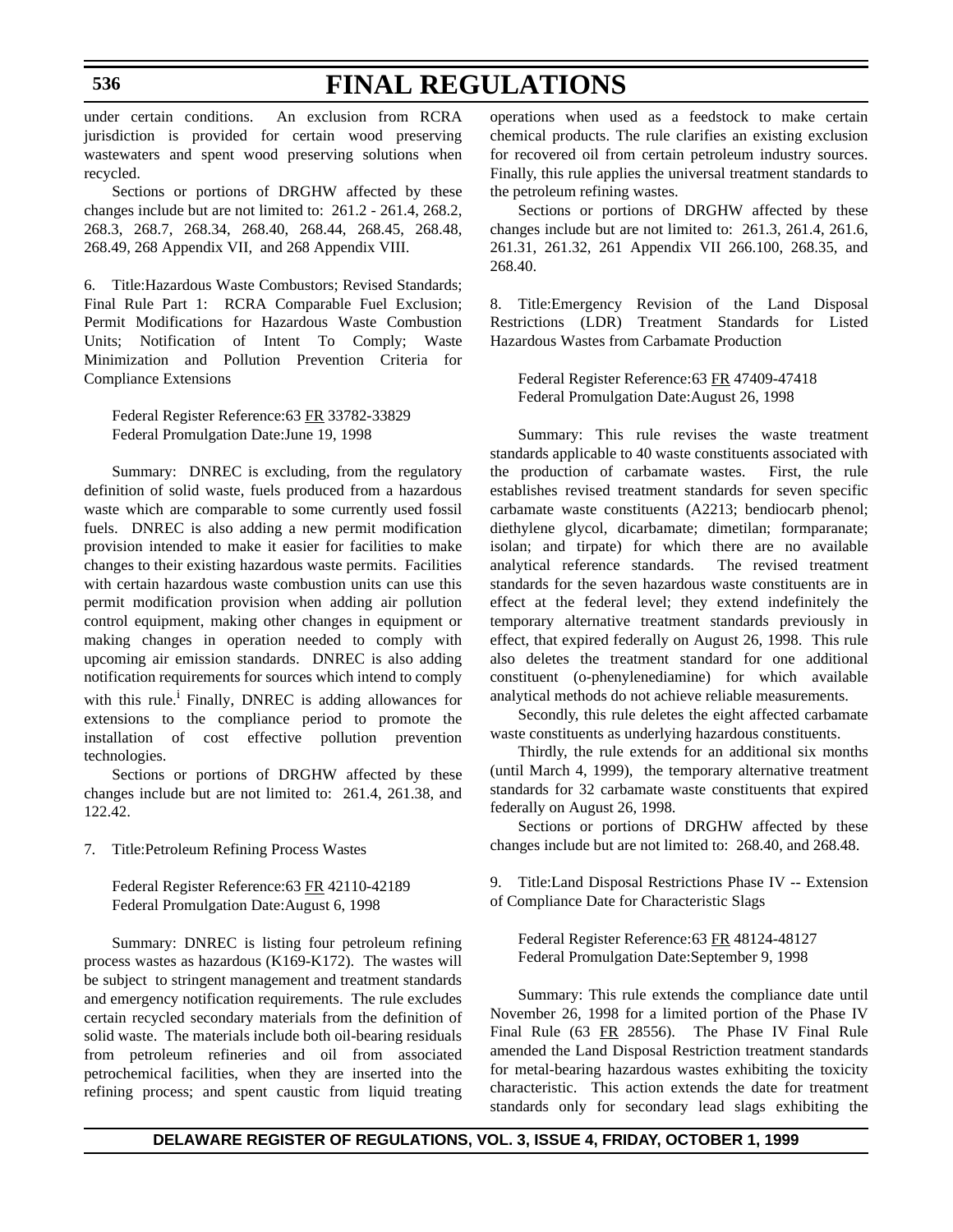toxicity characteristic for one or more metals that are generated from thermal recovery of lead-bearing wastes (principally batteries). This action is being taken because of potential short term logistical difficulties that may result in a temporary shortage of available treatment capacity for these particular wastes.

Sections or portions of DRGHW affected by these changes include but are not limited to: 268.34.

10. Title:Land Disposal Restrictions B Treatment Standards for Spent Potliners from Primary Aluminum Reduction (K088); Final Rule

Federal Register Reference:63 FR 51254-51267. Federal Promulgation Date:September 24, 1998

Summary:DNREC is adopting EPA's interim replacement standards for spent potliners from primary aluminum reduction (EPA hazardous waste K088) under its Land Disposal Restrictions program. Spent potliners will now be prohibited from land disposal unless the wastes have been treated in compliance with the numerical standards contained within this rule. The newly promulgated treatment standards will be in place until EPA has fully reviewed all information on all treatment processes which may serve as a basis for a more permanent revised standard.

Sections or portions of DRGHW affected by these changes include but are not limited to: 268.40.

11. Title:Post-Closure Requirements and Closure Process

Federal Register Reference:63 FR 56710-56735 Federal Promulgation Date:October 22, 1998

Summary: With this rule, DNREC is modifying the requirement for a post-closure permit, to allow for the use of a variety of authorities to impose requirements on nonpermitted land disposal units requiring post-closure care. As a result, DNREC will have the flexibility to use alternate mechanisms under a variety of authorities to address postclosure care requirements, based on the particular needs at the facility. The rule also amends the regulations governing closure of land-based units that have released hazardous constituents, to allow certain units to be addressed through the corrective action program. This will allow regulators the discretion to use corrective action requirements, rather than closure requirements, to address the closure of regulated units. Finally, the rule specifies the Part B information submission requirements for facilities that receive postclosure permits.

Sections or portions of DRGHW affected by these changes include but are not limited to: 264.90, 264.110, 264.112, 264.118, 264.140, 265.90, 265.110, 265.112, 265.118, 265.121, 265.140, 122.1, 122.14, and 122.28.

12. Title:Hazardous Waste Treatment, Storage, and Disposal Facilities and Hazardous Waste Generators; Organic Air Emission Standards for Tanks, Surface Impoundments, and Containers

Federal Register Reference:64 FR 3381-3391 Federal Promulgation Date:January 21, 1999

Summary: The changes contained in this Federal Register revise the definitions for "equipment", "open-ended valve or line", and adds a definition for "sampling connection system". In addition, clarification is being made regarding an exemption from subpart CC requirements for waste management units used solely for on-site treatment or storage of hazardous waste that was placed in the unit as a result of implementing Federally required remedial activities. Changes are also being made that affect the requirements for when an owner or operator must make a determination of the volatile organic concentration of the waste stream. Tank standards in paragraph (h)(3) in 264.1084 and 265.1085 is being amended to allow owners or operators who elect to use a pressure tank, to control air emissions under subpart CC, to purge the inert materials from the tank as is required by normal operation for that type of tank system. Finally, transfer requirements are being added to the Level 3 container standards. These standards were inadvertently left out of the November 1996 EPA rule.

Sections or portions of DRGHW affected by these changes include but are not limited to: 262.34, 264.1031, 264.1080, 264.1083, 264.1084, 264.1086, 265.1080, 265.1084, 265.1085, and 265.1087.

12. Technical Amendments: Technical changes will be made to the *Delaware Regulations Governing Hazardous Waste* to correct errors and inconsistencies in the regulations. In some cases, changes will be made to enhance the performance of the State's hazardous waste management program.

Sections or portions of DRGHW affected by these changes include but are not limited to: 260.1, 261.6, 262.23, 264.18, 264.19, 264.91, 264.145, 264.221, 265.145, **[122.1]**.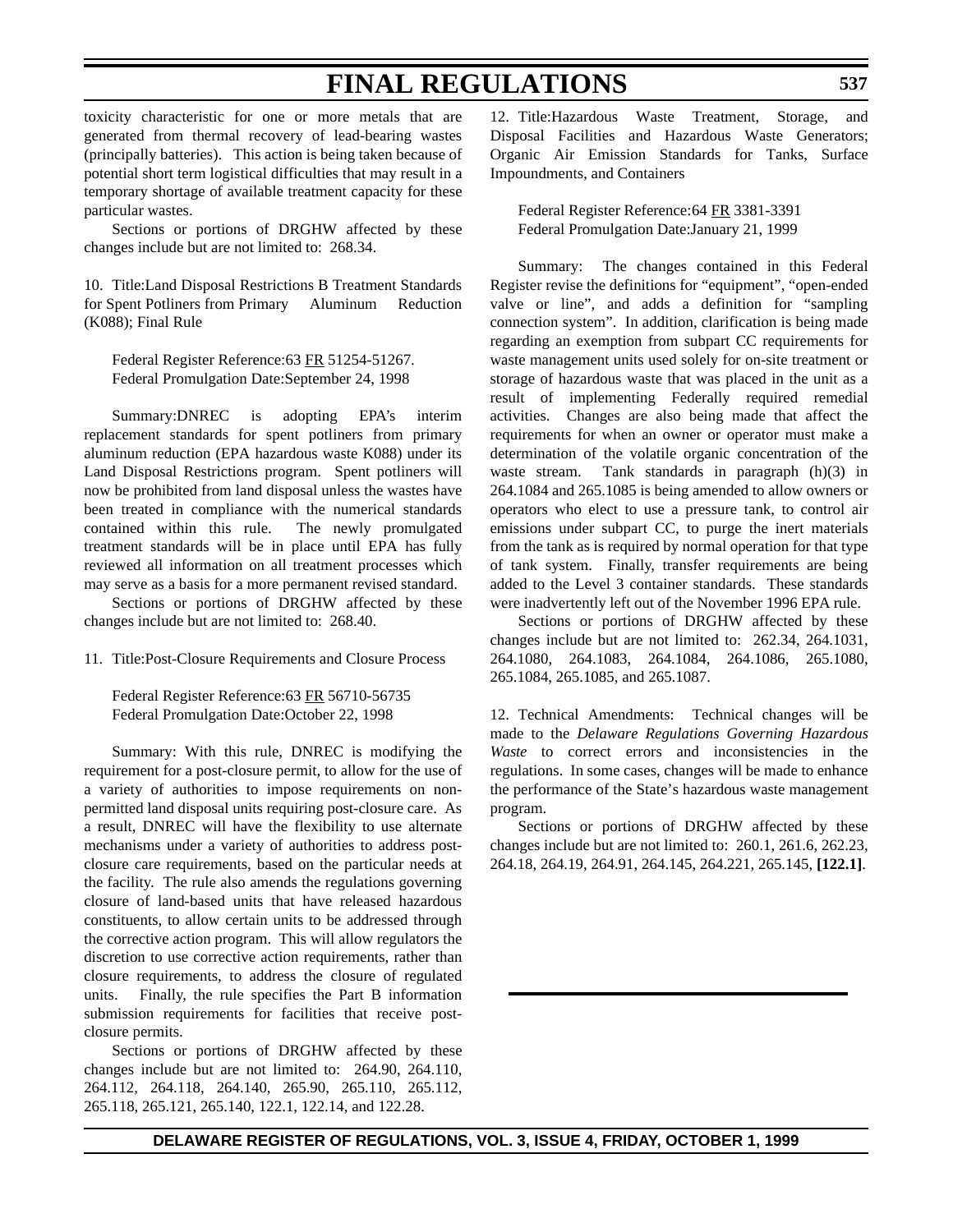## **[PUBLIC SERVICE COMMISSION](http://www.state.de.us/delpsc/index.html)**

Statutory Authority: 26 Delaware Code, Section 209(a) (29 **Del.C.** 209(a))

In the Matter of the Adoption | Of Rules and Regulations to | PSC Implement the Provisions of | Regulation Docket 26 Del. C. Ch. X Relating to the  $\vert$  No. 49 Creation of a Competitive Market | [For Retail Electric Supply Service](#page-4-0) (Opened April 27, 1999) |

#### **Order No. 5207**

AND NOW, this 31st day of August, A.D. 1999, the Commission determines and Orders the following:

1. On March 31, 1999, the "Electric Utility Restructuring Act of 1999" (72 Del. Laws ch. 10) became law. The goal of the Act is to transform the generation, supply, and retail sale of electricity from an integrated, regulated regime to a competitive enterprise where retail customers will have the opportunity to choose an electric supplier.

2. In several provisions, the Act obligates the Commission to adopt implementing rules and regulations in order to facilitate the transition to the new competitive environment and to ensure that retail consumers will be adequately informed and protected after the onset of customer choice. In particular, as outlined in PSC Order No. 5068 (April 27, 1999), the Commission must adopt rules and regulations pertaining to:

(a) the certification of electric suppliers (26 Del. C. § 1012(a));

(b) the protection of consumers, including provisions related to standardized billing information, the terms and conditions for service, the procedures for resolving customer and electric supplier disputes, the procedures for changing electric suppliers, and the standards for electric suppliers who offer environmentallyadvantageous "Green Power" options (26 Del. C. §1012(b));

(c) the disclosure by each electric supplier of information, in a uniform format, about the fuel mix of electricity purchased by its customers (26 Del. C. § 1012(b));

(d) the procedures for a retail customer's return to Standard Offer Service, including provisions related to the amount of notice a retail customer must provide, the amount of time a returning customer must remain on Standard Offer Service, and the charges to be imposed for such return (26 Del. C. §§  $1005(a)(1)(v)$ ,  $1005(b)(1)(vi)$ ,  $1010(c)$ ; and

(e) the implementation of net energy metering for residential and small commercial customers who own and operate a renewable-resource electric generation facility (26

#### Del. C. § 1014(d)).

3. Because the Act opens the market for electric supply to competition on October 1, 1999, the General Assembly granted the Commission the power to forego compliance with the Administrative Procedures Act (29 Del.  $C$ . ch. 101) in promulgating the required rules, regulations, and standards. 26 Del. C.  $\S$  1015(a). The Commission exercised that power in Order No. 5068. Indeed, the short period between the date of the Act's enactment and the opening date for competition, compelled the Commission to construct such rules in a fair, but very expeditious, process.

4. On June 29, 1999, the Commission Staff proposed and circulated revised rules and regulations pertaining to each of the above-described areas. Comments were received and the designated Hearing Examiners in this matter reviewed Staff's rules and proposed certain modifications to those rules which were contained in a report dated August 4, 1999.

5. At its meetings on August 24, 1999 and August 31, 1999, the Commission reviewed Staff's proposed rules, the Hearing Examiners' modifications to those rules, and the viewpoints of interested participants.

6. After deliberations, the Commission, in large part, decided to adopt Staff's rules rather than the modifications made by the Hearing Examiners, primarily because the Commission found that Staff's rules more appropriately reflected the intent of the Act. Given the impending onset date for competition, the Commission believes it most important to promulgate and publish the applicable rules as quickly as possible, rather than delay for the entry of some larger Order explaining each participant's position. By granting exemption from the APA in this process, the General Assembly seemingly endorsed just such an abbreviated adoption procedure. Moreover, at heart, the rules required by the Act call for decisions on policy, some at the minor administrative level with only a few on larger issues. The Commission thinks that the language of the rules are, in large part, self-explanatory as the reasons for the policy chosen by the Commission. As noted above, the Commission believes that it is imperative to have rules in place to govern the electric supply market when the competitive door opens in thirty-one (31) days. At the same time, the Commission stands prepared to enter a more detailed explanation for its choice of a particular rule if any of the interested participants desire such exposition and believes it necessary. If a person desires any such further explanation, they should file a request for such explanation on one or more of the rules with the Commission within thirty (30) days after the date of this Order. The Commission will decide, after such request, whether such further explanation is necessary; now, therefore,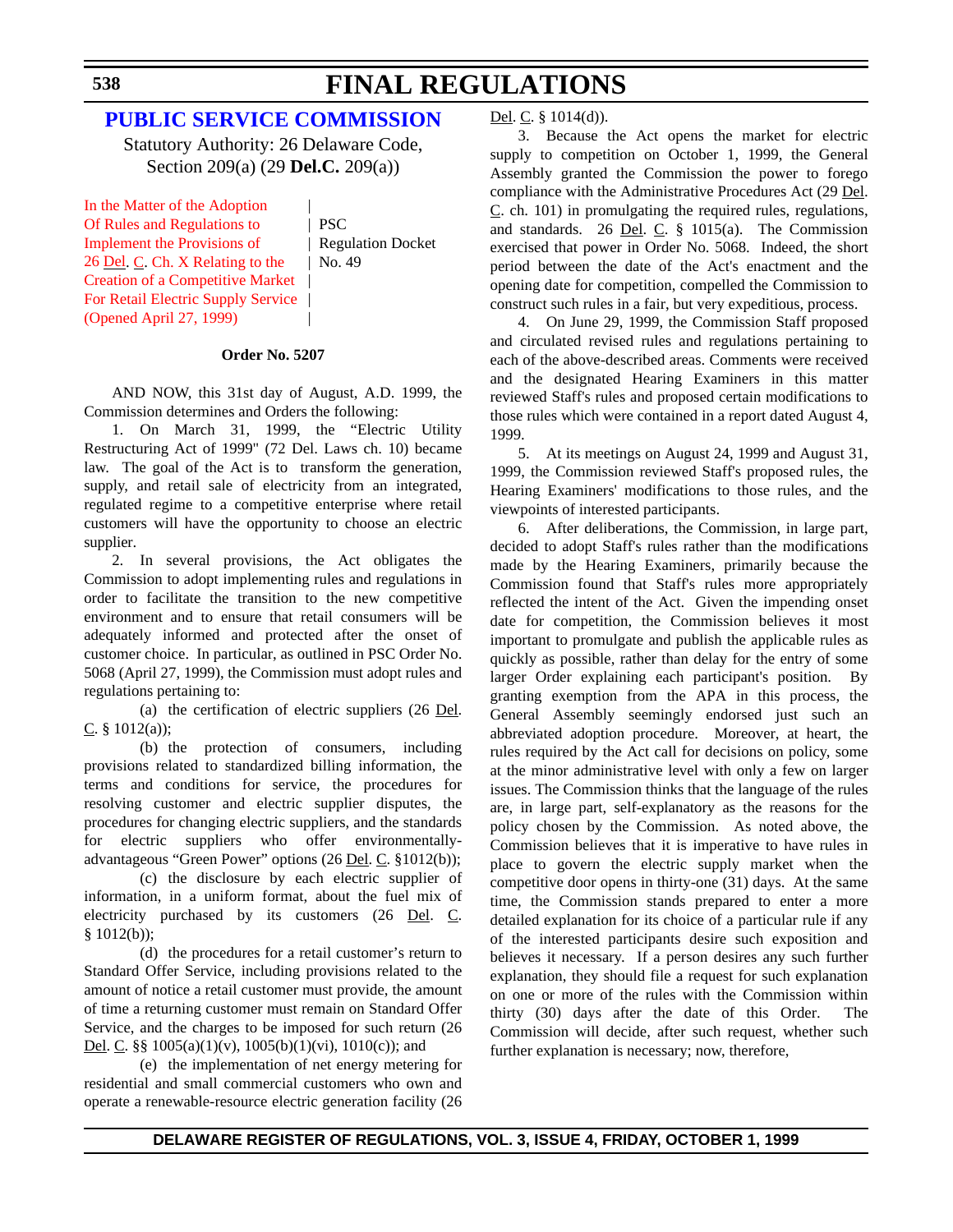IT IS ORDERED:

1. That the proposed "Rules for Certification and Regulation of Electric Suppliers" attached hereto as Exhibit "A" are adopted, pursuant to 26 Del. C.  $\S$ § 1010(a)(2), 1012(a), and 1014(d).

2. That pursuant to 26 Del. C.  $\S$  1015(a), the Secretary of the Commission shall transmit a copy of this Order and the rules governing the certification and regulation of electric suppliers adopted herein to the Delaware Registrar of Regulations for publication in the next issue of the Delaware Register of Regulations.

3. That section IX of the Commission Staff's proposed rules is not adopted. Instead, the Commission orders that the retention issues be handled as part of the individual utility's restructuring plan.

4. That the Secretary shall mail a copy of this Order and the rules adopted herein to each entity or person that previously filed comments or appeared in this docket.

5. That the Commission reserves the right to hereafter, by Order, alter, amend, or waive the rules adopted herein for use in any particular matter or proceeding.

6. That the Commission reserves the jurisdiction and authority to enter such further Orders in this matter as may be deemed necessary or proper.

#### BY ORDER OF THE COMMISSION:

Robert J. McMahon, Chairman Joshua M. Twilley, Vice-Chairman Arnetta McRae, Commissioner Donald J. Puglisi, Commissioner John R. McClelland, Commissioner

#### ATTEST:

Karen J. Nickerson, Secretary

### DELAWARE PUBLIC SERVICE COMMISSION

#### **Rules for Certification and Regulation Of Electric Suppliers**

Effective: August 31, 1999

#### TABLE OF CONTENTS

| <b>Section I: Definitions</b>                   |    |
|-------------------------------------------------|----|
| Section II: Certification of Electric Suppliers | 4  |
| Section III: Post-certification Requirements    | 9  |
| Section IV: Billing and Metering                | 11 |
| <b>Section V:Customer Complaint Procedures</b>  | 13 |
| Section VI: Green Power and Renewable Resources | 15 |
| Section VII. Disclosure of Fuel Resource Mix    | 16 |
| Section VII: Net Energy Metering                | 17 |
| Section IX: Customers Returning to EDC or SOS   |    |

| Supplier for Electric Supply Service | 18 |
|--------------------------------------|----|
| Section X:Other General Rules        | 19 |

Section I: Definitions

"Affiliated Interest" - means:

1. Any person or entity who owns directly, indirectly or through a chain of successive ownership, 10% or more of the voting securities of the Applicant;

2. Any person or entity, 10% or more of whose voting securities are owned, directly or indirectly, by an affiliated interest as defined in 1 above; or

3. Any person or entity, 10% or more of whose voting securities are owned, directly or indirectly, by the Applicant.

"Ancillary Services" - services that are necessary for the transmission and distribution of electricity from supply sources to loads and for maintaining reliable operation of the transmission and distribution system.

"Applicant" - an entity or person seeking to obtain an Electric Supplier Certificate.

"Broker" - an entity or person that acts as an agent or intermediary in the sale or purchase of, but that does not take title to, electricity for sale to Retail Electric Customers.

"Commission" - the Delaware Public Service Commission

"Cramming" – the practice of charging Customers for services that they have not ordered or have been sold in a deceptive manner such that the customer is not reasonably aware of the nature or price of the service for which he or she is being charged.

"Customer" or "Retail Electric Customer" - a purchaser of electricity for ultimate consumption and not for resale in Delaware, including the owner/operator of any building or facility, but not the occupants thereof, that purchases and supplies electricity to the occupants of such building or facility.

"Delaware Electric Cooperative, Inc." or "Cooperative" or "DEC" - or its successor(s).

"Delmarva Power & Light Company d/b/a Conectiv Power Delivery" or "Delmarva" or "DP&L" - or its successor(s).

"Distribution Services" – those services, including metering, relating to the delivery of electricity to a Retail Electric Customer through Distribution Facilities.

"Distribution Facilities" – electric facilities located in Delaware that are owned by a public utility that operate at voltages of 34,500 volts or below and that are used to deliver electricity to Retail Electric Customers, up through and including the point of physical connection with electric facilities owned by the Retail Electric Customer.

"Electric Distribution Company"or "EDC"- a public utility owning and/or operating Transmission and/or Distribution Facilities in Delaware.

"Electric Supplier"- an entity or person certified by the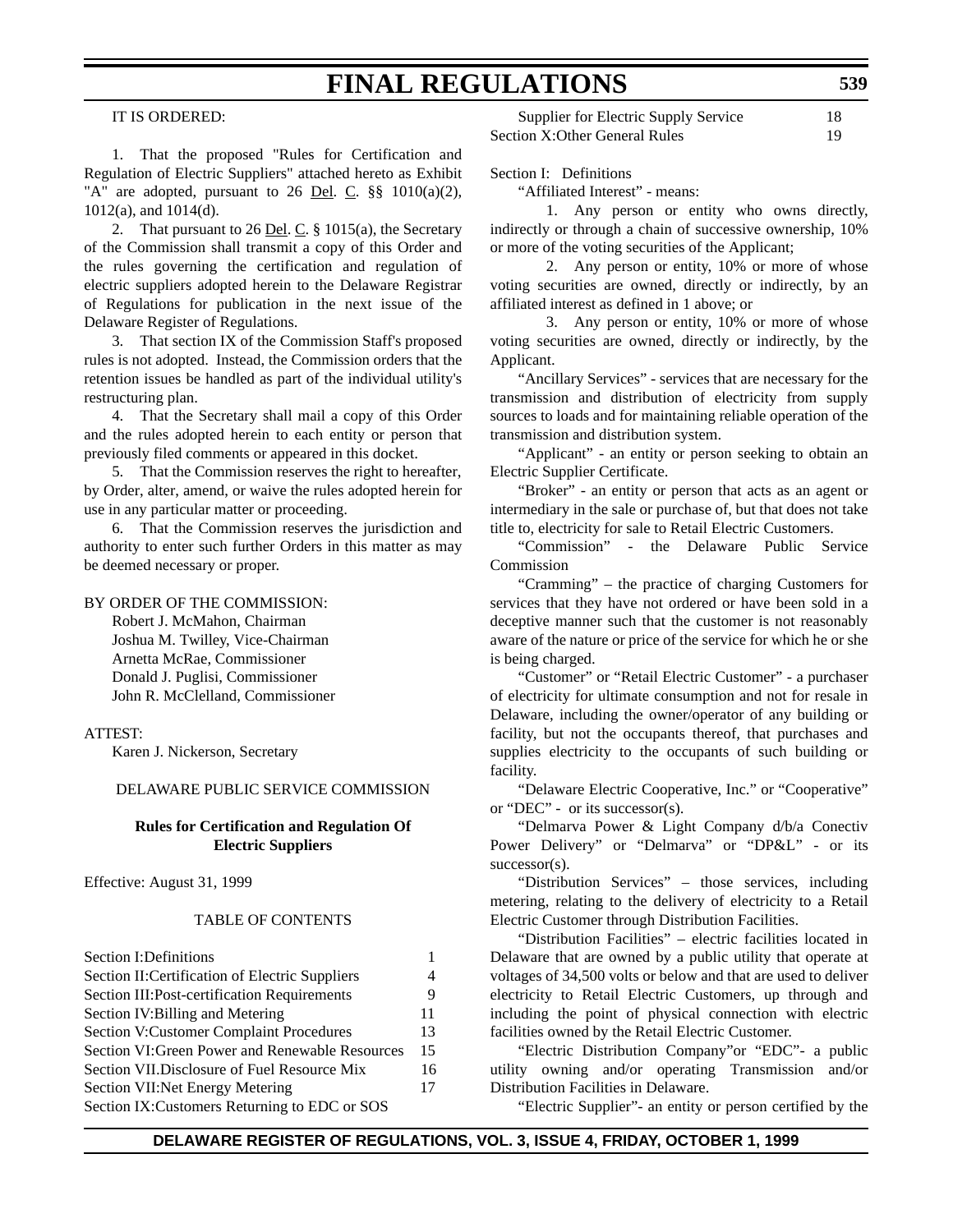Commission, including municipal corporations which choose to provide electricity outside their municipal limits (except to the extent provided prior to February 1, 1999), Broker, Marketer or other entity (including public utilities and their affiliates), that sells electricity to Retail Electric Customers, utilizing the Transmission and Distribution Facilities of an Electric Distribution Company.

"Electric Supplier Certificate" or "ESC"- a certificate granted to Electric Suppliers by the Commission which have fulfilled the Commission's certification requirements.

"Electric Supply Service" - the provision of electricity or electric generation service.

"FERC" - The Federal Energy Regulatory Commission.

"Green Power" - electricity generated from any one of the following renewable resources: solar; hydro; wind; biomass (the burning of agricultural wastes and landfill gas); and geothermal (heat from the earth).

"Marketer" - an entity or person that purchases and takes title to electricity for sale to Retail Electric customers.

"PJM Interconnection, LLC" or "PJM" - the Pennsylvania-New Jersey-Maryland Independent System Operator that is responsible for the operation and control of the bulk electric power system throughout all or portions of Delaware, Pennsylvania, New Jersey, Maryland, Virginia and District of Columbia.

"Slamming" - the unauthorized transfer of a customer to another Electric Supplier.

"Standard Offer Service" or "SOS" - the provision of Electric Supply Service after the Transition Period by a Standard Offer Service Supplier to Customers who do not otherwise receive Electric Supply Service from an Electric Supplier.

"Standard Offer Service Supplier" or "SOSS" - an Electric Supplier that provides Standard Offer Service to Customers within an Electric Distribution Company's service territory after the Transition Period.

"State" - The State of Delaware.

"Telemarketing" – Any unsolicited telephone calls initiated by, or on behalf of, an Electric Supplier to a Customer in order to market Electric Supply Service.

"Transition Period" - the period of time described in 26 Del. C. § 1004, which: begins October 1, 1999 and ends September 30, 2002 for Delmarva's non-residential customers; begins October 1, 1999 and ends September 30, 2003 for Delmarva's residential customers; and begins April 1, 2000 and ends March 31, 2005 for all Cooperative customers.

"Transmission Facilities" - electric facilities located in Delaware and owned by a public utility that operate at voltages above 34,500 volts and that are used to transmit and deliver electricity to Customers (including any Customers taking electric service under interruptible rate schedules as of December 31, 1998) up through and including the point of physical connection with electric facilities owned by the Customer.

"Transmission Services" - the delivery of electricity from supply sources through Transmission Facilities. Section II: Certification of Electric Suppliers

All Electric Suppliers must obtain an Electric Supplier Certificate from the Commission to sell electric supply service to or arrange the purchase on behalf of Retail Electric Customers prior to offering contracts to Customers or commencing service.

1. Certification Requirement. All Electric Suppliers shall file with the Commission an original and ten (10) copies of an Application for an Electric Supplier Certificate. Such application shall contain all the information and exhibits hereinafter required and may contain such additional information as the Applicant deems appropriate to demonstrate to the Commission that it possesses the technical, financial, managerial and operational ability to adequately serve the public.

(a) Authority to Do Business In Delaware. Each Applicant shall provide documentation from the Delaware Secretary of State and/or the Delaware Division of Revenue that it is legally authorized and qualified to do business in the State of Delaware.

(b) Resident Agent. Pursuant to 26 Del. C. § 401, each Applicant shall file a designation in writing of the name and post-office address of a person resident within the State upon whom service of any notice, order or process may be made. This information must be updated if changed.

(c) Performance Bonds. Each Applicant shall submit a copy of their performance bond or guarantee that they have obtained as security to the Electric Distribution Company if required in the Service Agreement between the Applicant and the Electric Distribution Company.

(d) Compliance with Regional Requirements. Each Applicant, except for Brokers, must demonstrate that it has the technical ability to secure generation or otherwise obtain and deliver electricity through compliance with all applicable requirements of PJM. Brokers must submit relevant evidence of technical fitness to conduct their proposed business. Any Broker arranging the purchase of Electric Supply Service for their Customers must procure electricity from an entity that complies with PJM's requirements.

(e) Financial, Operational, Managerial and Technical Ability. Each Applicant shall be required to present substantial evidence supporting their financial, operational, managerial and technical ability to render service with the State of Delaware. Such evidence shall include, but is not limited to:

(1) Certified financial statements current within twelve (12) months of the filing. Publicly traded Applicants must file their most recent annual report to shareholders and SEC Form 10-K. Other indicia of financial capability may also be filed.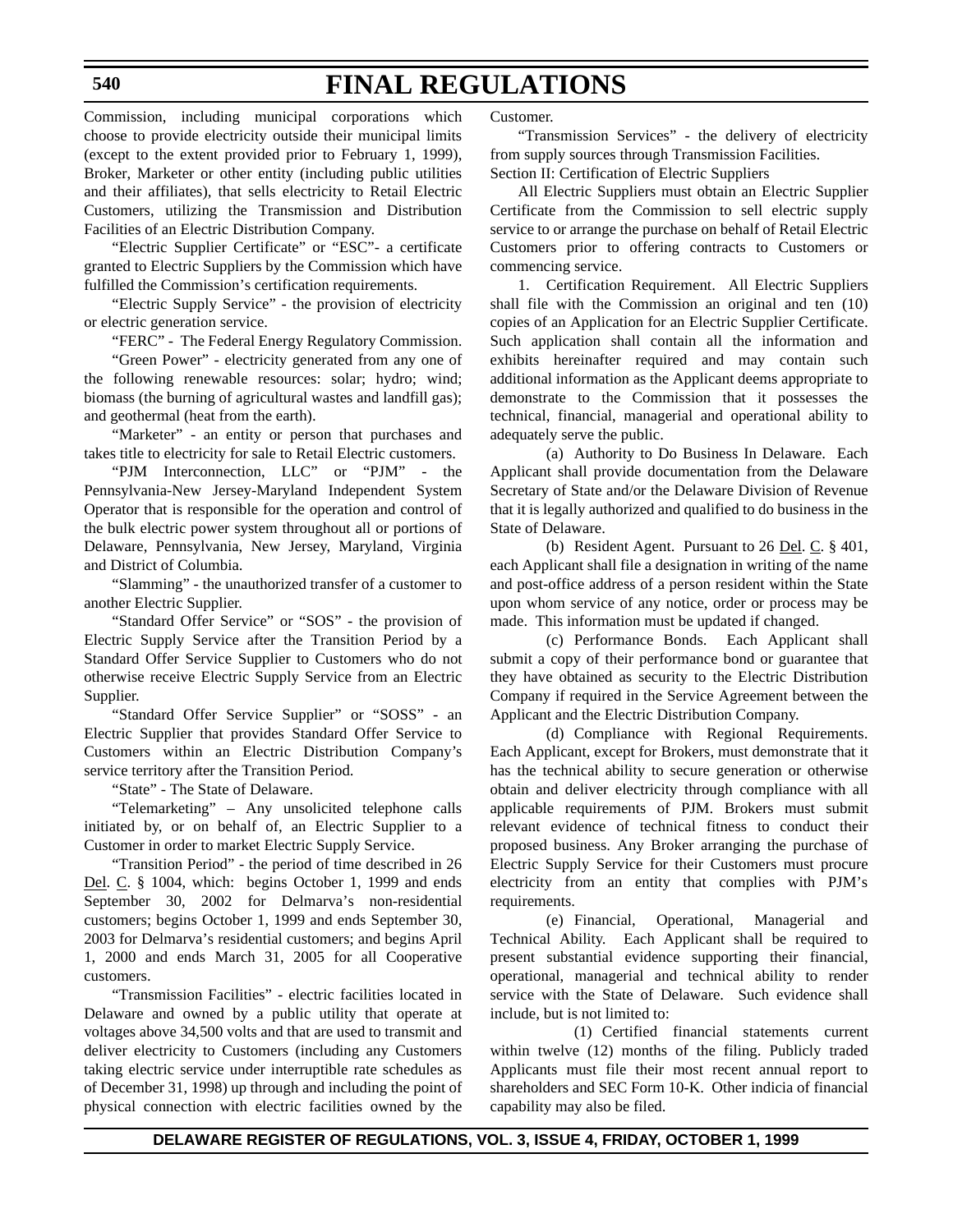(2) Brief description of the nature of business being conducted, including types of customers to be served, services provided and geographic area in which services are to be provided.

(3) A list of states in which Applicant or any of its affiliated interests is presently selling electric supply service to Retail Electric customers and a list of states in which Applicant or any of its affiliated interests has pending applications to sell electric supply service to Retail Electric customers.

(4) A list of states in which Applicant or any of its affiliated interests has been denied approval by a State Commission to sell electricity to Retail Electric Customers or has had its authority revoked.

(5) Relevant operational experience of each principal officer responsible for Delaware operations.

(6) A copy of any FERC approval as a Marketer or date and docket number of the application to FERC.

(7) If the Applicant requires deposits, advance payments, prepayments, financial guarantees or the like from customers, then the Applicant must secure a bond with corporate surety licensed to do business in Delaware guaranteeing the repayment of all customer deposits and advances upon the termination of service. The amount of the bond will be the lesser of (i) 150 percent of the projected amount of deposits and advances for the next one year period; or (ii) \$50,000. If at any time the actual amount of the deposits and advances held by the Applicant exceeds the amount projected, the amount of bond shall be increased to comply with the requirement in the preceding sentence.

(8) All new Applicants shall demonstrate in their applications that they possess a minimum of \$100,000 of assets in excess of encumbrances or a minimum of \$100,000 in cash, cash equivalents, or financial instruments that are reasonably liquid and readily available to meet their costs of providing electricity to Customers or any combination thereof.

(9) Demonstration of cash or cash equivalents can be satisfied by the following:

(i) Cash or cash equivalents, including cashier's check, sight draft, performance bond proceeds, or traveler's checks;

(ii) Certificate of deposit or other liquid deposit, with a reputable bank or other financial institution;

(iii) Preferred stock proceeds or other corporate shareholder equity, provided that use is restricted to maintenance of working capital for a period of at least twelve (12) months beyond certification of the Applicant by the Commission;

(iv) Letter of credit, issued by a reputable bank or other financial institution, irrevocable for a period of at least twelve (12) months beyond certification of the Applicant by the Commission;

(v) Line of credit, issued by a reputable bank or other financial institution, irrevocable for a period of at least twelve (12) months beyond certification of the Applicant by the Commission;

(vi) Loan, issued by a qualified subsidiary, affiliate of Applicant, or a qualified corporation holding controlling interest in the Applicant, irrevocable for a period of at least twelve (12) months beyond certification of the Applicant by the Commission, and payable on an interestonly basis for the same period;

(vii)Guarantee, issued by a corporation, copartnership, or other person or association, irrevocable for a period of at least twelve (12) months beyond certification of the Applicant by the Commission;

(vii)Guarantee, issued by a qualified subsidiary, affiliate of Applicant, or a qualified corporation holding controlling interests in the Applicant, irrevocable for a period of at least twelve (12) months beyond the certification of the Applicant by the Commission; and,

(ix) Identifiable physical assets set forth in a balance sheet or similar statement.

(10)The Applicant shall disclose whether the entity or any of its affiliated interests has filed for bankruptcy in the past 24 months.

(11) The Commission or its Staff may consider any other information submitted by the Applicant if it can show the financial, operational, managerial, and technical abilities of an Applicant.

(f) Verification of Application. The Application must be verified by a principal or officer of the Applicant.

(g) Consent to the Jurisdiction. All Electric Suppliers shall consent to the jurisdiction of the Delaware courts for acts or omissions arising from their activities in the State.

(h) Other Requirements:

(1) Legal name as well as the name under which the Applicant proposes to do business in Delaware;

(2) State of incorporation, business address, and address of the principal officer;

(3) Name, title and telephone number of a regulatory contact person;

(4) A toll-free telephone number of customer service department;

(5) Description of the Applicant's experience in the energy market and a brief description of the services its plans to offer in Delaware and the type of customers it plans to serve; and

(6) Statement detailing any criminal activities of which the Applicant or any of its affiliated interests has been charged or convicted, or which the principal or corporate officers of the Applicant or any of its affiliated interests has been charged or convicted.

(i) Contracts. The Applicant shall provide the Commission with a copy of its standard contract that it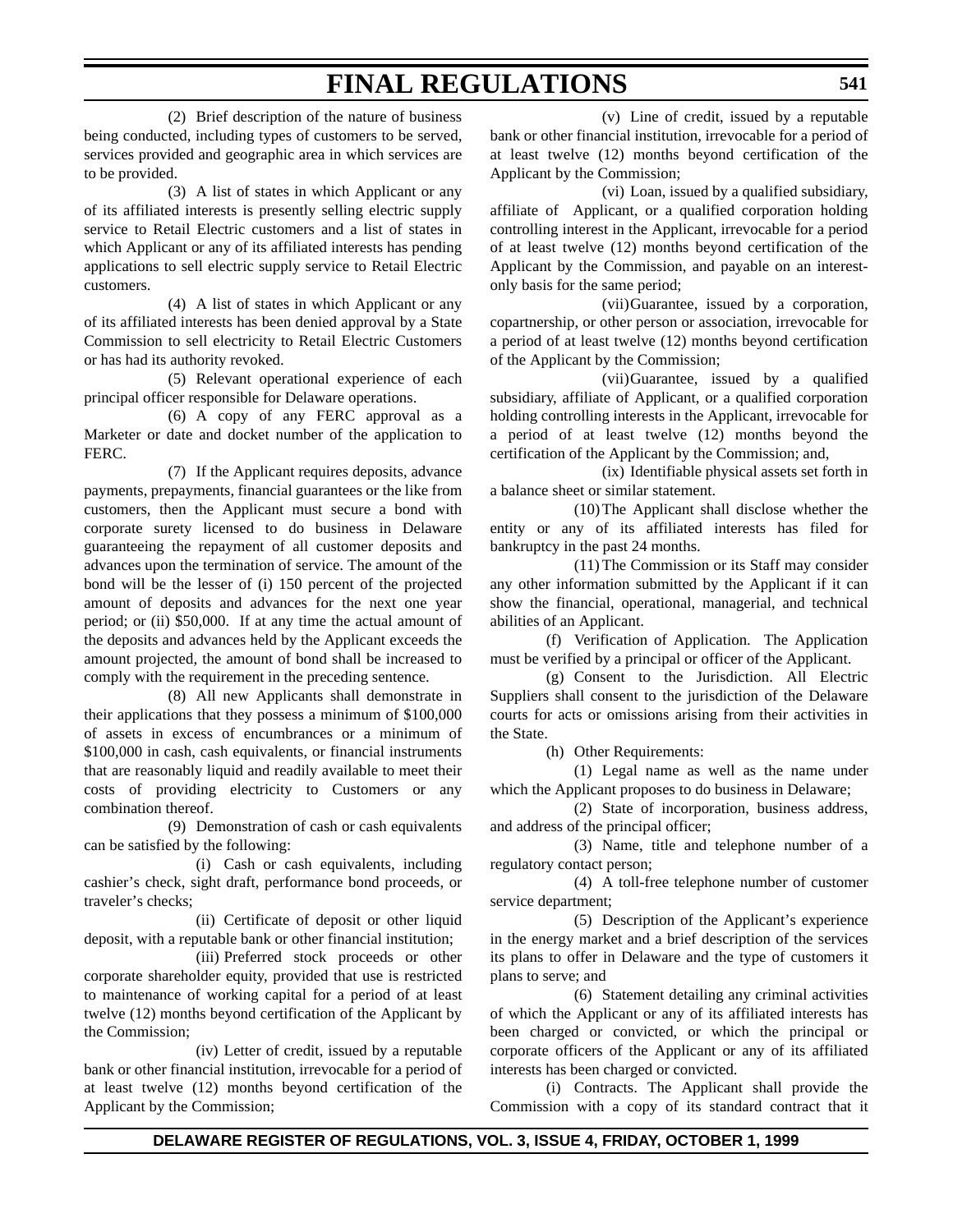#### **542**

# **FINAL REGULATIONS**

proposes to use with its prospective customers. Such standard contract shall be filed twenty-one (21) calendar days prior to use by the Applicant. Commission Staff shall have the authority at any time to require changes to a standard contract, if Staff determines that such contract is not consistent with these Rules for Certification and Regulation of Electric Suppliers. Such contract shall be in clear and plain language and include explicit terms and conditions which at a minimum contain the following:

(1) A clear statement of the duration of the contract;

(2) The price stated in cents per kWh or a clear and unambiguous statement of the precise mechanism or formula by which the price will be determined;

(3) A complete list of any other fees, including early termination penalties, late fees, and interest charges, which can be imposed on the customer, including but not limited to the magnitude of the fees and the specific conditions under which such fees can be imposed;

(4) A statement of the Electric Supplier's termination rights, which shall explain the specific conditions, under which the Electric Supplier may terminate service. At a minimum, the Electric Supplier shall provide the customer with at least 30 days notice prior to the next meter read date to terminate service and procedures to maintain ongoing service;

(5) The Electric Supplier's local or toll-free telephone number; the name, address and local or toll-free telephone number of a company contact person; the Electric Distribution Company's emergency telephone number; and the Commission's address and telephone number;

(6) A statement that the customer should call the Electric Distribution Company in the event of an electricrelated emergency, such as a power outage; and,

(7) A statement informing the customer that if he/she relocates outside his/her current EDC area, he/she may terminate his/her contract with his/her Electric Supplier after providing a 30-day notice in writing to the Electric Supplier.

2. Notice. Each Applicant shall publish notice of the filing of the application in two (2) newspapers having general circulation throughout the State in a form to be prescribed by the Commission.

3. Application Fee. A non-refundable application fee of \$750 shall be submitted with the application for Certification.

4. Incomplete or Abandoned Applications. Applications that do not include the necessary fees, supporting documentation or information may be rejected. The Commission Staff will provide the Applicant with a list of deficiencies and the Applicant will be given time to provide the necessary information to complete its certification. However, an incomplete or abandoned application will be closed four (4) months after the filing date, unless such time frame is extended by the Commission.

5. Waiver of Certification Requirements. Upon the request of any Applicant, the Commission may, for good cause, waive any of the requirements of these Rules that are not required by statute. The waiver may not be inconsistent with the purpose of these Rules or Chapter X of Title 26 of Del. C.

Section III: Post-certification Requirements

1. Term of ESC. ESCs are valid until revoked by the Commission or abandoned by the Electric Supplier after the requisite notice to the Commission and to their customers.

2. Minimum Length of Service by Electric Supplier. For each Customer class, each Electric Supplier must offer Electric Supply Service to each of its Customers for a minimum period of one billing cycle.

3. Transfer or Abandonment of ESC. The transfer of an ESC is prohibited. No electric service provider shall abandon service without 60 days written notice to the Commission, the affected Electric Distribution Companies, and its customers.

4. Contracts and Revised Contracts. An Electric Supplier shall supply Electric Supply Service only by a contract substantially similar to the standard contract filed by the Electric Supplier under Section II, paragraph 1(i) of these Rules. The contract must be signed and dated by the customer. If an Electric Supplier offers the Customer a check, prize, or other incentive which requires a signature, that signature cannot be used as the contract signature. A customer has ten (10) calendar days from the day the utility sends the confirmation letter to rescind their selection. If the Electric Supplier makes changes to its standard contract form, the Electric Supplier must submit these changes to the Commission Staff for review and comment. Such revised contract shall be filed twenty-one (21) calendar days prior to use by the Electric Supplier. Commission Staff shall have the authority at any time to require changes to a standard contract, if Staff determines that such contract is not consistent with these Rules for Certification and Regulation of Electric Suppliers.

5. Price Terms. Any price term shall not be inconsistent with pricing terms in a Customer's contract with his/her Electric Supplier. The Electric Supplier must provide thirty (30) days written notice to its Customer(s) of any price term changes.

6. Information that Must be Provided to a Customer by the Electric Supplier. The Electric Supplier must provide the customer with the following a copy of its contract which includes the terms and conditions of service.

7. Customer Information. An Electric Supplier cannot release customer information without the written authorization of the customer.

8. Marketing and Advertising.

(a) Pursuant to  $26$  <u>Del</u>. C.  $\S$  1012 (b) and as further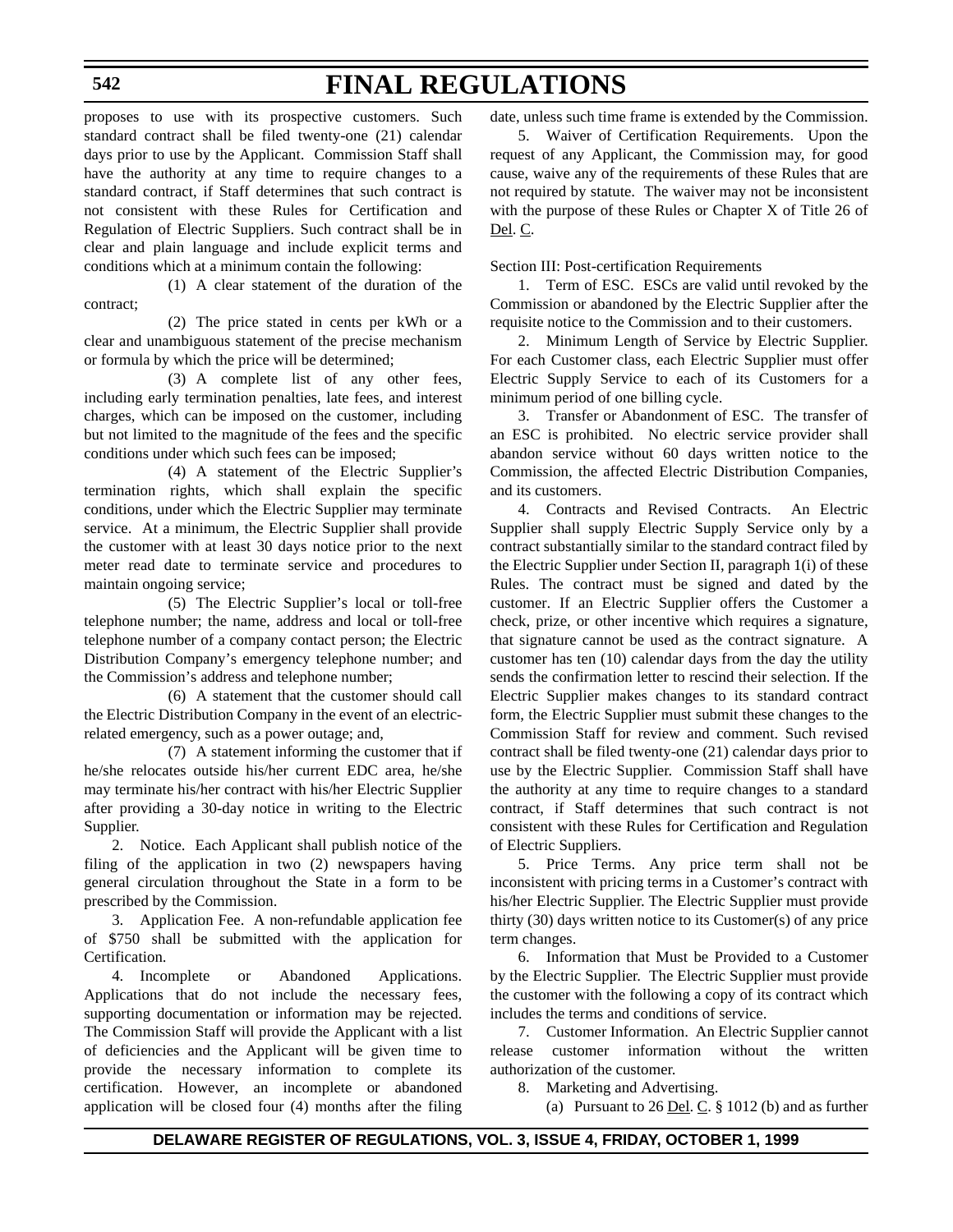defined in Section I of these Rules, all Electric Suppliers are prohibited from using Telemarketing to solicit customers. This prohibition does not include initial contact by any medium other than a voice telephone call or a Customer's telephone response to any non-telephone initial contact.

(b) An Electric Supplier or its marketing or advertising agent shall not make misrepresentations or use deceptive practices in its direct solicitations, advertising or marketing materials.

(c) An Electric Supplier or its marketing or advertising agent must comply with all federal, state or local laws applicable to advertising or marketing products or services.

9. Reports to be Provided to the Commission. All Electric Suppliers shall provide such information concerning Delaware operations to the Commission as the Commission may from time to time request, including any reporting requirements contained herein. Information provided pursuant to this paragraph and designated "proprietary" or "confidential" shall be held in accordance with paragraph 1 in Section X of these Rules, and shall be afforded proprietary treatment subject to the provisions of the Rules, Commission regulations, and Delaware Law.

10. Fees and Assessments. ESCs must pay the fees and assessments under 26 Del. C. § 1012 (c) (2). ESCs must also file any reports required under 26 Del. C. § 115 (e). The ESC must also pay the Public Utilities Taxes pursuant to 30 Del. C. Chapter 55.

11. Record Retention. All Electric Suppliers will retain customer account records for a period of two (2) years.

Section IV: Billing and Metering

1. Billing Options.

(a) Each Customer in Delmarva's service territory has the right to choose to receive separate bills from Delmarva Power & Light Company d/b/a Conectiv Power Delivery and from its Electric Supplier (if the ES provides a separate billing), or to receive a combined bill from either Delmarva or its Electric Supplier (if the ES provides a consolidated billing option), for Electric Supply, Transmission, Distribution, Ancillary and other Services, consistent with these Rules. If the Customer does not elect a billing option, Delmarva will be responsible for billing the Customer for Electric Supply, Transmission, Distribution, Ancillary and other Services, regardless of the Electric Supplier.

(b) In the Delaware Electric Cooperative's service territory, the Cooperative will bill each Customer for Electric Supply, Transmission, Distribution, Ancillary and other Services, regardless of the Customer's Electric Supplier.

2. Bill Contents. The bill should be easy to understand and must contain the following information:

(a) The name, address, and local or toll-free

telephone number of the Electric Supplier;

(b) If different from the Electric Supplier, the name, address and toll-free telephone number of the Electric Distribution Company;

(c) The due date for payment;

(d) An itemized list of each service or product billed for the current billing period including charges for the Public Purpose Programs and a Competitive Transition Charge (if applicable);

(e) Electricity consumption including whether the consumption was based on actual recorded usage or estimated usage;

(f) The actual cents per kWh (or the appropriate block charges or other pricing mechanism) charged to the customer for the customer's actual usage (or estimated usage) of electricity for the current billing period;

(g) The total charge for each service or product;

(h) The amount of payment or other credit applied to customer's outstanding balance during the billing period; and

(i) The amount still owed by the customer from the previous billing period.

3. Metering.

(a) During the Transition Period, Delmarva will continue to own all meters and perform all meter reading functions. After the Transition Period, or earlier if requested by Delmarva, the Commission can permit others to provide some or all of the metering functions on a competitive basis.

(b) The Delaware Electric Cooperative will continue to own and operate all meters and perform meter reading functions.

Section V:Customer Protection

1. Procedures to be Followed by the Customer:

(a) A customer should first notify the Electric Supplier of his/her complaint for resolution of his/her Electric Supply Services. In the event of an electricityrelated emergency, such as a power outage, or in the event of problems related to a Customer's EDC, the Customer should contact his/her EDC.

(b) If the customer and Electric Supplier are not able to come to a resolution, the customer may file a complaint with the Commission as described in Rules 14 and 15 of the Rules of Practice and Procedure of the Commission.

2. Procedures to be Followed by the Electric Supplier:

(a) If a customer notifies the Electric Supplier that he/she has a complaint, the Electric Supplier shall use good faith efforts to respond to and resolve the complaint.

(b) An Electric Supplier shall have a sufficient number of customer service representatives to handle its customers' inquiries and complaints.

(c) If the customer and Electric Supplier are not able to come to a resolution, the Electric Supplier will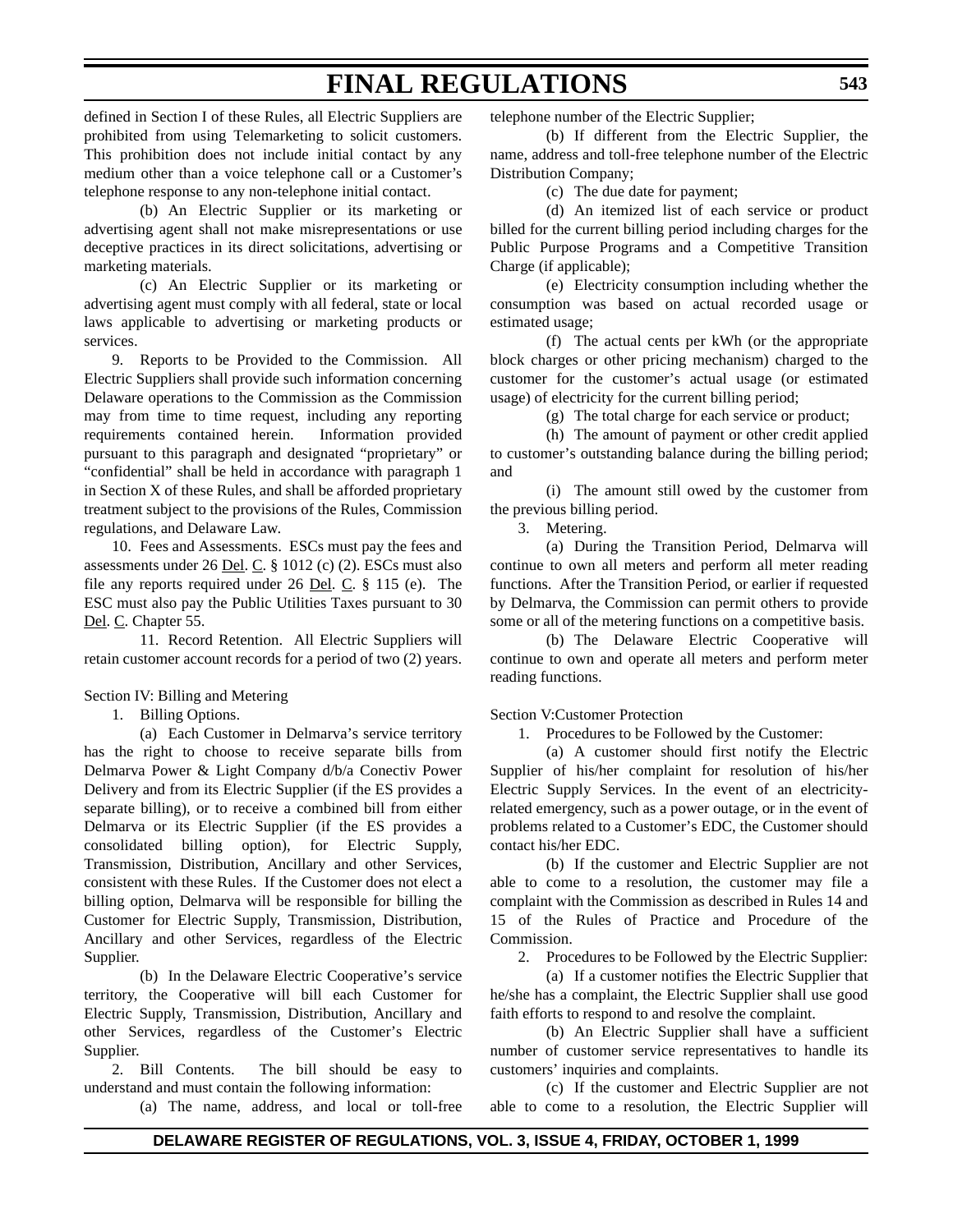inform the customer that he/she may contact the Commission.

(d) The Electric Supplier shall prepare and maintain a report of these complaints and keep these reports on file for a period of two (2) years. Upon request by the Commission or its Staff, an Electric Supplier shall furnish a copy of such report to the Commission. The report shall contain the following information:

- (i) Type of complaint;
- (ii) Date of complaint;
- (iii) Resolution; and,
- (iv) Date resolved.

3. Slamming. If the Commission determines that an Electric Supplier has slammed a Retail Electric Customer, then that Electric Supplier may be subject to penalties that may be imposed by the Commission through a hearing process. An Electric Supplier that causes a customer to be transferred to the Electric Supplier's electric supply service, without obtaining an executed, unrescinded contract as required in Section III, paragraph 4 of these Rules, shall be deemed in violation of this Slamming Rule. In such a case, the Electric Supplier must void and/or refund any charges it has imposed on the slammed customer. The customer will only be liable to its authorized Electric Supplier for future service at a rate that is no more than the rate the customer paid before the slamming incident occurred.

4. Cramming. If the Commission determines that an Electric Supplier has billed unauthorized charges to a Retail Electric Customer, that Electric Supplier may be subject to penalties that may be imposed by the Commission through a hearing process. An Electric Supplier that has imposed unauthorized charges on a Retail Electric Customer must void and/or refund all of those charges to the Retail Electric Customer.

Section VI: Green Power and Renewable Resources

1. All Electric Suppliers offering Green Power shall have to meet disclosure of fuel resource mix stated in Section VII of these Rules.

2. For the purposes of this Section, a Green Power option is defined as an Electric Supply Service which has a generation resource mix of at least 50% Green Power. An Electric Supplier can provide a Green Power option of any proportion higher than that stated in this paragraph provided it meets the standards in paragraph 3 of this Section.

3. When requested by a Customer or providing information regarding Green Power through marketing and advertising material(s) or solicitation(s), an Electric Supplier must label its fuel resource mix in a manner that accurately describes its electric generating resources.

4. An Electric Supplier shall not market, advertise, or solicit to Customers on the basis that its product is environmentally beneficial unless it meets the minimum resource mix requirement of paragraph 2 of this Section.

Section VII. Disclosure of Fuel Resource Mix

1. Each Electric Supplier shall file a report with the Commission disclosing the aggregate proportions of fuel resource mix for the electricity supplied to its customers in Delaware for each quarter during the year. Such reports shall be filed by last date of the month succeeding each quarter. The reports shall include, but are not limited to:

(a) The total number of customers by each customer class served during that quarter;

(b) The total amount of electricity (kWh or MWh) supplied to each customer class; and,

(c) The fuel resource mix by percentage for the following resources: coal, oil, natural gas, nuclear, hydro, solar, wind, biomass, geothermal, and other.

2. The Commission will keep the information reported under paragraphs 1(a) and 1(b) confidential. Information to paragraph 1(c) shall not be held confidential, and the Commission or an Electric Supplier shall disclose such information to any member of the public requesting it. Each Electric Supplier shall also disclose the information under paragraph 1(c) to its Customers no less frequently than on a quarterly basis. Information reported under paragraph 1(c) may be utilized in any consumer education program developed in accordance with 26 <u>Del. C.</u> § 1014(c).

3. If an Electric Supplier cannot provide the data in paragraph 1(c) specifically for its customers in Delaware, then the Commission will accept comparable percentages for the load served in the Pennsylvania-Jersey-Maryland (PJM) regional power pool.

Section VIII: Net Energy Metering

1. Each Electric Supplier providing Electric Supply Service to residential and small commercial Customers shall offer these Customers the option of net energy metering if a Customer generates electricity at the Customer's premises, subject to all of the following requirements:

(a) The Customer owns or operates the electric generation facility;

(b) The facility uses renewable resources;

(c) The facility has a capacity of not more than 25 kilowatts;

(d) The facility is not used by the Customer to supply property other than the Customer's premises.

2. Net metering is the interconnection with Distribution Facilities through a single meter that runs forward and backward in order to measure net energy flow during a billing period.

3. If, during any billing period, a Customer's facility generates more energy than that consumed by the Customer, the Electric Supplier will credit the Customer such additional power in the following billing period at least at the same price the Electric Supplier charged or would have charged the Customer under the contract.

4. Any requirements necessary to permit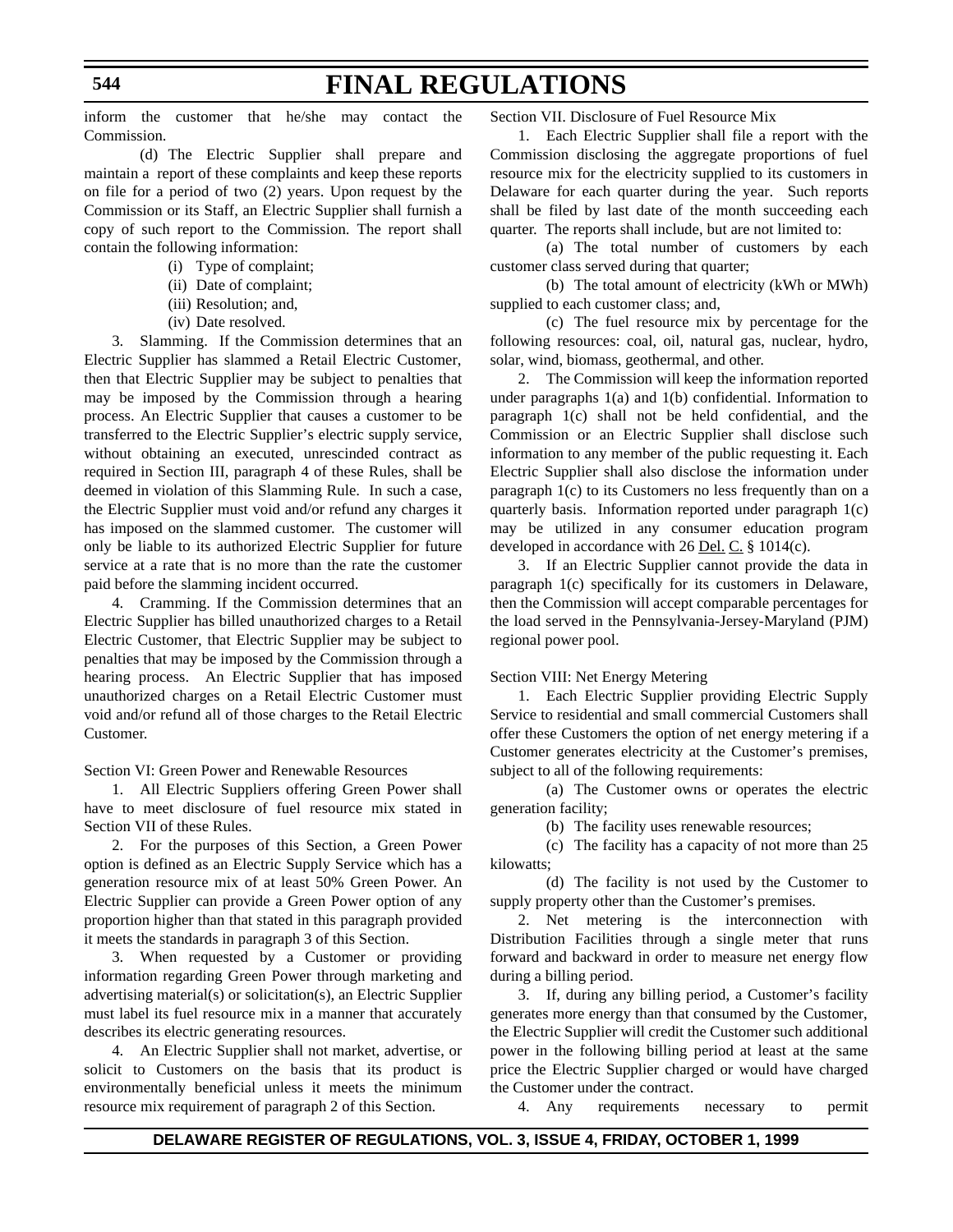interconnected operations between the customer's generating facility and the EDC, and the costs associated with such requirements, shall be dealt with in a manner consistent with a standard tariff filed with the Commission by the EDC.

5. An EDC shall not impose special fees on net energy metering Customers, such as backup charges, additional controls, or liability insurance, as long as the generation facility meets the interconnection standards and all relevant safety and power quality standards.

6. Refunds and credits from net energy metering shall not apply to services provided by the EDC other than Electric Supply Service.

Section IX: Customers Returning to Edc or Sos Supplier for Electric Supply Service

The procedures for a Retail Customer's return to an EDC during the Transition Period and to an EDC if it is the SOS Supplier after the Transition Period for Electric Supply Service shall be in accordance with the Commission's order for each EDC's individual electric restructuring plan.

#### Section X: Other General Rules

1. Proprietary Information. Under Delaware's Freedom of Information Act, 29 Del. C. ch. 100, all information filed with the Commission is considered of public record unless it contains "trade secrets and commercial or financial information obtained from a person which is of a privileged or confidential nature." 29 Del. C. §10002(d)(2). To qualify as a non-public record under this exemption, materials received by the Commission must be clearly and conspicuously marked on the title page and on every page containing the sensitive information as "proprietary" or "confidential" or words of similar effect. The Commission shall presumptively deem all information so designated to be exempt from public record status. However, upon receipt of a request for access to information designated proprietary or confidential, the Commission may review the appropriateness of such designation and may determine to release the information requested. Prior to such release, the Commission shall provide the entity which submitted the information with reasonable notice and an opportunity to show why the information should not be released.

2. Failure to Comply with These Rules. The failure by any Electric Supplier to comply with these requirements and the requirements in other Sections of these Rules may result in penalties, including monetary assessments, suspension or revocation of the Electric Supplier's ESC, or other sanction as determined by the Commission.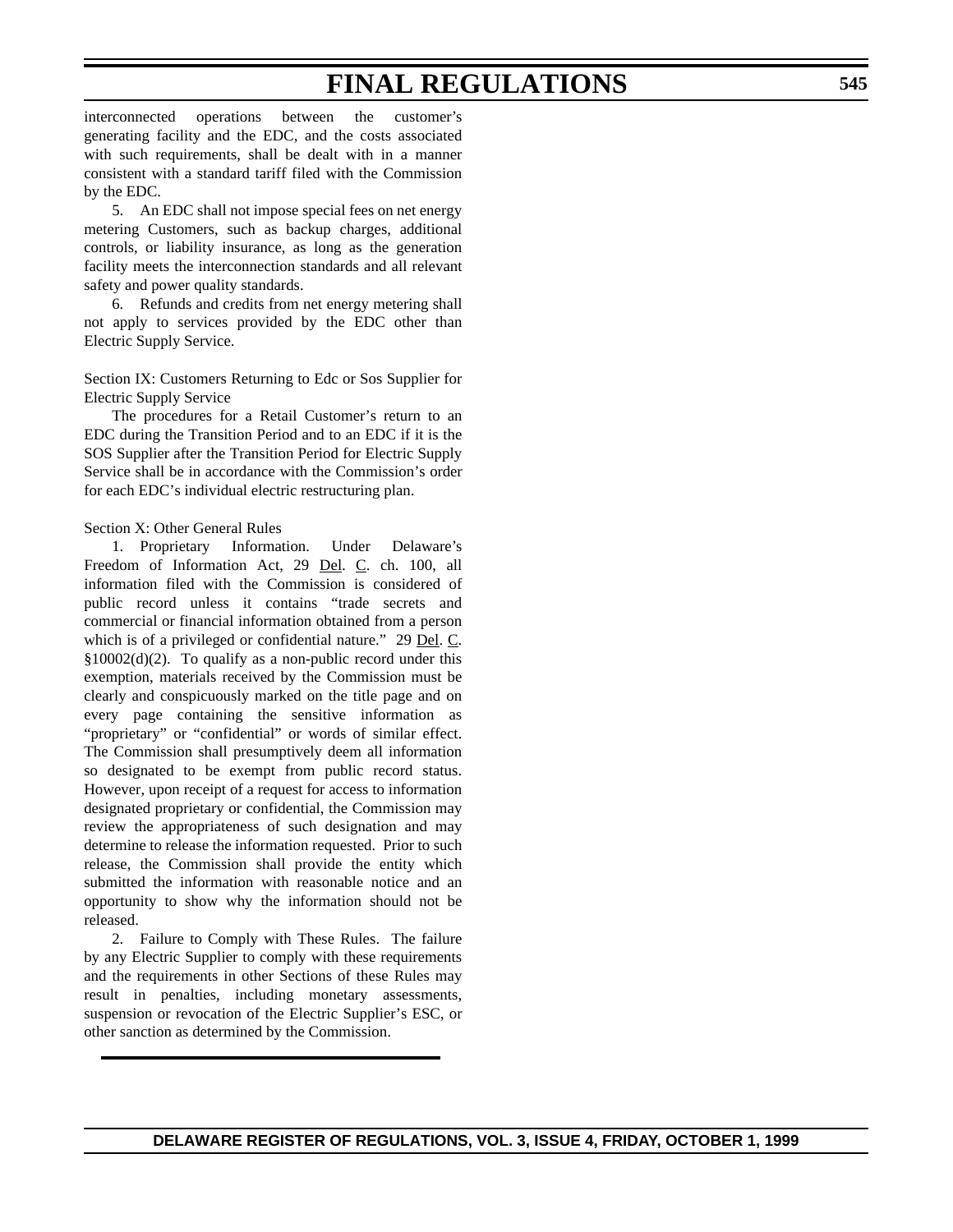## **STATE OF DELAWARE [EXECUTIVE DEPARTMENT](http://www.state.de.us/governor/index.htm) DOVER**

## **EXECUTIVE ORDER [NUMBER SIXTY-THREE](#page-4-0)**

- TO: HEADS OF ALL STATE DEPARTMENTS, AGENCIES AND AUTHORITIES, AND ALL POLITICAL SUBDIVISIONS AND GOVERNMENTAL UNITS OF THE STATE OF DELAWARE.
- RE: AMENDMENT TO EXECUTIVE ORDER NUMBER SIXTY-TWO REGARDING THE STATE OF EMERGENCY DUE TO DROUGHT EMERGENCY; ISSUING AN EMERGENCY ORDER IMPOSING MANDATORY WATER CONSERVATION MEASURES; AND OTHER RELATED ACTION.

WHEREAS, on August 5, 1999, by Executive Order Number Sixty-Two, I proclaimed a drought emergency for the State of Delaware and urged specific mandatory conservation measures;

WHEREAS, the Governor's Drought Advisory Committee is a significant source of advice to the Governor regarding water conservation measures;

WHEREAS, the Drought Advisory Committee met on August 6, 1999 to discuss Executive Order Number Sixty-Two and the current drought emergency; and

WHEREAS, minor changes to Executive Order Number Sixty-Two are necessary.

NOW, THEREFORE, I, Thomas R. Carper, by the authority vested in me as Governor of the State of Delaware, pursuant to 20 <u>Del.C</u>. § 3115 and § 3116 (a) (5), do hereby proclaim as follows:

1. Amend Executive Order Number Sixty-Two be striking the text of sub-paragraph 4(b) and inserting in lieu thereof the following:

"(b) The use of potable water for watering golf courses, except for syringing of tees and greens during daytime stress periods (not to exceed 70% of the prevailing application rates) and watering tees and greens between the hours of 9:00 p.m. and 6:00 a.m. to the extent minimally necessary for survival;"

2. Amend Executive Order Number Sixty-Two by inserting in subparagraph 4(e) after the word "pools" the words "that do not support animals, plants or aquatic life".

3. The provisions of this Order shall be effective as of 12:01 p.m., August 7, 1999.

4. Copies of this amendment to Executive Order Number Sixty-Two shall be distributed with copies of Executive Order Number Sixty-Two.

Approved this 6th day of August, 1999.

Thomas R. Carper, Governor

Attest: Edward J. Freel, Secretary of State

#### **STATE OF DELAWARE [EXECUTIVE DEPARTMENT](http://www.state.de.us/governor/index.htm) DOVER**

## **EXECUTIVE ORDER [NUMBER SIXTY-FOUR](#page-4-0)**

- TO: HEADS OF ALL STATE DEPARTMENTS, AGENCIES AND AUTHORITIES, AND ALL POLITICAL SUBDIVISIONS AND GOVERNMENTAL UNITS OF THE STATE OF DELAWARE.
- RE: AMENDMENT TO EXECUTIVE ORDER NUMBER SIXTY-TWO, AS AMENDED BY EXECUTIVE ORDER NUMBER SIXTY-THREE, REGARDING THE STATE OF EMERGENCY DUE TO DROUGHT EMERGENCY; ISSUING AN EMERGENCY ORDER IMPOSING MANDATORY WATER CONSERVATION MEASURES; AND OTHER RELATED ACTION.

WHEREAS, on August 5, 1999, by Executive Order Number Sixty-Two, I proclaimed a State of Emergency due to drought and imposed certain mandatory conservation measures;

WHEREAS, Delaware and the region continue to experience severe drought conditions, including below normal precipitation and stream flow;

WHEREAS, the demand for fresh water has not diminished to adequate levels since the imposition of mandatory water conservation measures;

## **DELAWARE REGISTER OF REGULATIONS, VOL. 3, ISSUE 3, FRIDAY, OCTOBER 1, 1999**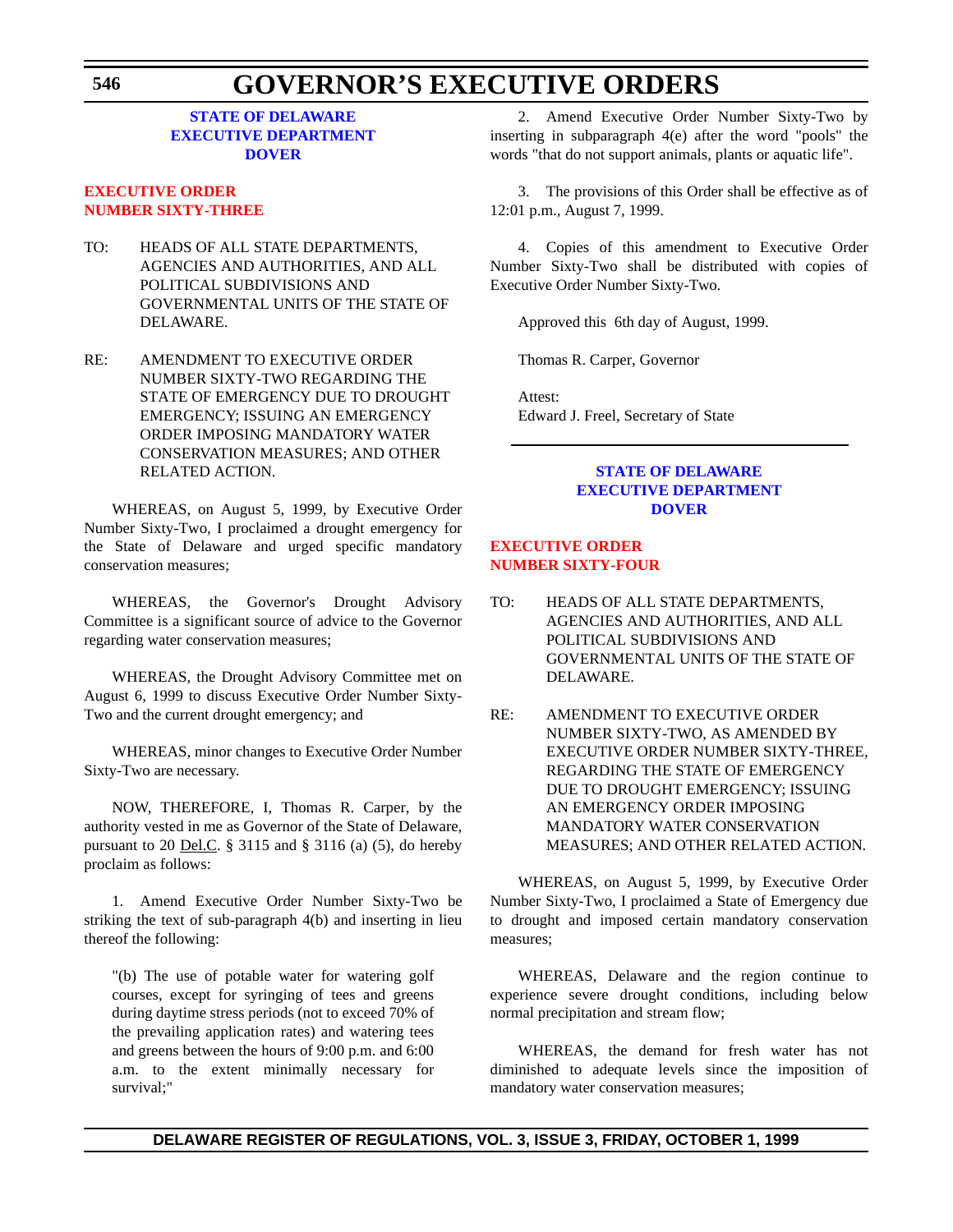WHEREAS, the current supply of fresh water in northern New Castle County continues to decrease and is barely meeting current demand;

WHEREAS, the supply of fresh water in northern New Castle County will likely diminish further in the coming days and weeks if drought conditions continue;

WHEREAS, strict enforcement is required in order to ensure compliance with the aggressive mandatory conservation measures contained in Executive Order Number Sixty-Two, as amended by Executive Order Number Sixty-Three;

NOW THEREFORE, I, Thomas R. Carper, by the authority vested in me as Governor of the State of Delaware, pursuant to 20 <u>Del.C.</u>  $\S\S$  3115, 3116(a)(5), do hereby proclaim as follows:

1. Amend Executive Order Number Sixty-Two, as amended by Executive Order Number Sixty-Three, by adding the following language at the end of Paragraph 6:

"Law enforcement may enforce the provisions provided herein, with or without a warrant, as long as such officer has reasonable grounds to believe that the person has violated the terms of this order, even if such violation has occurred outside of the officer's presence. The Justice of the Peace shall have original Jurisdiction to hear, try and finally determine any violation of the terms of this order."

2. The provisions of this Order shall be effective as of 12:01 p.m., August 20, 1999.

3. Copies of this amendment to Executive Order Number Sixty-Two, as amended by Executive Order Number Sixty-Three, shall be distributed with copies of Executive Order Number Sixty-Two and Executive Order Number Sixty-Three.

Approved this 19th day of August, 1999.

Thomas R. Carper, Governor

Attest: Edward J. Freel, Secretary of State

#### **STATE OF DELAWARE [EXECUTIVE DEPARTMENT](http://www.state.de.us/governor/index.htm) DOVER**

**EXECUTIVE ORDER [NUMBER SIXTY-FIVE](#page-4-0)**

- TO: HEADS OF ALL STATE DEPARTMENTS, AGENCIES AND AUTHORITIES, AND ALL POLITICAL SUBDIVISIONS AND GOVERNMENTAL UNITS OF THE STATE OF DELAWARE.
- RE: AMENDMENT TO EXECUTIVE ORDER NUMBER SIXTY-TWO, AS AMENDED BY EXECUTIVE ORDER NUMBER SIXTY-THREE AND EXECUTIVE ORDER NUMBER SIXTY-FOUR, REGARDING THE STATE OF EMERGENCY DUE TO DROUGHT EMERGENCY; ISSUING AN EMERGENCY ORDER IMPOSING MANDATORY WATER CONSERVATION MEASURES; CREATING THE WATER SUPPLY TASK FORCE; AND OTHER RELATED ACTION.

WHEREAS, on July 23, 1999, by Executive Order Number Sixty-One, I proclaimed a drought warning for the State of Delaware and urged specific voluntary conservation measures;

WHEREAS, on August 5, 1999, by Executive Order Number Sixty-Two, I proclaimed a state of emergency due to drought and imposed certain mandatory conservation measures;

WHEREAS, on August 6, 1999, by Executive Order Number Sixty-Three, I amended Executive Order number Sixty-Two;

WHEREAS, on August 20, 1999, by Executive Order Number Sixty-Four, I further amended Executive Order number Sixty-Two;

WHEREAS, Delaware and the region continue to experience severe drought conditions, including below normal precipitation and stream flow;

WHEREAS, the need to reduce the demand for fresh water has not diminished;

WHEREAS, the use of non-potable water, such as pool water and treated wastewater, wherever possible will help reduce demand;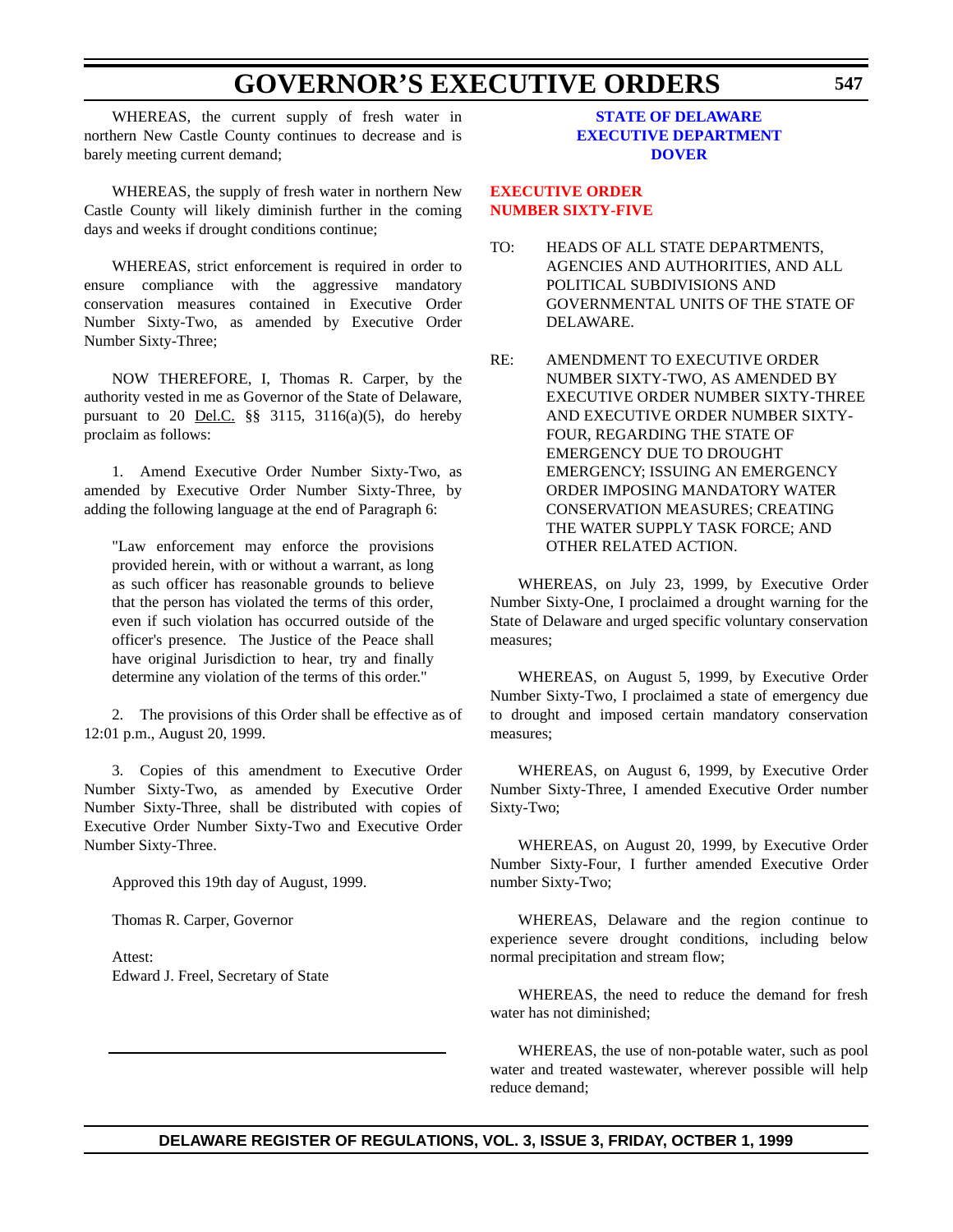WHEREAS, the fall sports season is approaching and the use of potable water for school athletic fields where necessary is appropriate to prevent injuries;

WHEREAS, to help offset use of potable water for athletic fields, restrictions on the use of potable water for recreational swimming pools is necessary and appropriate;

WHEREAS, clarification of Executive Order 62 as amended by Executive Order 63 and Executive Order 64 is necessary;

WHEREAS, the Drought of 1999 has also raised significant issues concerning the long-term water needs of Delawareans;

WHEREAS, the Drought of 1999 has focused attention on the adequacy of current water supplies;

WHEREAS, several water providers, public and private, currently supply Delaware with its water;

WHEREAS, the Drought of 1999 has revealed the need for close coordination among water suppliers and state, local and municipal governments in times of crises;

WHEREAS, it is prudent and timely for the various stakeholders to review the long-term water needs of Delaware and make recommendations to the Governor;

NOW THEREFORE, I, Thomas R. Carper, by the authority vested in me as Governor of the State of Delaware, pursuant to 20 <u>Del.C.</u>  $\S\S$  3115, 3116(a)(5), do hereby proclaim as follows:

A. Amend Executive Order Number Sixty-Two, as amended by Executive Order Number Sixty-Three and Executive Order Number Sixty-Four, by striking the text of paragraphs 1 through 9 and inserting in lieu thereof the following language:

"1. This Executive Order shall constitute a State of Emergency due to drought, limited to northern New Castle County (north of the Chesapeake and Delaware Canal).

2. All State facilities in northern New Castle County are banned from all non-essential use of water as more fully set forth in Paragraph 4 of this Order below. Each agency shall also continue to implement best management practices for agency water use as required by previous Executive Orders.

3. All municipalities are hereby ordered pursuant to 20 <u>Del.C</u>. § 3116 and § 3122 to issue directives consistent with this Order.

4. Pursuant to 20 Del.C. § 3116(a)(5), the

following uses of water are immediately prohibited in northern New Castle County, except where specifically indicated to the contrary:

(a) The use of potable water for nonagricultural irrigation and watering of lawns and outdoor gardens, landscaped areas, trees, shrubs, and outdoor plants with the following exceptions:

(i) Potable water may be applied between the hours of 5:00 a.m. and 8:00 a.m. for irrigation to domestic vegetable and fruit gardens by hand-held containers or hand-held hoses with manually operated flow control nozzles or by lowpressure perforated hoses with the user in attendance.

(ii) Potable water may be applied to school athletic fields between the hours of 5:00 a.m. and 8:00 a.m. to the extent non-potable water is not otherwise available and to the extent necessary to prevent injuries;

(b) The use of surface waters for watering golf courses, except that onsite stormwater or retention ponds or irrigation wells may be used for syringing of tees and greens during daytime stress periods and potable water may be used to water tees and greens between the hours of 5:00 a.m. and 8:00 a.m. to the extent minimally necessary for survival and where non-potable sources are not otherwise available;

(c) The use of fresh water for watering of nursery trees, shrubs, and other outdoor plants. To the extent that sources of water other than fresh water adequate to supply needs are not available or feasible to use, fresh water may be:

(i) Used by means of handheld container or handheld hose with manually operated flow control nozzles or by low-pressure perforated hoses with the user in attendance at the minimum rate necessary between the hours of 5 a.m. and 8 a.m. to establish and maintain newly planted gardens, trees, shrubs or other outdoor plants. This includes work in progress at the time of this Order.

(ii) Used by commercial and retail nurseries in the minimum amount necessary to maintain stock and prevent loss with the application limited to no more than six hours daily which may be divided into no more than two periods of watering. Syringing of drought stressed plants is permitted as required between the hours of 12 Noon and 3 p.m. with no more than 10 minutes of watering allowed in any one area.

(iii) Used by arboretums and public gardens of National, State, or regional significance at the minimum rate necessary to preserve specimens.

(iv) Sources of water, other than fresh water, shall be used where available, such as from on-site storm water retention basins or ponds, and must be applied as conservatively as possible to prevent loss of outdoor plants.

(d) The use of potable water for washing surfaces such as, but not limited to, streets, roads, sidewalks,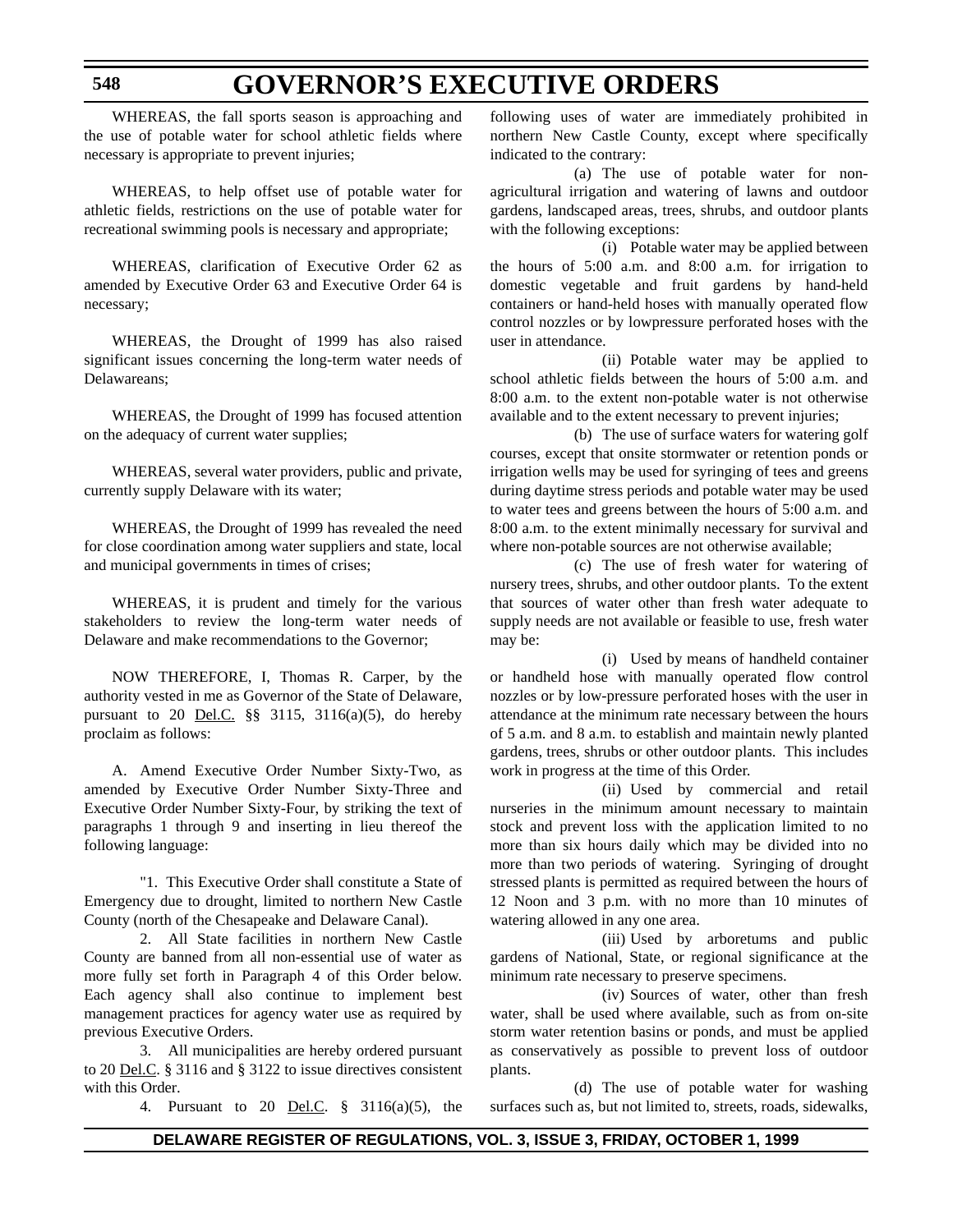driveways, garages, parking areas, tennis courts, decks and building facades;

(e) The use of potable water for ornamental purposes, including but not limited to, fountains, artificial waterfalls, and reflecting pools that do not support animal, plant or aquatic life;

(f) The use of potable water for noncommercial washing of automobiles, trucks, and other motor vehicles and trailers;

(g) The use of water from a fire hydrant for any purpose except fire fighting;

(h) The use of water for flushing sewers and hydrants except as deemed necessary in the interest of public health and safety;

(i) The serving of water in restaurants, clubs, and eating places by serving water only at the request of a customer;

(j) The use of water for dust supression, except for treated wastewater or water withdrawn from stormwater or retention pools;

(k) The use of potable water to fill or top off swimming pools, except that such water may be used to fill a newly constructed pool only to the extent minimally necessary to prevent structural damage. At the conclusion of the operating season, outdoor public pool owners/operators shall not discard any water from pools until further notice;

(l) The withdrawal of surface water, other than stormwater retention ponds, for any commercial or personal use, unless specifically authorized by the Department of Natural Resources and Environmental Control (DNREC) or otherwise permitted under this Order.

5. Industrial and commercial water users in northern New Castle County are directed to reduce their level of water usage by twenty percent, wherever practical, through the implementation of effective water conservation practices and the use of alternative water supplies which reduce demand on the potable water supplies of water utilities. Upon request by the DNREC, industrial and commercial water users in northern New Castle County shall produce records and reports certifying the water usage reductions achieved.

6. Law enforcement authorities of this State and of the political subdivisions of this State shall enforce this Emergency Order and may issue citations for violations thereof pursuant to 20 Del.C. § 3125. Law Enforcement officers may, in addition to issuing a summons for any such violation, provide the violator with a voluntary assessment pursuant to the prescribed procedure under 7 Del.C. § 6061. Law enforcement may enforce the provisions provided herein, with or without a warrant, as long as such officer has reasonable ground to believe that the person has violated the terms of this order, even if such violation has occurred outside of the officer's presence. The justices of the peace shall have original jurisdiction to hear, try and finally

determine any violation of the terms of this order.

7. Water allocation permit holders who are providing or who hereafter commit to provide potable water to utilities which provide water for domestic purposes in northern New Castle County shall, on a case-by-case basis as determined by DNREC, have said permit limits suspended for the purpose of maximizing public water supply. Such suspensions shall remain in effect until further Order of the Governor or of the Secretary of DNREC.

8. The Drought Advisory Committee shall continue to consult with municipalities and other relevant agencies and organizations, both public and private, in carrying out the above-described activities.

9. All citizens of Delaware are urged to follow the conservation practices set forth in Paragraph 4 of this Order in order to avoid shortages similar to those being experienced in northern New Castle County."

B. The Water Supply Task Force is hereby established:

1. The Water Supply Task Force shall consist of members appointed by the Governor representing agencies and entities providing and regulating the water resources of this State;

2. The Chairperson shall be appointed by the Governor from any member of the Water Supply Task Force;

3. The Water Supply Task Force shall review Delaware's current and projected water supply along with current and projected demand;

4. The Water Supply Task Force shall provide recommendations to the Governor concerning long-term solutions to Delaware's water supply needs, both in terms of normal weather conditions and severe drought conditions; and

5. The Water Supply Task Force may establish subcommittees under the leadership of the Task Force members to conduct activities of the Task Force.

C. The provisions of this Order shall be effective as of 12:01 p.m., August 27, 1999.

Approved this 26th day of August, 1999.

Thomas R. Carper, Governor

Attest: Edward J. Freel, Secretary of State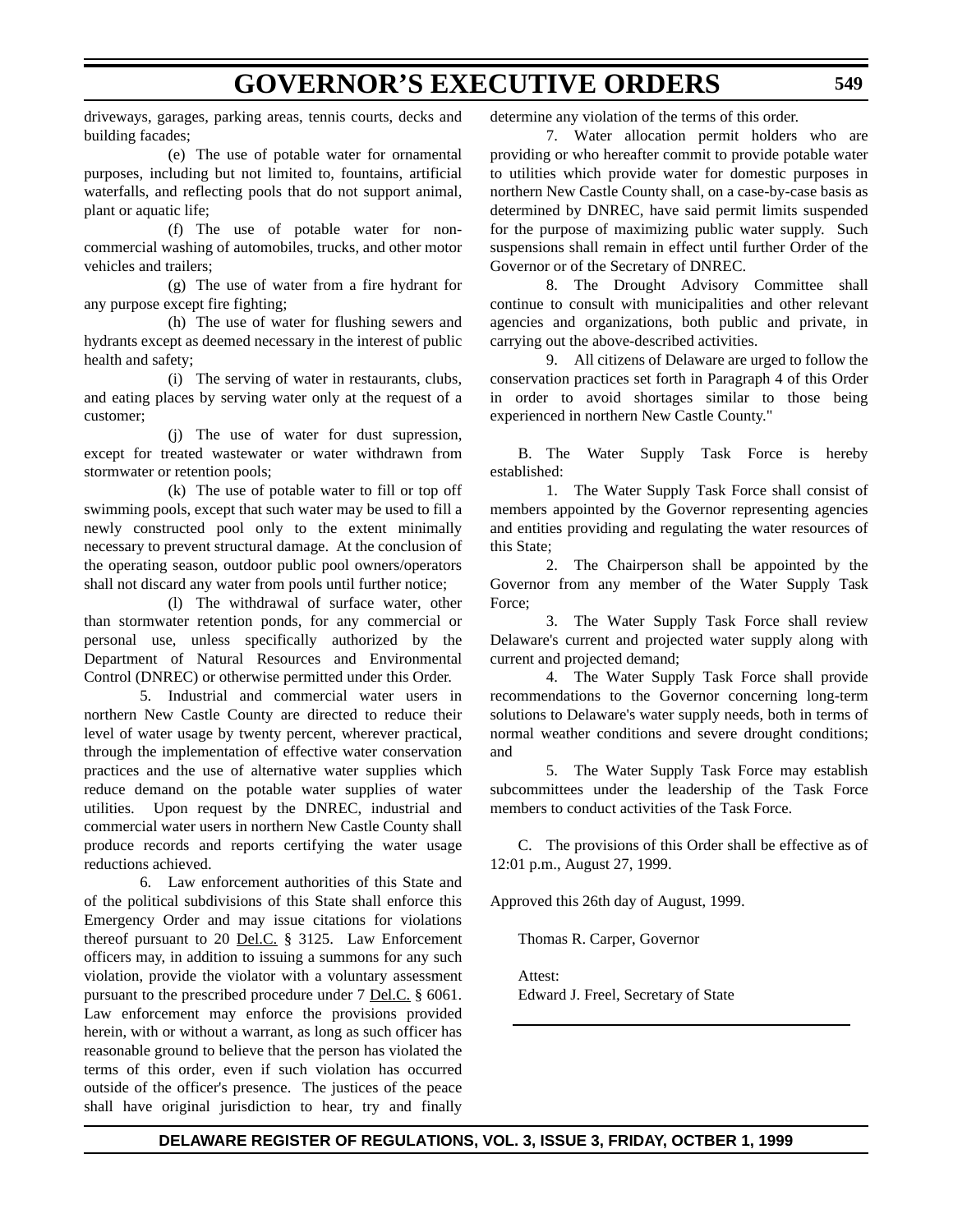## **GOVERNOR'S EXECUTIVE ORDERS**

### **STATE OF DELAWARE [EXECUTIVE DEPARTMENT](http://www.state.de.us/governor/index.htm) DOVER**

#### **[EXECUTIVE ORDER](#page-4-0) NUMBER SIXTY-SIX**

- TO: HEADS OF ALL STATE DEPARTMENTS, AGENCIES AND AUTHORITIES, AND ALL POLITICAL SUBDIVISIONS AND GOVERNMENTAL UNITS OF THE STATE OF DELAWARE.
- RE: TERMINATION OF STATE OF EMERGENCY DUE TO DROUGHT; REPEAL OF MANDATORY WATER CONSERVATION MEASURES; DECLARATION OF DROUGHT WARNING; EXTENDING VOLUNTARY WATER CONSERVATION MEASURES; AND OTHER RELATED ACTION

WHEREAS, on August 5, 1999, pursuant to 20 Del.C. §3115 and § 3116, I issued Executive Order Sixty-Two proclaiming a state of emergency due to drought and ordered certain mandatory water use restrictions for nor-them New Castle County and urging continued voluntary water conservation by the rest of the State;

WHEREAS, hydrologic conditions have substantially improved with the recent above normal rainfall;

WHEREAS, stream flow levels have increased significantly reducing, but not fully eliminated, the precipitation deficit that has accumulated over the past year;

WHEREAS, the severe drought conditions have been alleviated in large part due to the significant good faith conservation efforts of Delawareans;

WHEREAS, despite the improved in conditions, there remains a precipitation deficiency;

WHEREAS, the Governor's Drought Advisory Committee has consistently recommended a careful, phased approach to addressing drought situations, including the determination of when drought conditions are such that statutory drought alleviation measures are no longer necessary; and

WHEREAS, the residual effects of the drought still require continued cooperation and water conservation by the citizens and businesses.

NOW, THEREFORE, I, Thomas R. Carper, by the authority vested in me as Governor of the State of Delaware, pursuant to 20 Del.C.  $$3115$  and  $$3116(a)(5)$  do hereby proclaim, declare and order as follows:

1. This Executive Order shall terminate the State of Emergency due to Drought declared by Executive Order Sixty-Two as amended by Executive Orders Sixty-Three, Sixty-Four and Sixty-Five and the mandatory water conservation ordered pursuant thereto. In place of the drought emergency, this Order shall further constitute a declaration of a drought warning for the State of Delaware pursuant to 20 Del.C. §3116(a)(5).

2. All State facilities are banned from all non-essential use of water as more fully set forth in Paragraph 3 of this Order below. Each agency shall also continue to implement best management practices for agency water use as required by previous Executive Orders.

3. Pursuant to 20 Del.C. 3116 (a)(5), all residents are requested to voluntarily restrict the following non-essential uses of water consistent with the following:

(a) The use of potable water for non-agricultural irrigation and watering of lawns and outdoor gardens, landscaped areas, trees, shrubs, and outdoor plants with the following exceptions:

(i) Potable water may be applied between the hours of 5:00 a.m. and 8:00 a.m. for irrigation to domestic vegetable and fruit gardens by hand-held containers or handheld hoses with manually operated flow control nozzles or by low-pressure perforated hoses with the user in attendance.

(ii) Potable water may be applied to school athletic fields between the hours of 5:00 a.m. and 8:00 a.m. to the extent non-potable water is not otherwise available and to the extent necessary to prevent injuries;

(b) The use potable water to water fairways, tees and greens except between the hours of 5:00 a.m. and 8:00 a.m. to the extent minimally necessary for survival and where non-potable sources are not otherwise available;

(c) The use of potable water for watering of nursery trees, shrubs, and other outdoor plants. To the extent that sources of water other than fresh water adequate to supply needs are not available or feasible to use, fresh water may be:

(i) Used by means of handheld container or handheld hose with manually operated flow control nozzles or by low-pressure perforated hoses with the user in attendance at the minimum rate necessary to establish and maintain newly planted gardens, trees, shrubs or other outdoor plants.

(ii) Used by commercial and retail nurseries in the minimum amount necessary to maintain stock and prevent loss.

(iii) Used by arboretums and public gardens of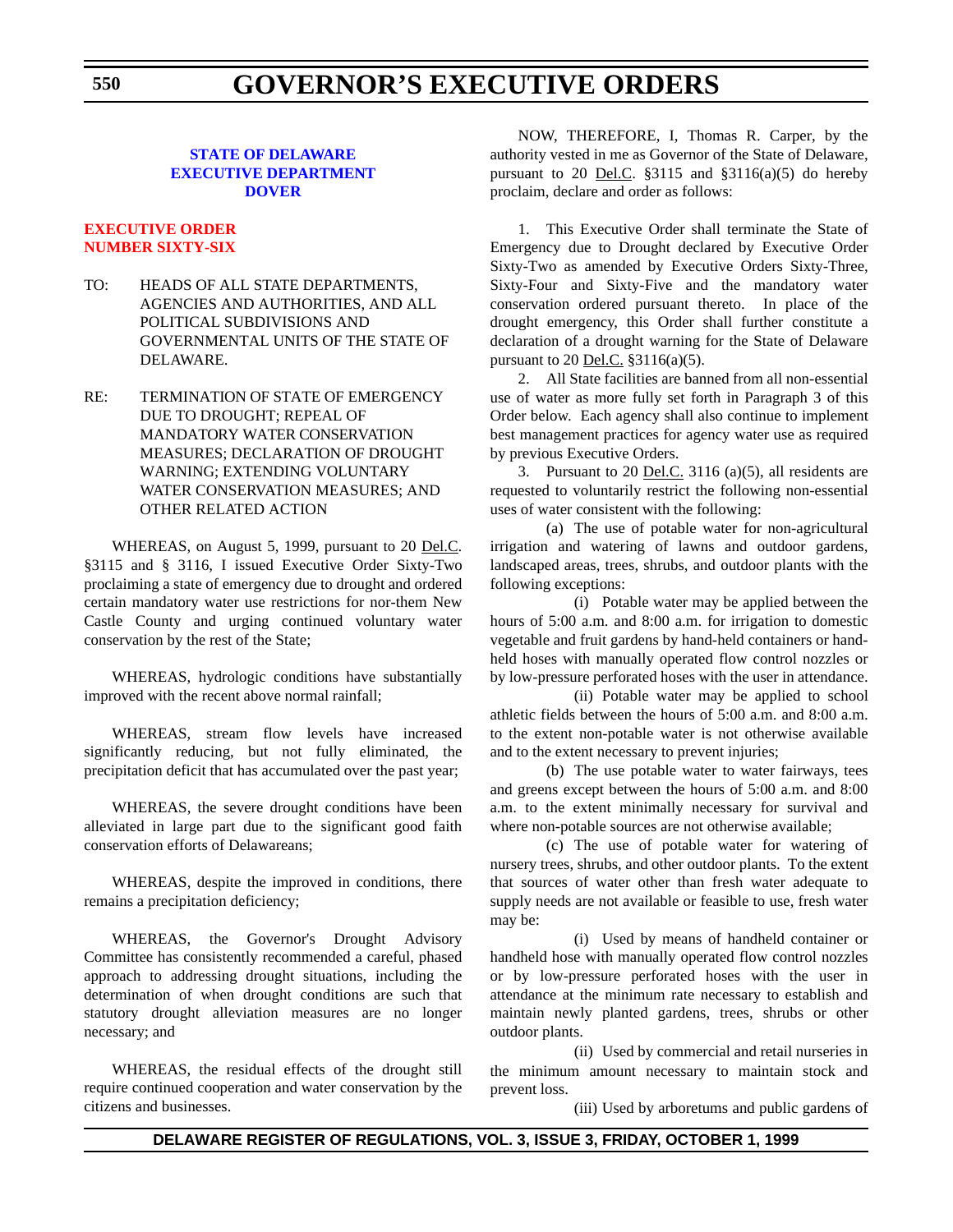### **GOVERNOR'S EXECUTIVE ORDERS**

National, State, or regional significance at the minimum rate necessary to preserve specimens.

(iv) Sources of water, other than potable water, shall be used where available, such as from on-site storm water retention basins or ponds, and must be applied as conservatively as possible to prevent loss of outdoor plants.

(d) The use of potable water for washing surfaces such as, but not limited to, streets, roads, sidewalks, driveways, garages, parking areas, tennis courts, decks and building facades;

(e) The use of potable water for ornamental purposes, including but not limited to, fountains, artificial waterfalls, and reflecting pools that do not support animal, plant or aquatic life;

(f) The use of potable water for non-commercial washing of automobiles, trucks, and other motor vehicles and trailers;

(g) The use of water from a fire hydrant for any purpose except fire fighting;

(h) The use of water for flushing sewers and hydrants except as deemed necessary in the interest of public health and safety;

(i) The serving of water in restaurants, clubs, and eating places by serving water only at the request of a customer;

(j) The use of water for dust supression, except for treated wastewater or water withdrawn from stormwater or retention pools; and

(k) The use of potable water to fill or top off swimming pools, except that such water may be used to fill a newly constructed pool only to the extent minimally necessary to prevent structural damage.

4. Industrial and commercial water users in northern New Castle County are encouraged to maintain their current level of water, wherever practical, through the implementation of effective water conservation practices and the use of alternative water supplies which reduce demand on the potable water supplies of water utilities.

5. The provisions of this Order shall be effective as of 3:00 p.m. September 8, 1999.

Approved this 8th day of September, 1999.

Thomas R. Carper, Governor

Attest: Edward J. Freel, Secretary of State

**DELAWARE REGISTER OF REGULATIONS, VOL. 3, ISSUE 3, FRIDAY, OCTBER 1, 1999**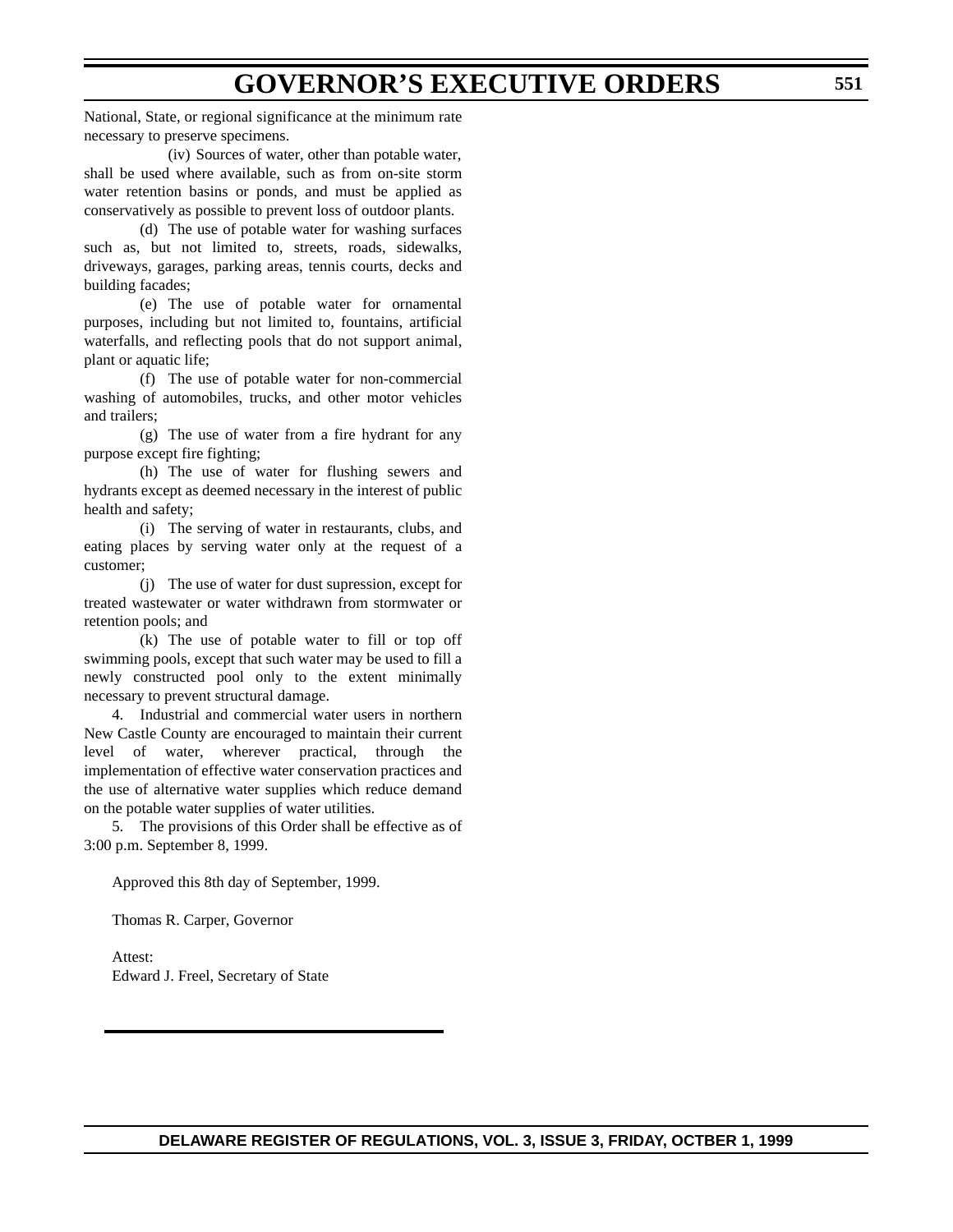## **[GOVERNOR'S APPOINTMENTS](http://www.state.de.us/governor/index.htm)**

# **[BOARD/COMMISSION](#page-4-0)**<br> **OFFICE**<br> **APPOINTEE**<br> **OFFICE**<br> **OFFICE**

### **OFFICE APPOINTEE OFFICE**

| Board of Audiologists, Speech Pathologists and<br>Hearing Aid Dispensers   | Ms. Andrea M. Lipchak<br>Ms. Carmetah Murray                                                                                                                                                                                                                                                                              | 09/08/03<br>08/05/02                                     |
|----------------------------------------------------------------------------|---------------------------------------------------------------------------------------------------------------------------------------------------------------------------------------------------------------------------------------------------------------------------------------------------------------------------|----------------------------------------------------------|
| Board of Examiners of Private Investigators and<br><b>Secuity Agencies</b> | Mr. E. Bradford Bennett<br>Ms. Sandra C. Mifflin                                                                                                                                                                                                                                                                          | 09/03/02<br>09/02/02                                     |
| Child Death Review Commission                                              | Dr. Michael L. Spear                                                                                                                                                                                                                                                                                                      | 07/30/02                                                 |
| Child Protection Accountability Commission                                 | Ms. Janice Mink                                                                                                                                                                                                                                                                                                           | Pleasure of the<br>Governor                              |
| Council on Game and Fish                                                   | Mr. J. Ross Harris<br>09/03/02<br>Mr. Edward A. Montague<br>07/30/02<br>Mr. Ted Palmer<br>09/09/02                                                                                                                                                                                                                        |                                                          |
| Delaware Board of Examiners for Nursing<br>Home Administrators             | Ms. Linda M. Jones                                                                                                                                                                                                                                                                                                        | 11/01/99                                                 |
| Delaware Commission for Women                                              | Ms. Vivian M. Longo                                                                                                                                                                                                                                                                                                       | 05/27/01                                                 |
| <b>Delaware Emergency Medical Services</b><br>Oversight Council            | Douglas Allen, D.O.<br>David Bailey, M. D.<br>The Honorable Brian J. Bushweller, Chairman<br>Mr. Carleton E. Carey<br>Elsburgh O. Clarke, M. D.<br>Mr. Colin Faulkner<br>Chief Keith I. Faulkner<br>Mr. Joseph Letnaunchyn<br>Mr. Robert L. Stickels<br>The Honorable Gregg C. Sylvester, M. D.<br>Mr. Michael H. Vincent |                                                          |
| Delaware Nutrient Management Commission                                    | Mr. Edwin Brown<br>Mr. David Devine<br>Mr. Jeremy Homer<br>Mr. Dale Ockels<br>Mr. William W. Vanderwende, Chairman                                                                                                                                                                                                        | 08/04/01<br>08/04/02<br>08/04/00<br>08/04/00<br>08/21/02 |
| <b>Environmental Appeals Board</b>                                         | Ms. Joan H. Donoho, Chairperson                                                                                                                                                                                                                                                                                           | Pleasure of the<br>Governor                              |
| Governor's Council on Agriculture                                          | Mr. Douglas Corey                                                                                                                                                                                                                                                                                                         | 07/30/02                                                 |
| Justice of the Peace for Sussex County                                     | The Honorable Jeni Coffelt                                                                                                                                                                                                                                                                                                | 07/03/05                                                 |
| Organ & Tissue Donor Awareness Board                                       | The Honorable Gerald A. Buckworth<br>Mr. Kevin T. Sparkman<br>Ms. Nancy L. Stanton                                                                                                                                                                                                                                        | 08/03/02<br>09/03/02<br>09/03/02                         |

**552**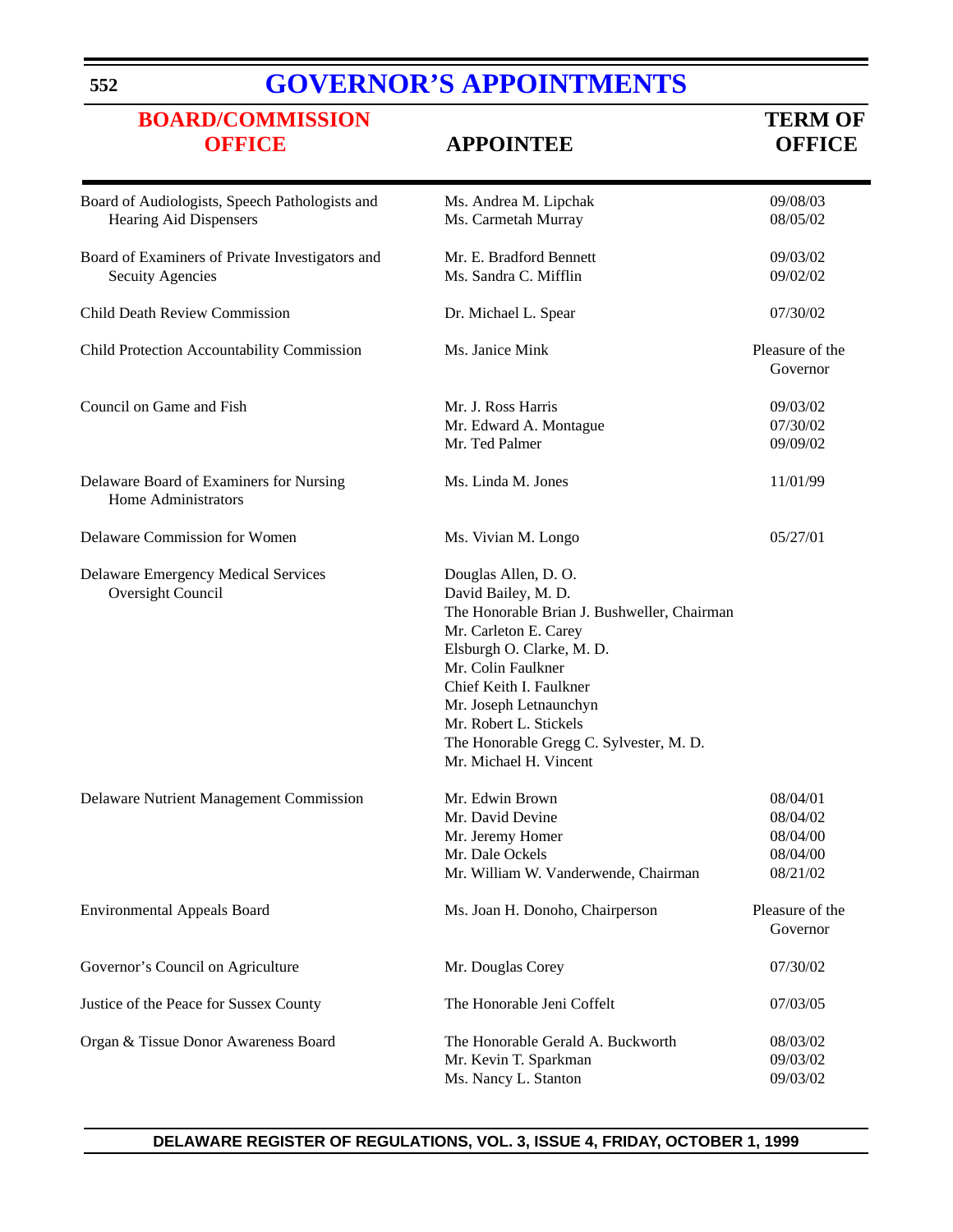## **GOVERNOR'S APPOINTMENTS**

### **BOARD/COMMISSION TERM OF OFFICE APPOINTEE OFFICE**

| <b>State Board of Electrical Examiners</b> | Mr. Pravin Dattani                  | 09/03/02                                |
|--------------------------------------------|-------------------------------------|-----------------------------------------|
| <b>State Board of Pharmacy</b>             | Mr. Calvin A. Freedman              | 09/03/02                                |
| Water Supply Task Force                    | Mr. Robert S. Appleby               | Pleasure of the<br>Governor             |
|                                            | The Honorable Nicolas A. DiPasquale | Pleasure of the<br>Governor             |
|                                            | Mr. Joseph A. Dombrowski, Jr.       | Pleasure of the<br>Governor             |
|                                            | Mr. Jeffrey Featherstone            | Pleasure of the<br>Governor             |
|                                            | Mr. Thomas P. Gordon                | Pleasure of the<br>Governor             |
|                                            | Mr. Victor M. Mercado               | Pleasure of the<br>Governor             |
|                                            | Dr. Robert R. Jordan                | Pleasure of the<br>Governor             |
|                                            | Mr. Kash Srinivasan                 | Pleasure of the<br>Governor             |
|                                            | Ms. Dian C. Taylor                  | Pleasure of the<br>Governor             |
|                                            | Dr. Ulder Jane Tillman              | Pleasure of the<br>Governor             |
| Workforce Investment Board                 | Mr. Desmond A. Baker                | Pleasure of the                         |
|                                            | Mr. Edward J. Capodanno             | Governor<br>Pleasure of the             |
|                                            | Ms. Judy Cherry                     | Governor<br>Pleasure of the<br>Governor |
|                                            | Ms. Donna Coughey                   | Pleasure of the<br>Governor             |
|                                            | Mr. Clifford T. Crouch              | Pleasure of the<br>Governor             |
|                                            | Mr. Ernest Dianastasis              | Pleasure of the<br>Governor             |
|                                            | Mr. Anthony S. Felicia, Jr.         | Pleasure of the<br>Governor             |
|                                            | Ms. Linda Graham                    | Pleasure of the<br>Governor             |
|                                            | Mr. Julio Juan                      | Pleasure of the<br>Governor             |
|                                            | Mr. Samuel E. Lathem                | Pleasure of the<br>Governor             |
|                                            | Mr. Joseph M. Letnaunchyn           | Pleasure of the<br>Governor             |
|                                            | Mr. William J. McCloskey            | Pleasure of the<br>Governor             |
| Workforce Investment Board                 | Mr. John P. McMahon                 | Pleasure of the                         |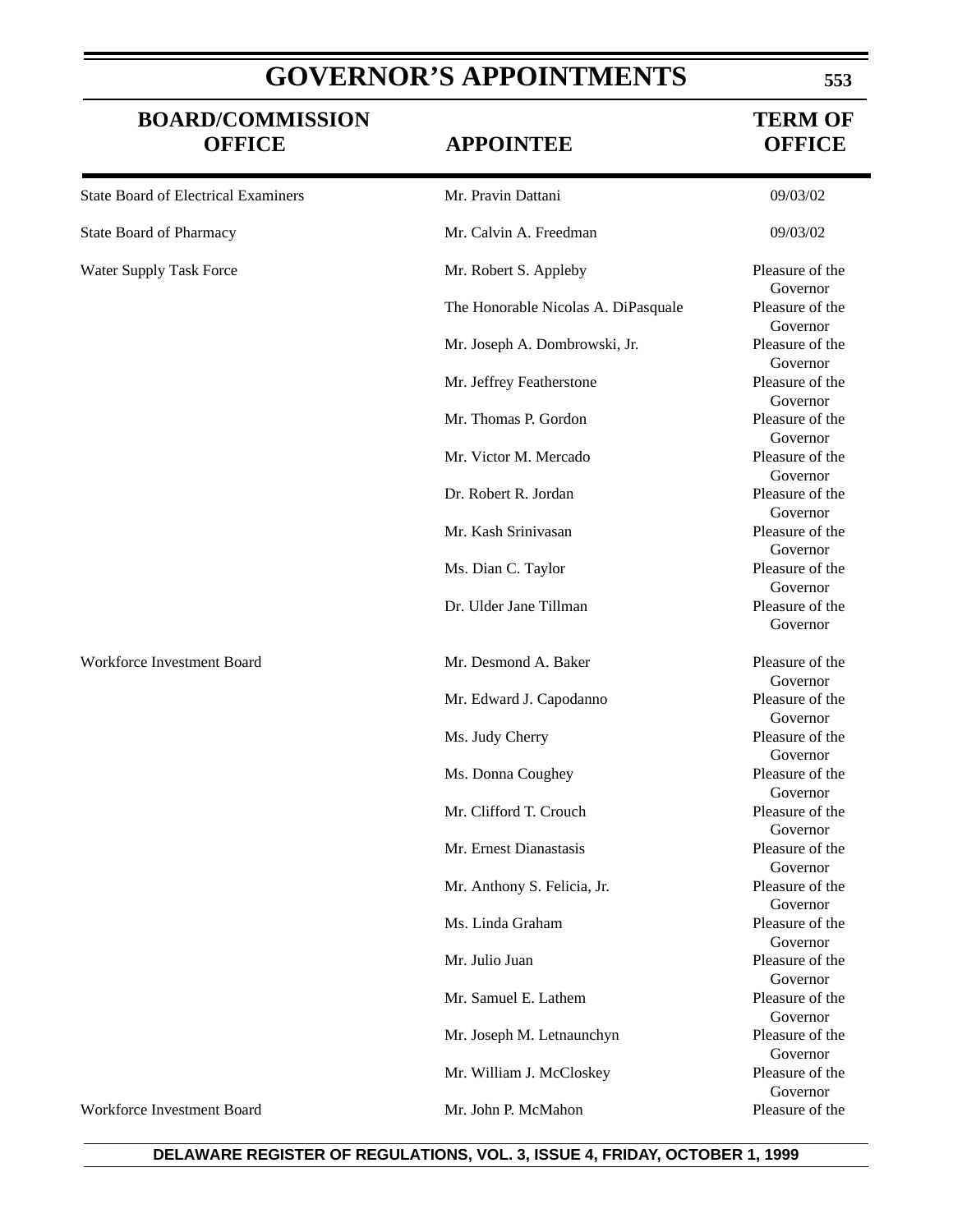### **GOVERNOR'S APPOINTMENTS**

### **BOARD/COMMISSION TERM OF OFFICE APPOINTEE OFFICE**

|                             | Governor        |
|-----------------------------|-----------------|
| Mr. Joseph Masten           | Pleasure of the |
|                             | Governor        |
| Ms. Suzanne C. Moore        | Pleasure of the |
|                             | Governor        |
| Mr. Frank J. Mossman        | Pleasure of the |
|                             | Governor        |
| Mr. Michael Ratchford       | Pleasure of the |
|                             | Governor        |
| Ms. Janice Rheingold        | Pleasure of the |
|                             | Governor        |
| Mr. Fred C. Sears, Chairman | Pleasure of the |
|                             | Governor        |
| Mr. Jeffrey Swain           | Pleasure of the |
|                             | Governor        |
| Mr. Duane L. Wayman         | Pleasure of the |
|                             | Governor        |

### **\* PLEASE NOTE THE FOLLOWING APPOINTMENT WAS LISTED IN ERROR IN 3 DE REG. 457 (SEPTEMBER 1, 1999)**

Delaware Nutrient Management Commission Mr. Mark Isaacs 7/22/00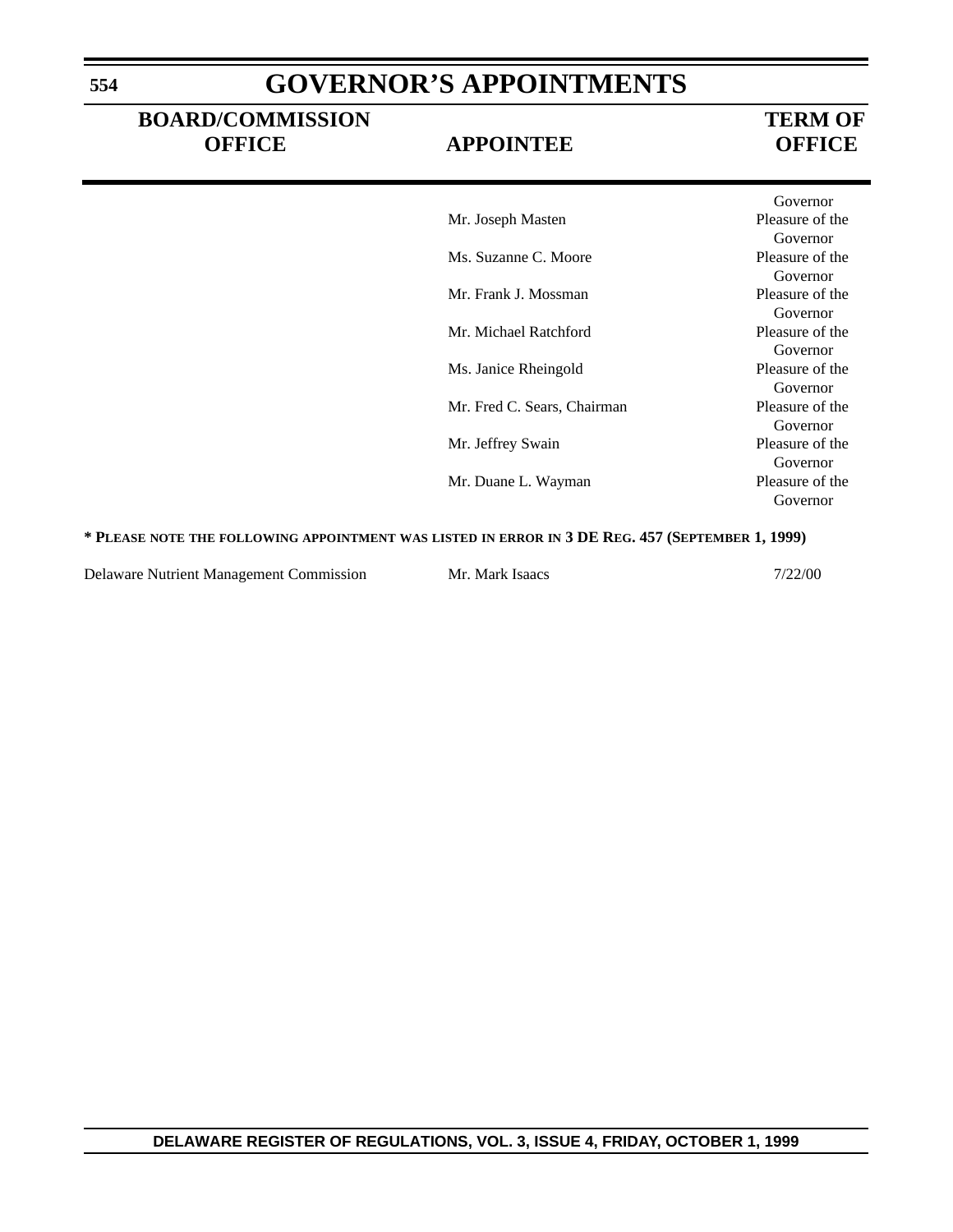### **GENERAL NOTICES**

### **[DEPARTMENT OF FINANCE](http://www.state.de.us/revenue/index.htm) DIVISION OF REVENUE**

### **AUGUST 26, 1999**

### **[TECHNICAL INFORMATION MEMORANDUM 99-4](#page-4-0)**

### **SUBJECT: Legislation enacted during the First Session of the 140th Delaware General Assembly.**

### **SUMMARY:**

During the First Regular Session of the 140th General Assembly, ended June 30, 1999 and the August 3, 1999 Special Session, thirty bills and resolutions were enacted of interest to or with an impact on taxpayers and the Department of Finance.

The subjects range from deregulation of electricity distribution companies, retail auto installment sales and the Delaware Tobacco Settlement Act of 1999 to research and development tax credits and personal income tax reductions; from realty transfer taxes and rules for mailing personal income tax returns to exemptions for charitable trusts and supermarket restaurants.

The bills may be viewed on the Delaware General Assembly web site at http://www.state.de.us/research/dor/ lis.htm, by clicking on "140th General Assembly Bill Tracking".

There are four broad categories of legislation which affect taxpayers and the Department of Finance: (1) legislation primarily affecting the Delaware business environment through deregulation, simplification, and reductions in the tax burden; (2) legislation with broad policy impact but only indirect impact on the tax code; (3) legislation affecting individuals and businesses alike; and (4) legislation amending tax practice and procedure.

### **I. Legislation relating to deregulation, simplification, and reductions in the tax burden affecting the Delaware business environment:**

### 1. Neighborhood Assistance Tax Credits.

S.B. No. 248 replaces the existing Neighborhood Assistance Tax Deduction with Neighborhood Assistance Tax Credits. The new Act allows corporations to offset up to \$100,000 of income tax liability for job training, education, crime prevention, housing, and economic development activities in impoverished areas, and for contributions to neighborhood assistance organizations. (Reference: Title 30 Delaware Code §§ 2001-2006; Effective: on or after January 1, 2000.)

### 2. Research and Development Tax Credits.

H.B. No. 103 adds a new Subchapter VIII to Chapter 20 providing for up to \$5 million in Delaware Research and Development Tax Credits to all Delaware taxpayers for qualified research and development expenses in a taxable year. The credit is equal to (a) 10% of the excess of the taxpayer's total Delaware qualified research and development expenses over its base amount (as defined by § 41(c) of the Internal Revenue Code, with some modifications), or (b) 50% of Delaware's apportioned share of taxpayer's federal research and development tax credits, with modifications. In no year may the Delaware Research and Development Tax Credits exceed 50% of the taxpayer's qualified tax liability. Provision is made for carry-forward, but not carry-back or assignment of unused credits. (References, Title 30 Delaware Code §§ 2010, 2023, 2024, and addition of §§ 2070-2075; effective for periods after December 31, 1999 and before January 1, 2006.)

### 3. Gas and Electricity Public Utilities Tax.

H.B. No. 18 amends the Public Utility Tax to provide that gas (as well as electricity) commodities are subject to the tax whether generated or produced within or without this State. (References, Title 30 Delaware Code §§ 5501, 5502, 5503, 5504; effective for delivery of utility services and commodities delivered after October 1, 1999.)

S.B. No. 247 expands the exemption from the public utility tax for certain public utility distributors to their gross receipts from sales of gas and gas services sold for use in any automobile manufacturing process. (Reference, Title 30 Delaware Code § 5506; effective for tax periods commencing after December 31, 1999.)

### 4. Exemption of electronic pagers service.

H.B. No. 215 distinguishes electronic paging services from cellular telephone services and exempts the former from the Public Utilities Tax. (References, Title 30 Delaware Code §5501; effective retroactively for periods after February 29, 1992.)

### 5. Manufacturers license tax.

S.B. No. 128 amends the definition of manufacturers for Delaware license and gross receipts tax purposes. For Delaware manufacturers that manufacture goods using materials under bailment for another manufacturer, it is no longer required that the other manufacturer also be licensed as a manufacturer in this State'. (Reference, Title 30 Delaware Code § 2701(5); effective after December 31, 1999.)

S.B. No. 90 reduces the gross receipts tax rate on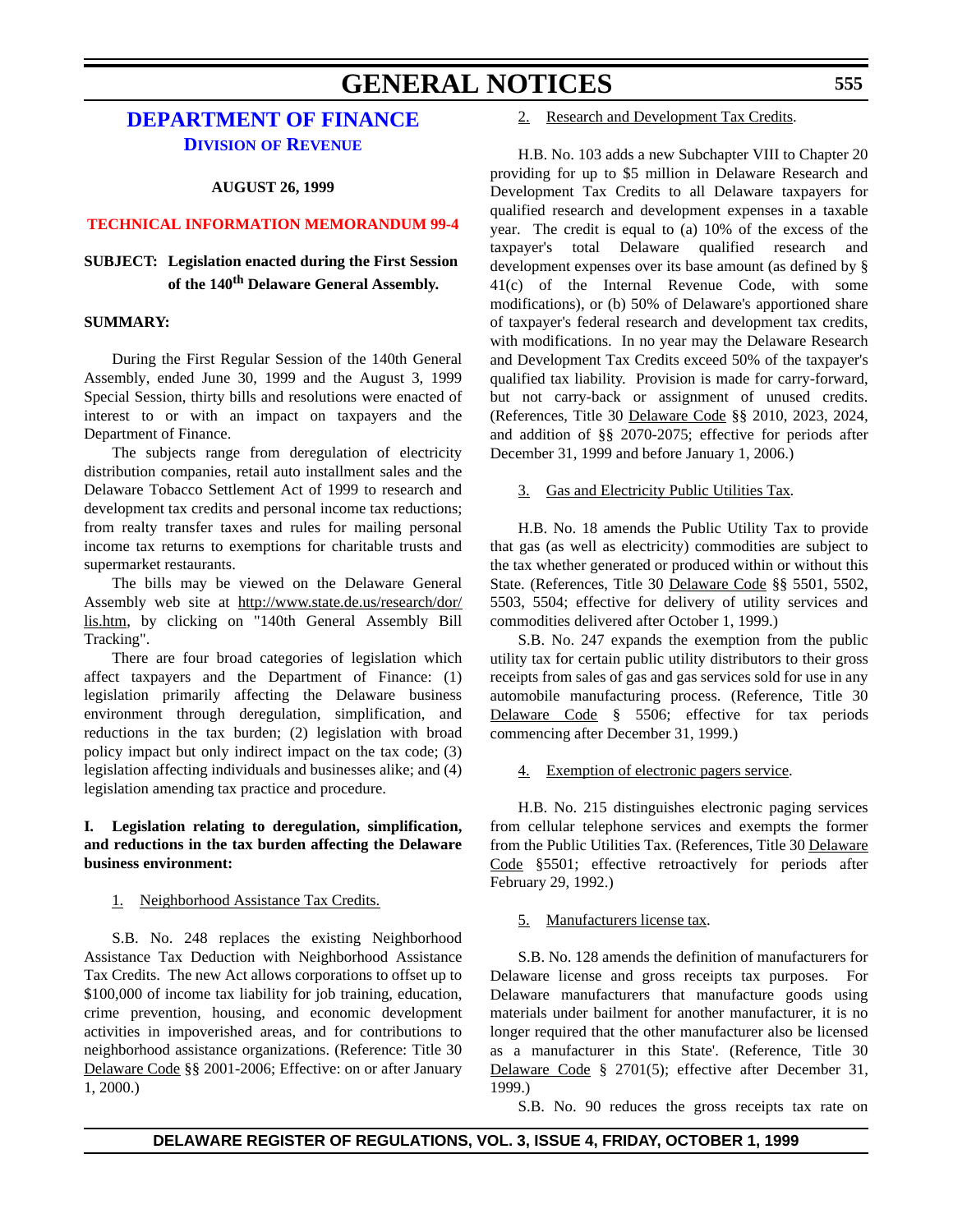### **GENERAL NOTICES**

manufacturing activities by 25%. (Reference, Title 30 Delaware Code § 2702(b); Effective: after December 31, 1999.)

#### 6. Construction Transportation Contractor licenses.

H.B. No. 335 creates a new class of contractor for business license and gross receipts tax purposes known as a "construction transportation contractor." Whereas all such companies were formerly classed as dray-persons, under this bill a "construction transportation contractor" is allowed to deduct the cost of dray-persons who transport tangible property of other persons as part of a construction project. (Reference, Title 30 Delaware Code § 2501; effective after December 31, 1999.)

#### 7. Delaware Travelink tax credits.

H.B. No. 292 updates the Travelink tax credits program, adding a Welfare to Work component, eliminating the prior certification requirements, and clarifying certain eligible costs. (References, Title 30 Delaware Code §§ 2031, 2032, 2033, 2034, 2035, add § 2037; effective July 20,1999.)

#### 8. Housekeeping; seafood, restaurants, etc.

H.B. No. 216 is a multi-faceted "housekeeping" bill, some provisions of which do not effect a change in substantive law. Substantive changes include: (a) exemption from the necessity for a wholesaler business license for commercial fishers, crabbers, clammers, etc., and (b) exemptions from separate restaurant licensing for grocery stores and supermarkets selling less than 10% of their food for human consumption that is ready to eat. (Reference, Title 30 Delaware Code §§ 2301, 2901, 2906, 1503, 2120; these items effective after December 31, 1999, other housekeeping items do not affect current law, and have no new effective date.)

### 9. Licensing of sales finance companies, retail installment transactions.

H.B. No. 163 changes the definition of a "retail installment transaction" which affects the requirement of persons engaged in the business of a sales finance company to be licensed by the State Bank Commissioner. A transaction is not a retail installment transaction if the retail seller charges no interest. Where motor vehicle dealers who are not required to provide a surety bond to the Banking Commissioner pursuant to Chapter 29 of Title 5 of the Delaware Code self-finance any sale of a motor vehicle to a retail buyer without charging interest, such dealers shall, before obtaining an annual business license, file an original surety bond in the principal sum of \$25,000 with the Department of Finance. (References, Title 5 Delaware Code § 2901, Title 30 Delaware Code § 3005; effective July 23, 1999.)

#### 10. Unredeemed restaurant gift certificates.

H.B. No. 54 exempts restaurant retailers from the requirement of reporting to the State Escheator abandoned property in the nature of gift certificates having a face value of \$5.00 or less. (References, Title 12 Delaware Code §1198, 1199; effective for gift certificates issues on or after January 1, 1994.)

#### **II. Legislation affecting individuals and businesses:**

#### 1. Personal income tax reductions.

Several reductions in the effective rates of personal income tax and other tax reduction measures were enacted.

S.B No. 243 and H.B. No. 414 reduce income tax rates for individuals. The new rates have been changed on taxable income:

| between  | and      | from  | to:   |
|----------|----------|-------|-------|
| \$2,000  | \$5,000  | 2.60% | 2.20% |
| \$5,000  | \$10,000 | 4.30% | 3.90% |
| \$10,000 | \$20,000 | 5.20% | 4.80% |
| \$20,000 | \$25,000 | 5.60% | 5.20% |
| \$25,000 | \$60,000 | 5.95% | 5.55% |
| \$60,000 | UP       | 6.40% | 5.95% |

(Reference:Title 30 Delaware Code §  $1102(a)(10)$  and (11); effective after December 31, 1999.)

S.B. No. 244 raises the adjusted gross income thresholds for persons required to file personal income tax returns and increases the personal credit for individuals (and the extra personal credit for persons over 60) from \$100 to \$110. (Reference: Title 30 Delaware Code §§ 1161, 1106; effective after December 31, 1999.)

H.B. No. 411 increases the standard deduction for married persons to equal the standard deduction for two single persons. (Reference: Title 30 Delaware Code § 1108; effective after December 31, 1999.)

S.B. No. 245 increases the tax exclusion of pension and eligible retirement income of taxpayers age 60 and above from \$5,000 to \$12,500. (Reference Title 30 Delaware Code § 1106(b); effective after December 31, 1999.)

H.B. No. 412 adds realized capital gains to the definition of excludable "eligible retirement income" for individuals age 60 or over. (Reference: Title 30 Delaware Code § 1106(b)(3); effective after December 31, 1999.)

H.B. No. 64 increases the personal income tax credit for expenses of volunteer firefighter, ambulance and rescue crew members and members of their auxiliaries from \$150 to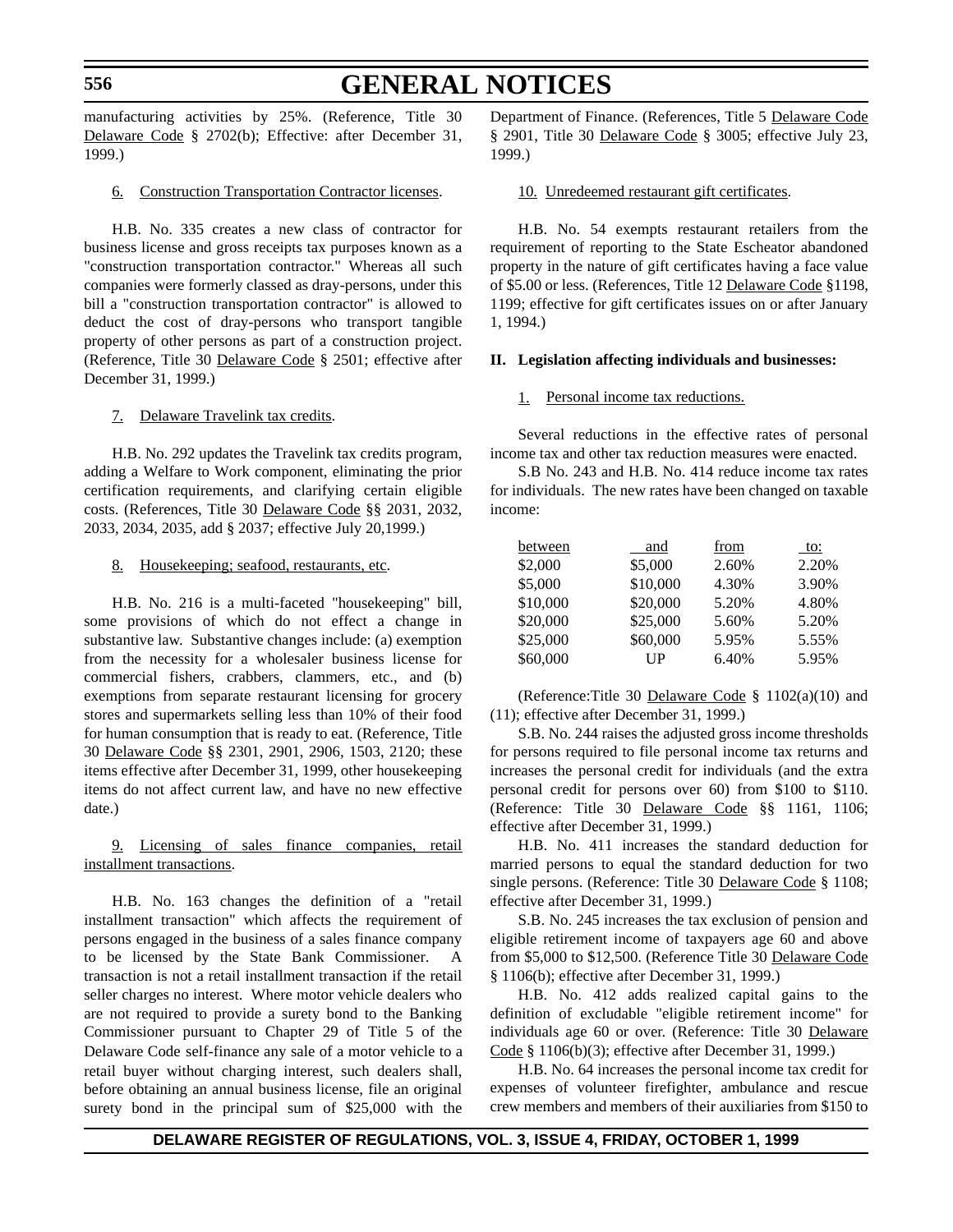### **GENERAL NOTICES**

\$300 for tax years after 1998. (Reference: Title 30 Delaware Code § 1113; effective December 31, 1998.)

2. Realty Transfer tax exemption, non-profit housing rehabilitation.

H.B. No. 175 exempts conveyances to or from an organization exempt from income tax pursuant to  $\S 501(c)(3)$ from the Delaware realty transfer tax when the purpose of said conveyance is to provide owner-occupied housing to low and moderate income households by rehabilitating and reselling said properties without profit. (Reference, Title 30 Delaware Code § 5401, effective July 23, 1999.)

#### 3. Exotic beer and wine.

S.B. No. 175 permits Delaware consumers to purchase from retailers outside of Delaware beer and wine not currently available in this State. (Reference, Title 4 Delaware Code § 526; effective June 1, 2000.)

### 4. Mileage reimbursement.

H.B. No. 118 increased the rate of reimbursement to State employees for the use of their personal vehicles for State business from 25 cents to 28 cents per mile and one later to 31 cents per mile. The bill will have an impact on the calculation of a charitable mileage deduction allowed by Title 30 Delaware Code § 1109(a)(2)a. (Reference, Title 29 Delaware Code § 7102; effective July 1, 1999 (28 cents) and July 1, 2000 (31 cents).)

### 5. Delaware land and historic resource tax credits:

H.B. No. 413 provides tax credits of 40% of the value of Delaware land or interests in land unconditionally conveyed to eligible organizations for open space, natural resource, biodiversity, or historic preservation purposes. The credit is limited to \$50,000 or the amount of personal or corporation income tax in the tax year. (Reference, Title 30 Delaware Code Chapter 18; effective on or after January 1, 2000.)

### **III. Legislation amending tax practice and procedure:**

1. Statutes of limitation for refunds, assessments, accrual of penalty and interest.

S.B. No. 148 amends certain procedural aspects of the Delaware tax code to conform to parallel provisions of the Internal Revenue Code. These include, (a) suspension of the running of the statute of limitations against filing a claim for refund during periods of medically determinable physical or mental impairment without a spouse, guardian, or other person to act on behalf of the individual in financial matters; (b) tolling the accrual of interest and penalty on income and business license tax during periods for which the Secretary of the United States Treasury has suspended the filing of federal income tax returns for taxpayers located in a federally declared disaster area; and (c) extending the statute of limitations for assessing tax for substantially understated items of income, gross receipts, gifts or estates to six years. (Reference, Title 30 Delaware Code §§ 531, 533, 539; effective July 1, 1999.)

2. Alternatives to taxpayer prepared/paper tax returns.

S.B. No. 149 permits the Director of Revenue to mail to any taxpayer who filed a return during the previous year which was (a) prepared by a paid return preparer or (b) filed electronically or digitally, a notification of the requirement of filing a return and methods of obtaining a blank return, including telephone numbers and internet sites of the Division of Revenue for obtaining down-loadable returns. This notification may be sent in lieu of a blank return the Director is otherwise required to mail. (Reference, Title 30 Delaware Code § 356; effective for tax years after December 31, 1998.)

3. Penalty for failure to obtain or renew business license.

H.B. 231 provides a \$200 penalty for failure to obtain or renew a business license, unless the failure is self-disclosed. Under such circumstances, the Director of Revenue will not be required to issue a business license until the taxpayer has paid the license fee and penalties (or filed a protest of the penalty). (Reference Title 30 Delaware Code §§ 534(l), 523; effective July 1, 1999 or 30 days after its enactment into law, whichever shall be the later.)

### **IV. Legislation with broad policy impact but only indirect impact on the tax code:**

1. Escrow fund for proceeds of Delaware Tobacco Settlement.

H.B. No. 180 enacts a new Chapter 60C of Title 29 of the Delaware Code entitled "Delaware Tobacco Settlement Act of 1999". Under the Act, tobacco manufacturers which are not participants in the Master Settlement Agreement of November, 1998 between this State and leading United States tobacco product manufacturers must place into a qualified escrow fund on April 15 of each year a sum of money per unit of individual cigarettes sold to consumers in this State. The Department of Finance is charged with promulgation of regulations to determine the number of cigarette units sold based on excise taxes collected. The escrow funds will be held for a period of twenty-five years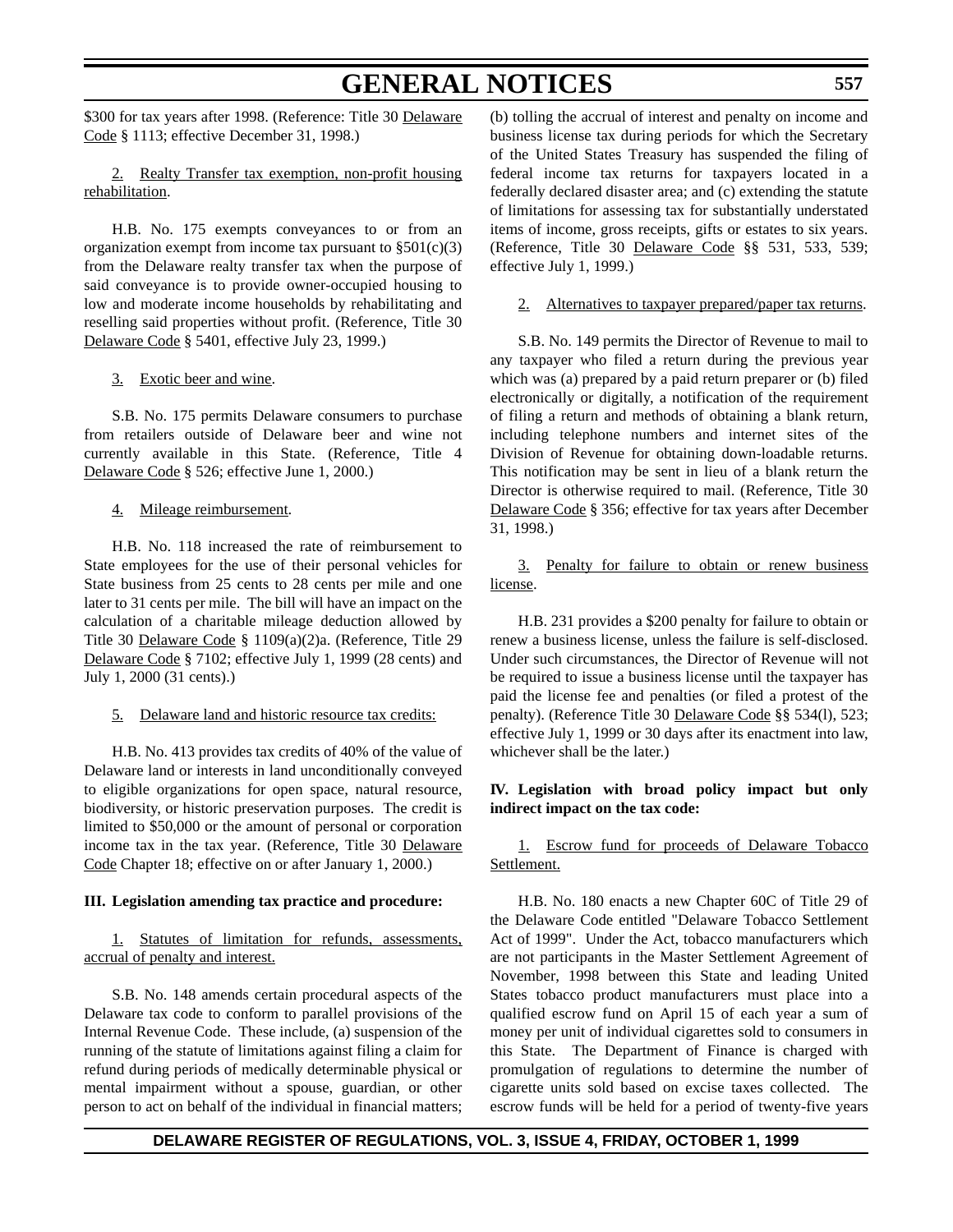**558**

### **GENERAL NOTICES**

and used to pay judgments or settlements of cigarette smoking related claims by the State against such tobacco products manufacturer. (Reference, Title 29 Delaware Code Chapter 60C; effective July 20, 1999.)

### 2. Charitable trusts, exemption.

S.B. No. 147 exempts charitable trusts from tax on certain types of income to the same extent as corporations are exempt. (Reference, Title 30 Delaware Code § 1133; effective after December 31, 1998.)

### **V. Senate Concurrent Resolution**

Senate Concurrent Resolution No. 8 calls upon the Delaware Congressional Delegation to support legislation to strengthen certain oversight powers and authority of the United States Postal Rate Commission and upon the Delaware Division of Revenue to analyze and report to the General Assembly the impact of lost taxes and fees as a result of the special status of the United States Postal Service.

William M. Remington Director of Revenue

This memorandum is intended for general notification and explanation of recently enacted Delaware law and should not be relied upon to the exclusion of the text of the legislation or the Delaware Code.

Taxpayers with general questions about the application of Delaware law and procedures may call the Division of Revenue help line at (302) 577-8200, or visit the Division's website at http://www.state.de.us/revenue where information about tax topics and links to phone numbers for other information may be found.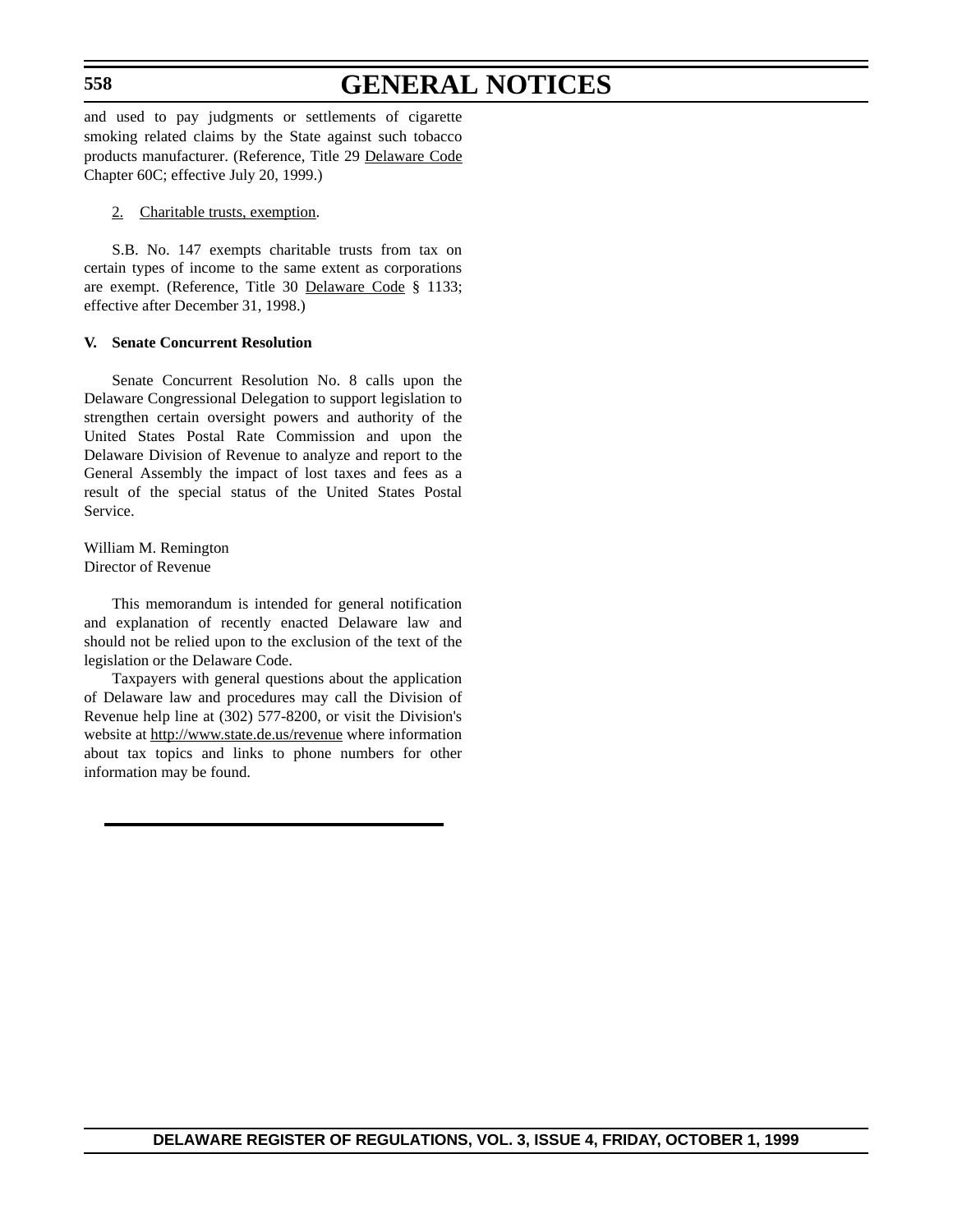### **CALENDAR OF EVENTS/HEARING NOTICES**

### **DEPARTMENT OF ADMINISTRATIVE SERVICES DIVISION OF PROFESSIONAL REGULATION BOARD OF EXAMINERS [OF NURSING HOME](#page-4-0) ADMINISTRATORS**

**PLEASE TAKE NOTICE,** pursuant to 29 Del.C., Chapter 101 and 24 Del.C., §2007(a)(1), the Delaware Board of Examiners of Nursing Home Administrators proposes changes to 2(A).

A public hearing will be held on the proposed Rules and Regulations on Tuesday, November 9, 1999 at 1:45 p.m. in the Second Floor Conference Room A of the Cannon Building, 861 Silver Lake Blvd., Dover, DE 19904. The Board will receive and consider input in writing from any person on the addition of Rule 2(A)(8). Written comments should be submitted to the Board in care of Mary Paskey at the above address. Final date to submit written comments shall be at the above scheduled public hearing. Anyone wishing to obtain a copy of the proposed Rules and Regulations or to make comments at the public hearing should contact Mary Paskey at the above address or by calling (302) 739-4522, ext. 207.

### **[DEPARTMENT OF EDUCATION](http://www.doe.state.de.us/)**

The Department of Education will hold its monthly meeting on Thursday, October 21, 1999 at 11:00 a.m. in the Townsend Building, Dover, Delaware.

### **DEPARTMENT OF HEALTH AND SOCIAL SERVICES DIVISION [OF PUBLIC HEALTH](http://www.state.de.us/dhss/irm/dph/dphhome.htm)**

These regulations, ["The State of Delaware Food Code,"](#page-4-0) replace by recision the current "State of Delaware Regulations Governing Public Eating Places" previously adopted November 1978, and most recently amended March 15, 1991. The rescinded regulations will be replaced with Chapters 1 – 8 of the 1999 FDA Food Code, and the accompanying addendum, "Part 8-6" which states Delaware specific enforcement procedures, and are to be adopted in accordance with Chapter 1, Section 122 (3) u., Title 16, Delaware Code. "The State of Delaware Food Code" will supersede all previous regulations concerning public eating places adopted by the former Delaware State Board of

Health.

The regulations impose requirements that apply to food service operations such as restaurants; retail food operations, i.e., grocery stores; and, vending machine operators that vend potentially hazardous foods. They set forth: operator knowledge expectations; science-based sanitary construction design requirements and operational procedures; plan review requirements; and, enforcement procedures to assist in protecting consumers from food borne illness.

Three public hearings will be held on at the following times, dates and locations: Wednesday, October 27, 1999 at 10:00 a.m., at the Department of Transportation Southern District Office, conference room, located at the corner of U.S. Rt. 113 and County Road 431, Georgetown; Wednesday, October 27, 1999 at 7:00 p.m. at the Department of Transportation Administration Building, South/Central/North Conference Rooms, located at 800 Bay Rd., Dover; and Thursday, October 28, 1999 at 1:00 p.m., at the Carvel State Office Building, Second floor conference room, 820 N. French Street, Wilmington.

Copies of the proposed Code are available for review by appointment at the following locations:

Environmental Health Field Services Williams State Service Center, 3<sup>rd</sup> floor 805 River Road Dover, Delaware 19901

Phone: 302-739-5305

Environmental Health Field Services 2055 Limestone Road, Suite 100 Wilmington, DE 19808 Phone: 302-995-8650

Environmental Health Field Services Georgetown State Service Center, Rm. 1000 546 S. Bedford Street Georgetown, Delaware 19947 Phone: 302-856-5496

Anyone wishing to present his or her oral comments at a public hearing should contact Dave Walton at 302-739-4700 by October 22, 1999. Anyone wishing to submit written comments as a supplement to, or in lieu of oral testimony should submit such comments on or before November 1, 1999 to:

> Dave Walton, Hearing Officer Division of Public Health P. O. Box 637 Dover, DE 19903-0637

**559**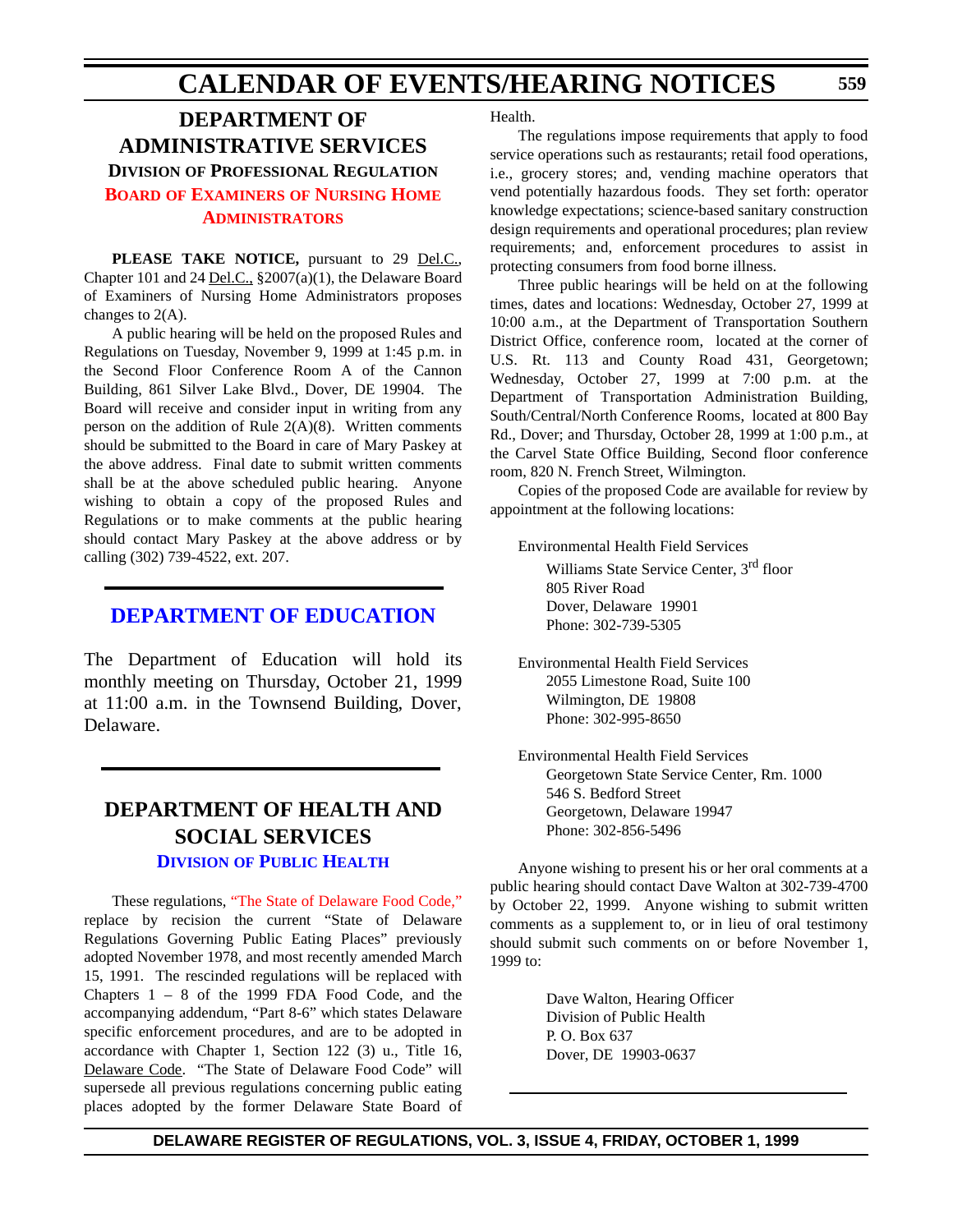#### **CALENDAR OF EVENTS/HEARING NOTICES 560**

### **DIVISION [OF SOCIAL SERVICES](http://www.state.de.us/dhss/irm/dss/dsshome.htm)**

### **PUBLIC NOTICE [Medicaid / Medical Assistance Program](#page-4-0)**

In compliance with the State's Administrative Procedures Act (APA - Title 29, Chapter 101 of the Delaware Code) and with 42CFR §447.205, and under the authority of Title 31 of the Delaware Code, Chapter 5, Section 505, the Delaware Department of Health and Social Services (DHSS) / Division of Social Services / Medicaid Program is amending its general policy manual.

Any person who wishes to make written suggestions, compilations of data, testimony, briefs or other written materials concerning the proposed new regulations must submit same to the Director, Medical Assistance Programs, Division of Social Services, P.O. Box 906, New Castle, DE 19720 by October 31, 1999.

### **DIVISION [OF SOCIAL SERVICES](http://www.state.de.us/dhss/irm/dss/dsshome.htm) [PUBLIC NOTICE](#page-4-0)**

The Delaware Health and Social Services, Division of Social Services, is proposing to add new policies to existing policies governing Child Care. The Division of Social Services Policy Manual at 11003.7, 11003.7.2, 11004.3 and 11004.11 allows DSS to establish an income limit to determine parent financial eligibility for child care assistance. The Division of Social Services Policy Manual at 11004.7.1 allows DSS to establish the basis upon which it sets parent fees for child care services. The new policy will allow DSS to increase its financial eligibility for child care assistance from 155% to 200% of the Federal Poverty Level. The increase in income limits expands the fee scale used to determine parent co-pays.

The Delaware Health and Social Services, Division of Social Services, is proposing to add new policies to existing policies governing Child Care. The Division of Social Services Policy Manual at 11003.7.7 and 11004.7 allows DSS to consider the possibility of waiving the income limitation for protective child care and to consider waiving parent/caretaker co-payments for protective child care. The new policy will allow DSS to definitively waive the income limitation for protective child care and to waive co-payments unless the Division of Family Services says otherwise.

### **SUMMARY OF PROPOSED REVISIONS:**

• Allows the Division of Social Services to increase the income limit by which it establishes parent financial eligibility for child care assistance from 155% to 200% of the Federal Poverty Level.

- Expands the fee scale up to 200% of the Federal Poverty Level.
- Allows the Division of Social Services to definitively waive the income limitation for protective child care.
- Allows DSS to waive co-pays for protective child care unless the Division of Family Services says otherwise.

### **COMMENT PERIOD:**

Any person who wishes to make written suggestions, compilations of data, testimony, briefs or other written materials concerning the proposed new regulations must submit same to the Director, Division of Social Services, P.O. Box 906, New Castle, DE, by October 31, 1999.

### **DEPARTMENT OF STATE OFFICE OF [THE STATE BANKING](http://www.state.de.us/sos/bank.htm) COMMISSIONER**

### **[NOTICE OF PROPOSED AMENDMENT OF](#page-4-0) REGULATIONS OF THE STATE BANK COMMISSIONER**

#### **Summary:**

The State Bank Commissioner proposes to adopt amended Regulation Nos. 5.1101etal.0002, 5.1101etal.0005 and 5.1101etal.0009. Proposed amended Regulation Nos. 5.1101etal.0002 ("Instructions for Preparation of Franchise Tax"), 5.1101etal.0005 ("Instructions for Preparation of Franchise Tax for Federal Savings Banks Not Headquartered in this State but Maintaining Branches in this State") and 5.1101etal.0009 ("Instructions for Preparation of Franchise Tax for Resulting Branches in this State of Out-of-State Banks") are being amended to conform to statutory changes in Senate Bill No. 57, signed by the Governor on April 9, 1999, that reintroduce an exemption for all bank franchise taxpayers from the provisions in §1104(c) of Title 5 of the Delaware Code for additional tax for underpayment of estimated bank franchise tax when total estimated tax payments equal or exceed the amount of actual bank franchise tax owed for the preceding year, and in House Bill 156, signed by the Governor on May 18, 1999, that authorizes a foreign bank that elects Delaware as its home state to establish a branch in Delaware, and to make other technical and conforming changes. Proposed amended Regulation Nos. 5.1101etal.0002, 5.1101etal.0005 and 5.1101etal.0009 would be adopted by the State Bank Commissioner on or after November 2, 1999. Other regulations issued by the State Bank Commissioner are not affected by the proposed amendments. These regulations are issued by the State Bank Commissioner in accordance with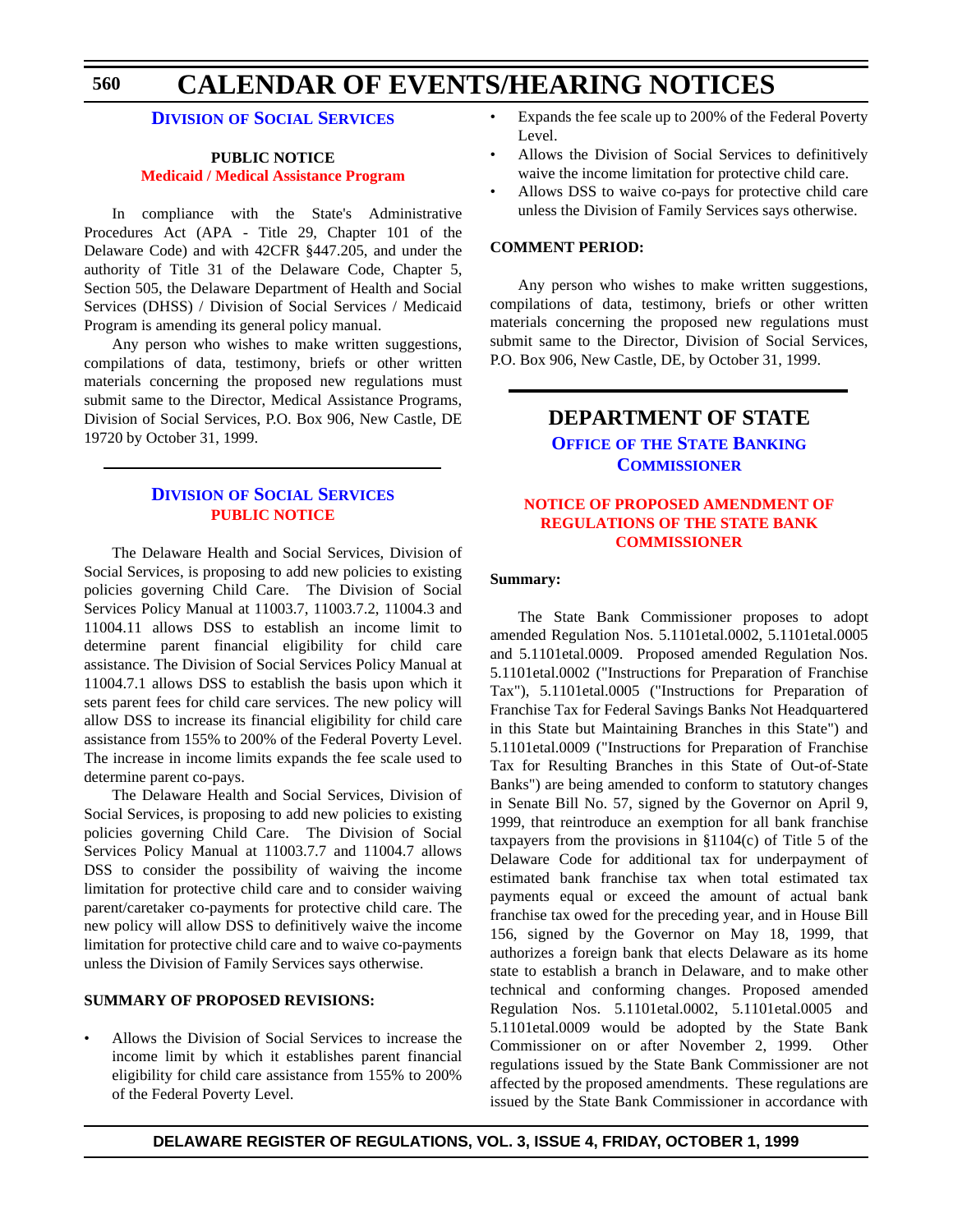### **CALENDAR OF EVENTS/HEARING NOTICES**

Title 5 of the Delaware Code.

### **Comments:**

Copies of the proposed amended regulations are published in the Delaware Register of Regulations. Copies also are on file in the Office of the State Bank Commissioner, 555 E. Loockerman Street, Suite 210, Dover, Delaware, and will be available for inspection during regular office hours. Copies are available upon request.

Interested parties are invited to comment or submit written suggestions, data, briefs or other materials to the Office of the State Bank Commissioner as to whether these proposed amended regulations should be adopted, rejected or modified. Written material submitted will be available for public inspection at the above address. Comments must be received before the public hearing on November 2, 1999.

### **Public Hearing:**

A public hearing on the proposed revised regulations will be held in Room 114, Tatnall Building, William Penn Street, Dover, Delaware on Tuesday, November 2, 1999 at 10:00 a.m.

This notice is issued pursuant to the requirements of Subchapter III of Chapter 11 and Chapter 101 of Title 29 of the Delaware Code.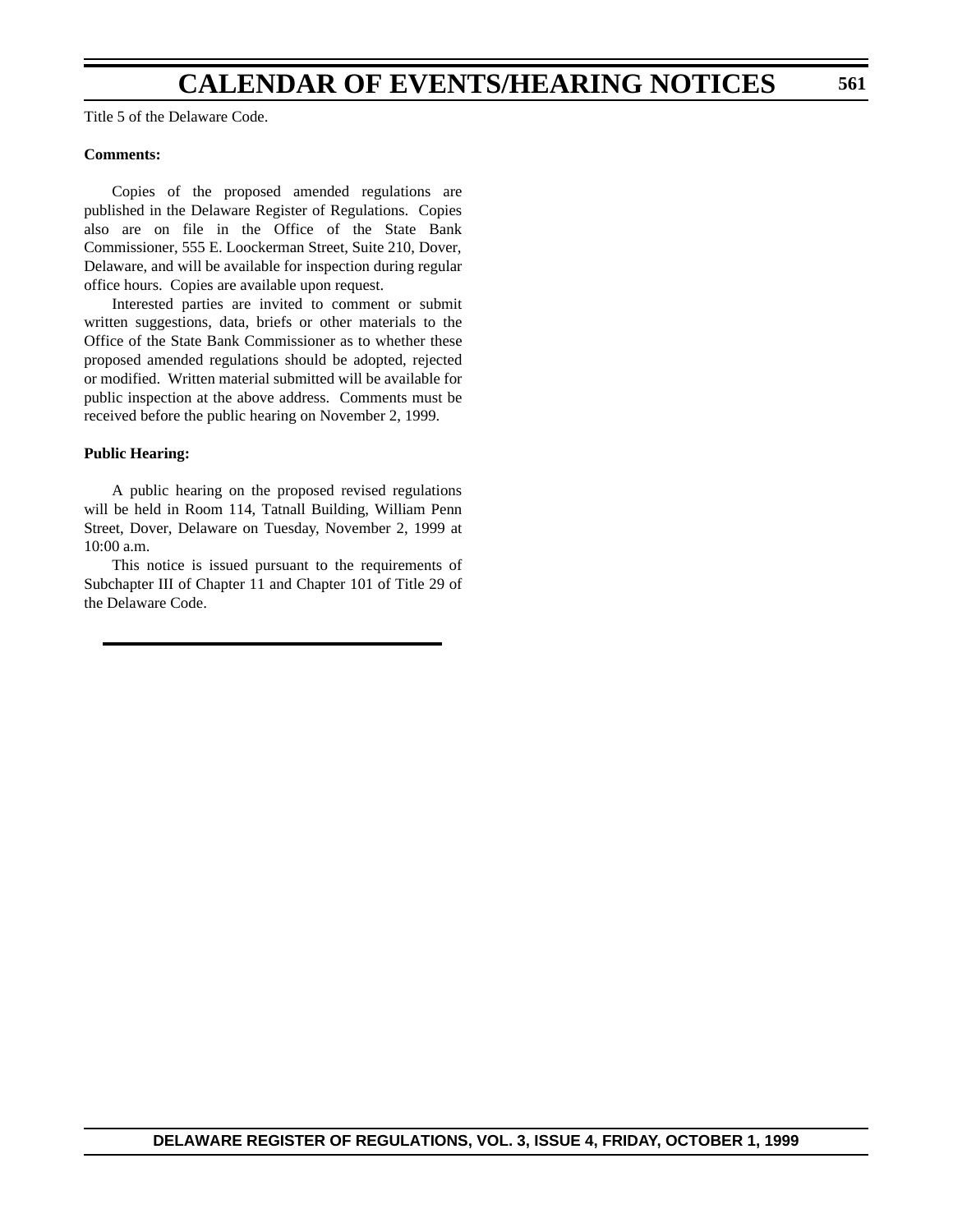# SUBSCRIBE TO THE OFFICIAL SOURCE OF COMPLETE INFORMATION ON DELAWARE STATE REGULATIONS **THE**

 **DELAWARE REGISTER OF REGULATIONS**

A single-source document for regulatory information, including proposed and adopted text of state regulations, all emergency regulations, Governors Executive Orders and Appointments, Attorney General Opinions, General Notices and notices of public

hearings and open meetings of state agencies.

# **PUBLISHED MONTHLY - \$120.00 PER YEAR**

YES, PLEASE ENTER MY SUBSCRIPTION FOR THE DELAWARE REGISTER AT \$120/YEAR **You will be billed upon receipt of your order.** Subscription period runs from January to December. Mid-year subscriptions will be prorated at \$10 per issue. Back issues are available at \$12 per issue. Subscription fees are nonrefundable.

| NAME                |              | <b>ADDRESS</b> |              |
|---------------------|--------------|----------------|--------------|
| <b>ORGANIZATION</b> |              |                | <b>CITY</b>  |
| <b>PHONE</b>        | <b>STATE</b> | ZIP            | <b>EMAIL</b> |

**DELAWARE REGISTER OF REGULATIONS, VOL. 3, ISSUE 4, FRIDAY, OCTOBER 1, 1999**

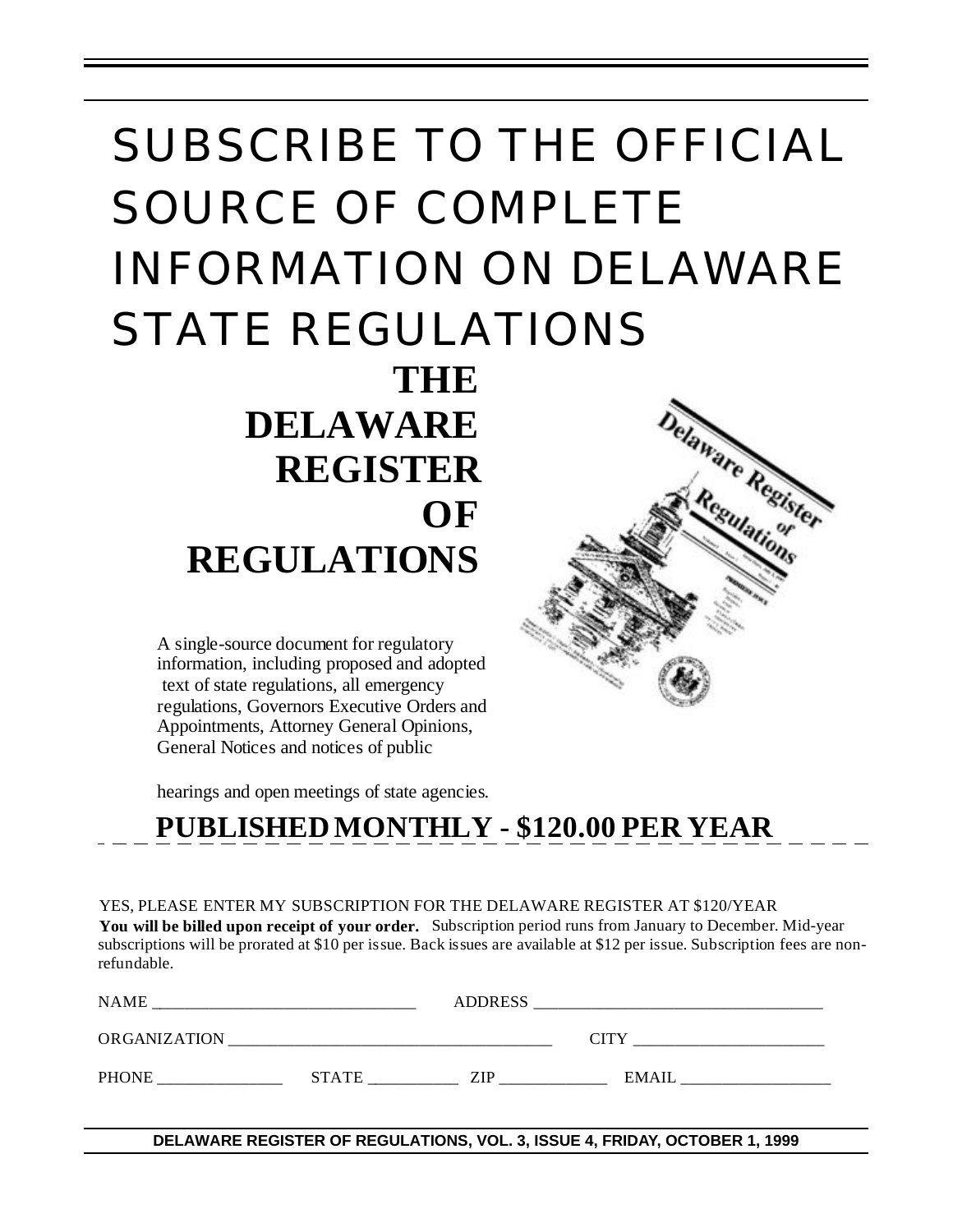# **Visit The Delaware General Assembly On The Web!**



# The General Assembly Website features:

- ! Current legislative information
- ! Information on both the Senate and House of Representatives
- ! Access the Delaware Code
- ! Access to the Delaware Register of Regulations
- ! Information on the legislative process
- ! Various reports and publications

# The General Assembly Website is located at: **http://www.state.de.us/research/assembly.htm**